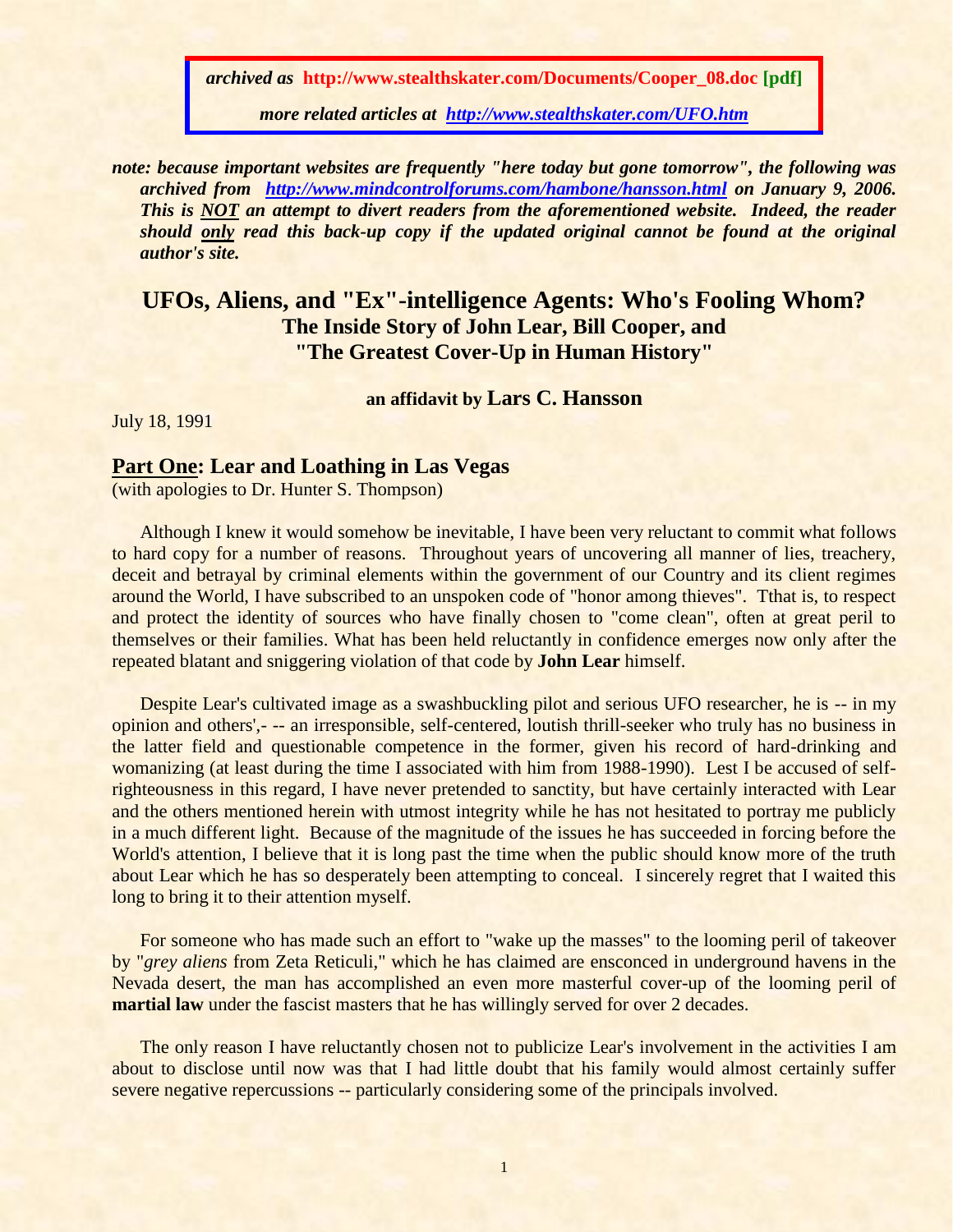As much as I detest melodrama, the revelations contained herein constitute a very real threat to the reputations and the very lives of a number of innocent people as well as the participants. I realize also that exposure of some of the more sordid aspects will likely bring embarrassment and discomfort to others ensnared in the situation. I regret this probable turn of events tremendously. But after considerable soul-searching, I have concluded that the larger issues compel me to make these disclosures. I am truly sorry, but their boy has had numerous opportunities to rectify the errors and has deliberately chosen instead to magnify them. *C'est la guerre.*

I am not making these disclosures out of fear, or in a limp-wristed attempt to embarrass or "get back" at John Lear. I could have chosen any number of other less-public ways to do that long before now if that had been my desire. Rather, I believe that it is crucial that the American people be informed of these details in order to fully appreciate the magnitude of the sell-out of this once-great nation which has taken place at the hands of the **weapons merchants** and their willing operatives and transportation agents such as Lear. While a few concerned citizens are still asking "Where was George?" on October 19 and 20, 1980 when a shameful deal was being made in Paris with the Iranians to keep the American hostages until the precise moment Ronald Reagan was inaugurated, I am compelled by conscience to inform them more fully on those who handled the actual payoff. This payoff has been estimated by those in the know to ultimately total upwards of \$82 billion in illegal weapons transfers over a period of nearly a decade.

On a more personal level, I am also intent on making it clear to all concerned that I am aware of the threats Lear has been making (including his obsession with having me killed, according to one mutual acquaintance.

Since I made his threats public, he has claimed that I am a "Walter Mitty" who would like to flatter myself that someone cared enough to feel threatened by my disclosures.

I believe, however, that Lear's fear has been genuine for some time that I will expose his complete fraudulence on the UFO issue and his participation in such treasonous and criminal flight operations over a number of years.

In this regard, it is almost a given that Lear might already have quietly made calls to his cronies in the "trade" to whine and snivel about the numerous secrets he bragged about to me. Have no doubt whatsoever that any of these people would kill unhesitatingly to continue covering up many of the things Lear bantered about openly to me, though he was fully aware of my professional and political orientation from the very outset of our contact with each other.

After failing to receive so much as an acknowledgment from various media and law enforcement contacts to whom I made some of this information available over the last 3 years, I have been heartened recently to see the harsh light of scrutiny finally beginning to fall on such depredations by the few honest people in power, and the rats beginning to squirm. I have no illusions about the possible repercussions. As my fellow investigator John Judge has said many times, *"You can either face this shit standing up or on your knees."* And as Barbara Honegger and others have documented, George Bush's "kinder, gentler nation" has already entailed a large and growing number of mysterious fatalities.

Despite the sincerity of my investigative efforts throughout this period, my role and motivation have been repeatedly distorted by those with an "axe to grind" or mayhem to conceal. I have found inspiration to continue from the old pilot's adage *"When you're receiving flak, it means you're probably over the target!"* which my friend and mentor Lt. Col. James Bo Gritz is fond of using to exhort his audiences to valor in the face of increasing corruption and persecution by those in power at present.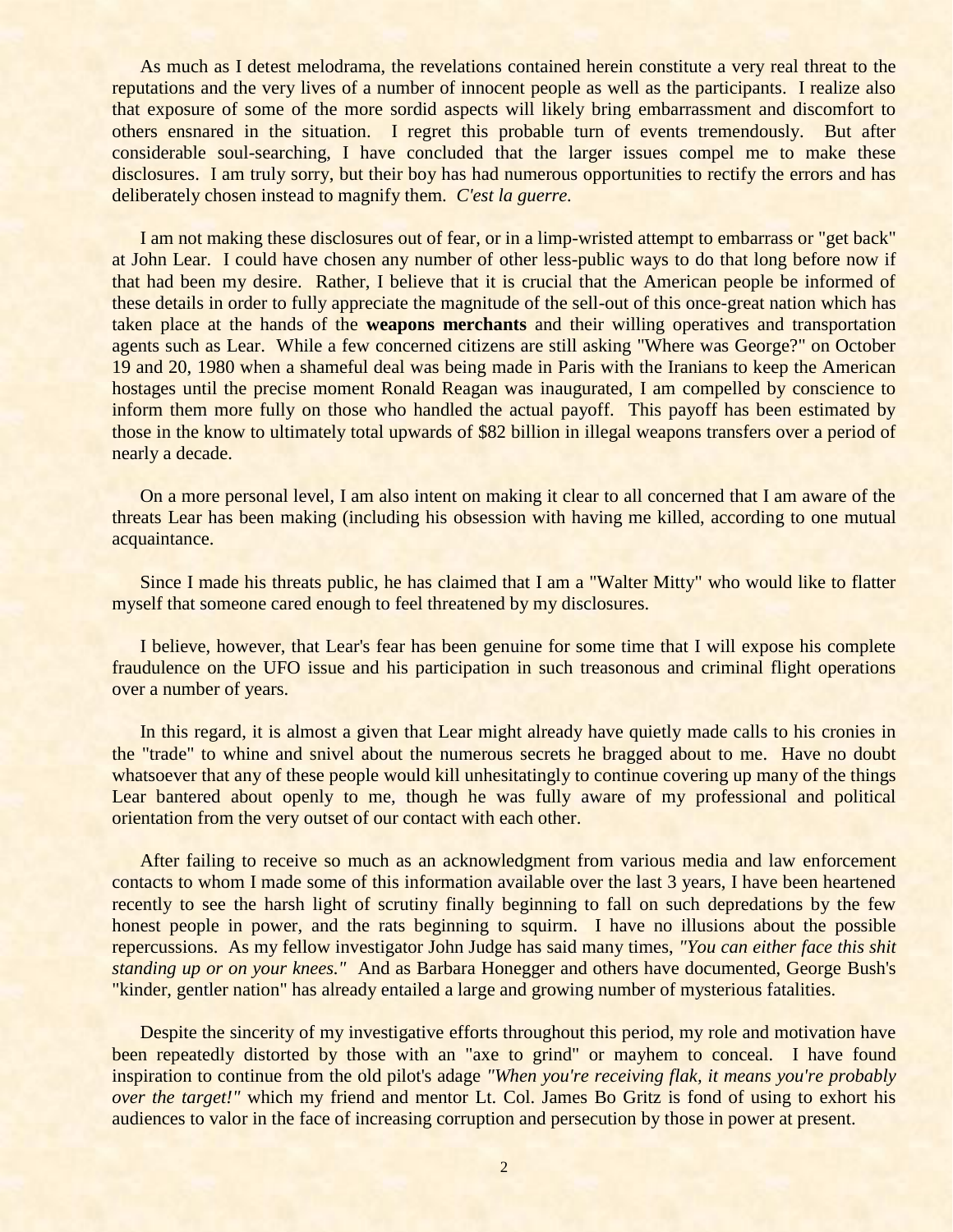Even John Hancock had more fearless compatriots beside him than some of the wimps, wannabees, liars, and backstabbers who I have mistakenly chosen to associate with in the past, all of whom (like Lear and Cooper) claim allegiance to the truth and preserving our cherished constitutional freedoms -before they "duck and cover."

Nor do I have any illusions as to my "reward" for bearing such a message. But given the inherent risks in working on all my investigations -- especially as I have with Gritz in publicizing high-level U.S. Government involvement in drug trafficking, political destabilizations, and assassinations -- such a consideration has obviously been secondary.

Although I have been following the UFO phenomenon for 25 years (and fairly intensely for the last 3 years), I do not pretend to be any kind of expert on the subject. My focus in this article will be primarily on more mundane issues related to personal credibility and provable criminal and/or treasonous actions on the part of the individuals named above. Those who are hoping to learn here whether-or-not Bill Cooper and John Lear and others are telling the truth about whether there really are UFOs and/or *aliens* at Area S4 of the Nevada Test Site (as they and others have alleged) or whether MJ-12 really exists or is another elaborate fabrication of the intelligence agencies will have to look elsewhere.

I do not know for a fact that either or both of them are working in any capacity for any intelligence agency. But whether they are or not, they certainly deserve distinguished disinformation service medals. Whatever insights I may have acquired on the subject of UFOs over the last 3 years, it is not my purpose to discuss them in any great detail here. I have little doubt, however, that exposure of Lear's involvement in the operations that I am about to describe will ultimately surface direct connections all the way into the highest levels of the U.S. Intelligence Community and beyond.

And I have little doubt, as well, that whatever the truth is about the reality of advanced-propulsion aircraft, the intelligence agencies are massively involved in spewing disinformation to confuse the issue as much as possible. John Judge has referred to UFOs as "**Unrecognized Fascist Observatories**". And if I had to place a bet, I'd say he's far closer to the mark than Lear or Cooper. In retrospect as you will clearly see in what follows, I believe it is no coincidence at all that Lear emerged from the shadows to start beating the UFO drum in early 1987 just in time to distract public attention from the Iran/Contra scandal which was beginning to unravel and from Lt. Col. Bo Gritz's revelations about the complicity of high-level U.S. officials in the heroin trade -- the same officials who were responsible for the return of our POWs and MIAs from Southeast Asia.

It is also well worth noting that Robert Gates (the former Deputy Director of the CIA whom Bush is again pushing for directorship after he was forced to withdraw in 1987 because of his unsavory connections with Casey and the diversion of Iranian funds to the contras) is the scion of Gates/Firestone, the company which bought out John's father's company Lear-Siegler at that time one of the largest defense contractors in the World. Washington insiders, however, have claimed Gates' nomination is serving merely as a stalking dog for the eventual appointment of **Brent Scowcroft**.

When former CIA director Bill Colby (who openly admitted the extermination of over 40,000 noncombatant Vietnamese by the CIA's Phoenix Program) thanks Lear in a copy of his book Lost Victory "for all your contributions," one must ask just exactly what those "contributions" were, when they began, and if they have ended. Lear admitted to me on audiotape in the summer of 1990 that his own fellow pilots at Continental Air Services in Laos admitted flying opium

And that it was common knowledge that Air America pilots carried it routinely, but insisted he was not aware of the activity at the time he was there. Leslie Cockburn's outstanding PBS FRONTLINE TV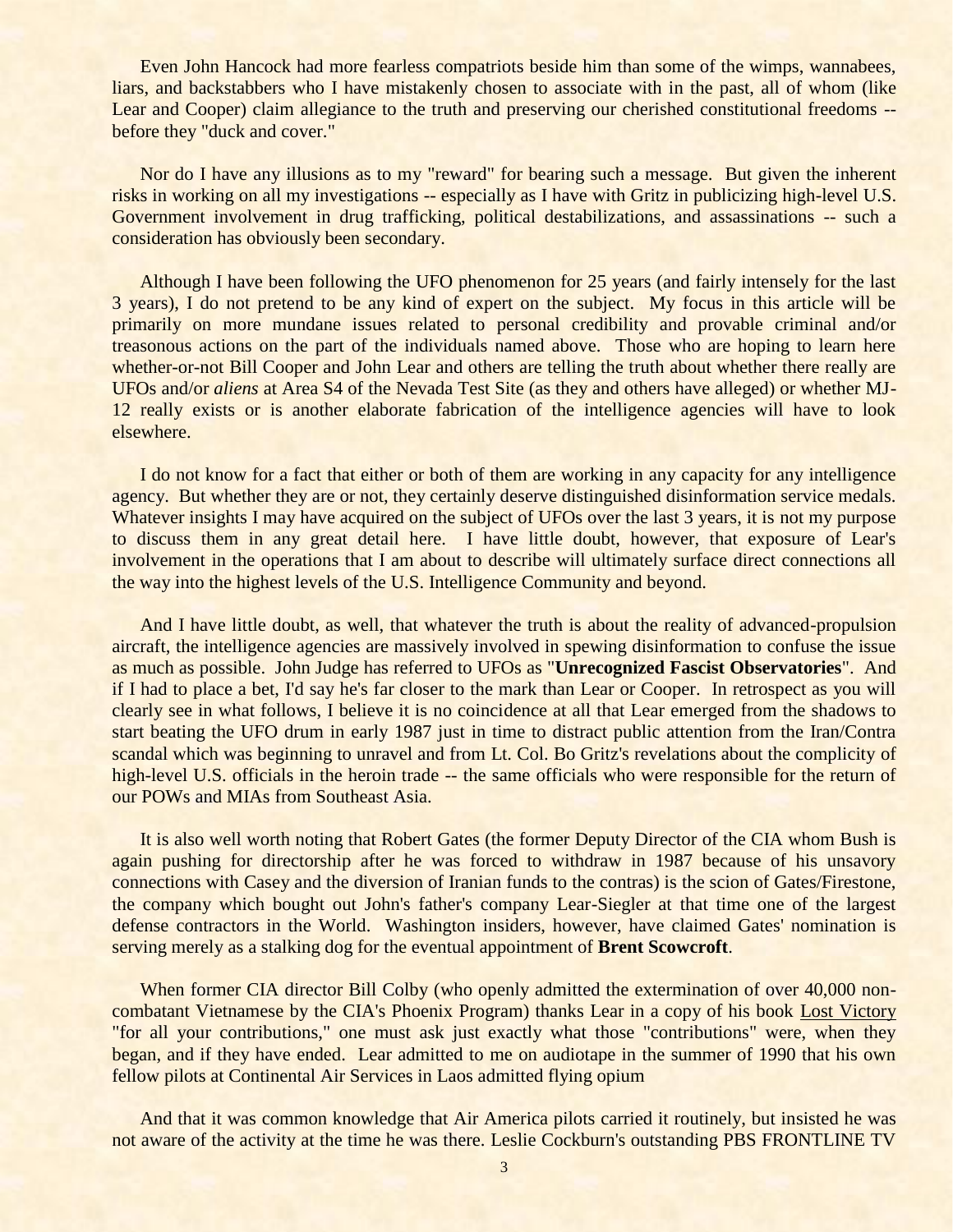special "*Guns, Drugs, and the CIA*" provided extensive testimony from a variety of participants in CIA covert operations concerning the opium flights which essentially paid for the "secret war" in Laos, and the parallel program of cocaine flights which were set up in the western hemisphere to fund the contra war in Nicaragua and other covert operations in Central America.

The excerpt from the **Cutolo Affidavit** included in the *Appendix* gives an excellent insight into the extent of the backing for such operations. Furthermore, I have myself heard direct testimony from veterans of the "secret war" in Laos who described their disgust and revulsion at being assigned to provide security for Air America planes while the "sticky bricks" [opium] were being loaded onboard. And how U.S. Marine squads on patrol in the jungle on a number of occasions -- without a word passing between them -- would open up with all their firepower on the arrogant Porter jockeys flying the loads over the treetops. Lear himself acknowledges in an article written about him that "Everyone got shot down over there eventually." He experienced such a shootdown when "Somebody hosed down the aircraft with gunfire" and he was forced to land. I wasn't aware of the frequency of aircraft casualties due to "friendly fire" in Laos during the time I was communicating with Lear. I can only wonder if he would admit it if he was aware of the actual source of hostile fire in Laos himself.

When I began this report, I had the singular intention of discussing only the primary issues between John Lear and me, and had no intention to "write a book". I want to emphasize that any such literary endeavor on my part would be far more readable, fast-paced, and genuinely intriguing. In the course of setting forth these issues, however, many additional developments have taken place which have compelled me to present the chronology in far more detail than originally planned. Since I fully anticipate that legal action may arise as a result of my statements herein, it is presented as an **affidavit** - a declaration of facts, all of which pertaining directly to Lear and me I solemnly swear to be accurate to the very best of my knowledge. I offer no apology for what it lacks in entertainment value.

My overriding intention here is to leave no room for doubt or distortion as to any aspect of my dealings with Lear personally -- from the beginning to the end of our association -- or the larger ramifications of those issues in dispute between us. This recounting is, therefore, admittedly more personal than my usual work. I have not attempted to make it any more "literary" or less "subjective" precisely for the above reasons. I hope also that it may provide a graphic illustration for each of you as to how you may be "sucked into" such difficulties despite your entry into such an inquiry with the very best of personal and/or professional intentions. If this statement accomplishes at least that much, it will have been worth the effort. If it helps to bring some of these men to account for a number of extremely questionable -- if not criminally treasonous -- actions performed under the guise of "covert policy", so much the better.

I want to emphasize also at the outset that in the case of both John Lear and Bill Cooper, I alone have attempted to initiate dialogue and have provided numerous and sincere opportunities to resolve the issues between us -- in a setting of their choice -- only to be met with more lies, threats, and insinuations in each case. Cooper in particular has had no qualms about calling friends of mine to threaten their lives over the phone in the middle of the night. They will verify that this took place. You can actually obtain an audiotape of 10 such calls he made to 2 individuals who were attempting to help promote him. I've included the ad in this report. According to mutual acquaintances, Lear has forged threatening notes and my signature on my letter to him; placed several messages on his answering machine offering my phone messages to him for sale; and most recently has discussed his obsession with luring me back to Las Vegas to kill me.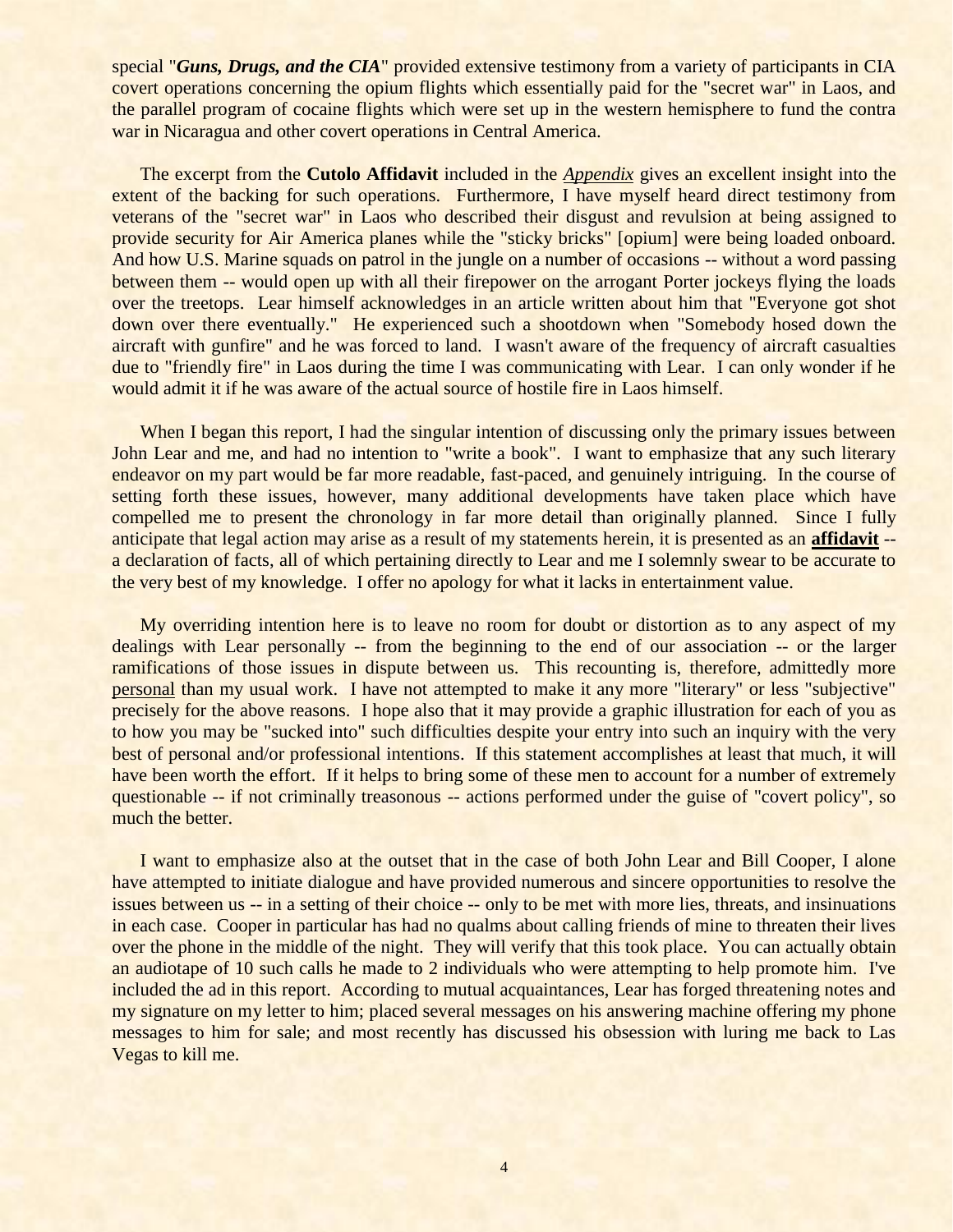#### **The Truth Betrayed**

Cooper, meanwhile, has devoted nearly 4 pages of his recently released book to one lie after another about me concerning a rough, preliminary videotape that I made 3 years ago concerning an aspect of the Kennedy assassination which he obtained from John Lear without my permission. He also claims that Lear fingered me as a CIA agent, and himself links me with best-selling authors Robert Groden and David Lifton as "**agents of the Secret Government**." Nothing -- and I mean **nothing** -- could be further from the truth. Anyone who makes even the most feeble effort to check my personal record will quickly learn that exactly the opposite is true. I do not know Groden or Lifton well enough to vouch similarly for them. But I'd bet the odds in their favor are 1,000-to-1 against Cooper's.

As I have stated publicly many times -- in person, in print, in TV and radio broadcasts -- contrary to Cooper's lies, I did not make the tape for either Col. Gritz or John Lear. I did not know and had never met either one of them until a few months after it was made. Shortly after meeting him in late May 1988, I directed Lear to the studio where he could obtain a copy of the videotape I had assembled entitled "The Truth Betrayed: Dallas Revisited", after making it clear to him that it was not for distribution but was rushed into production from a poor-quality  $4<sup>th</sup>$  or  $5<sup>th</sup>$ -generation film copy. The resulting 7<sup>th</sup>-generation video was intended to serve only as a preliminary research tool to spur potential investors to underwrite a thorough professional investigation into the theory that the driver of the presidential limousine (William Greer) actually turned around and fired the fatal shot at JFK with a handgun.

As startling as this allegation might seem on first hearing, the 2 separate JFK researchers who first brought it to my attention (Perry Adams and David Evans) had each spent over 15 years in attempts to prove the charge. Adams and his research associate Fred Newcomb had actually written a 500-page manuscript entitled "Murder From Within", documenting the theory in exhaustive detail. Evans had combed the entire 26-volumes of the Warren Commission and countless other sources to locate any potential references or supporting evidence -- particularly photographic -- to prove Greer's culpability. Although I no longer agree with them, I have nothing but respect for their selfless, dedicated, and painstakingly thorough efforts to verify this crucial detail. Bill Cooper, on the other hand, is a Johnnycome-lately to the debate with the investigation skills of a P.T. Barnum and the scruples of a Vidkun Quisling.

I had hoped initially that Lear might be able to help finance the investigation that I was quietly pursuing into the theory, aimed at acquiring the best copy of the film available and thoroughly analyzing the footage with state-of-the-art digital spectrographic equipment to verify if the reflection in question could possibly have been a weapon or was (as all other researchers were convinced) merely the reflection off the top of Secret Service Agent Roy Kellerman's head. There were several other aspects to the investigation as well, including (but not limited to) locating and interviewing key witnesses who had made statements indicating Greer had a weapon in his hand and that they had heard gunfire and smelled gunpowder in the Presidential limousine; determining the exact source of the bullet hole in the limousine windshield witnessed by many at Parkland Hospital; and determining the exact source of the bullet slug photographed in the grass on the opposite side of Elm St. from the grassy knoll.

Securing the necessary financial backing to pursue the investigation had been the primary purpose of assembling the video along with preserving the 2 copies of the Zapruder film Evans had acquired. It was never intended at any time to be considered a final statement on the issue, much less to be shown publicly and/or distributed as such.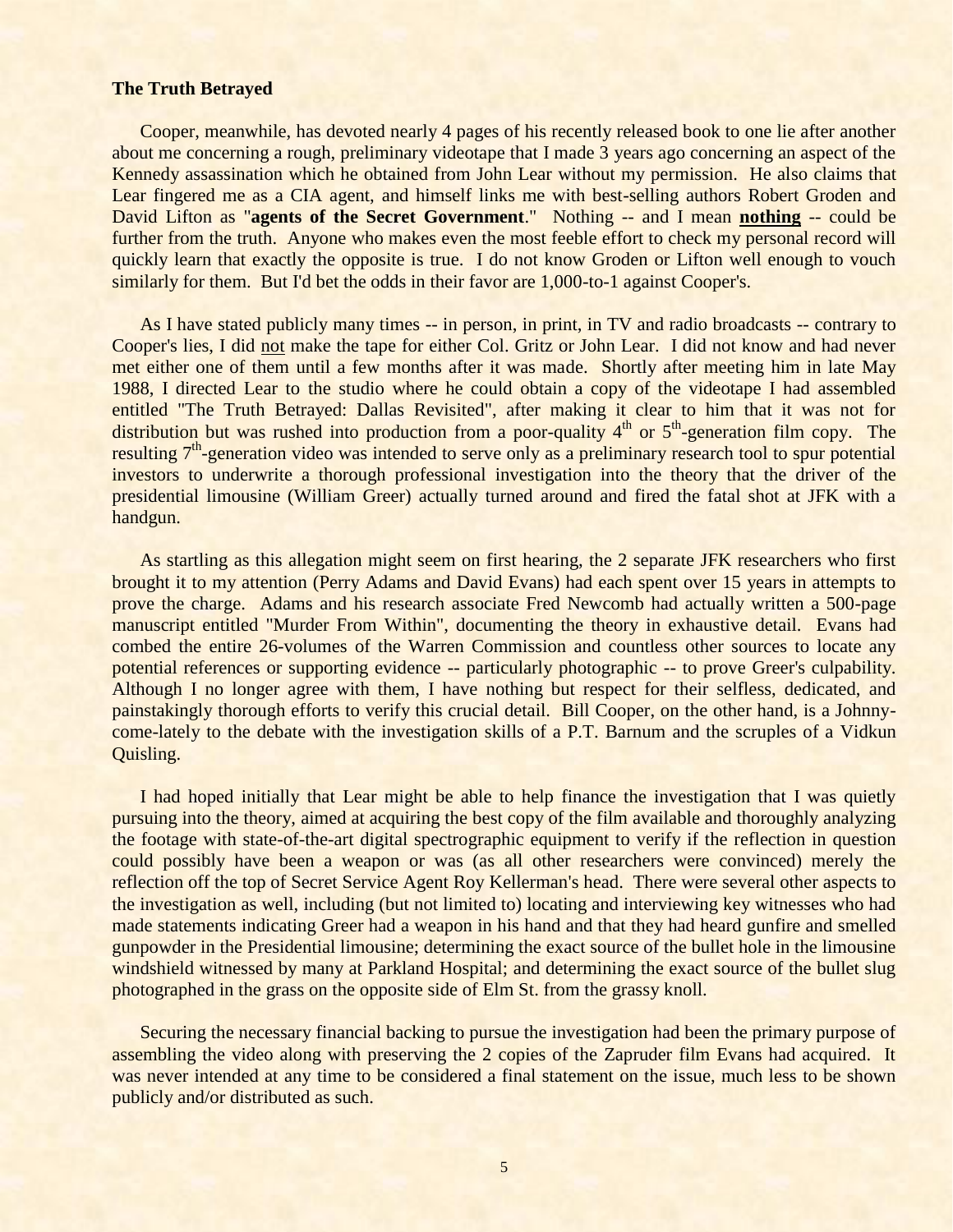Whatever thought I might have had about Lear's largesse quickly evaporated when I learned he had been cut out of his father's will (his father being Bill Lear, inventor of the Lear Jet and the 8- track stereo, the "Stormy Genius" who would perhaps have rivaled Howard Hughes himself but for his own peculiar distractions). The reasons why Bill made and lost several fortunes, wives and girlfriends, and was later moved to cut John out of his will are the stuff of legend already, though I have my own suspicions. The bottom line was that contrary to public opinion, John Lear was living from paycheckto-paycheck at the time I met him in mid-1988. He was merely tooting the UFO horn for intellectual stimulation and to supplement his income slightly -- or so he claimed. After being shown the audiotapes of hundreds of hours of long- distance calls he had made and the phenomenal amount of UFO-related literature he mailed out at his own expense across the country and the World, I began quickly to have serious doubts about where the money came from to pay for it all. But then so did everyone else who knew John Lear -- particularly given his own admission that he had flown for the CIA in Laos and Cambodia.

Without my knowledge, however, and completely contrary to our agreement that it would be kept private, Lear showed the tape numerous times publicly and gave a copy to Cooper, Nippon TV, and God-knows-who else. I later learned from him and Don Ecker (a writer for *UFO Magazine* who attended the meeting) that when he had showed it (without permission, of course) to a meeting of former intelligence officers in Las Vegas in November 1988, four of them raised their hands when he asked if any of them would have killed John Kennedy if they had been so ordered!

As I can readily prove, I made it clear to both Lear and Gritz in November 1988 that I was pretty well convinced at that point that the theory was not valid, and even made arrangements for Lear to obtain a much clearer copy of the video in order for him to see why. Agent Greer obviously failed to immediately accelerate the limousine out of the line of fire (in fact, **he stepped on the brakes**!) and turned completely around twice to look at the President including at the moment of the fatal head shot. He and Agent Kellerman never left the President's body for 36 hours afterwards. For all of these reasons and others, I have absolutely no doubt that he was an active participant in the assassination plot. But **I simply do not believe that William Greer fired anything at John Kennedy**. Nor do any of the other serious and genuine Kennedy researchers I have consulted with at length on this issue (not one of whom is an agent of any government -- shadow or otherwise).

Along with Evans, Adams, Newcomb, and others, I would have been extremely gratified to be able to prove otherwise, for it would have served as a powerful lever in forcing a re-examination of the **proven facts** of a wider conspiracy involving very high-level USG officials and elements drawn from a number of other groups including the Mafia, Texas oilmen, anti-Castro Cubans, and "ex"-Nazis within the U.S. defense industries and intelligence community. Nevertheless, after a careful examination of a much better quality copy of the film and other evidence, I am in agreement with virtually all researchers into the Kennedy assassination that the reflection which appears to be a gun in his hands is, in fact, merely the reflection off the top of Secret Service Agent Roy Kellerman's head. I have not been frightened or threatened or bribed by anyone into reaching such a conclusion -- merely compelled by the facts.

I informed Lear of this conclusion at the time (and spent the next two years proving it to him), unaware that Cooper had already obtained the tape from Lear in October 1988 and had been showing it publicly for several months before I discovered the fact. As a matter-of-fact, it was not until **10 months later** in August 1989 that I called him for the first time and shortly thereafter met with him and his wife at their home in Fullerton, California. At that time, we discussed his alleged experiences in relation to the UFO phenomenon. I watched a videotape of his presentation at the Las Vegas MUFON convention the previous month and questioned him about his statements. **At no time prior to or during this meeting did we discuss the Kennedy assassination, nor did he inform me that he had the JFK**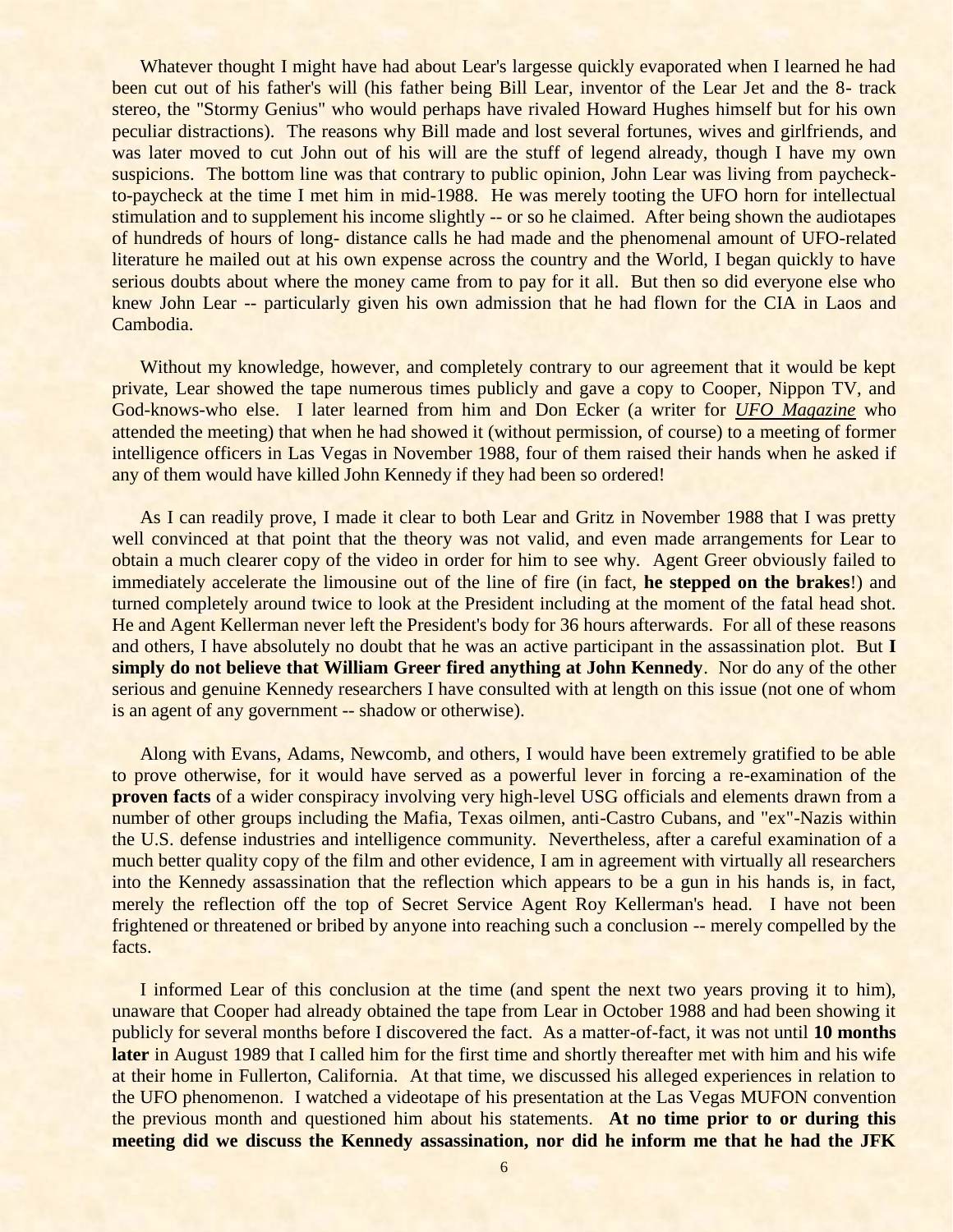## **video. I did not provide him a copy or tell him where he could acquire one. Nor did he ask for nor did I give him permission to show it or sell it.**

Had I known that he was already doing all of this at that time, I would have ordered him to ceaseand-desist since I had made it clear to all my contacts -- especially Lear -- that I had given up on the theory nearly a year before. Several people will testify to this fact without hesitation as will a number of Cooper's supporters who told me a couple of months after my visit to his home that Cooper had a copy of the tape and was showing it publicly.

At that time in late October 1989, I confronted him over the phone about his dishonesty regarding his use and sale of the videotape, and have since done so publicly in print, on television, and on the radio. When he chickened out of appearing on the TV program "INSIDE REPORT" which was taped in April and aired in May 1990, after learning that I would also be appearing to counter him, the producers deliberately left out half of my statement. I had made it clear on their videotape that at the time I threw the rough video together, I believed that there was sufficient supporting evidence to warrant a complete investigation. However, after seeing a much clearer version of the Zapruder film, discussing the issue with a number of other respected researchers, and combing through the evidence at hand more closely, I had decided by November 1988 that the theory was no longer tenable, though I had not formally proved or disproved it either way. The net effect of the deception practiced by the show's producer Rich Docherty and his wife Janet Rose was to make me appear to be actively supporting the driver theory, when in fact they had no doubt whatsoever that the only reason I had agreed to go on the program **was to repudiate it.**

Cooper -- coward, plagiarist and liar that he is -- was the only one out of 6 investigators (using the term very loosely in his case) on both sides of the "driver theory" to back out of the program at the very last minute. Unbeknownst to him to this day (even though I no longer agreed with the original proponents of the theory Adams, Newcomb, and Evans), I nevertheless made arrangements for them to be included in the program -- specifically to demonstrate that it was not a frivolous pursuit on all of our parts. But that they, in fact, had spent 15 years each attempting to prove the theory with exhaustive research -- in direct contrast to Cooper.

After failing to produce the JFK videotape that he fraudulently claims I gave him when I challenged him to produce it at a radio program we did together in LA, Cooper has now resorted to having John Lear finger me as a CIA agent in his book while he includes me with Lifton and "Grodin" [sic] as *"agents of the secret government."*

Whether-or-not Lear actually characterized me as such, I don't know. But given Lear's macabre sense-of-humor, it's entirely possible. He routinely sent me letters on CIA stationery to SA (Special Agent) Lars Hansson as a sick joke, obviously produced on his typewriter. Such an asinine allegation by anyone (especially Lear), however, would be laughable if it weren't so utterly false and ridiculous, given my decade-long public effort to expose the Agency's depredations worldwide while he publicly admits to having flown "missions" (i.e., weapons) for them for over 20 years.

Even former director of the CIA Bill Colby who thanked John in his autographed copy of Lost Victory "for your contributions," may well have been referring to Lear's probable role in the transport of tons of opium out of Laos into Da Nang, South Vietnam. This was one of the major means by which the Thieu regime kept itself afloat through distribution deals with Mafia kingpin Santo Trafficante and CIA station chief Theodore Shackley to flood the U.S. with China **white heroin** in order to pay for the "secret war" in Laos and Cambodia. Or perhaps Colby was merely referring to Lear's role in the transport of unknown tonnages of weapons throughout the World for the Agency ever since. I've spent enough time in Las Vegas and around "spookery" to know that either guess is a very safe bet.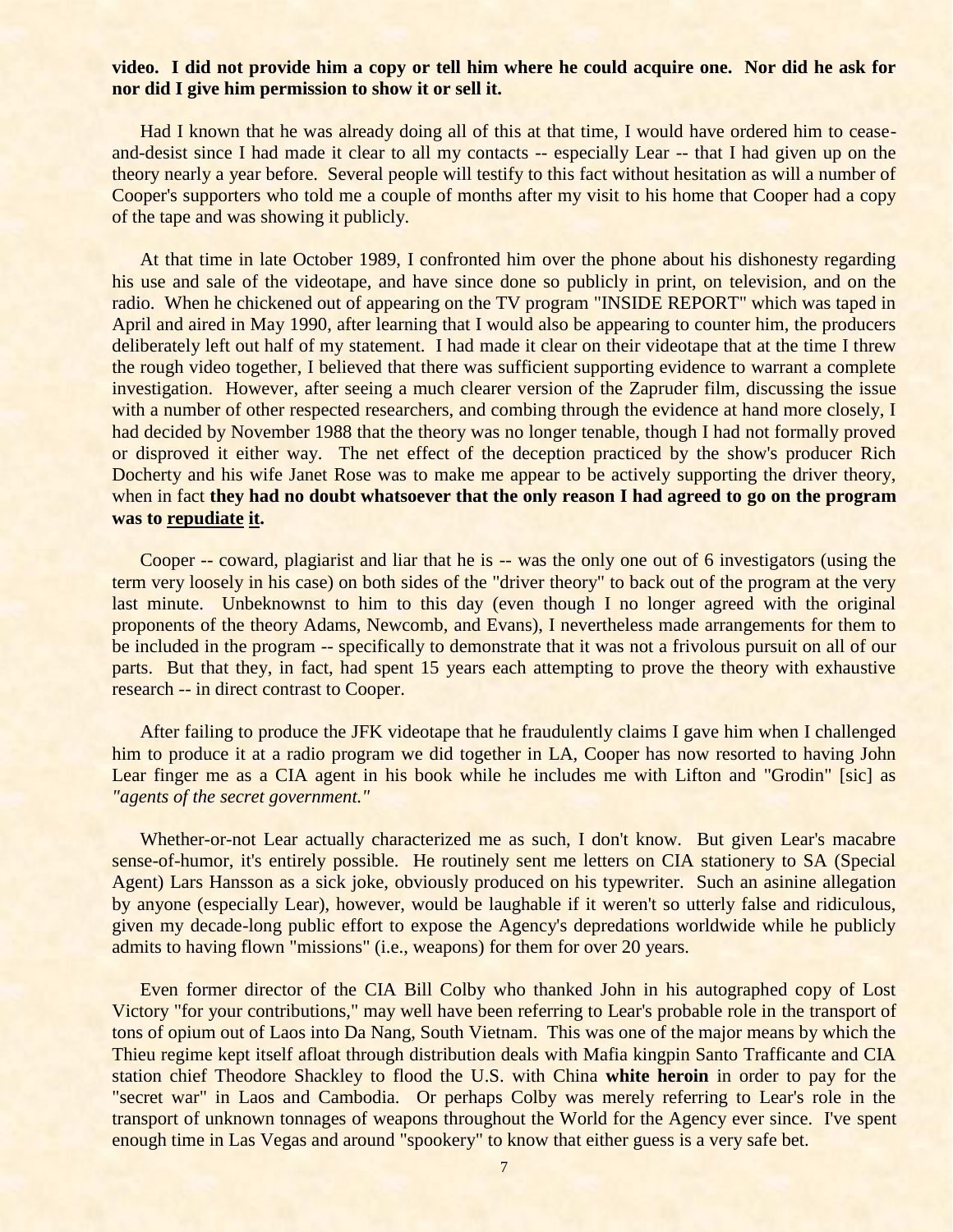It must be remembered that Colby was the director and implementor of the *Phoenix Program* which served primarily to liquidate popular opposition to the corrupt Thieu regime in South Vietnam, as our military efforts were failing and Henry Kissinger was jockeying for advantage at the negotiating table in Paris. As Douglas Valentine describes in his outstanding expose "The Phoenix Program", despite Colby's protestations to the contrary to Congress and media critics, his own field managers -- such as Charlie Yothers, chief of operations in I-Corps in 1970 -- characterized the Phung Hoang program in this way: "Sure we got involved in assassinations. That's what the PRU [Provincial Reconnaissance Units] were set up for -- **assassination**. I'm sure the word never appeared in any outlines or policy directives. But what else do you call a targeted kill?"

Valentine cites the article "The CIA's Hired Killers" in which Georgie Anne Geyer called the PRU "the best killers in Vietnam." Comparing them to terrorists, she qualified that "our terror" was different from "their terror" in that there was no real political organization -- no political ideology -- behind our terror. Their boys did it for faith; our boys did it for money."

There is also little question about the lethal ramifications of the work I have chosen to pursue. But it is disgusting to think that some demented demagogue like Bill Cooper may actually succeed in inciting some fanatic with his inflammatory lies into eliminating me as an *"agent of the secret government"* when I have risked my life and liberty continuously for over a decade trying to expose it. Aand entirely at my own expense, I might add.

In Lear's case, he knows far better and lacks the cojones -- much less integrity -- to say such a thing publicly, much less to address the other issues I have brought forth. Lear prefers to slink around on the phone -- more at home in the shadow land of gossip and innuendo. There need be no mistaking my position now or my background which led to it other than my brief service in U.S. Customs at the Canadian Border in 1976 and 1978 and with a Sheriff's Office in Idaho before that. I have received no monies since from any government agency whatsoever, nor from any proprietary front. Rather, I have helped to expose a number of them ...and will continue to do so.

Recently I was told by a mutual friend -- **[Bob Lazar](http://www.stealthskater.com/UFO.htm#Lazar)** of Las Vegas -- that John Lear is now apparently obsessed with seeing me killed, and is openly discussing means by which he could lure me to his home to provoke an incident. According to Lazar with whom I spoke in mid-June 1991, *"Lear is actually carving your name on his bullets. What did you do to make him so obsessed?"* As much as he might wish he hadn't told me that at this point, I seriously doubt Lazar could deny it. We'll see.

As ridiculous as this may sound, after finding out about his infidelity at their home during his absence in 1988, Lear's wife demanded that I tell her where "the other woman" lived and worked so that she could "shoot her feet off" with the .45 automatic that she normally carries with her. I refused to tell her anything -- particularly something which might have resulted in her going to prison -- and stated that fact very plainly to her at the time.

I would frankly find any threat from Lear laughable were it not for the fact that he has made his living for many years flying armament all over the Globe. He has owned an automatic weapons business in Las Vegas. And he currently possesses a number of them -- Mac 10s, Uzis, and a classic Thompson .45 -- several of which are equipped with silencers. His style, though, is to furnish them to others. After observing first-hand some other spectacular lapses in judgment by him in the past, I certainly would put it past him to carry out such a threat himself. But he is not at all above arranging to have it done. Given the far-reaching scope of these disclosures, the phenomenal amount of money involved, the number of covert players in the game, and the extent of the cover-up, he has little need to lure me to Las Vegas to get the job done. All it would take is a phone call.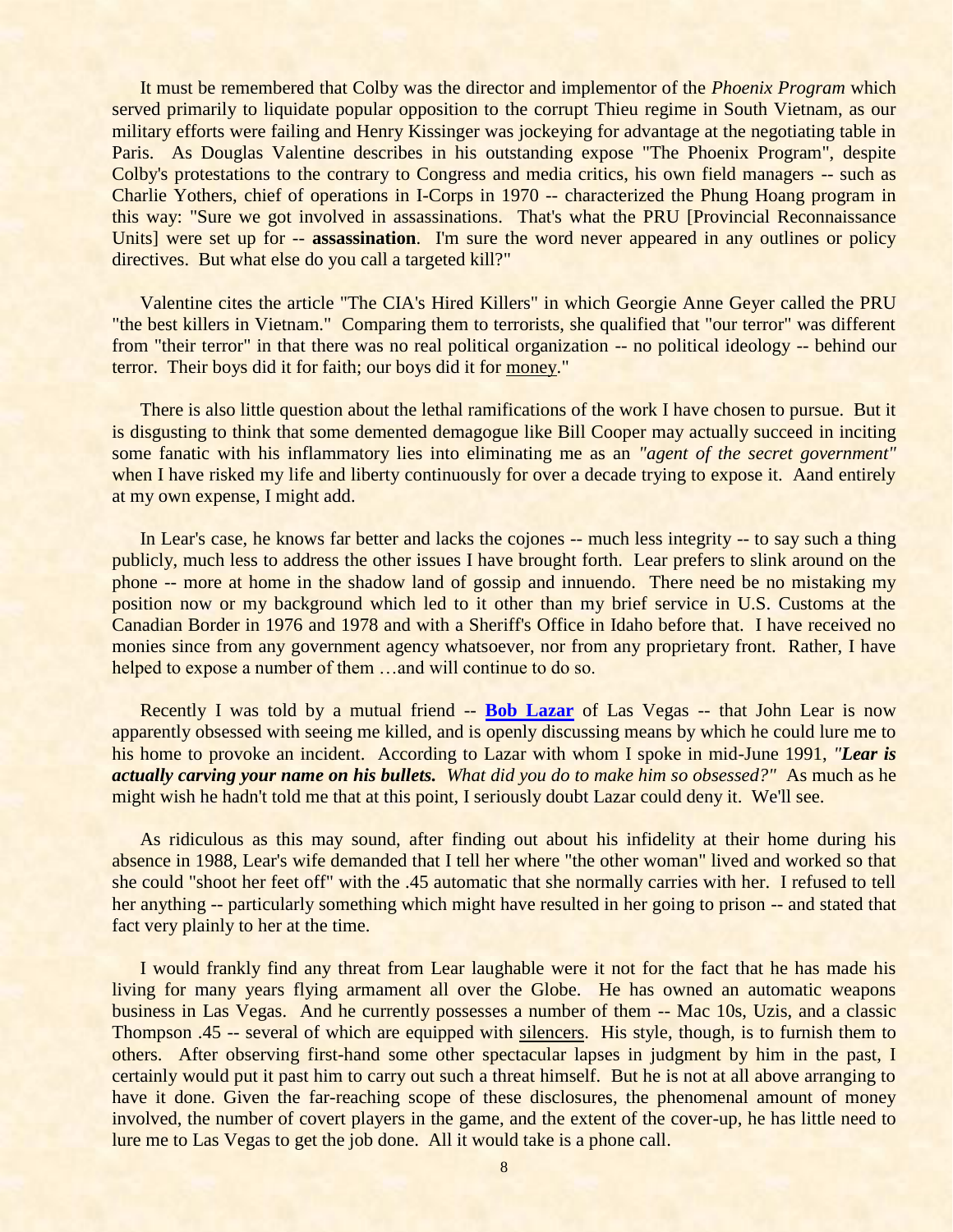Nevertheless, the issues involved here are far too serious at this point to allow such potential threats to deter me any further from making these disclosures. After losing half my immediate family in the last decade and literally dozens of my friends to "disappearances" or other peculiar deaths (many at the hands of the kind of people Cooper and Lear either have trained or equipped), I am well aware of exactly what "damage control" consists of. Bt to remain silent is to give one's approval to the madness.

Following my disclosure of a number of details regarding his involvement in these activities on Radio Free America on June 13, quite predictably Lear has now resorted to leaving a message on his answering service offering an audiotape of my (supposedly) "coke-laced extortion" messages to him along with a "certified copy of Lars Hansson's conviction for prostitution in Seattle." Lear has claimed to radio host Tom Valentine that I was merely a "handyman" who worked for him. And that after finding out about my "conviction", he "had to throw me out" when I supposedly began "coming on" to his 14-year-old daughter.

First, I do not use cocaine and rarely drink alcohol. I have never at any time attempted to extort money out of anyone. The allegation regarding his daughter is an **absolute, bald-faced lie**. I seriously doubt he could force her even to repeat it, despite her parentage. It is precisely the type of sleazy, sophomoric response I have come to expect from the man, and anticipated it as a given when I notified him of my intentions to go public with this information. Predictably, like most good Republicans when he cannot -- or rather **dare not** -- respond to the facts supporting the real issue(s) at hand, he automatically resorts to personal smear tactics. Until this action on his part, I had chosen to leave his sordid personal activities out of this discussion. ButI feel no such constraint at this point.

For the record, it is true that I was arrested for "soliciting a prostitute" in 1982 in Seattle in a police "sting" operation. I have told the story many times to friends with gusto. If I had been guilty, I would not shrink from the fact since I have had a number of fairly wild girlfriends throughout the World in my travels until AIDS reared its ugly head. Ssome of our escapades would make "purchased sex" tame by comparison. For a huge percentage of international travelers and businessmen, journalists, and covert operators, it is not at all uncommon to purchase the services of a female escort to "maintain appearances" when necessary.

Lear is certainly intimately familiar with the practice, let me assure you! I do not claim to have been a "choirboy" myself. Nor do I claim to have been a gunrunner -- much as I might have liked to help out the other side in many of the one- sided shooting matches I have witnessed in the Third World. But I have been blessed with an appealing countenance and have never yet had to pay directly for the "services" of a female. I have certainly paid indirectly with materialistic wives and girlfriends, no question of that.

The simple truth that Lear is leaving out -- in the same way that he leaves out his actual years-long involvement in gunrunning from the UFO discussion -- is that I had simply stopped to ask for directions from the spectacularly good-looking female (decoy) policewoman. I was pulling away from the curb to leave when her undercover partners grabbed the wheel and forced me out of the car. Since I was driving my employer's Lincoln Continental, I at first thought I was being rolled. As I pointed out to them and the property records at the police department showed, I had exactly **\$8 to my name** in my wallet at the time (I had just returned from El Salvador) and could not have bought even a kiss for that price. Nor was I interested in doing so.

I actually went to court to protest my innocence (I was the only arrestee who did) but made the serious mistake of expecting the legal aid attorney, who was "not available" to meet me until 5 minutes before the "trial" to tell my side of the story. She refused to present any defense at all, especially when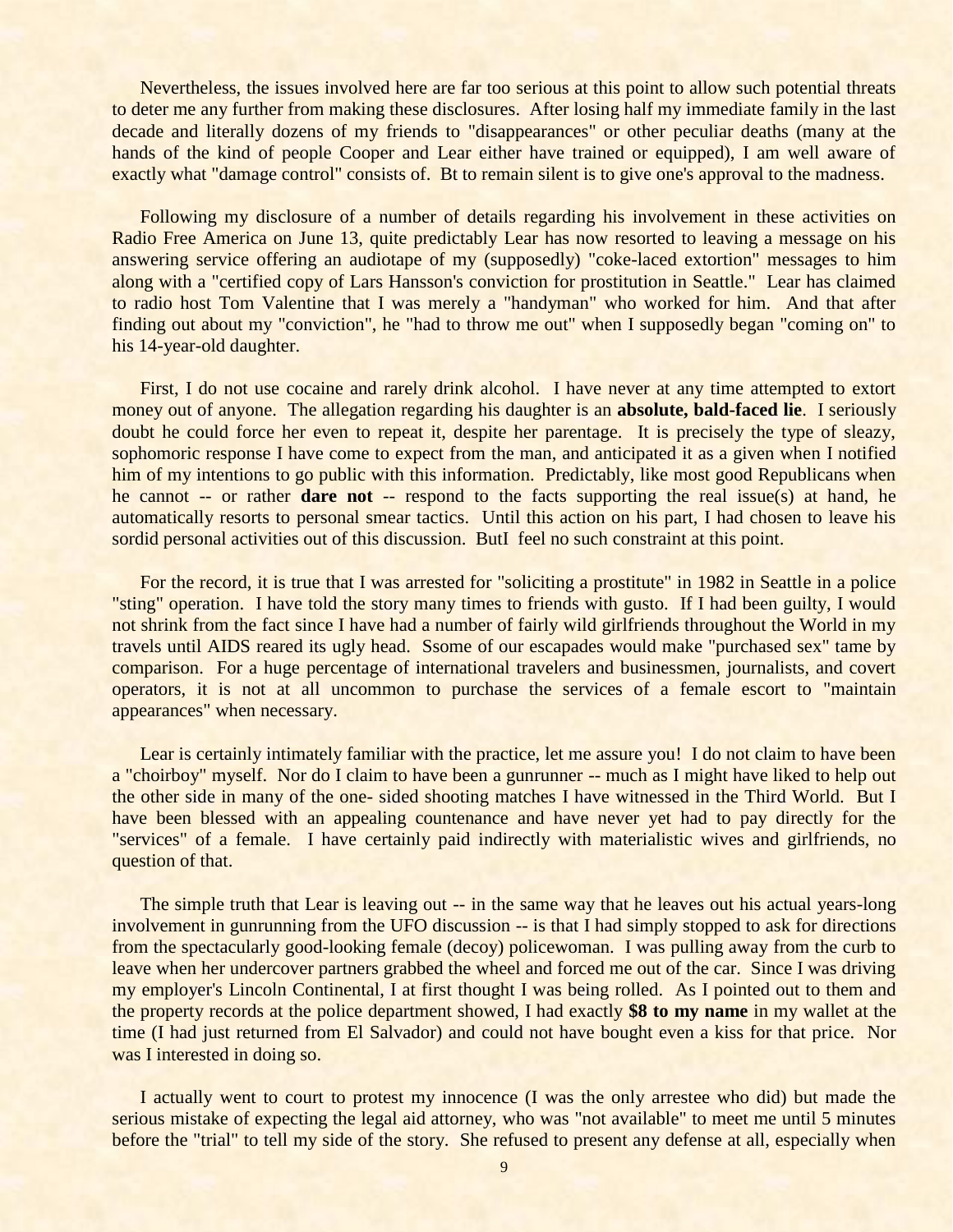the female officer -- who admitted to me later that she was pressured into it by her superiors - repeatedly perjured herself. Had I had the financial resources to carry the case further, I would not have hesitated to prove the entrapment **and** malpractice. But under the circumstances, I reluctantly decided to pay the reduced fine of \$25 and simply add the experience to the "lessons learned" file.

The irony here is that Lear would try to trump up such an asinine issue when he, his entire family, and numerous witnesses know very well that the reason I left his home (where I had been invited as a guest and was helping him out as a friend with repairs for which I had to wait 3 weeks to be paid -- and then only half what I was owed!) was that he had the audacity to indulge in a drunken "afternoon delight" with a local news reporter in his guesthouse and was discovered "en flagrante delicto" by his daughter and me, while 2 other guests waited for him in his study. After the "interruption", he drove off to spend the night with his regular mistress, then left me alone with his daughter until his wife returned from New York with the younger daughter 2 days later.

Before leaving for Germany the next morning, he begged me not to tell his wife and to persuade his daughter not to tell either. He called me repeatedly from Europe to find out what progress I had made in the latter regard. The only thing untoward which occurred during the interim was that the daughter repeatedly drove their car all over town without a license and without my permission until her mother returned. Try as hard as he might, I seriously doubt Lear can get anyone in his family to state otherwise convincingly. Unless, that is, they have been thoroughly bribed to do so. They would never pass a polygraph on the issue. And there are several others who know only too well what really happened.

I believe the main reason Lear has developed such an intense antagonism against me is because he is well aware that I am aware of (if not a witness to) at least 3 such episodes of adulterous behavior on his part, which continued for nearly a year in one case and probably cost him his job with American Trans Air. He claimed at the time that his firing was directly due to his activities related to UFOs, for which he has become quite well known internationally in the last 4 years. I suspect -- as with much of his purported UFO revelations -- that it has merely been the cover story for murkier realities.

## **The October Surprise Weapons Flights**

Far more damaging than adultery, however, was his foolish boasting about his role in questionable weapons flights for the Reagan Administration from Tel Aviv, Israel to Teheran, Iran in early 1981. This occurred during our first meeting at his home a few days after my attendance at his lecture on UFOs on May 26, 1988 in Las Vegas, which he introduced by describing his experience as a pilot for the CIA during the "secret war" in Laos and elsewhere. As a freelance writer and independent investigator with a limited background in law enforcement, I was quite interested in questioning him further about both areas. And when I called him to ask about meeting in person to discuss these matters, he was very receptive and invited me to come by the next day.

One cannot help but be immediately impressed by Lear's beautiful 2-story *hacienda* situated at the northeast edge of Las Vegas and almost adjacent to Nellis Air Force Base. The view from his front yard of the entire valley just before sunset is truly spectacular. Likewise, the visitor to the Lear household is almost equally overwhelmed -- upon entering through the medieval-style arched door into a lighted hallway -- to emerge in Lear's expansive inner sanctum which he has appropriately dubbed "the Shrine." Dark emerald-green carpeting sets the tone for a room whose walls are filled from floor-to-ceiling with photographic records of what must have been a singularly phenomenal career as an aeronautical soldierof-fortune throughout the World.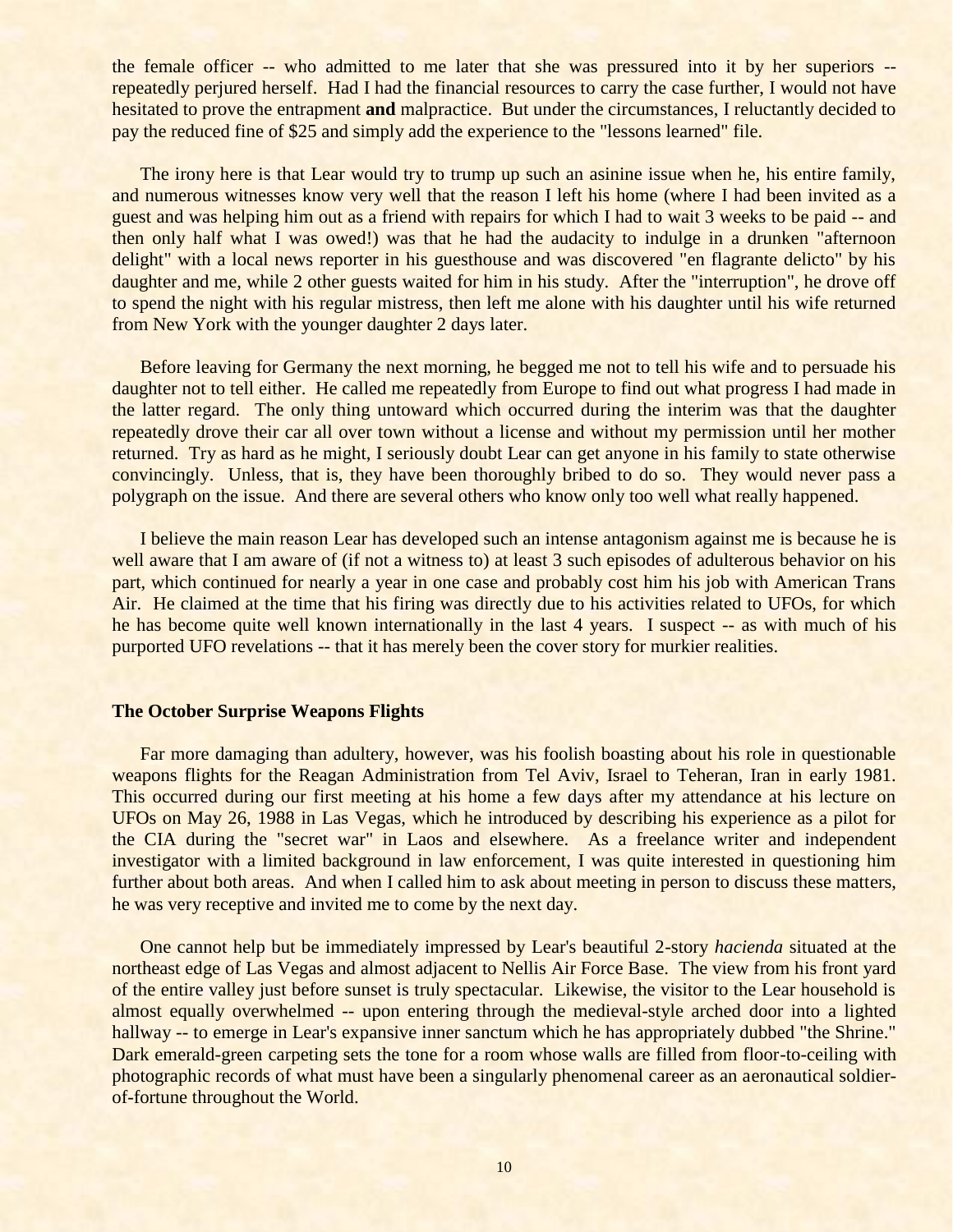Among the hundreds of such mementos are pictures of Lear flying under the Golden Gate Bridge; Lear standing with G. Gordon Liddy (who inscribed the photo "To John, I told 'em fuckin' nothin'!"); Lear with his father, his brother, Lear Co. test pilots, his flight crew in Egypt and Teheran, Iran; the CIA's secret base at Long Tien, Laos (a wide-angle panorama); and, of course, Learjets, Constellations, and the SR-71 Blackbird. To complete the overall effect, the Shrine includes a large fireplace, his electric piano (which he plays masterfully), an impressive audio system, an extensive library of aeronautical, espionage/intelligence, UFO-related books, and ammo boxes and belts which are seemingly carelessly strewn in the corner while his match-grade stainless-steel .45 automatic hangs in a holster from the audio rack behind his desk. All-in-all, it is truly an impressive -- albeit carefully contrived -- atmosphere that confronts even the most jaded visitor.

Once we had moved through the obligatory anecdotes behind the wall graphics, I was discussing the "October Surprise" weapons deals and the sleazebags who took part in that despicable scenario in late 1980 when "out of the blue", Lear began to brag to me about his participation as a pilot in the illegal weapons flights to Iran in early 1981 sanctioned by the Reagan/Bush Administration. These were conducted as part of the payoff for the Iranians' role in the Reagan/Bush Campaign team's secret deals with the Ayatollah Khomeini regime to delay the release of the 52 American hostages until after the 1980 elections in order to prevent Jimmy Carter from being re-elected. Very much to my surprise since I knew that several of the "team players" in the operations had either died "mysteriously" or were currently under indictment for their role in those operations, he openly boasted about his participation in the flights.

Despite my obvious disgust with this revelation, Lear crowed that **"Everybody knocks the Agency**  for not being able to keep any secrets. We kept that one secret for 7 years!" He made a point of showing me numerous news clippings about them that he had collected from the Middle Eastern press. Then he made a rather grand display of showing me his beautiful oak map cabinet and taking out his navigation map of that area. The route flown by his flight crews from Tel Aviv over Turkey to Iran was clearly and distinctly marked on it. He explained that Turkey had insisted that in return for allowing the planes to overfly Turkish airspace, every other load of weapons had to be left there [other informed sources have since provided me the names of the other members of his crew and the name of the secret base -- Tintin -- in Turkey where the weapons were dropped]. He then pointed proudly to a picture of him and his cronies taken in Teheran in 1981 which was hanging on the wall.

I was frankly quite amazed that he would be so open to a virtual stranger about such operations for which numerous participants were still under Federal indictment and/or the subject of continuing criminal investigations. Also, by 1988 a number of key participants in the affair had already succumbed to *mysterious* fatal ailments or other life-ending circumstances. When I admonished him that this was actually part of one of the biggest cover-ups of international criminality in American history and that he was obligated to come forth publicly on this issue, he sloughed it off as having been sanctioned by the Reagan Administration and insisted it was of minor importance in comparison to the growing threat of "occupation of the planet by *extraterrestrials*."

I couldn't believe my ears, despite the numerous reports I had already seen concerning thousands of UFO sightings and "encounters" with *aliens*. I suspected strongly that given his acknowledged ties to the intelligence community, he had been "persuaded" to **promote the UFO issue to distract public attention from being focused on the many crimes of Iran/Contra scandal's perpetrators.** Despite my apprehension, I decided to maintain the contact with him in order to persuade him to disclose the participants in the flights publicly. I did manage to have him discuss it with Barbara Honegger nearly a year later, as you shall see.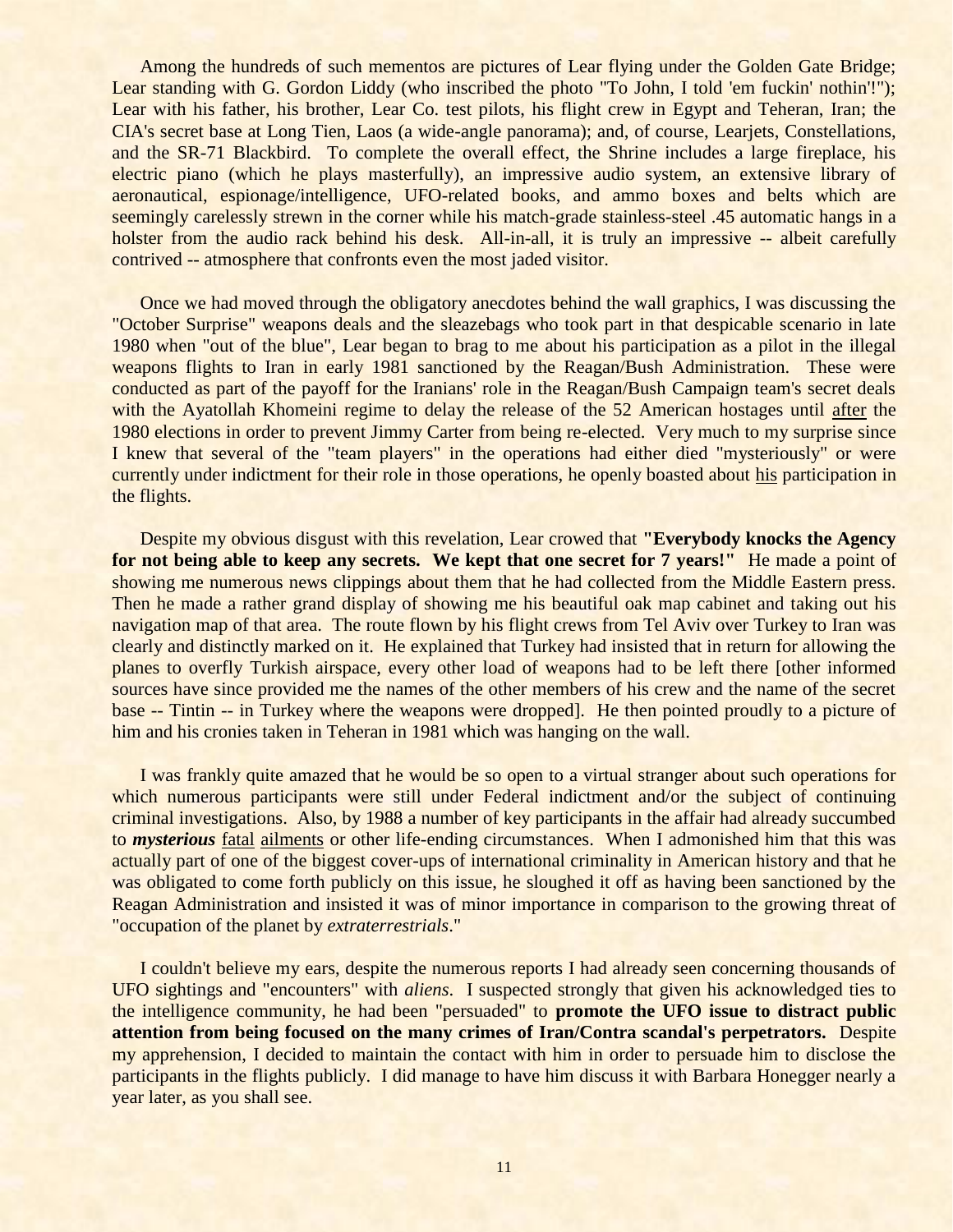As I compose this, the October Surprise issue is currently in the forefront of the news after nearly a decade of deliberate suppression by the Reagan and Bush Administrations and the national media thanks to the continuing investigation mounted by Gary Sick, former National Security Adviser to President Jimmy Carter during that time period. Though I have not seen the "NIGHTLINE" program, I have heard that it has now been admitted by spokesmen for the current Administration that perhaps the "conveniently" dead Bill Casey "might have actually had a hand" in the October Surprise deals with the Khomeini regime in October 1981. Despite Bush's continuing limp denials, the evidence is mounting not only of such a deal but of his direct participation in it -- including a personal appearance in Paris on October 20, 1980 to handle the initial payoff of \$40 million -- and of the continued shipment of up to \$82 billion worth of military hardware to both Iran and Iraq by the United States throughout their war, all of which were not only criminal activities but treasonous as well.

Reports of Bush's presence in Paris and participation in those meetings by French intelligence have been almost completely suppressed in this country. And rumors are currently abounding that the Israeli Mossad -- furious about the beating Israel was forced to endure during the Iraq War fiasco -- are threatening to release photographs they have of Bush in Paris at that time. According to an article in the Napa, California Sentinel, Michael Ricconosuito -- a contract CIA operative who provided testimony to the House Judiciary Committee investigating the Pentagon's role in stealing a \$6 million software program (the INSLAW case) -- has recently claimed publicly that he arranged the transfer of the \$40 million from secret Republican Committee accounts in Mexico. He was arrested within a week after filing an affidavit in which he warned of such a fate if he testified, and was whisked away to a Midwestern federal prison for "psychiatric evaluation."

Although I have read and heard literally hundreds of reports concerning contact with *aliens* (including those from military sources), I am by no means convinced of their veracity. I decided long ago to leave it to the self-anointed experts to rule on that subject. However, my direct research concerning the weapons flights to Iran and subsequent flight operations in support of the contra war and the Marcos family have yielded virtually indisputable evidence (which continues to accumulate on a daily basis). As the attached brief article from a recent issue of *TIME Magazine* indicates, it is becoming almost a matter of certainty that Israel not only acted as middleman in those early weapons flights but also as our surrogate in the Middle East for over 2 decades.

October Surprise, Barbara Honegger's watershed expose; Witness by Mansur Rhafizadeh, former head of the Iranian SAVAK in the U.S.; the new book by former Iranian President Abolhassan Bani-Sadr; and the October 1988 Playboy Magazine article "An Election Held Hostage" by Abbie Hoffman and Jonathan Silvers (which probably cost Hoffman his life) all recount in tremendous detail the sequence of treasonous events which led to the delay of the hostages' release and the flow of ultimately billions of dollars worth of U.S. weapons to Iran. According to Hoffman and Silvers:

"As early as February 1981, Secretary-of-State Alexander Haig was briefed on Israeli arms sales to Iran. In November, Defense Minister Ariel Sharon asked Haig to approve the sale of F-14 parts to Teheran. While the proposal was in direct opposition to publicized Administration objectives, Sharon pitched it as a way of gaining favor with Iranian "moderates." According to *The Washington Post*, Haig was ambivalent but gave his tacit consent with the approval of top Administration officials -- notably Robert McFarlane.

"Israeli ambassador Moshe Arens later told *The Boston Globe* that Iranian arms sales had been discussed and approved at "almost the highest levels" of U.S. Government in Spring 1981."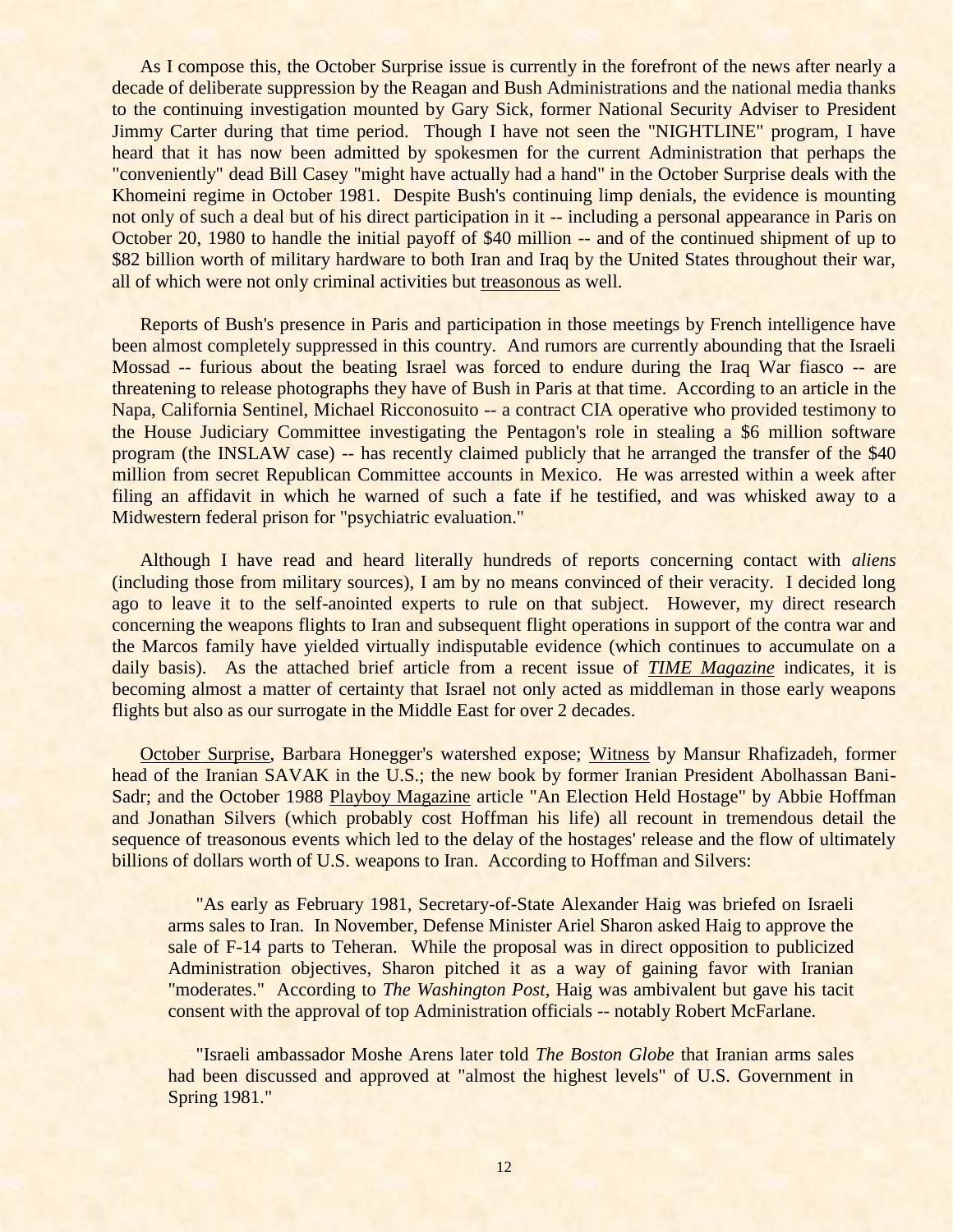In fact, Reagan's Senior Interdepartmental Group agreed in July 1981 that the U.S. should tacitly encourage third-party arms sales to Iran as a way of "advancing U.S. interests in the Middle East." The initiative was such a significant reversal of U.S. policy that it's unlikely that Haig would have given his consent without the President's knowledge and approval. Haig refuses to comment.

"In November 1986, the Administration finally allowed that the Israelis had delivered U.S. military supplies to Iran in the early 1980s. The State Department downplayed the sales, claiming that the amount of arms Iran received was trivial -- that only \$10 million or \$15 million worth of non-lethal aid had reached Iran. That figure was hotly disputed. The *New York Times* estimated that before 1983, Iran received \$2.8 billion in supplies from nine countries including the U.S. A West German newspaper placed the figure closer to \$500 million. Bani-Sadr said that his administration alone received \$50 million worth of parts. Houshang Lavi [an Iranian arms dealer, recently deceased] believes Khomeini got at least \$500 million in military supplies.

"Lavi is [was] in a position to know. In 1981, he and Israeli arms dealer Yacobi Nimrodi reportedly sold HAWK missiles and guidance systems to Iran. In April and October 1981, Western Dynamics International (a Long Island company run by Lavi's brother) contracted to sell the Iranian Air Force \$16 million worth of bomb fuses and F-14 parts. Admiral Bobby Ray Inman (William Casey's Deputy Director of Central Intelligence) said that the CIA knew in 1981 that Israel and private arms dealers were making sizable deliveries to Iran. The Reagan White House raised no objections.

"18 months after Reagan took office, Iran had received virtually all the spare parts and weapons that Carter had refused to include in his hostage accord."

As could be expected, when I attempted to encourage John Lear who was so adamant about exposing the UFO cover-up and to concentrate his efforts upon these more provable depredations of which he had personal knowledge (the early 1981 weapons flights to Iran), he found one limp excuse after another for not doing so. His continuing line was that it hardly mattered in comparison to the *alien* threat.

When I asked him why the CIA would waste their time destabilizing countless Third-World countries if we faced such a threat, he claimed, *"It's a smokescreen."* When I asked him why he would risk being silenced by the various agencies which were purportedly so intent in maintaining the UFO cover-up, he replied that *"My day isn't complete unless I've stirred the shit up somewhere."* When I then questioned why he was so immune from persecution after all that had supposedly befallen other pioneers in the UFO field, he chalked it up to his mother being the *"third-largest contributor to the Republican Party."*

In retrospect after 3 years, John Lear has certainly succeeded mightily in the first regard. He almost single-handedly turned UFOlogy inside out and provoked intense debate and confrontation which continues to rage among believers and non- believers alike to this day. Regarding his immunity, I have little doubt the high level of well-deserved respect accorded both his parents in government and military circles has indeed played a part. But I have suspected with increasing justification that his activities may well be directly in line with what certain intelligence agencies have directed or "encouraged" him to do --- through whatever inducement -- despite the much-ballyhooed claims by Lear and his clones to be exposing cover-up.

During the summer of 1988 following several meetings during which we discussed the UFO issue as well as the investigation I was attempting to pursue concerning the "driver theory" about the Kennedy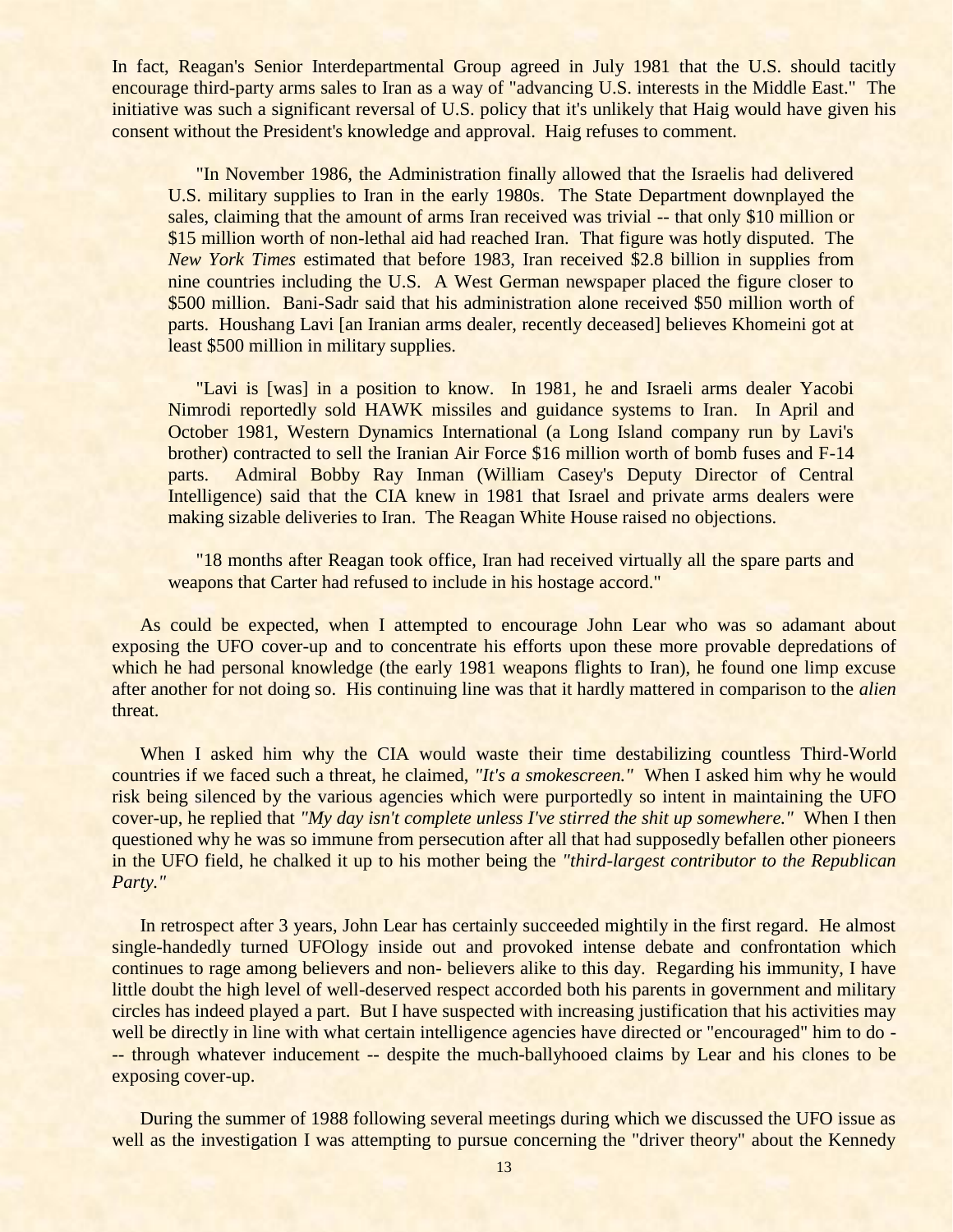assassination, Lear asked me to stay at his home and help him compile his various UFO and media video footage into a marketable format and to prepare a series of articles concerning his UFO-related discoveries. Since he had, in fact, acquired a huge amount of fascinating videotaped and written material on the subject, I readily agreed. After helping them pour cement during my second visit at his wife's request, I agreed to complete several carpentry projects for his her as well, since John's flying and research schedule had prevented him from doing so. Until he went "off the tracks" a couple weeks later, his wife was very pleased about this.

After spending at least half of the previous 18 years involved in large-scale commercial and residential construction, the work they requested was a breeze (aside from the 120-degree heat). Prior to beginning, I made it very clear that I would have to charge them \$15 per hour in addition to lodging, since I needed to buy a car to replace my ailing van. They readily agreed, very pleased with the reasonable rate. Over the next 3 weeks, I worked over 100 hours building shutters; trimming out Lear's study; drywalling their upper bathroom; repairing their horse stable gates and window grilles and corral gate; pouring cement; clearing out their garage; building wall-to-wall, floor-to-ceiling shelving and a workbench; and retiling half their roof. The lowest bid that Mrs. Lear was able to obtain from other contractors for the roof repair was \$35 per hour. I had to carry the tiles from the back of the estate in a wheelbarrow and up a flight of stairs and a ladder to the roof by myself in the 120-degree heat for less than half that price, while they sat by the pool drinking coffee.

I point all of this out only because I had agreed to do the work mainly to help out the Lears as friends, since I could have obtained a fulltime position as a carpenter anywhere in Las Vegas with little difficulty. I was forced to wait the entire 3 weeks to be paid. And then only \$800 -- about half what I was owed. Lear actually had to borrow even that amount of money from his mother. By that point, however, I was happy to take whatever they could scrounge up and get away from them. To add insult to injury, Lear's wife attempted to plead poverty and induce me to accept even less than the \$800 which his mother had sent specifically for me. I refused to do so. She then turned around a few days later and spent several hundred dollars on an air conditioner for the doghouse I had begun building for her before I gave up in disgust.

## **I Dream Of Jeannie**

During the 3-week period I spent as their houseguest, John liked to boast about his "**girlfriend**" - often making a point of calling her while I was nearby. He took obvious relish in describing to me a number of their various escapades -- particularly in San Francisco and LA -- and her thrill upon being taken into the cockpit during several of his flights. He seemed to be pretty impressed with himself for having engineered her hiring as a flight attendant at his airline which handled many charters for the Company and other defense agencies, including military troop transport. To top it off, she was even based in Las Vegas! I'm no prude, but I saw serious trouble ahead. It was not long in coming.

I almost automatically got in his face about it (once I realized he wasn't kidding) since I had been through my own particular hell along those lines with 2 former wives and a few girlfriends over the years. Though I barely knew the man, I had no hesitation about upbraiding him for being so foolish as to carelessly risk not only losing his family -- which was virtually a certainty -- but also destroying whatever credibility he had managed to attain in the UFO field as a result of his obviously careless philandering. I also emphasized to him how much harm it would bring to the entire field of responsible UFO research to inject a personal scandal into the mix -- particularly considering the built-in notoriety of his family name as well as the potential for the woman in question to blackmail him at some point along the way.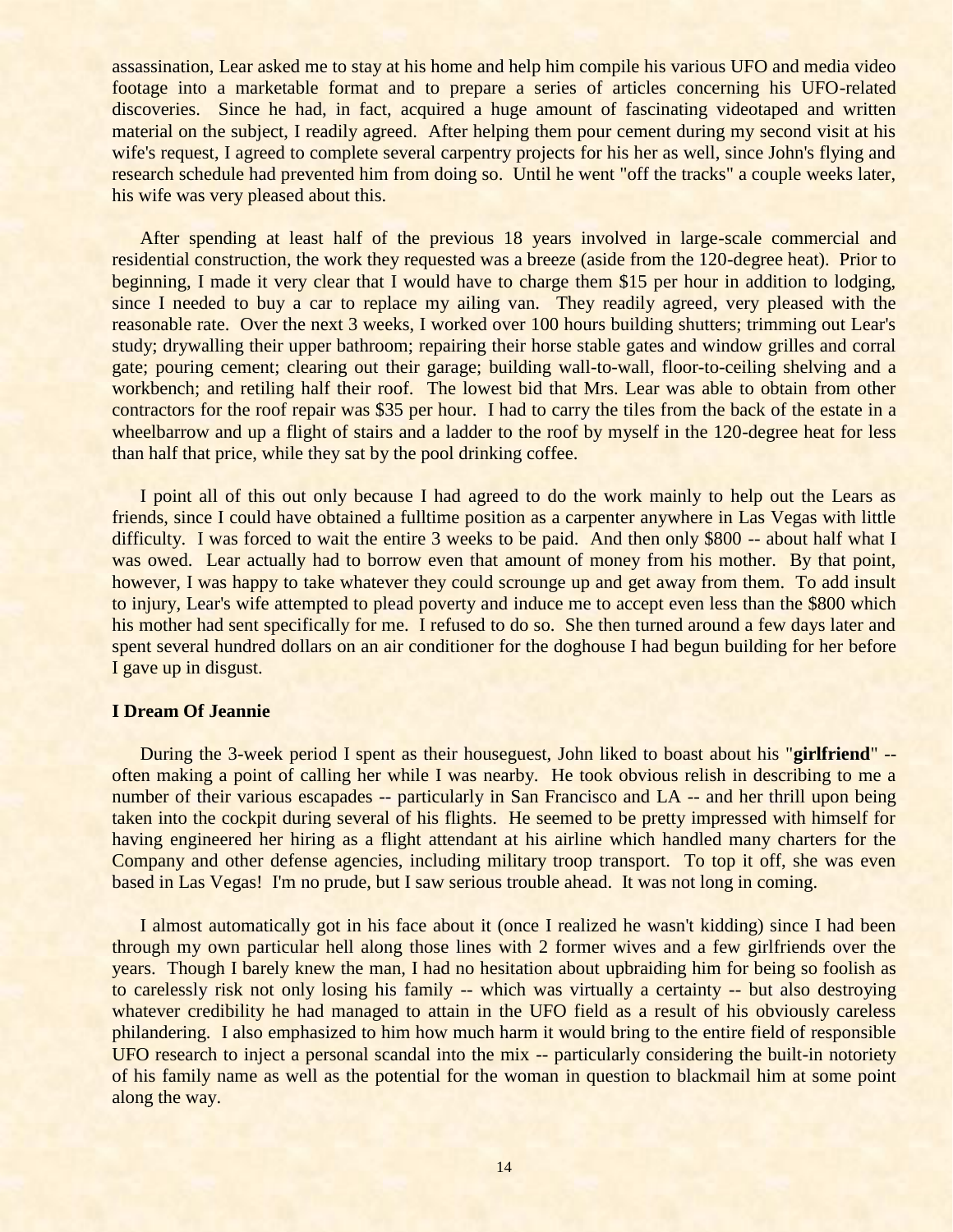He was drinking quite a bit at the time and merely sloughed it off and mumbled something about having "white-line fever". Whether that was a reference to cocaine or simply to the thrill of high- speed adventure, I don't know. But I must concede that I have never seen or heard of John Lear using any illicit drugs -- at least during the time I have known him.

Since he had broken both legs in an aerobatic accident while in his teens, he was reduced to virtually hobbling around and confessed that he had faked his way through his flight physicals for some time and doubted he could do so much longer. Never appearing to have been very athletic in all the dozens of pictures that festoon the walls of his study from floor-to-ceiling, he was also beginning to sport a noticeable paunch. It was frankly with pity that I pictured him pursuing this woman and risking his marriage, family, spectacular home, and national reputation for the rather pathetic egotistical gratification of maintaining a mistress. I had a strong precognition that my predictions would be coming to pass in short order. I was not wrong.

During this same period, Lear had also expressed interest in helping me to track down and interview the 2 witnesses who had supposedly seen William Greer shoot Kennedy. I hung in at his place hoping that we could at least accomplish that before all hell broke loose. We actually came within a day of doing so, as you will see. As a matter-of-fact, while I was briefly back in Santa Barbara attempting to wrest the leads from Perry Adams (the UCSB librarian/researcher who had first brought the theory to my attention in November 1986), I learned that his partner Fred Newcomb had actually contacted Lear's wife in a similar attempt on their part. As anxious as I was to follow up on those leads as quickly as possible, between Lear's overseas flights and extracurricular escapades and my efforts on Lt. Col. James "Bo" Gritz's congressional campaign, nothing was accomplished along these lines. Fred Newcomb became impossible to reach all of a sudden.

By this time, I had pretty well concluded that the window of opportunity had passed as far as securing the required funding and undertaking the on-site investigation of the driver theory in time to complete a documentary for release by late November, the  $25<sup>th</sup>$  anniversary of JFK's death. After several discussions with a close friend who has been involved in similar research for many years, I reluctantly decided that after 25 years, a few more months would not necessarily be that long to wait. After becoming more familiar with Gritz's discoveries regarding drugs and POWs, I decided that it was of far greater urgency to insure that the American public was aware of those realities before the November elections. And I had begun to dedicate myself fully to assisting in Gritz's congressional campaign and editing his video "A Nation Betrayed".

Also during this time, in late June 1988, I had made a point of returning to Los Angeles to attend the premiere of the film "Cover-Up" (produced by the Santa Monica-based Empowerment Project) at the Director's Guild Theater. Several months before, I had made a number of small public presentations in an attempt to help them raise additional funding to complete the editing. I felt a strong sense of concern and relief that they had finally completed the tremendously powerful expose of the Iran/Contra whitewash. Given the recent "bombing" of the airplane carrying John Tower -- who had just before openly admitted conducting the Iran/Contra "whitewash" for George Bush -- its importance cannot be overstated.

The premiere coincided with the summary dismissal of the Christic Institute lawsuit in Miami by former Meyer Lansky money-laundry director Judge Lawrence King only 4 days before it was scheduled to be heard. The lawsuit, filed in May 1986, was based on injuries suffered by ABC reporter Tony Avirgan at the bombing of a press conference in La Penca, Nicaragua on May 30, 1984. The perpetrators were intent on "taking out" not only recalcitrant contra leader Eden Pastora but also journalists as well in order to provoke widespread outrage as a justification for a planned invasion by combined Panamanian and U.S. Forces. Avirgan and his wife Martha Honey joined their lawsuit with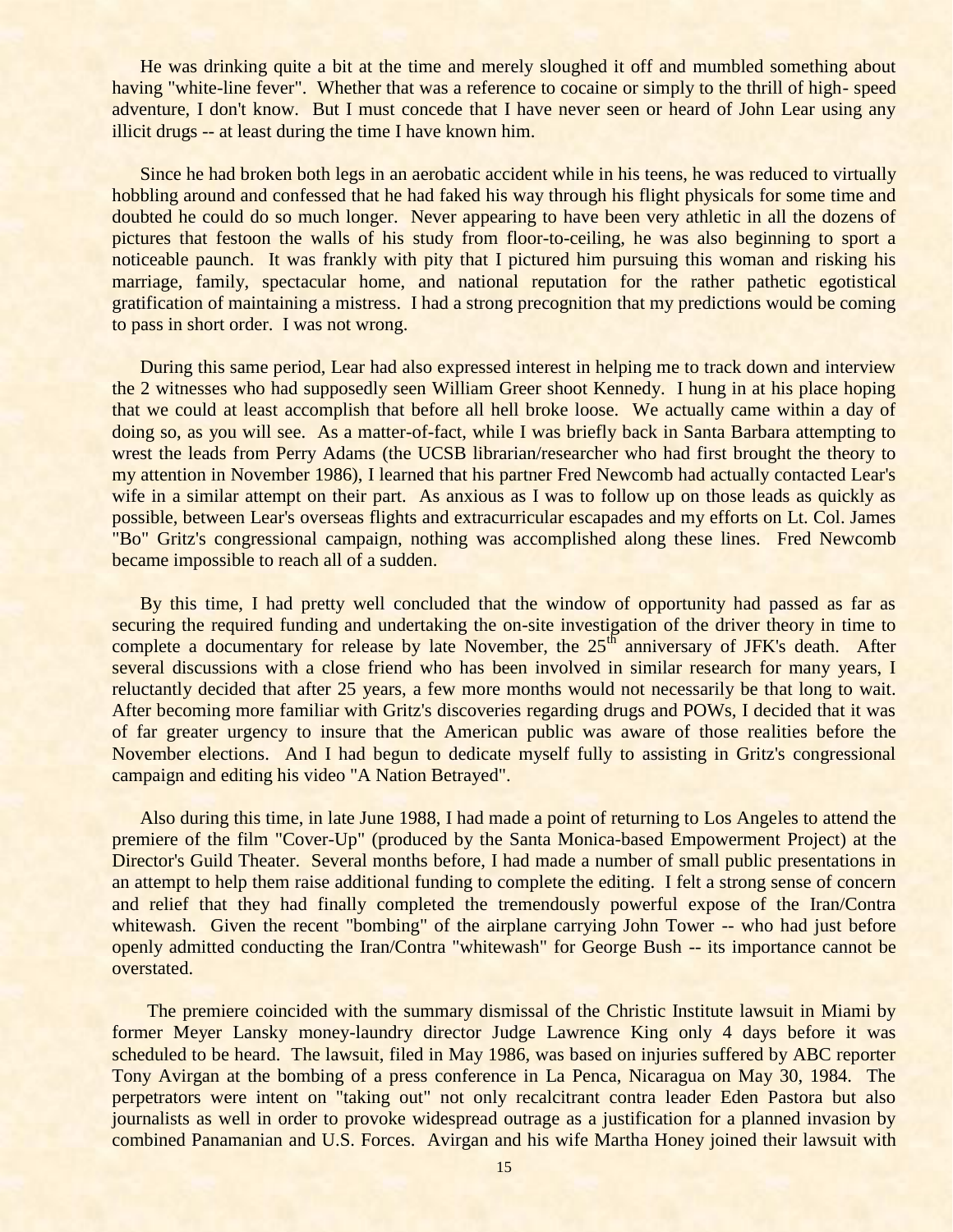the Christic Institute's allegations under the RICO (Racketeer Influenced and Corrupt Organizations) Act which charged 29 members of the Contra-support network with over 25 years involvement in gunrunning, drug trafficking, assassinations, and political destabilizations.

Frustrated and disgusted with this blatant travesty of justice, I decided to take the chance of advising Barbara Honegger -- following the screening -- that I had occasion to talk with an unnamed pilot who claimed to have made some of the early-1981 weapons flights to Iran. As expected, she was profoundly interested in this information and immediately clamored to know more.

I became a bit uneasy about her genuineness, however, when I mentioned that Mae Brussell had received several death threats after her World Watchers International programs began to air on KPFK Radio in LA which she apparently took seriously enough to cancel the programs. Barbara glibly replied that Mae had merely decided she was overextended and made up the story to get out of doing the programs since she needed a break. I had never met or spoken with Mae, but could not believe that she would have risked her already-strained credibility by making up such an outlandish story just to get out of a radio program after the years she had spent painstaking tying so many crucial political loose ends together in a genuinely conspiratorial web. Despite the fact that she was reviled and disparaged by any number of "mainstream" writers and government officials, her work was profoundly advanced and has served as the basis for a countless number of other researchers' published and now widely accepted conclusions.

Nevertheless, Honegger and I maintained contact intermittently throughout that summer and fall of 1988 as she was working feverishly to prepare her manuscript of October Surprise for printing. She was particularly interested in verifying the exact routes of the flights and the timing and, understandably, leaned very heavily on me to try and obtain such additional information from my source. Since by this time I had come to know Lear as a personal acquaintance, and shortly thereafter would become a guest in his home, and was well aware of the growing number of Iran/Contra figures who had died "mysteriously" (if not fortuitously for their cohorts), I was genuinely concerned as to the degree of risk to Lear's well-being if I identified him to Honegger.

Even though I felt throughout this time -- and brought it up to John repeatedly -- that he himself could be holding the "smoking gun" in the Iran/Contra affair, he was unwilling to go public, continually dismissing it as unimportant in relation to "the threat from outer space." Had he been a mere interviewee to whom I had no particular obligations, I might have gone ahead and disclosed his identity. But I felt that this was someone I had come to know along with his family, and I was loathe to subject them to any serious threats. Nevertheless, when I received Honegger's most recent October Surprise Timeline in late July 1988, I was stunned to see that she had actually quoted me on page 49 regarding my interview with an unnamed pilot concerning the early 1981 weapons flights to Iran.

I was particularly disturbed about her decision to include this reference to me without either asking or advising me beforehand, because my statements to her -- however well-motivated -- were completely unsubstantiated at that point. Lear had already demonstrated on more than one occasion his lack of precision and accuracy on a variety of issues. Although I believed he was telling the truth regarding his role in the 1981 weapons flights, I had obtained no further corroboration at that point. Of more concern to me then, frankly, was that the publication of my name almost certainly placed me on the "watchlist" of those who were in charge of the October Surprise damage-control team(s). I felt very strongly that Honegger should have at least warned me that she intended to include me in her timeline.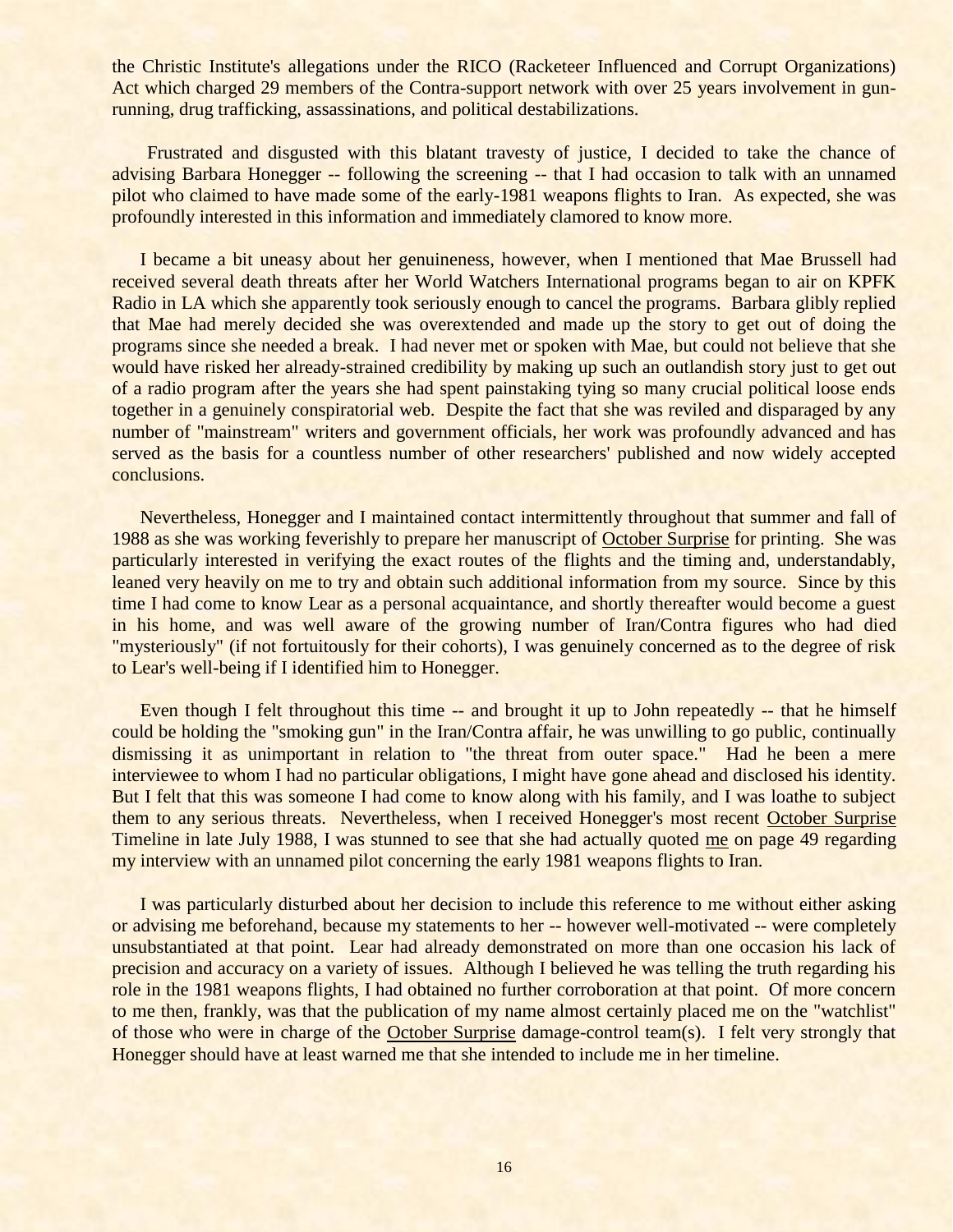#### **The Marcos Gold Mystery**

My concern about this issue was further increased as a result of phone calls I received on John's behalf during his absence on flights in Europe. One man named Vern Peoples called repeatedly in increasingly more urgent attempts to reach Lear concerning arrangements he was supposed to make for some "charter flights" out of Amsterdam. Since I was Lear's houseguest at the time, I certainly had no intention of functioning as a spy and did not press the man for additional details. However, after several calls and increasing frustration with Lear's delay in making the arrangements and notifying him, Peoples became more open and informed me that they had a major operation underway to move many tons of "cargo" from the Far East to Europe.

He indicated that he was counting heavily on Lear to secure the aircraft for the mission and told me to tell Lear that "Hank" was becoming irritated at the delay. I did not question Peoples any further since my concern was simply to make sure to relay any such information as quickly as possible to Lear when he would call intermittently from his stopping points around the World. At one such point after relaying the message(s) to John, he asked me quite anxiously to secure several documents and articles from different locations in his study and Federal Express them to UFO researcher Bob Oechsler ASAP and at my own expense.

Although Lear had given me free access to virtually all of the files in his study and his garage, I had been very scrupulous about examining only those he indicated concerned UFOs. At no time did I resort to "snooping" in order to see what he might have "squirreled away" since I considered it a point of honor to respect his privacy while I was entrusted with virtually free run of the "estate". Despite allegations that he may be making to the contrary, I have honored that trust to this day. Not so much out of respect for him as for my own code of ethics. Even so, I could not help but be amused as I was viewing, at his insistence, a number of the videos Lear had acquired concerning UFOs, to come across two in particular -- "code-named" 'Star Virgin' and 'Project Ginger' -- which dealt with subjects of a much more "earthy" nature.

I was not amused, however, in the course of locating the documents he had requested I mail to Oechsler to find a 1-page typed memo he had left lying on his desk beside his typewriter concerning the shipment of **106 tons of gold from Guam to Zurich**. I could not help but read the entire document at a single glance. I was immediately struck by some of the names which included Peoples (the man I had spoken to several times earlier) and a rather notorious arms transporter Henry E. "Hank" Warton (whom I had heard of a number of times in my previous research about covert operations and illegal weapons deals). The *Air Progress* magazine article that Lear wanted me to locate and mail entitled "Soldier of Fortune" itself included a description of Lear's employment over a period of years as a contract pilot for Warton in the Middle East and Africa.

The first reference I'd encountered about Hank Warton was in a *Newsweek* article I had been referred to concerning the role of "former" Nazis in the continuing weapons trade to the Third World. Warton was introduced as a competitor in the transport of weapons ("relief") to Biafra in 1968 with none other than Otto Skorzeny, Hitler's "favorite commando" who had plucked Mussolino from his mountaintop confinement in a daring raid and had also inflicted staggering losses on the Allies during the Battle of the Bulge. Since WWII, Skorzeny had been instrumental -- along with Klaus Barbie, Martin Bormann, Josef Mengele, and other Nazis that the U.S. had helped to smuggle out of Europe into South America - in setting up the early cocaine importation routes into the U.S. and the early heroin connection through Paraguay. Otto Skorzeny -- who was revered by U.S. Special Forces as their "role model in the rogues' gallery of those who got away" according to Lt. Col. Bo Gritz -- also ran a worldwide assassination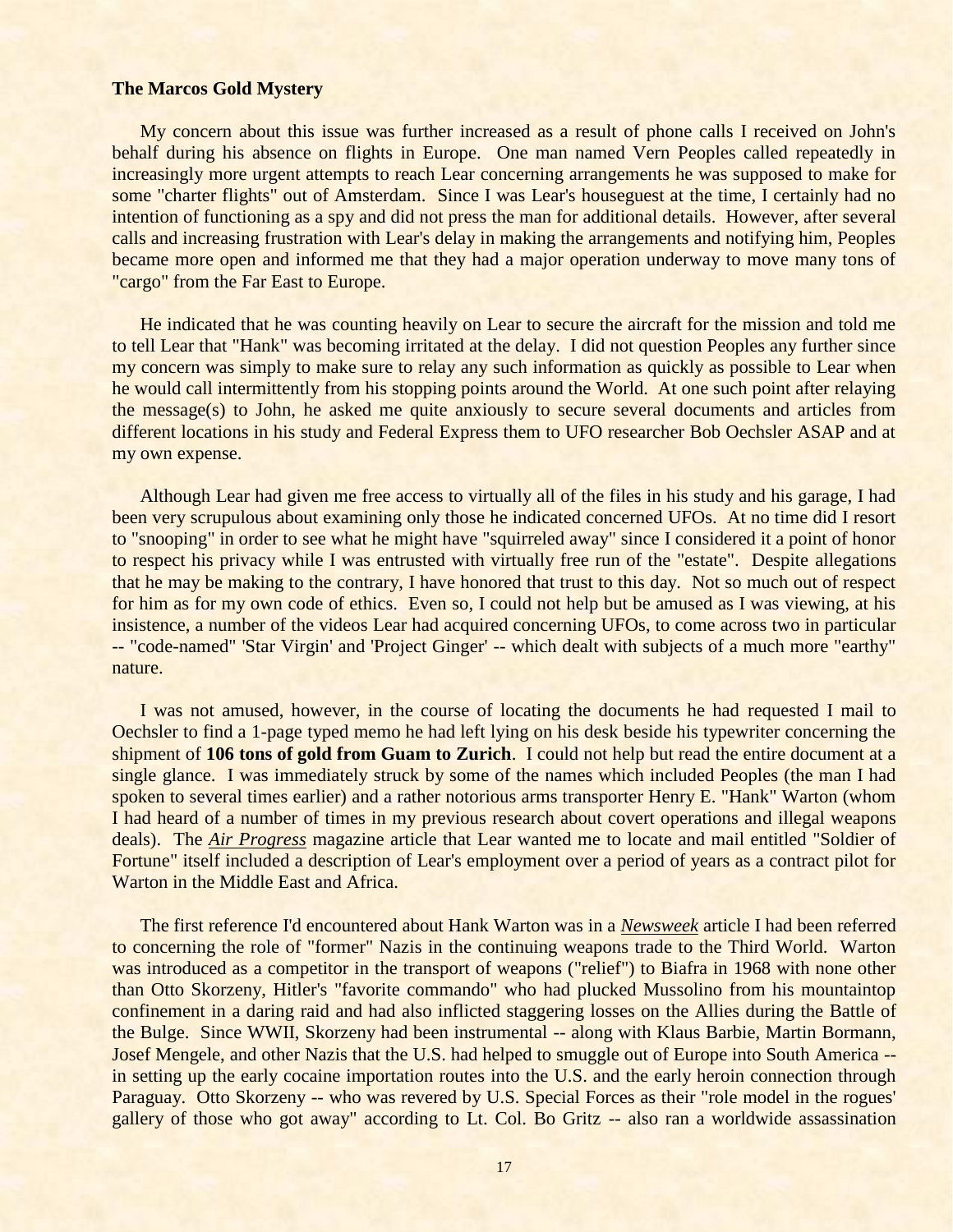bureau called Paladin, Inc. out of Madrid, Spain for many years, which was soft-pedaled by the Newsweek reporters as a "real-estate firm."

I knew that if Skorzeny and Warton were at loggerheads concerning weapons supply over 20 years later, Warton had to be one tough customer himself.

According to the 1968 articles, he was frequently described as a *"pirate".* One competitor described him as *"an unscrupulous type who wouldn't hesitate to knife you in the back."*

On the other hand, after serving with distinction with the U.S. Marines at Guadalcanal following his parents' murder by the Nazis, his post-war exploits were viewed with "mingled fascination and amazement" in the corridors of the State Department even after they revoked his U.S. passport.

Warton's Miami-based North American Trading Corp. was exclusively devoted in 1968 to running arms and supplies into Biafra from Lisbon, Portugal. But he was pushed out of the operation after one of his aircraft (containing wings for 2 French fighter planes the Biafran resistance was counting heavily on) mysteriously blew up in Portuguese Guinea. The Biafrans later charged that he was in the secret pay of their enemies and trying to sabotage their war effort when he repeatedly failed to deliver contracted arms shipments. Warton's exploits in this same time period are recounted in tremendous detail, I recently learned, in the Soldiers of Fortune volume of a special Time-Life series of books.

According to one source who has known Warton well for many years, "That's how you can tell that the 1981 weapons flights to Iran were a Warton operation. Although he and his partner, Marshall Landy, are Mossad, he is known for screwing things up like that Argentinian plane that went down." The Argentinian cargo plane returning to Tel Aviv from a weapons delivery in Teheran on July 18, 1981 reportedly strayed into Soviet airspace and was shot down by a MiG-25 along the Soviet-Turkish border. According to the London Sunday Times, the plane was chartered by a Swiss arms broker who intended to sell 360 tons of military hardware -- worth \$30 million -- to the Iranian military. 3 shipments of American-made parts for M-48 tanks (which formed the bulk of Iranian land forces) had made it through before the cargo plane was shot down. The Israeli Foreign Ministry denied any involvement. But several officials quietly conceded that their agents had sold Iran parts and arms shortly after Reagan took office.

The May 1984 *Air Progress* article described Lear's employment with Warton in the late 70s or early 80s carrying "cargo" to "African locations", which both Lear and Warton have described in person to me as CIA-sanctioned weapons-supply flights to **Somalia**. The article also mentioned Lear flying for Warton's Air Sinai a short time later. Warton had secured the contract for 4 flights-a-week between Egypt and Israel following the Camp David Accords. Call it a hunch, but I would not be surprised at all if Warton (and possibly Lear) were also involved in some -- if not a major percentage -- of the weaponstransport flights which were underway during that same time period in that region. Many of the major figures in the Iran/Contra scandal -- Maj. Gen. Richard Secord; Deputy Director of CIA Worldwide Operations Theodore Shackley and his flunkie Tom Clines; CIA entrepreneur Edwin Wilson; and Pentagon Weapons Czar Erich von Marbod -- first came under the harsh light of public and Congressional scrutiny in the aftermath of the EATSCO (Egyptian-American Transport Service Co.) scandal in that same time period.

Secord was "encouraged" to resign as State Department "Adviser" (i.e., arms broker) to the Middle East. He shortly thereafter resigned his commission in the Air Force while Shackley and Clines were "encouraged" to "resign" from the CIA by Deputy Director Frank Carlucci, for whose company Von Marbod went to work at the same time in Geneva, Switzerland. Wilson -- the only one who actually put up the \$500,000 "seed money" for the operation -- was convicted of transporting large amounts of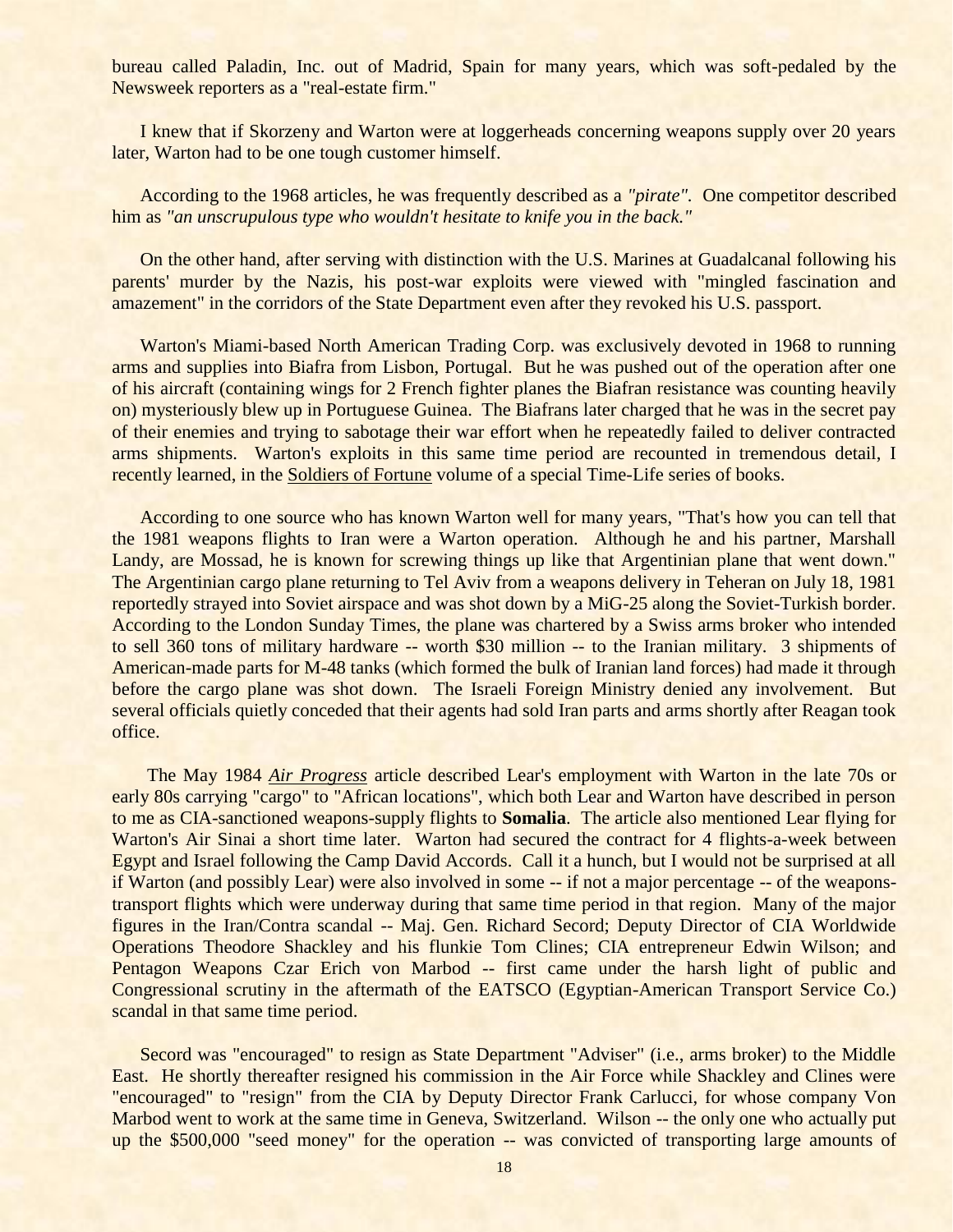military explosives to Libya where he had recruited Green Beret instructors to train Libyan "freedom fighters." Wilson would then finger the "terrorists" for elimination by Agency "mechanics" when they arrived at their postings in Europe, relaying the intelligence to William F. Buckley, then-station chief in Beirut who was in charge of the Agency's worldwide Anti-terrorist (i.e. assassination) Bureau, until he was kidnapped and tortured to death in Teheran. Wilson has said in prison that *"If I got 52 years for what I did, Oliver North and Richard Secord should get 300!"* 

There is no doubt that Lear and Warton, at least, knew each other very well and had worked closely. Warton recently admitted that Lear was most anxious to work with him during that period because he had pissed away a huge sum of money on an impotent race for the Nevada Senate seat and flew every hour of overtime he could wrangle from Warton to recover the loss. The question was just how closely were Lear and Warton involved in either the 1981 weapons flights to Iran and the planned gold shipments to Zurich?

I was frankly stunned to read -- **in Lear's own typed wording** -- that he was supposed to secure the planes for the gold shipment for a company in Amsterdam called **Kindrich International**. And that **106 tons of gold** were to be flown from Guam to Taiwan (where it was to be smelted down) and then to Zurich, Switzerland via Dubai or Abu Dhabi. According to his memo, there were several other people involved in the operation:

**Juanita Hanson** was the managing director of Kindrich International. **Bob Kerkez** was instrumental in some way from West Germany. **Hank Warton** of Miami, Florida was in charge of the operation. **Vern Peoples** in Las Vegas was in charge of coordinating with Lear, and **Jack Taggert** was to receive a "10% cut" for setting it up. I couldn't help but wonder what Lear's slice was to be for his participation in the deal.

My natural inclination was to bring my discovery of the memo to his attention and ask him directly about his involvement. However, I've been around enough "sensitive situations" to know that the people involved -- possibly including Lear, since I didn't know him that well at that point -- would be absolutely livid that I was aware of any aspect of the operation. Considering the amount of money involved, I had little doubt I would be "readily expendable" to keep the operation quiet. I had suspected Lear's motives behind his UFO "revelations" from the beginning -- stumbling across this information was a very strong indication that he was still heavily involved in covert operations and was very likely **using the UFO bullshit to cover up past and present activities.**

As another case in point: I had noticed also in the *Air Progress* article that Lear had flown a 707 for Global International Airways in 1983 out of Kansas City. I learned in 1990 from an article entitled "**Ripoff Savings and Loan of Colorado**" by Bryan Abas in *Westword Magazine* that its owner Farhad Azima had borrowed more than \$1 million from the Indian Springs State Bank in Kansas City, much of which went to Global which was widely known to be a CIA proprietary run by Azima. The bank had received more than \$6 million in deposits arranged by convicted scammer Mario Rends, a mobconnected loan broker who helped cause the failure of several banks and S&Ls by demanding loans and special treatment in return for deposits, according to charges by regulators which were reported in the aftermath of the bank's collapse.

According to statements from a former Justice Department prosecutor to the Houston Post at that time, he was ordered to "back off" on his investigation into Indian Springs Bank shareholder Azima because "Azima had CIA connections and a 'get-out-of-jail-free card'." Global went bankrupt not long after Lear came to work there, listing debts of \$15 million including \$280,000 to Indian Springs. When I questioned Lear about this, he dismissed it as lightly as he had the numerous reports about opium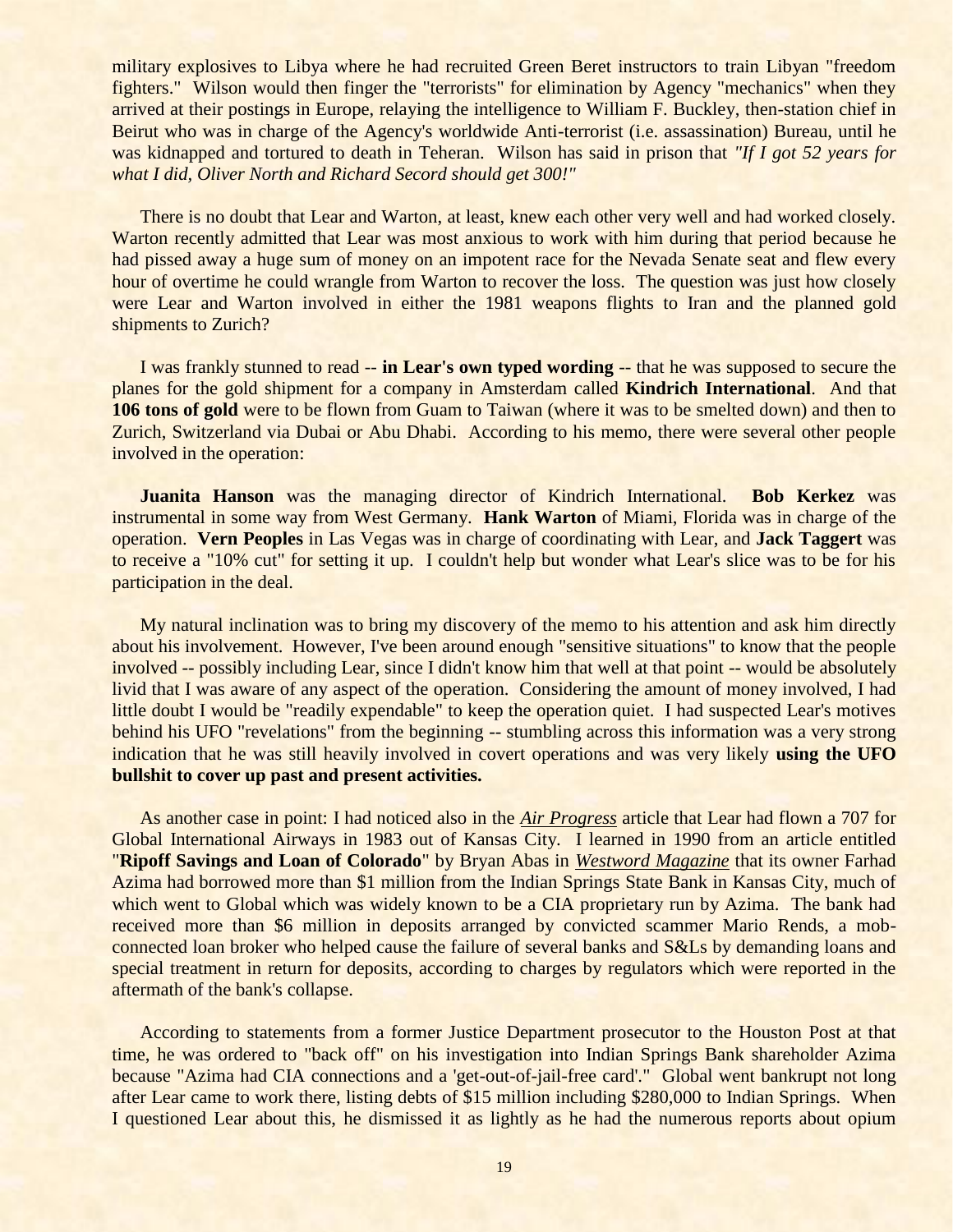trafficking by Air America and Continental in Laos and Cambodia and the early weapons flights in 1981 to Iran.

As concerned as I was about respecting Lear's privacy, I knew only too well from witnessing the repression in Central America over a period of years just how much torment had been inflicted upon the Filipinos by the Marcos regime, and how determined many were -- in cooperation with the few honest American authorities -- to bring them to justice and restore the Philippine treasure to its government. I was compelled by conscience to send parts of the information to selected media and law enforcement contacts around the country, carefully leaving out any reference to Lear.

Using an alias, I personally handed the information to a well- known ABC reporter at the studio in LA in late 1988 when I was informed that he would be part of the press team accompanying U.S. Attorney Rudolf Giuliani to Hawaii to bring Imelda Marcos back for trial in New York. He promised that he would hand the information over to Giuliani himself. But I never received a reply from Giuliani, or anyone else.

Again in April 1990 during Imelda Marcos's trial, I sent key elements of the information to selected media outlets and the prosecution team but never received any response. Knowing what I do now about the full extent of Warton's operations over the years from his headquarters in Miami and London, and his high-level sanctions for patently illegal weapons transfers as well as his methods of concealing those transfers, I can clearly understand why the prosecutors and the media have deliberately suppressed this information.

## **Mum's The Word**

During this period in late July or early August of 1988, I resolved to finish up the work I had begun at the Lear residence, collect my earnings, buy the car, and put as much distance between them and myself as possible. I was working in Lear's garage building shelves and a workbench one Sunday afternoon when he asked me to come into his study to meet with a couple of his guests whom I had already met at his first lecture. While we were all talking together, another woman who had come by earlier in the day to interview John for a local paper reappeared and visited with us for a little while as we all discussed various reports concerning UFO activity in Nevada and New Mexico. Not long after arriving, she excused herself to leave. Lear hastily jumped up to escort her out and then did not return for over an hour. His guests and I exchanged questioning glances, but continued our conversation until Lear's wife called from New York and demanded to speak to him immediately!

I looked in the garage, hoping that he might have been puttering in his new workshop but somehow knew that I would find him in the guesthouse. When I entered and noticed the door to the master bedroom closed at the end of the long hallway, I had little doubt Lear had decided to "extend the farewell" with the lady reporter. I loudly declared that I hated to interrupt him, that his wife was on the phone and she demanded to speak to him "immediately".

He emerged from the bedroom a few seconds later, pulling his trousers on, barefoot, shirtless, drenched in sweat, and completely dazed by the large amount of alcohol he had consumed and whatever he was engaged in. I was thoroughly disgusted and simply informed him that his wife was waiting on the line to talk to him. I walked out and returned to his guests in the study, hoping he "finished up" quickly, and tried not to let on that anything was amiss. They smiled knowingly, but nothing was said.

I hope it never becomes necessary to reveal their names or those of 2 of the 3 women involved with Lear. I have resolutely avoided this. But they would certainly have to corroborate all that I have said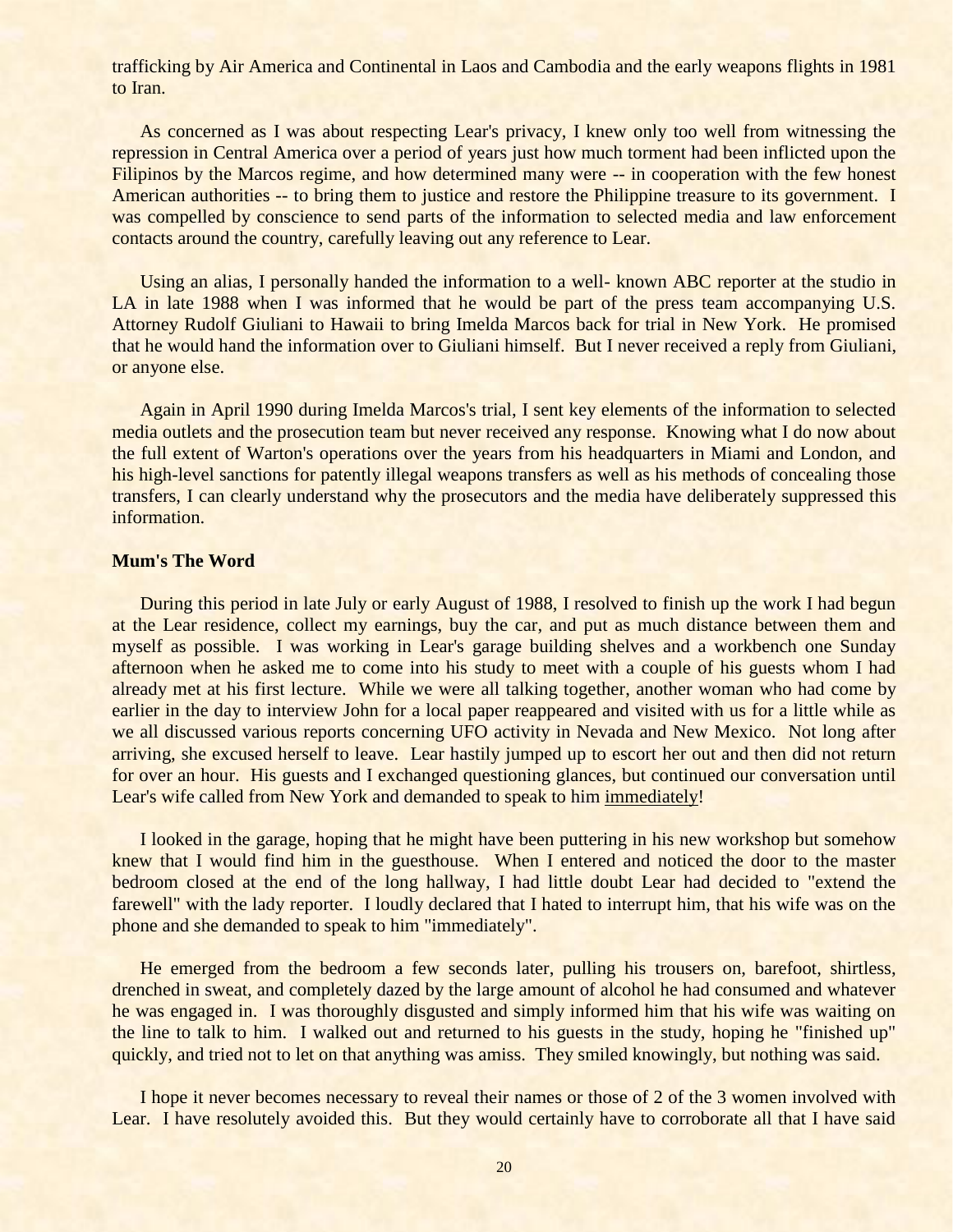relative to them up to this point under oath if it were forced to come out. I don't think Lear can put his hands on enough money to bribe them all -- their integrity is too great to lie about this.

After about another half-hour to 45 minutes, the phone rang again and Lear's 14-year-old daughter rushed in to say that her mother was again demanding to speak to John. She directed me to look for him in the garage and she headed for the guest house before I could attempt to stop her. As I expected, she found her dad and his guest still somewhat "engaged" in the living room and rushed back into the house extremely agitated.

When I heard the door slam, I headed out the back door toward the guesthouse to find Lear and the woman emerging in a state of confusion and heading out toward the front of the house. The woman tried to explain to me what had happened. But I told her it was none of my business and I preferred that she keep it to herself. She did seem to express some genuine concern about Lear's mental health, indicating that he seemed to be very upset and confused about all that he was dealing with concerning his UFO research. I thanked her for her concern and escorted her to her car. Despite my protestations since he was obviously highly intoxicated, Lear jumped into his truck and drove off after her. His other guests left at this point. His daughter and I attempted to locate him in order to avoid his being arrested for drunken driving. We never located him. But a humble and contrite John Lear appeared the next morning to beg me to "handle the situation" for him until he got back from Europe.

Apparently he had spent the night at his other girlfriend's house rather than face his daughter. I thought very seriously about leaving right then myself since I knew the situation would only get worse. But I felt an obligation to Lear to look after his place at least until his wife arrived a couple of days later. Although I'm sure they had family friends who could have done so given the delicate circumstances, I felt that the less attention drawn to their situation at that time, the better. I did feel quite awkward about being left alone there with their teenage daughter since I had not realized that was how their schedules were going to work out until it happened. But I figured that she certainly should have a responsible adult standing by until the other parent returned. From my previous experience in police work, I knew full well that I was allowing myself to be placed in a very delicate situation in the event Lear might have decided to have the daughter accuse me of some improper behavior to cover his own at some point in the future.

I know only too well from professional experience how quickly families will close ranks behind a lie to cover for one of the clan. Nevertheless, I stayed on and hoped for the best until Mrs. Lear returned 2 days later. At no time during the entire period of my acquaintance with the Lears did I ever come within less than 3 feet of their daughter(s), however, just for that reason. It frankly has not surprised me following my disclosures here that he has attempted to so charge me. But I state for the record again that nothing in any way improper ever took place. In terms of guilt, however, one must also ask what kind of parents would leave their teenage daughter home alone with someone they had only known for a couple of months, even though I conducted myself completely honorably from the start to the finish of my dealings with John Lear. Since he is now alleging otherwise, one must ask why he would even consider authorizing me to act as his agent little more than a year later (see letter of November 1989) or would introduce me in very friendly terms to his mother after that -- I seriously doubt that she would lie about this.

During this time July-August 1988, Lear seemed to have become entirely preoccupied with his drinking and his libido. I had already begun to write him off in terms of reliability. For someone who was fully engrossed in attempting to get the truth out about a number of major government cover-ups regarding UFOs, Lear's asking me to "handle it" for him was an odious request. I knew that no matter what I did, I would be damned as the scapegoat for his affair. I did try to reason with his daughter Alison not to tell her mother whatever she saw, since the results would cause her mother to go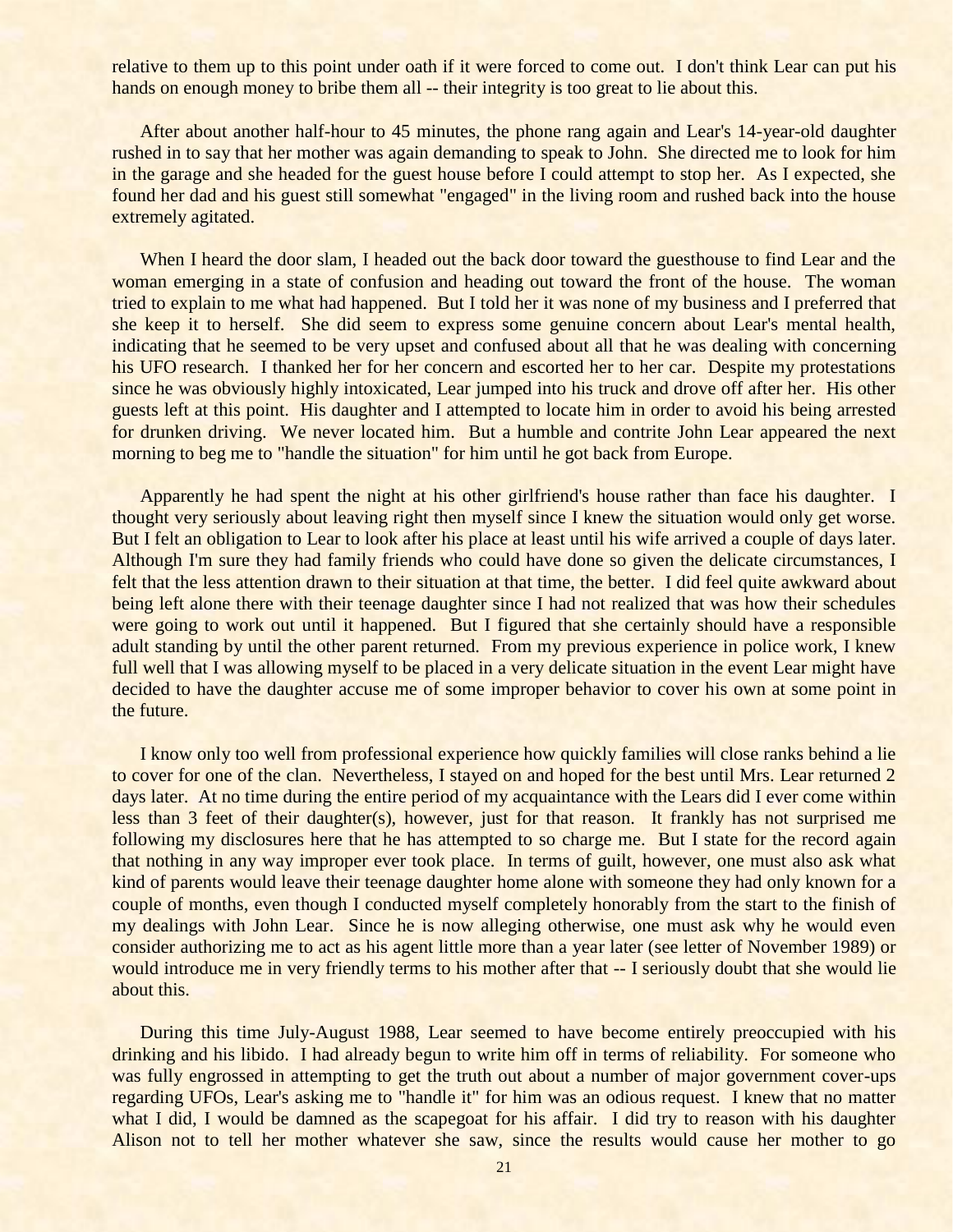predictably "nuclear" and that such a disclosure would almost certainly prove devastating for their family.

I encouraged Alison to at least wait and talk with her father before she brought it up to her mother. Which apparently nearly happened. She certainly had no hesitation about taking advantage of the situation and their absence to repeatedly drive their Audi around town without a license or my permission. At that stage, I figured that it really wasn't my problem and began packing to depart as soon as Mrs. Lear returned. Once she did, however, she was so insistent that we finish up his workbench in the garage that I stayed on for a few more days with a friend of mine who had come to deliver my new used car in order to try to help ease Lear through the difficulty. It was during this period that I re-tiled the roof myself since my friend refused to work for free and chastised me relentlessly about my stupidity for doing so.

Unfortunately, the night before his return, Mrs. Lear allowed Alison to get drunk. In a conversation with her mother and their boarder (a stewardess on Lear's airline American Trans Air), she let the cat out of the bag. I awoke the next morning to hear Mrs. Lear pounding on my studio door, demanding that I tell her where the "other woman" lived or worked so that she could go over and "blow her feet off" with her .45. Since I was by now thoroughly disgusted with the entire situation and had already begun packing for departure, I got up and met with her in the kitchen where I simply told her that I wasn't about to help her get herself imprisoned and that the problem was between her and her husband -- not me.

Without belaboring the point, I certainly did become their "whipping boy" in short order with all manner of false accusations tossed after me following my departure a couple of days later -- **the very day John and I had planned to fly down to Dallas together to check out the leads concerning the witnesses to the Kennedy assassination.** This all occurred in August 1988. From that point on, I decided to pretty much cut all contact with the Lear family for obvious reasons.

In my haste to pack and relocate, I inadvertently tossed a cheap \$9 phone into a box with my various other office paraphernalia. Also, a few days earlier I had set a pair of cheap pink sunglasses I had borrowed from Lear in my open toolbox, which fell down to the bottom. I brought the telephone back within a couple days when I discovered it. But I did not discover the glasses until months later when I cleaned out the toolbox, at which time I made a point of returning them personally also.

I had also borrowed -- with Lear's permission -- his copy of America in Search of Enemies by John Stockwell for Gritz to review while we were working on his book, leaving as "collateral" Bo's copy of The Crimes of Patriots by Jonathan Kwitny for Lear to look over. I mailed John's book back a few weeks later, and do not know to this day whether he ever returned Gritz's book. Lear later accused me of stealing his sunglasses. And both he and his wife later insisted that the Gritzs claimed I had "given" Lear's book to Gritz. I am still amazed at the degree of distortion and pettiness when they all knew the true situation.

Lear also accused me of stealing his navigation map for the flights to Iran in early 1981 and the picture of himself and his cronies in Teheran. I first heard of these accusations through mutual acquaintances. After calling Lear directly to have him repeat them, I was actually flabbergasted at their utter falsity and his incredible pettiness and unbelievable audacity, considering the profound embarrassment I could easily have caused for him without having to resort to lies had I chosen to capitalize on his asinine behavior.

Instead, out of concern for his family and the immense respect I hold for his mother, I said nothing at all. I did not take anything of theirs from the house deliberately. And most certainly did not take the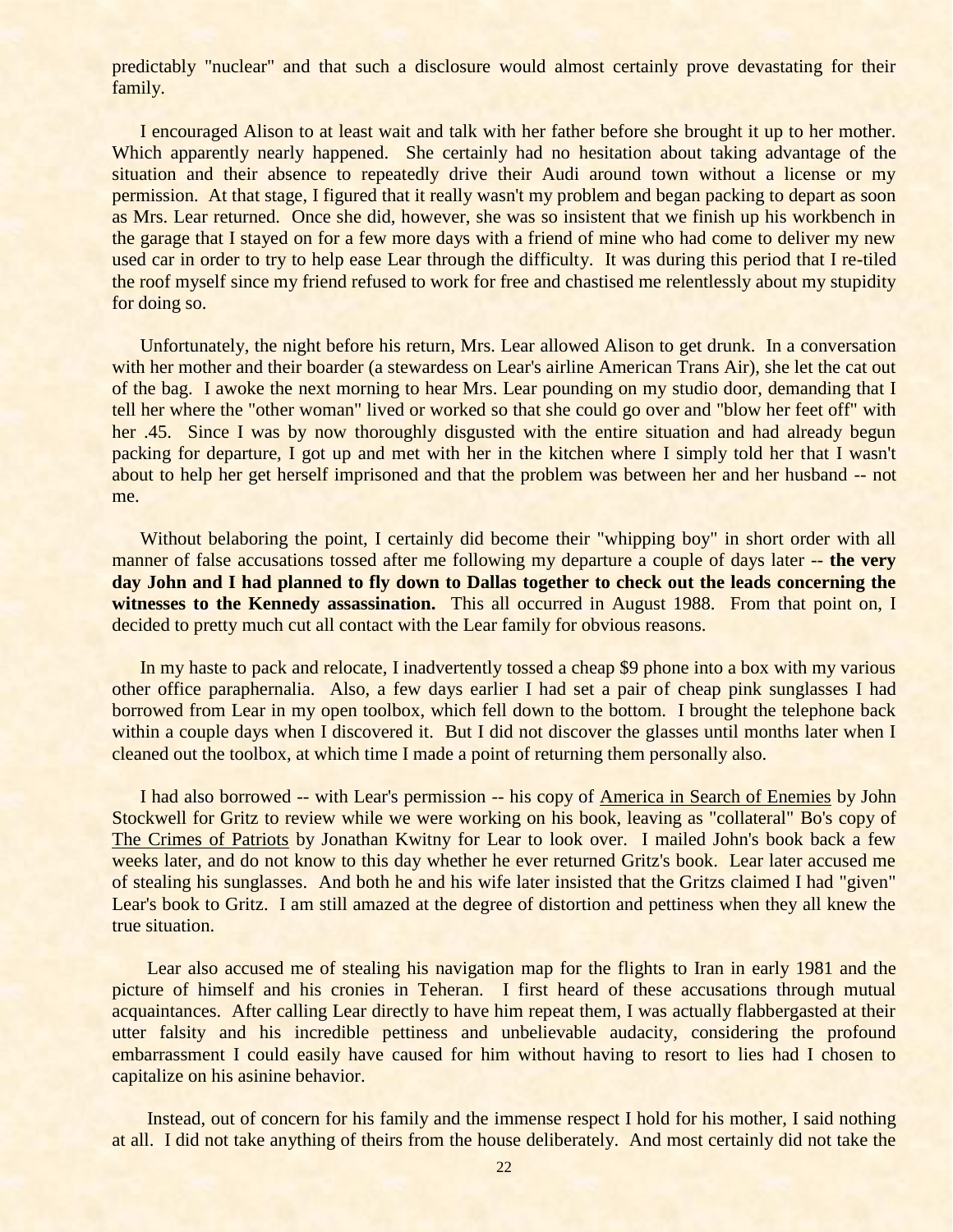map or photo. I have no doubt whatsoever that John conveniently "lost" them, knowing only too well how damaging such things could be as evidence now that I was "outside the tent pissing in". **I have little doubt as well that this probably explains his newfound enthusiasm for promoting the JFK tape right at the same time** after 6 months of inattention to the issue while he was chasing his libidinal outlets around the World.

#### **Back To Abnormal**

After washing my hands of the entire disgusting mess, I returned to California briefly to meet personally with **Dan Sheehan** in Los Angeles and Santa Barbara in order to discreetly advise him of Lear's complete unreliability, and to warn him in specific terms about the inevitable distortion and deleterious effects of allowing Christic to become in any way associated with the UFO issue. Sheehan is an extremely bright and perceptive individual who has seen the underbelly of the national-security dragon from very close-up. Cnsequently, our conversation was brief and to the point.

**Stephen Seagal** (the martial-arts actor was actually accompanying Sheehan out of the auditorium in LA when I first made personal contact. As he glared at me out of the corner of his eye, for a brief moment I thought I might end up like one of the victims of his martial artistry in the movies. Fortunately, Sheehan immediately recognized my voice when I called out to him and I was spared that experience.

I then returned to Las Vegas and began to focus all efforts on transcribing Gritz's written and recorded notes for his book A Nation Betrayed, and in late October entered the video studio there to work 2 straight weeks (I never set foot outside the entire time) in producing the final rushed, crudely edited but nevertheless powerful 2-hour documentary by the same title. It was during this time while I was so engaged that the 2 owners of the studio -- who specialized in filming stunts -- came into the studio very excitedly one evening to thrust a copy of the NOVA Kennedy special narrated by Walter Cronkite onto the big monitor and watch my reaction while the most startlingly clear footage I had yet seen of the Zapruder film rolled by, in close-up on Bill Greer.

The NOVA footage showed extreme close-ups in astonishingly clear detail in which it could be clearly seen that **Greer did not take his hands off the steering wheel at any time during the period that the fatal head shot was delivered to Kennedy.** As I admitted to them afterward, unless the film had been altered, it was beyond question that nothing crossed Greer's chest during this sequence. And that the reflection that Evans and Adams argued was a handgun which extended past the back of the other agent's (Roy Kellerman) head was, in fact, merely the reflection off the top of "Killerman's" head. Even at that point, I was preoccupied with finishing Gritz's video and lamented the fact that I lacked the time or money even then to verify the authenticity of the JFK footage on the NOVA program.

Assuming the NOVA film was unaltered -- Robert Groden, who supplied it to the producers, swore to me later that it had not been -- it underscored what I had sensed all along: as much as we might have hoped that Greer had in fact been one of the gunman, thereby simplifying the proof of official complicity in the assassination. A far better copy of the film would reveal the factual source of the reflection in question was Kellerman's head. To this day despite all that has transpired, Evans and Adams and thousands of "Cooperoids" adhere to their cherished theory. I do not pretend to be infallible, much less the final authority on the Zapruder film or the Kennedy assassination. But I can only state what I truly believe -- or know for a fact -- if I have the luxury of possessing sufficient evidence. If I truly believed that Greer had a weapon in his hand and fired it, I would not hesitate to state then or now such a belief.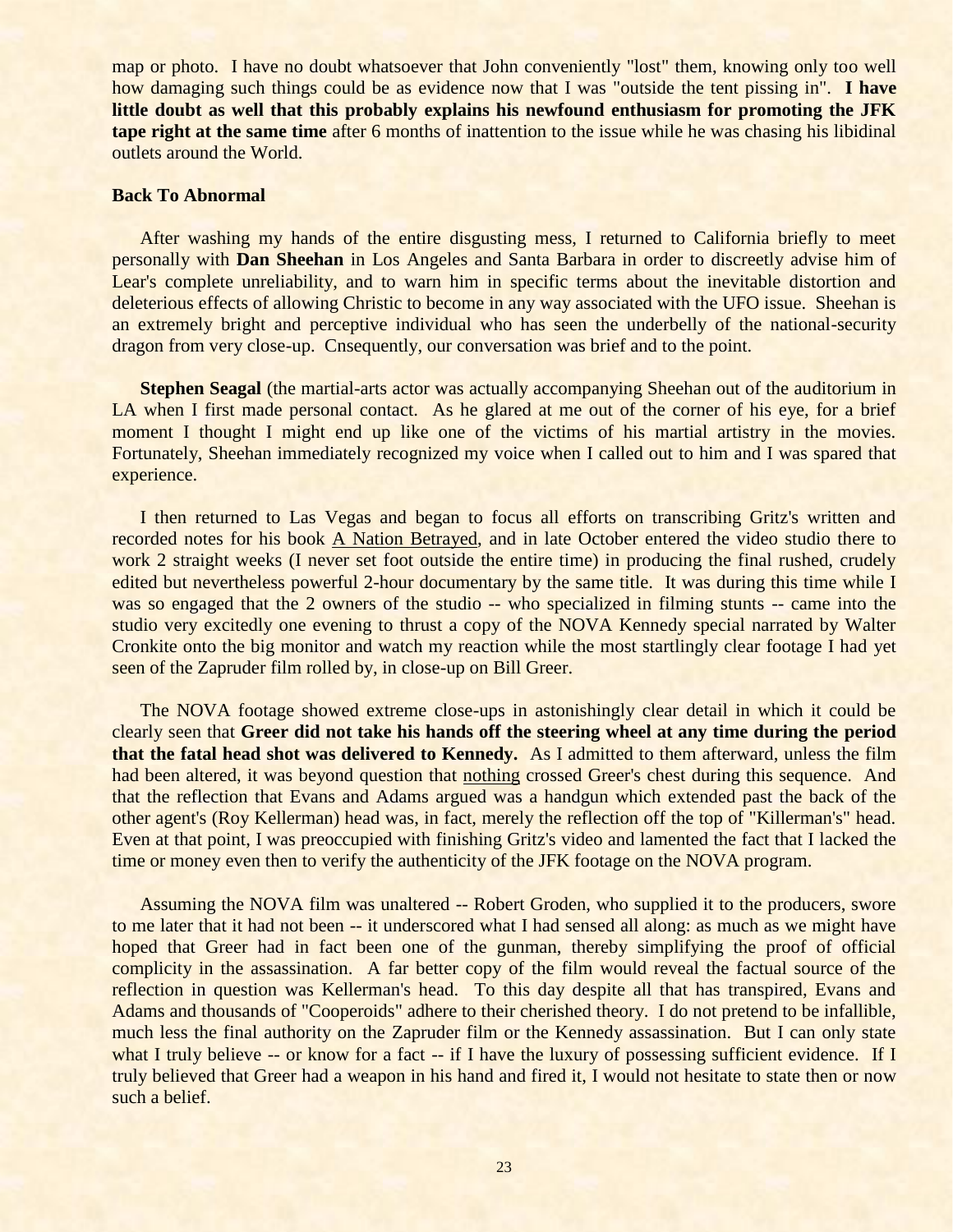My statement to that effect on the videotape notwithstanding, everyone who knew me during this time knows very well that my primary concern in making the tape and all related efforts were directed toward trying to prove its truth or falsity. I was not convinced of anything at the outset. And as a former law enforcement officer, I knew only too well the burden of proof that accompanies any such theory or allegation.

Lear's and Cooper's attempt to paint me into a corner in this regard are patently ill-informed -- if not malicious -- considering their complete lack of research and cheapness in avoiding purchase of their own film. I believe now as I did then that their efforts to promote the "theory" were primarily oriented at undermining my credibility -- particularly because of my proximity to both Col. Gritz and the Christic Institute -- and continuing to confuse and mislead the public. In addition, I seriously doubt Lear trusted Cooper well enough to tell him that I also knew of his infidelity and of the weapons and gold flights. But I had no qualms in using him to further the discreditation ploy until Cooper began attacking him also.

Nevertheless, the question remained then -- **and still does to this day** -- where did the .45 cal. bullet slug found on the other side of Elm St. come from? And why has that slug never been officially addressed in any of the subsequent investigations? Both Jim Garrison in his recent book On the Trail of the Assassins and John Judge have addressed that issue at length. Judge claims that the fatal headshot attributed to William Greer by Adams, Evans, Cooper, and Lear actually came from the handgun of a gunman hidden in the manhole directly under the sidewalk in front of Abraham Zapruder. Judge argues that this was the actual source of the .45 cal. slug found on the other side of the street which was repeatedly photographed.

The new movie JFK being filmed by Oliver Stone is reportedly based very heavily on Garrison's book. It employs some of the most knowledgeable and sincere people in the assassination investigation field as consultants, I'm very pleased to report. While I was in Dallas in Feb. 1991 en route to Florida, I was actually able to remove the manhole cover and crawl down inside the opening, which provides a "pillbox" type of fortification for firing very effectively at close range at a motorcade through the opening in the sidewalk curb. There was also a round tunnel leading down from the manhole. But I did not enter it to see if it was actually possible to move very far through it.

By that point in late November 1988, however, I was so mentally and physically exhausted -- as well as impoverished after spending nearly a year with virtually no income tracking down all these loose ends (and after remaining awake for 72 hours straight trying to accommodate Gritz's urgency to complete his video and get it immediately into distribution) -- that I decided to just drop the entire effort for a few months and concentrate on recovering my own personal lost ground. To this day, I have never received a single penny from any of Gritz's books or videos. And as much as my creditors would have loved to see some royalties, I am only glad I had the opportunity to help make them happen -- so great is the importance of their contents to Americans -- despite the admittedly ragged quality that emerged from their rushed production. Considering that I was paid the whopping total of \$45 for producing a 2-hour documentary in 2 weeks (for which anyone else would have taken at least a couple of months and charged at least \$45,000), I have an absolutely clear conscience about the professionalism and the sincerity I brought to bear in both efforts.

Although I did in fact contribute significantly to the text of both his books and spent many weeks editing the balance, I have taken great pains in all instances to downplay my role. When one talk-show host attempted to characterize me as Gritz's "right-hand man" at the Center for Action, I hastened to point out that I barely qualified as his "left-hand man" since I had only helped with the books and tapes and several public events publicizing his trial. I made it clear that my contributions to his effort paled in comparison with those of any of his Operation Lazarus team-members who had sacrificed years and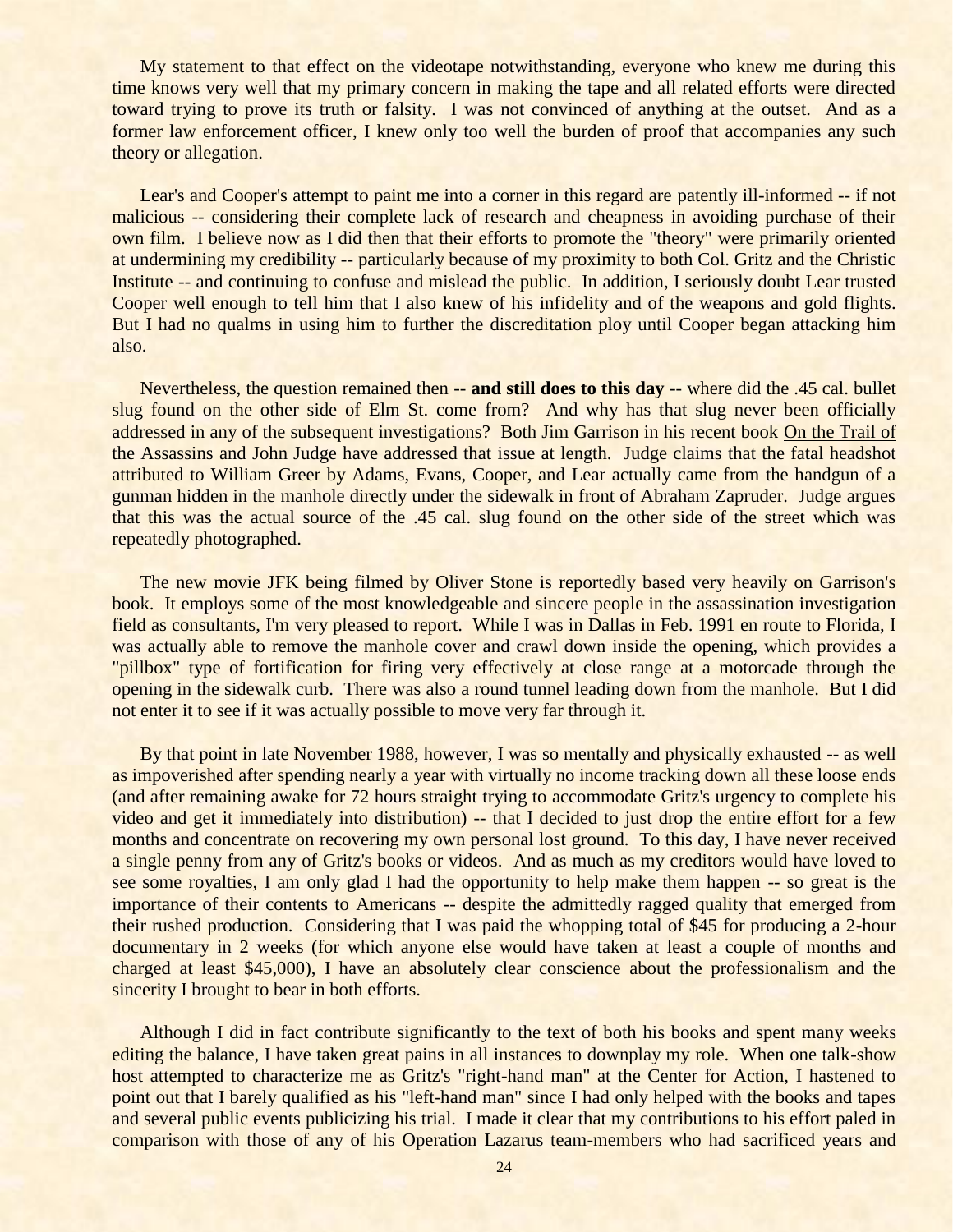risked their necks repeatedly in the POW recovery efforts they had mounted, suffering over a year in prison in one case. And various arrests, detention, and threats in several others. I have made it very clear at all times that I am not a veteran and only did what I could to help him get his story out in the most professional manner possible.

The simple truth is that I felt it was my absolute obligation and responsibility as an American citizen to render every assistance I possibly could to his courageous efforts. The truth is that this commitment on my part has actually cost me tremendously in credibility and placed me many thousands of dollars behind in unpaid obligations. Yet I am still glad to have done it. I learned long ago to trust in the truth winning out in the end, regardless of how unfair or grim things may look at the time. I have been equally resolute about squaring up overdue accounts despite the exploitation of this issue by my detractors.

Shortly after I had completed Gritz's video in mid-November 1988, Lear called to invite me to his home to meet "some real special people". I was completely exhausted myself as well as disgusted with him. But since I was planning on heading back to California the next day and definitely believed it would be the very last time I would ever set foot there, I agreed. This was to be my first encounter with the name **Bill Cooper**.

Lear showed me several computer bulletin board printouts which I believe were from Jim Speiser's net because John was chuckling about how Speiser had thrown him and Cooper off as a result of their "agitation". I read one "dispatch" from Cooper outlining his credentials and assuring John that he could vouch for at least 50% of Lear's claims. I questioned John as to whether he thought Cooper was for real or only trying to cozy up to him in order to make a name for himself in the field or to perhaps use an implied association with Lear to disinform others. Lear would later state on George Knapp's second UFO TV special that Bill Cooper was vouching for 150% of his claims.

John indicated that he thought Cooper was on the level and appeared to be the genuine article in terms of his background and credibility. I recall thinking at the time that I could really care less, since I'd had a bellyful of all the UFO bullshit and would leave it to all the self-anointed experts to hash it out among themselves from there on out. I was reminded of a brief encounter with **Linda Howe** a few months earlier when she had come to meet with Lear and another former UFOlogist friend/associate of his who also had long-standing connections to the weapons industry and the intelligence community. While discussing the conviction (railroading) of respected UFO researcher, retired USAF Colonel **Wendelle Stevens**, Lear's friend disturbed Ms. Howe mightily with his own inspired discussion of pedophilia, convincing her not to share the information she had brought with her and resulting in a serious blowout between them. I ended up taking her up to Lear's home where I was left to sit and wait for 4 hours while they met privately in his study.

Lear's wife refused to accompany us to dinner afterward, during which time Ms. Howe described her meetings with military intelligence agents a few years before during which the JFK assassination was discussed in some detail. After relating what they had imparted to her she was most emphatic about the wisdom of leaving that issue alone. We parted on respectful terms, but I resolved to do exactly that -concentrate fully on important issues like Kennedy's murder, and let her and the others carry the UFO banner.

It was during our conversation that night in November that Lear became suddenly harsh with me about my remarks to a mutual acquaintance of ours about the "Marcos gold" shipments that he had been involved in arranging. Up to that point, I didn't know for certain that it was, in fact, Marcos's hoard that was being moved. I tried unsuccessfully to pretend ignorance. But Lear emphasized that I was "**playing**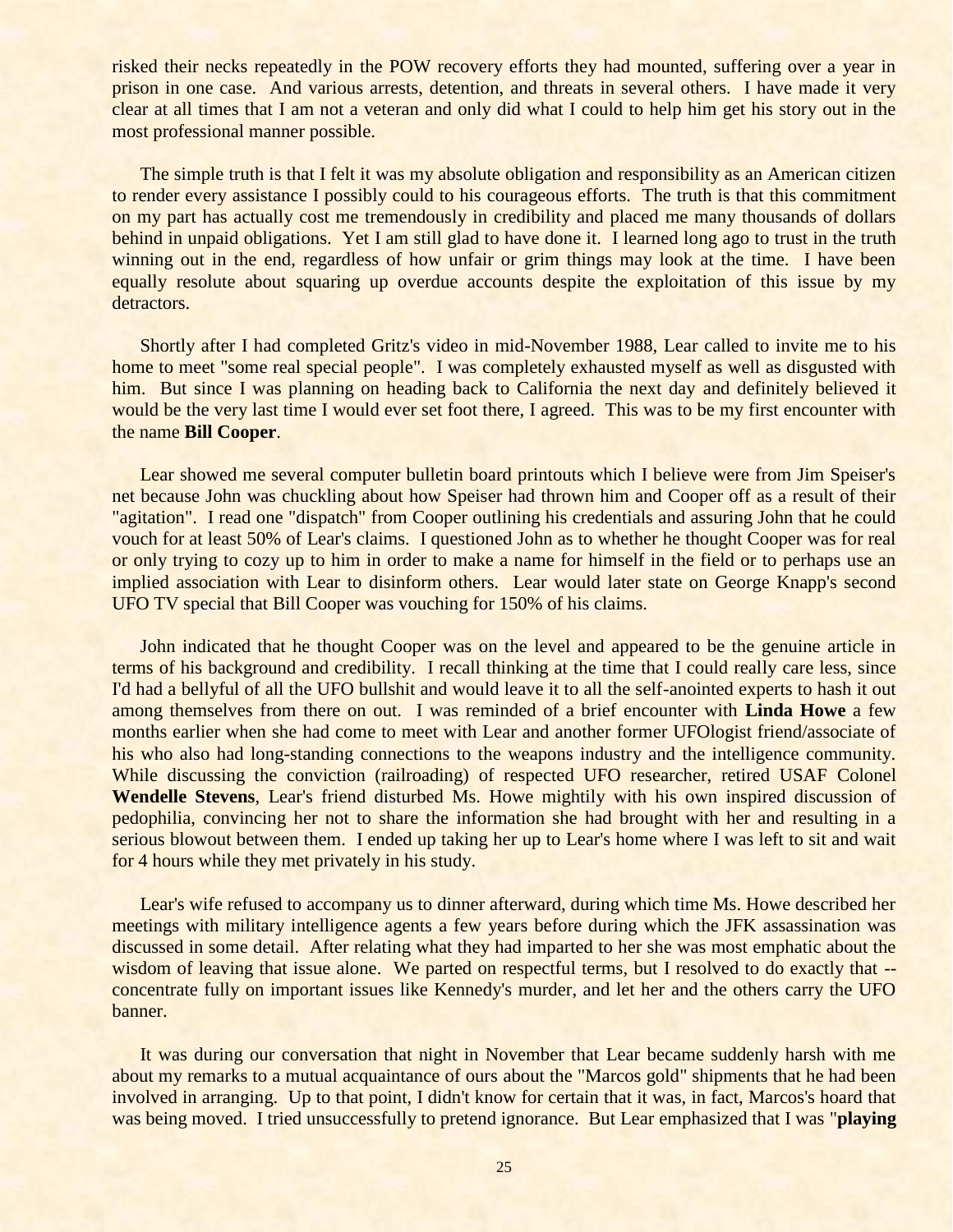# **around with something very serious"** and I should not "**breathe another word about it to anyone or we could all expect some heavy shit to come down. These guys don't fuck around, Lars!"**

Knowing only too well the extreme lengths the people involved would go to in order to keep the gold movement hushed up, I nodded solemnly. But since ":the cat was out of the bag" and he knew I was at least partially aware of the operation, I questioned him as to why he would even consider being a part of that operation, considering that the gold had been stolen from the Philippine people. Not knowing that I had seen his entire memo on the matter, he insisted that the flights never came together and that he was out of it and did not want to talk about it any further.

I changed the subject to the clear Zapruder footage I had recently seen, and pointed out to John that more-and-more information was coming to light which I believed discredited the driver theory. I pointed out specifically that nothing obstructed Greer's chest in the footage I saw, thereby eliminating the possibility that his left arm crossed over his chest and his right shoulder. This meant he was unable to have fired a weapon at Kennedy as I had narrated on the video. Lear appeared to be genuinely concerned and interested. I directed him to the individuals who had the copied footage so he could also obtain a copy to review, which he did shortly afterward. I made it very clear that even though I had not been able to undertake the thorough investigation I had originally planned, all the information and contacts I had developed at that point -- which were substantial -- strongly inclined me to believe that Greer did indeed turn around twice to look back at Kennedy, but did not fire anything at Kennedy.

I indicated to Lear that he was more than welcome to continue pursuing the issue if he chose to. But that I had seen enough evidence concerning Kennedy's assassination to convince me to apply my extremely limited resources to getting Gritz's story out to the public and simply keeping him out of prison. As important as it was to get the complete truth out about the hit team in Dallas in 1963 and who paid them to pull the triggers, I knew that people like Jack Anderson, Mark Lane, and Walter Cronkite commanded the media on the issue.

Achieving similar coverage for Gritz's story in that time frame could have proven extremely potent. I did encourage Lear strongly to contact Robert Groden regarding the issue and to arrange to see his much clearer copy of the original film, and provided Groden's number to him. [Finally in late 1990, 2 years later, during a call to Groden to discuss some aspect of the assassination, he admitted his surprise that Lear had just called him moments before at his home in Pennsylvania and was at that moment en route to visit with him. Friends report that Lear now states in his lectures that he has seen clear footage that indicates Greer was not firing a weapon. And that he was "misled" by another researcher into believing otherwise. If their reporting is accurate, it indicates again the extent of Lear's lying duplicity as well as hypocrisy.]

Lear, of course, made no mention to me in November 1988 of meeting with Cooper other than a phone call or two. And made no mention of having shared or given a copy of my JFK video to him, either. In fact, it would not be until almost exactly a year later that I would find out this had actually occurred shortly before this meeting I am now describing.

Later that same evening, I met **Bob Lazar**, Gene Huff, Ron Regehr and a friend of his when they arrived at Lear's home. We all drove out to the edge of Nellis Air Force Base, looked around, then went back to the house and talked for awhile before leaving. I remember being mightily impressed by the bright young man who had given me his unique jet-car business card, which also advertised his expertise in other advanced scientific areas. I would not learn until almost exactly a year later that the person I met that night at Lear's was the same Bob Lazar who had appeared on Las Vegas TV in April 1989 under the cover-name of "Dennis" and claimed that he had worked on one of nine USG UFOs at Area S4 at the Nevada Test Site.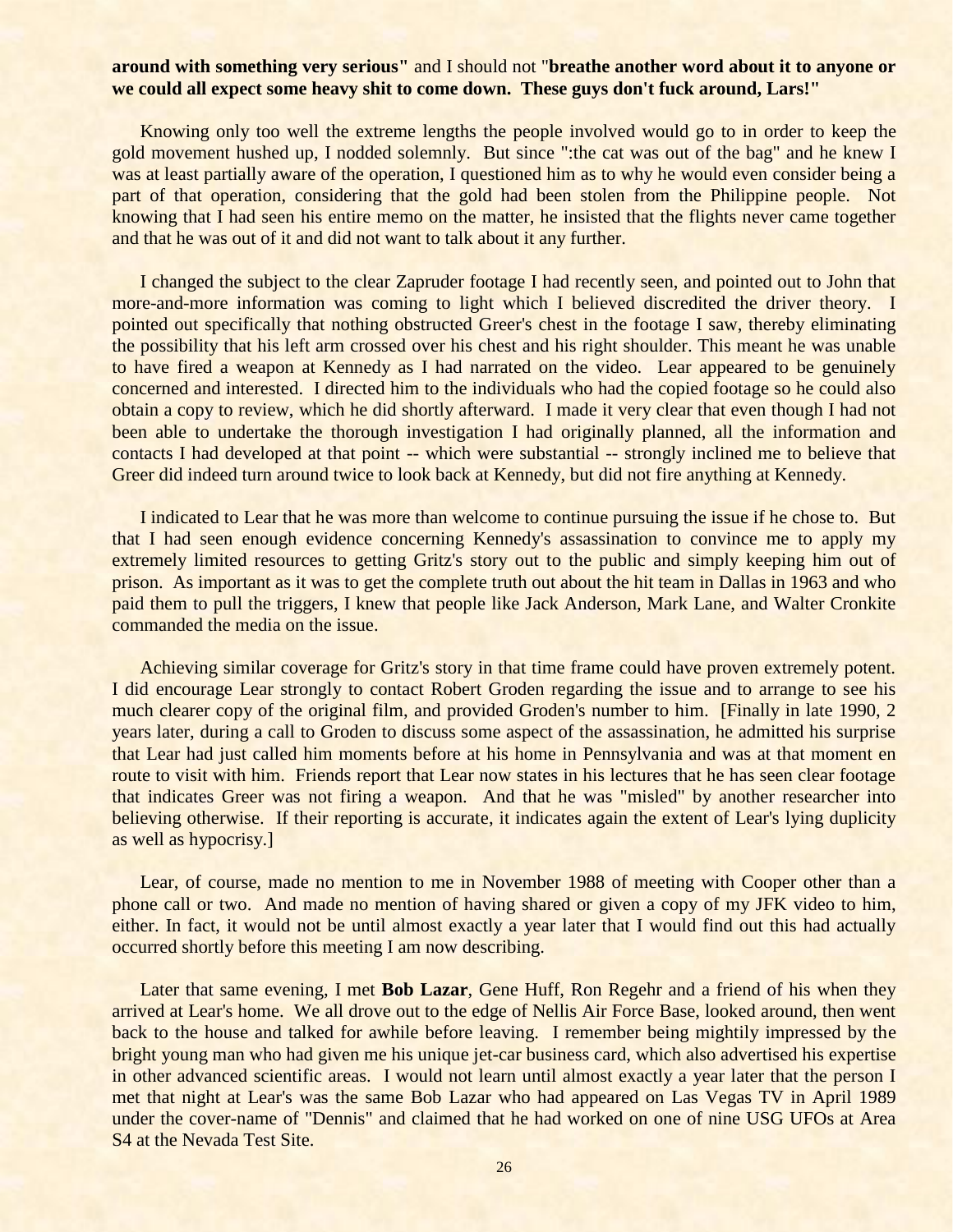#### **Gritz 2, Maddox 0, Armitage 0, Hoffman 1**

From that point in late November 1988 until mid-April 1989, after returning to Santa Barbara, I devoted myself pretty exclusively to straightening out my own domestic requirements and publicizing Gritz's discoveries in preparation for his trial on April 18, 1989. Along these lines, I prepared a mailer describing his indictment and the issues behind it. I mailed it out to over 5,000 groups nationwide at my own expense. I also was in touch several times with Sheehan and a few other attorneys, by phone and in person, attempting to make certain that Gritz was completely prepared for the legal battle about to ensue.

While working fulltime, I also made several public presentations on his behalf and set up several others for him in Santa Barbara, Los Angeles, and Las Vegas -- most of which netted surprisingly decent media coverage. The event in LA on April 11, 1989 -- which yielded a front-page B- section story in the Herald-Examiner and for which I went several hundred more dollars in the hole, not taking a single dime from any of these events -- was very successful. I returned to Santa Barbara the next day with an acquaintance from L.A. to prepare and FedEx Gritz's detailed video testimony along with a very strongly worded letter to 35 key senators and media heads.

In the letter, I exhorted them to perform their sworn duty and thoroughly investigate Richard Armitage, who was up for confirmation as Secretary of the Army at that time. Anyone not familiar with his long-term role in heroin smuggling and weapons sales to Iraq should consult Gritz's 2 books and videos. A copy of one of the letters is included with this packet. It should be obvious to anyone that "agents of the secret government" -- as Cooper falsely claims I am -- rarely if ever take such an open stand against known agents of the secret government.

It is worthy of special note that Richard Armitage decided to withdraw from confirmation proceedings a few weeks after the Senators' receipt of the videos. It was reported in a special to the *New York Times* on May 26, 1989 that "**Bush's Selection as Secretary of Army Withdraws to Avoid Grilling**." Midway through the article by Andrew Rosenthal, it was stated that "It is not known whether new information had surfaced that would have changed Mr. Armitage's mind." I cannot help but feel over 2 years later that that statement is also a bald-faced lie, given Gritz's thoroughly suppressed but nevertheless highly vocal charges regarding Armitage and my own direct contact with the senators and heads of all major national news media.

I'm surprised Cooper hasn't fingered H. Ross Perot himself along with Gritz and me, since he also lobbied intensively to keep Armitage out of that position after confronting him 2 years before in person at the Pentagon and demanding that he resign on the spot for his involvement in large-scale heroin trafficking. You can read about it in the May 4, 1987 issue of *TIME*. It must be noted also (whether Cooper is aware of it or not) that Perot put up the \$2 million to try to buy William Buckley's way out of Beirut back in 1984. Buckley was the well-known CIA station chief stationed there who was also in charge of the Agency's worldwide assassination bureau.

It has been known and reported for some time that it was the Iranians' threat to release to the American people the 14 hours of videotape of his confessions under torture which prompted Oliver North and Bud McFarlane to jet over to Teheran with the Bible, the cake, and the missiles. In fact, I have just received information from a very reliable source who was the Shah's pilot at one time (after flying Mohammed Mossadegh, the elected leader of Iran deposed by the CIA with the help of the original Norman Schwarzkopf, out of the country) that William Buckley also revealed under torture those responsible for the assassination of John F. Kennedy.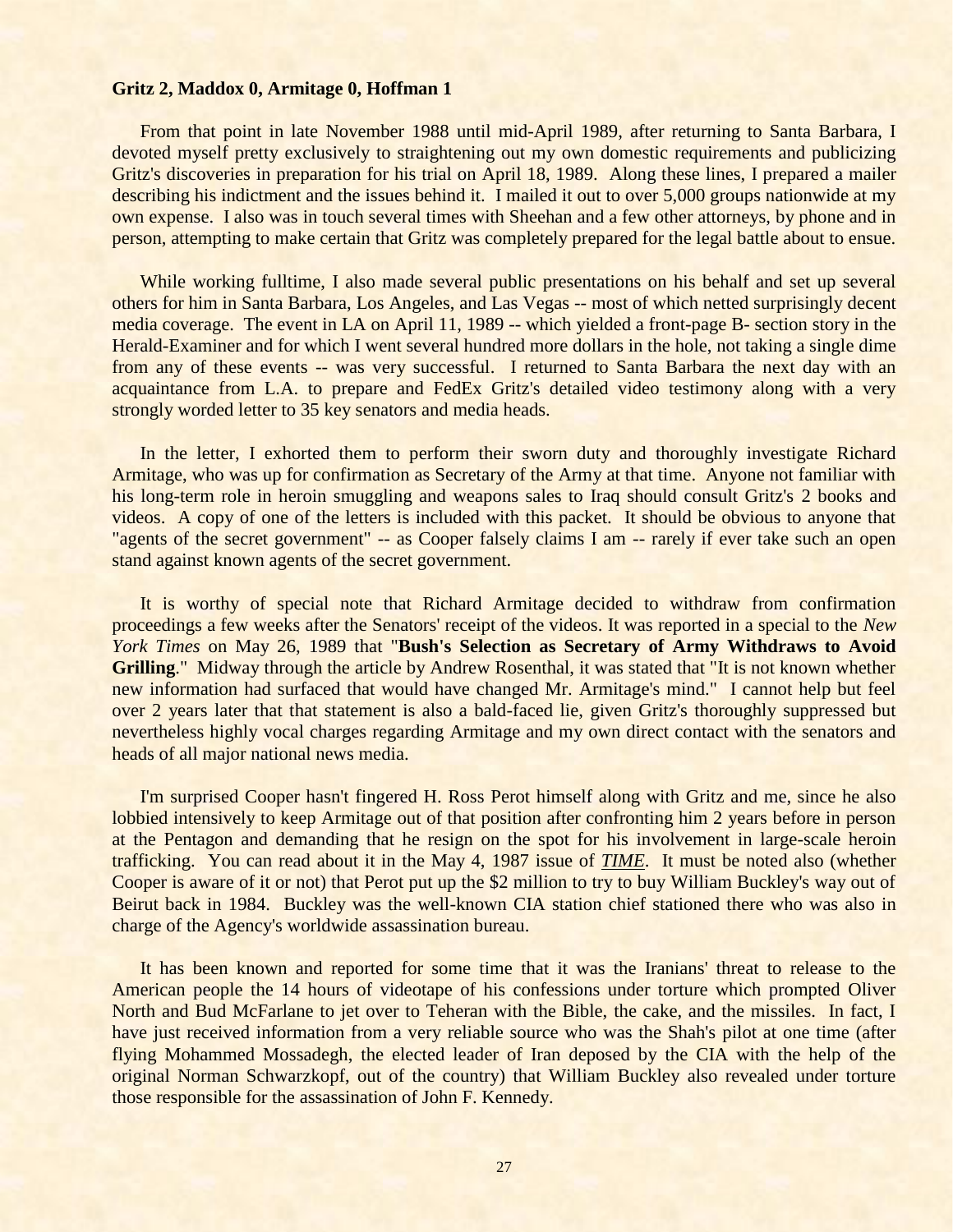As unlikely as this might seem on first hearing, it must be borne in mind that Buckley had, in fact, been the station chief in Mexico City during the period that a special assassination bureau was being run under the cover of PEMEX Oil Co. Rafael "Chi Chi" Quintero was one of the original members of the "shooter team" set up at the request of Richard Nixon by Robert Maheu and Mafia capos Sam Giancana and Johnny Roselli in 1960 to eliminate Castro and continued as part of the ongoing hit squad in Mexico working under Buckley. According to the *Torbitt Document (Nomenclature of an Assassination Cabal)* the FBI's 'Division Five' (Domestic Counterintelligence) maintained a triangular-fire training base at Oaxaca, Mexico under the cover of a missionary school. It has now been established that it was his references to this fact which had to be erased from Nixon's Watergate tapes. Dan Sheehan of the Christic Institute (among others) has been very emphatic on numerous occasions about Buckley's actual role in Beirut at the time of his capture, and the true reasons for the weapons deals which ensued.

Following the Reagan Administration's concerted attempt to shut Gritz up with the asinine passport charge, the half-dozen or so people involved in preparing the video testimony for the Senate Armed Services Committee ruling on Richard Armitage's confirmation as Secretary of the Army decided they would be taking too much of a risk themselves to sign the accompanying letter. That's why my signature is the only one at the bottom. I had literally driven the brakes off my car on Gritz's behalf and lacked the gas money to get over to his trial -- much less out of harm's way -- anyway, but I figured it was worth the effort regardless. Whether we hang together or hang separately, I'm hanging in until the end -- and so should you.

It is a matter of history now that the "weenie charge" of "Misuse of a Passport" against Gritz was thrown out on the third day of the trial, April 21, 1989. Both the judge Philip Pro and the U.S. Attorney Bill Maddox knew all along that it was invalid to begin with. Particularly after the U.S. Atty. in California had already rejected the case when it was brought to him to prosecute initially. It seems that the passport in question was actually issued to a fictitious "Patrick Richard Clark" for the use of an undercover LAPD intelligence officer. Richard Patrick Clark -- a staunch supporter of Gritz's POWrecovery efforts -- had given him the passport to assist him in that undertaking. Following the exposure of this fact in a front-page B-section article in the *LA Herald-Examiner* (now defunct) following the successful public event for Gritz which I co-produced just days before his trial began, Maddox's case basically self-destructed in court when Clark, an extremely astute LAPD intelligence officer with a PhD and a rapier wit answered Maddox's questions too honestly and adroitly. When Maddox snarled to Gritz's attorney as they entered the court *"Tell your Colonel he's in my jungle now!",* he was in for a very rude surprise.

Clark admitted that he himself had obtained the passport and provided it to Gritz to assist him in his POW-recovery efforts. And that the passport in fact belonged to no one since "Patrick Richard Clark" does not exist, other than in State Department computer files. Maddox then had no case left to prosecute since the charge read "Misuse of the passport of another" when, in fact, there was no "other". Judge Philip Pro had no choice but to end the trial. As Gritz had candidly admitted on numerous occasions publicly around the Country, "I have misused passports all of my adult life as a special-forces operative, just like Jane Fonda did when she went to North Vietnam and Ollie North and Robert McValium did when they went to Teheran in 1985 with the Bible, the cake, and the TOW missiles. The only reason I'm being prosecuted on this 'weenie charge' is because I refused to 'play ball' with this crowd."

He admitted that his own best friend, Joe Felter of Wedtech, had been used by the National Security aide handling Gritz's mission to Burma, Tome Harver (code-named "Tango") to attempt to persuade Gritz to "erase and forget" all that he had learned in Burma and to attempt to bribe him to do so with the promise of a cushy job as a defense contractor in Washington. All to no avail. Gritz's testimony about the provision of those passports (he carried a total of four at one time) from the special Administrative Survey Branch of the National Security Agency was not permitted to be entered into open court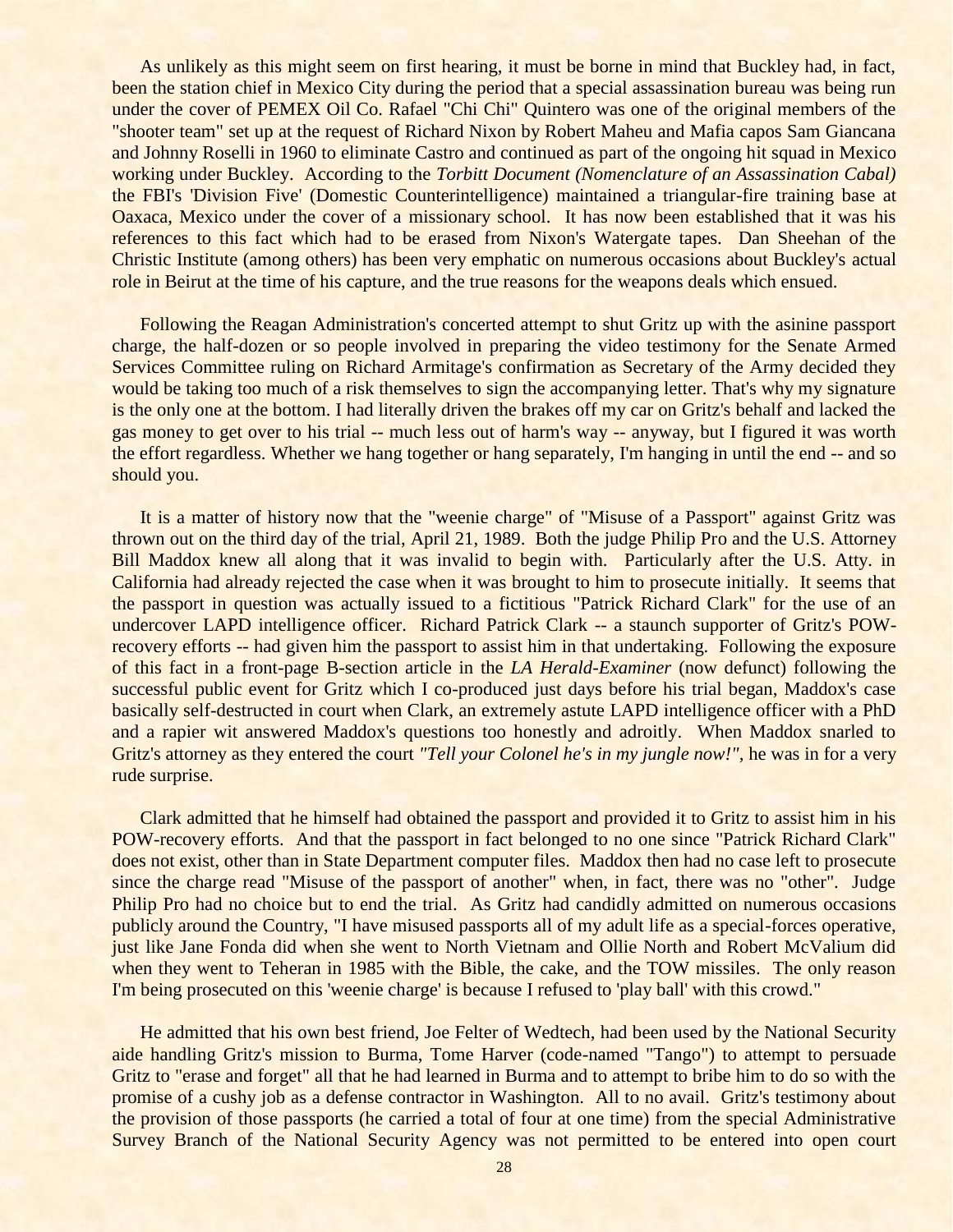testimony because of the restrictive provisions of **CIPA** (Classified Information and Procedures Act). In practice, CIPA has become a thinly-disguised tactical weapon wielded by the Government to force the defense to disclose all of its evidence before excluding it from court proceedings.

After 2 years of prosecutorial delay (including forcing Gritz to assemble his witnesses in Las Vegas from around the World more than once), only to have the trial postponed, and hamstringing Gritz's overseas operations by prohibiting his travel following the exposure of Maddox's blunder, Gritz was understandably furious when -- following the judge's declaration of his acquittal -- he could not present even a word of his defense, much less high-level intelligence authorization for his mission. Gritz had made these points very clear to news reporters covering his indictment and trial from the outset. Almost as if he was working in concert with Gritz to verify his claims, Maddox emerged from the courtroom to snarl at Clark that *"your superiors at LAPD will hear about this!"* (and indeed, they did and put pressure on Clark in the aftermath to punish him for his candor).

In response to a news reporter's question in front of television cameras, Maddox shot back *"George Bush called me and told me to 'Get Bo Gritz.'"* When the reporter queried whether Maddox was being serious or sarcastic, "You're denying that. Is that what you're saying?" he responded in a flat-toned, deapan, but adamant manner, "No. What I'm saying is that George Bush called me and told me to **'Get Bo Gritz!'"**

I had literally driven the brakes off my car on Gritz's behalf traveling back-and-forth between Nevada and California and lacked the gas money even to get to Las Vegas for the trial. But when Gritz called the day after the acquittal to request my help in editing the trial coverage and Maddox's statements into a new videotape, I quickly rounded up a helper and drove all night to Nevada to obtain the raw footage, drove back all night to L.A., and stayed up the entire next evening assembling a hardhitting 10 min. video for immediate distribution. I was not paid a cent for the effort, but found profound satisfaction in exposing the perfidy of the officials involved in that travesty of justice nationwide when the national news media deliberately ignored the story. I have derived considerable satisfaction since upon learning that not only was Maddox not reappointed as U.S. Attorney, but the State of Nevada was also unable to find a suitable replacement over 2 years later.

When a Mr. Lutfy was finally formally nominated by Rep. Barbara Vucanovich with considerable fanfare, the next morning's news headlines trupeted that Lutfy was strongly implicated in several insurance fraud cases. This was only the latest in a series of fiascos befalling the vindictive U.S. Attorney's office after the first of Gritz's prosecutors -- a Mr. Wulfson -- resigned, to be replaced by a Mr. O'Neill who assumed the case with a vengeance. He left town not long after with "his tail between his legs" when someone leaked to the local press that Mr. O'Neill had actually served as a road manager for the acid-rock anti-war band from San Francisco (Country Joe and the Fish) who immortalized the *"Gimme and F!"* cheer in their classic anti-Vietnam anthem *"Feel Like I'm Fixin' to Die Rag."*

It is also worthy of note -- on a more tragic vein -- that one of Gritz's most respected friends and counterparts -- USSF Colonel James "Nick" Rowe, who escaped from N. Vietnam after 5 years in captivity -- was assassinated exactly 1 year to the day after the charge was dropped against Gritz in Las Vegas Federal Court. What few people know is that Rowe and 3 other SF Colonels were all killed or died under questionable circumstances; that Mossad agent Michael Harari was known to be at the place at the time in 3 of the four deaths; and that all four were strongly engaged in attempting to bring to public awareness the U.S. Government's massive involvement in large-scale drug trafficking. Rowe himself was directly in touch with "60 Minutes" about the issue in 1987. But they passed on the story as they had passed on Gritz's story when he came back from Burma.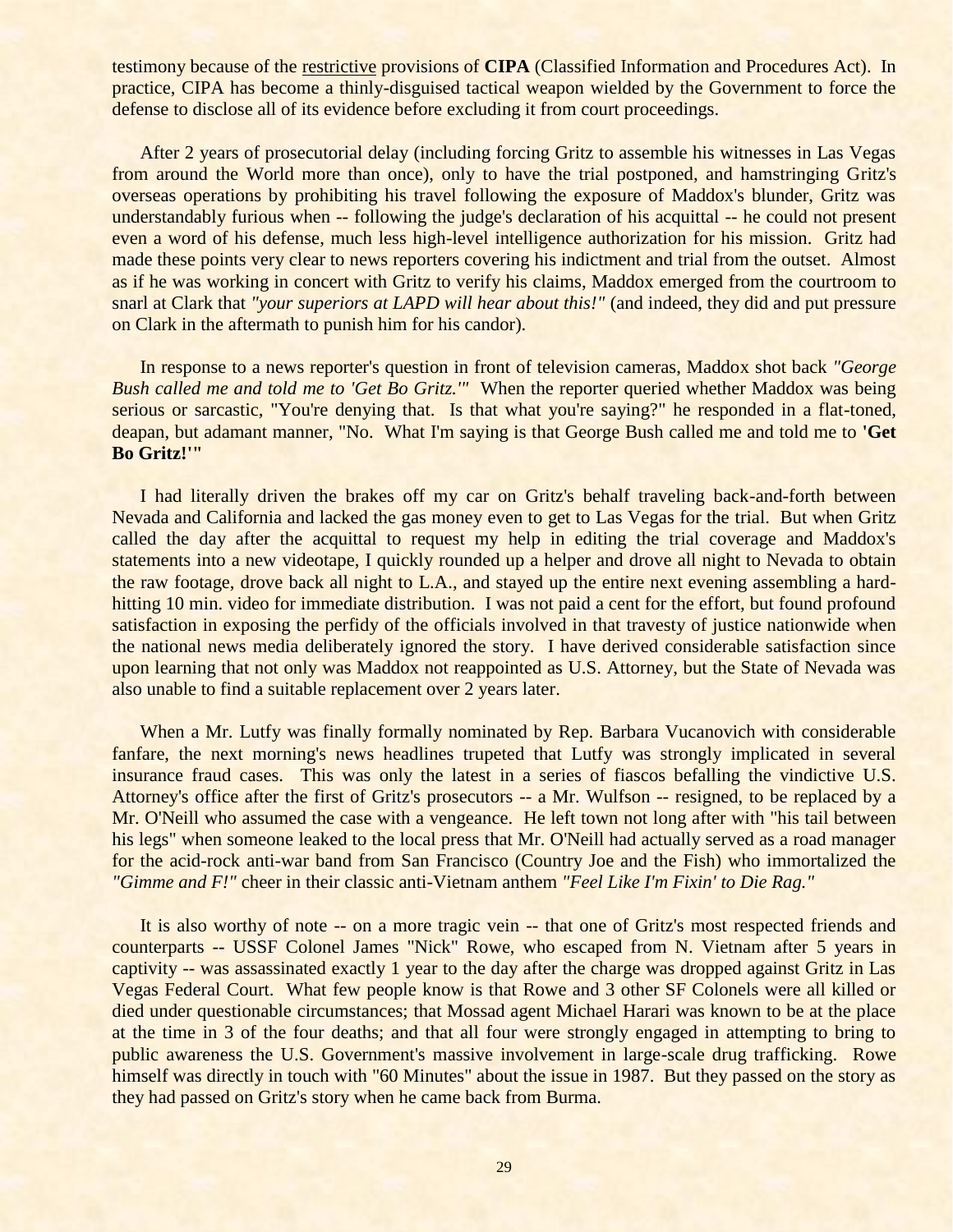The day after Gritz's event in Los Angeles, I was profoundly disheartened to see the headlines about Abbie Hoffman's supposed suicide. I found it particularly hard to accept since I knew from my earlier discussions with Barbara Honegger that he had been very involved with her in the writing of his article about the October Surprise, entitled "An Election Held Hostage" which appeared in *Playboy* magazine and had played a cameo role in Oliver Stone's upcoming movie "Born On The Fourth Of July". He had also been very active with Amy Carter in protesting CIA agents on college campuses. I just couldn't believe that he would give up so suddenly in the midst of all that activity.

I called Honegger within seconds of reading the headline to ask her what she knew about his death, and was again quite startled to hear her say something to the effect that "Abbie really had been pretty depressed about his injuries" following a recent car accident and had been in a great deal of physical pain. She more-or-less indicated that the news reports were correct as far as she was concerned, which I found very hard to accept in light of the growing number of people who were dying mysteriously who had anything to do with the October Surprise. Honegger had indicated that she was making last-minute additions and corrections to the galley proofs of her book October Surprise before it went to the printers and again emphasized that if my "friend" was willing to talk about the flights, now was the time.

In a mood of outrage and disgust with all the senseless deaths which had been brought upon the world by the Bush crime family and their minions, I finally decided to break down and put Honegger directly in touch with Lear -- to put the sonofabitch on the spot on the issue once and for all. Out of continued concern for him, in light of Abbie's death for his protection I had not given her his last name, and specified that she should identify herself, her connection to me, and the subject matter prior to entering a discussion with him. If he chose not to pursue it, she was to hang up and forget the number.

She called me back at home the next day to advise me that they had a very cordial and friendly extended conversation. But Lear had denied any involvement in the actual weapons flights, admitting only that he had been "standing by" in Tel Aviv for several months to make them but actually never did because the operation had been blown after the Argentine plane had been shot down after supposedly straying over Soviet airspace. As I expected, Lear was apparently so flattered by her interest that he readily disclosed his entire name. And after denying his role in any such flights, they ended up exchanging research material. I was not surprised, although I figured John was denying it for obvious safety's sake since it had not actually occurred to me until I called him a few minutes later that he actually would have lied to me about making the flights in the first place.

Believe it or not, that's exactly what he told me when he picked up the phone. I immediately apologized for putting him on the spot with her. But I emphasized that if he was really serious about exposing the "secret government," Honegger's book would be a great way to do it. Since I knew for a fact that he had 2 taps on his phone lines the previous summer and that he always records all his phone calls as well, I at first adopted a cryptic style of speaking, not wanting necessarily to incriminate him any further if anyone else was listening in, still concerned about his safety.

Lear insisted that we talk openly, so I asked him point-blank: "Well John, what are you telling me? Were you lying last summer when you said you made those flights and showed me the maps, and the photographs and the articles in the Middle East press? Or are you lying now? Or both? If you're saying this now over the phone for the benefit of our listeners, we can continue this later in person."

Lear sounded genuinely sheepish when he replied that he had actually made up the story about his making the flights since he knew I was "into that stuff" and thought I "would be impressed." He did admit that he had gone to Egypt -- and later Tel Aviv, Israel -- to "stand by for orders to make the flights for 3-or- months," but insisted that the orders never came.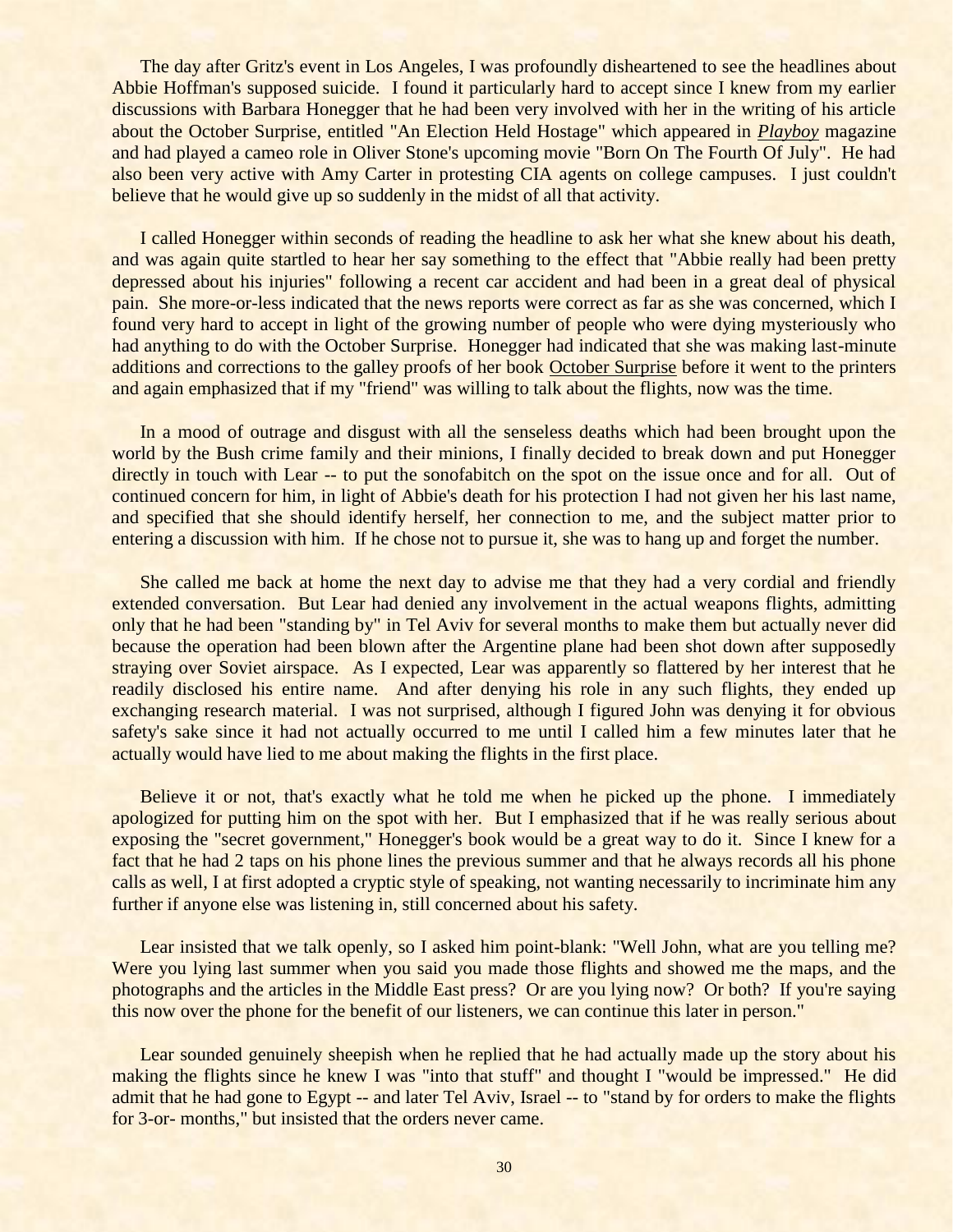As much as I had come to mistrust and disrespect Lear, he can be a genuinely friendly and likable guy and does have an excellent sense-of-humor. It was very difficult to sort out how to deal with his statement. My first thought was that he had actually made the flights since it was a matter of documented record that he had made any number of other similar ones, that he had actually owned an automatic-weapons business in Las Vegas a few years before, and that he had worked with Warton for years. I figured that he had to deny it not only in case anyone was listening in, but also because if true, he could not possibly let it get out in Barbara Honegger's eagerly awaited book.

On the other hand, he was so candid and open about the entire matter over the phone that I actually began to consider that he could have been so anxious to impress me at the time that he actually would have bragged about something he never did which could have easily gotten us both killed. He was not aware at that point that I had actually seen his typed notes regarding the Marcos gold shipments. But we both knew only too well all the other dirty laundry in his closet.

At this point, he again brought up my supposed theft of his navigation map and the photograph in Teheran. I could not help but feel he was covering up, and he had actually "lost" them himself to remove the evidence. Having already been through the previous accusations regarding his phone and sunglasses, I told him disgustedly that I had not taken anything from his house. And that if the map and photograph were actually missing, I was only sorry I hadn't taken them since at least then we would both know where they were. To this day, I have little doubt that he himself "relocated" them to remove the evidence of his flights to Iran.

Lear then asked my permission to show the Zapruder videotape on an upcoming interview with **George Knapp** on Las Vegas Channel-8 TV. He referred to "we" several times, but never mentioned the name Bill Cooper then. I declined at first. But then owing to my disorientation over the previous revelations, I very stupidly relented, stipulating strongly that he must make it very clear to Knapp and the audience that the person who produced the video -- I even gave him permission to use my name - **did not believe that the driver fired anything and that it was only a theory at best**. I demanded that he emphasize to the audience that the copy of the tape being shown was an  $8<sup>th</sup>$ -generation copy at best. And that no one should form an opinion on the theory either way without looking at a much betterquality version of the film. I made it very clear to Lear once again that all the evidence I had compiled thus far pointed away from the driver, and that he should make this very clear in his discussion. I had no idea whatsoever that he planned to appear with Bill Cooper, nor have I seen the entire interview to this day.

#### **The Truth -- And A Trust -- Betrayed**

I have wished many times since that day in April 1989 that I had simply told John Lear to go "screw himself" and resumed my policy of zero contact with him. Because it was already very clear to me that he was a gutless, lying, egotistical thrill seeker with little or no regard for his family or his friends, much less the gullible public. Least of all did he appear to me to have any concern for the hapless peasants in the Third World who became the eventual mutilated recipients of his countless lethal cargos. It was a monumental error on my part that I did not follow my better judgment and write him off completely at that point. This extended recounting of our interactions is but the first step in a continuing effort on my part to try to undo the extensive damage which has resulted from that error.

To this day, I do not know whether John Lear actually made the flights with the weapons loads to Iran in early 1981 and/or the shipment of gold from Guam to Zurich in late 1988. I have no doubt whatsoever that he was in Tel Aviv at least standing by to make them under the direction of Hank Warton as he has admitted to both Barbara Honegger and me on more than one occasion. My gut feeling is that he actually did in both cases. He was certainly very pinched financially at both times as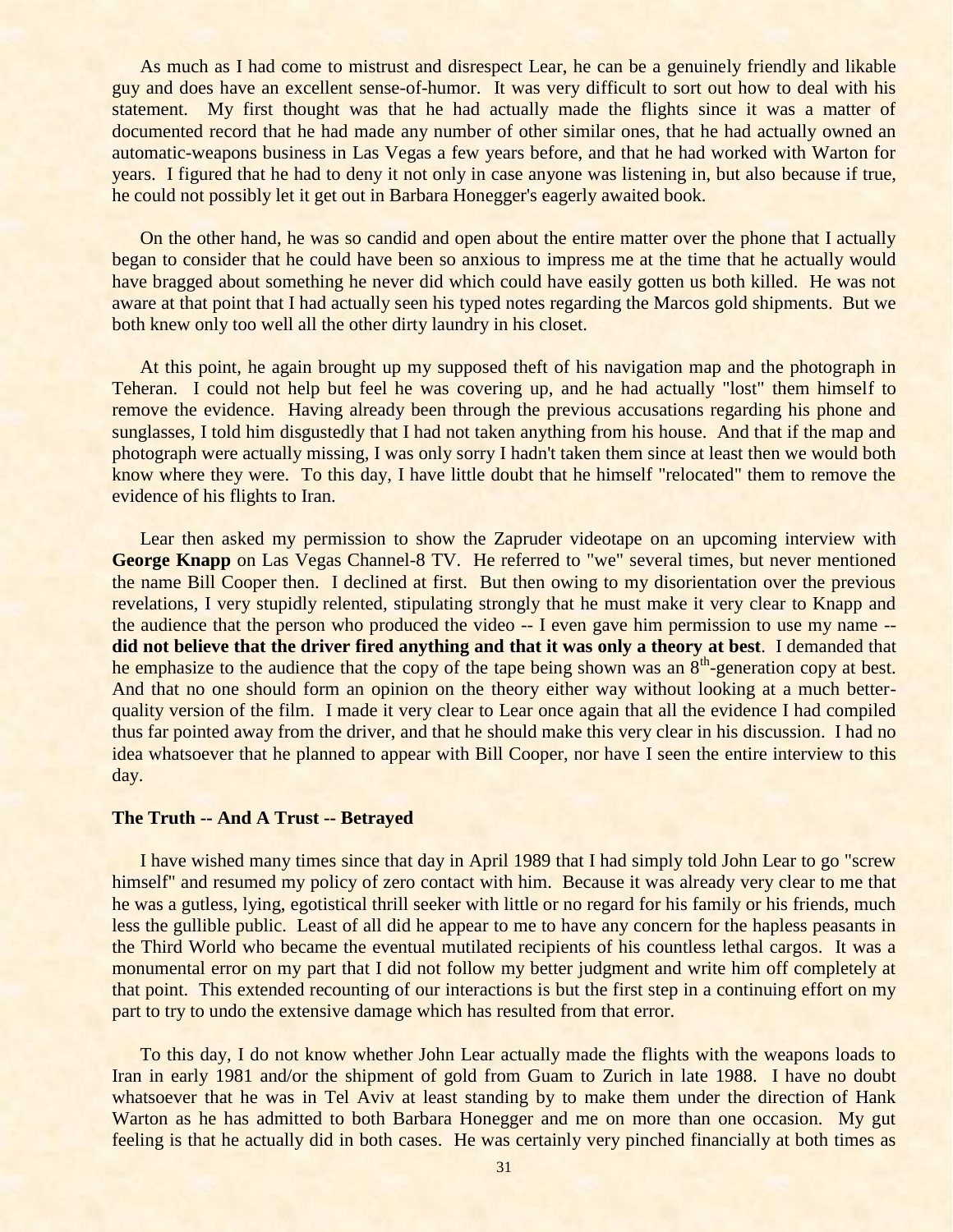he was -- according to Warton's own account -- when he flew overtime on the weapons deliveries to Somalia. Given the other weapons flights that he has bragged about and his "service" with Continental in Laos, he would certainly have had no qualms about doing so -- especially for someone he had worked with previously.

Whatever the case, given also the amount of information he had noted and my additional discoveries, **it is virtually certain that Warton and some of the other people mentioned absolutely do know who was in charge of the shipments and where they** ended up. They should all be contacted by the authorities and the media and questioned relentlessly on the subject.

The 2 reasons that I elected to continue communication with Lear from mid-April 1989 to September 1990 were that I knew well his almost obsessive need to have an outlet for his "secret info" - which I decided to simply make use of when possible -- and the compelling information he was absolutely intent on relaying about his "friend who worked out at the Nevada Test Site" -- **Bob Lazar**. According to Lear's statements beginning with that call in April 1989, Lazar had apparently claimed to have been hired to work on one of 9 U.S. Government UFOs. As intriguing as that story was, it was not until 7 months later on Nov. 6, 1989 -- following his call to alert me that "Bob" was finally going to go public on Las Vegas Channel-8 TV with newsman George Knapp -- that I even bothered to put "2 and 2 together" to realize that "Bob" was the same Bob Lazar I had met at Lear's home a year earlier.

Throughout those intervening 7 months, I was busy re-establishing myself in California, renovating my leased home and completely rebuilding the one next door, paying off long-overdue debts, and continuing my own investigations. Lear either called me or mailed material to me about once-a-week on a regular basis, giving me the latest episode in the continuing saga of the young physicist from Area S4 as well as his latest theory about **who really created AIDS and why**.

He called me up at one point to state with certainty that the U.S. Army did actually create AIDS at the Chemical-Biological Weapons Research & Development Laboratory at Ft. Dietrich, Maryland by 1972 as alleged by Dr. Strecker and others. He insisted that Bob Lazar saw the final report on the operational biological weapon we have come to know as 'AIDS' signed by a Naval Officer named R.M. Donner during his extended security briefing prior to employment at Area-51. Lear then insisted they had done so "in a final all-out ultimatum to deprive the *aliens* of their food source by killing off all humanity."

I told John he was completely "full of shit" and had to be working for the Agency if they were putting him up to saying things like that publicly. Cooper has since alleged in print that Lear actually did make that statement on Las Vegas TV or radio (I don't remember which). After that time, I would routinely refer to his wilder suppositions as a "Lear Leap of Logic" (my own euphemism for bullshit).

He also began to question me repeatedly about the driver theory during this period, seemingly obsessed with its validity by this time during which I patiently and methodically emphasized to him over-and-over all the various elements that simply did not stack up in its support. As I said earlier, I smelled a rat from the beginning. And had I known he was now in direct league with Cooper or what they both apparently said on the Knapp program, I probably would have moved far more swiftly and firmly to shut them down.

Again, despite Cooper's false statements in his book, I was simply too preoccupied with straightening out my own personal affairs in California and too doubtful of Lear's honesty or intentions to bother too much with following up on his activities until the fall of 1989.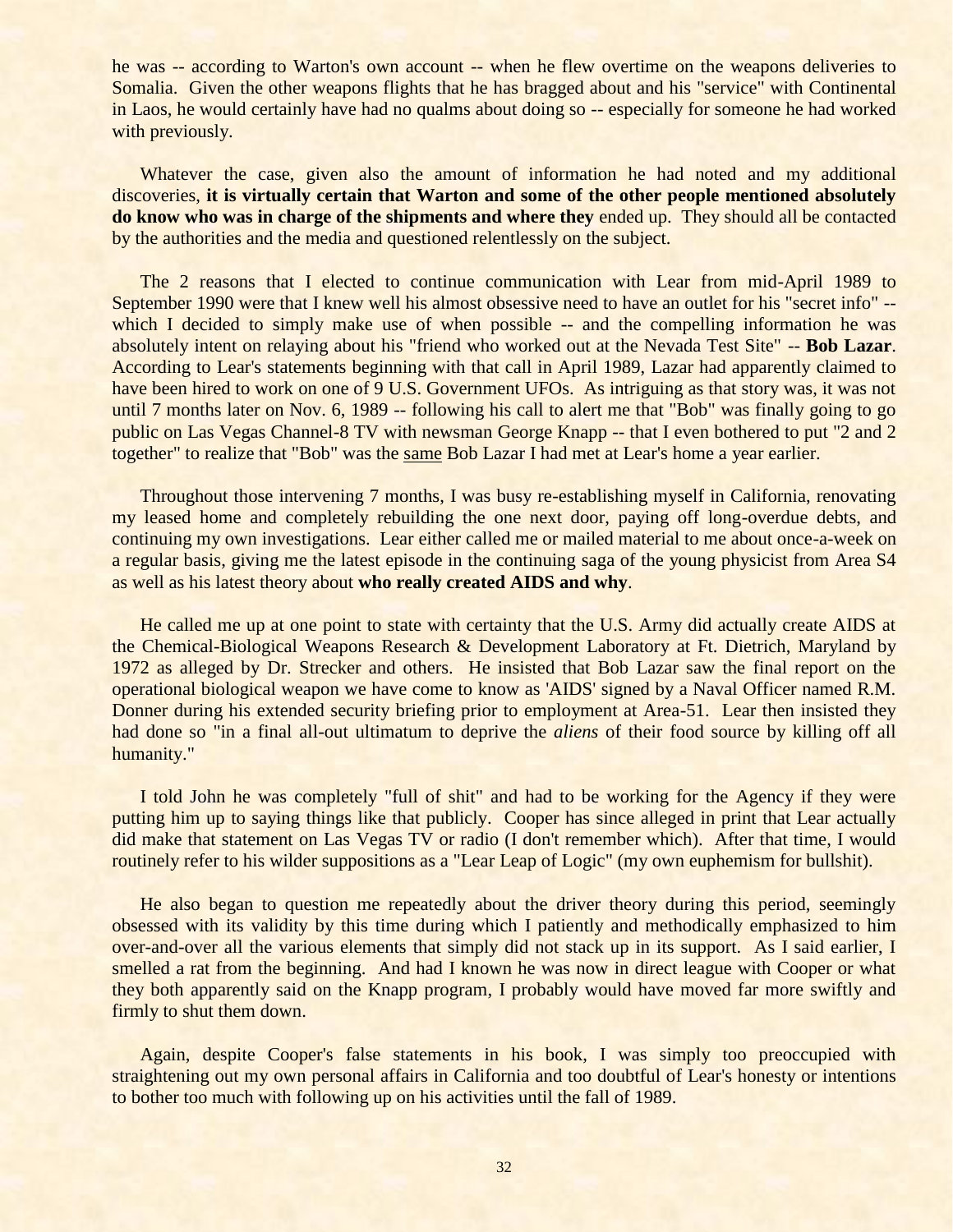A case in point is that by July of 1989, Lear was quite anxious in his request that I help him out with preparations and logistics for the MUFON convention in Las Vegas. He claimed that he was fed up with the entire UFO field and wanted to make his wife happy and drop it all, but had obligated himself as state director into sponsoring the event and needed my help. As customary as it has always been for me to pitch in and help a friend, rarely asking or receiving any compensation, I simply declined that time. After careful consideration, I made it clear to Lear and another friend in Las Vegas whom he did recruit to help him that I had absolutely no desire to be associated with the UFO field. What I didn't say -- but should have -- was that I had no desire to do any more favors for him, either.

I think he got the message by my absence. But what I missed -- only to discover it months later -was that he took advantage of my absence to once again show my JFK videotape to the crowd during his "bootleg" (unsanctioned by MUFON) program. I learned this many months later when I chanced to see a copy of the poor-quality video made of the event. Had he asked, I would certainly not have given him permission to show the video there. I honestly believe his decision to do so -- after I had made it very clear to him 9 months earlier my lack of belief in the theory and my desire that he not show the video to anyone else -- was a deliberate effort to continue the discreditation ploy against me already wellunderway.

Whatever the case, had I known he had done so at that time, I would have made a special trip to Las Vegas to confront him about the blatant violation of trust. Given the growing number of such episodes concerning my material and that of many others, both Lear and Cooper are long-overdue in that respect. I suspect in Lear's case several parental thrashings in his formative years might have prevented a great deal of the harm he has caused numerous others in the course of his coddled, self- centered life.

It was not until about a month later in August 1989 that an acquaintance of mine in L.A. called in a highly excited state to advise me that conspiracy researcher John Judge had referred to me on KPFK Radio as "an FBI agent who had infiltrated the Christic Institute in L.A." to disinform them with the bogus Kennedy videotape. He was absolutely adamant that I contact Judge immediately to counteract the statement. I had learned by that stage of our acquaintance to take all his inflamed reactions with "a grain of salt", but figured I should at least check it out. When I asked him what Judge's comments were in reference to, he replied that the topic of the interview concerned UFOs and specifically concerned John Lear and Bill Cooper. Although it caught me out of the blue, he relayed also that somehow my Kennedy tape had become a major part of the issue as a result of Lear's activities. He emphasized that I should check it out. I attempted to contact Judge a number of times, but he never bothered to accept my calls much less return them.

My acquaintance indicated also that some other mutual friends had actually attended a presentation by Cooper in Long Beach, California shortly before, including Barbara Honegger, and had come away considerably disturbed by his "everything-but-the-kitchen-sink" approach to worldwide-conspiracy theory. Since I was planning to be visiting those friends in the near future, I agreed to make a point of meeting with Cooper at that time. I also agreed to, and did make several attempts to reach Judge in Carmel by phone. But as with my earlier correspondence, he never chose to reply.

Since I had not been involved directly with Judge or Cooper and had only been in sporadic contact with Lear at that point, I was quite unaware of what had been transpiring with the Kennedy tape in my absence. I contacted Lear first by phone and asked him what he had to do with Cooper. He soft-pedaled their association for the most part as I recall, essentially stating that Cooper seemed to be pretty much on the level, but became highly agitated and obnoxious when he was drunk. According to Lear, Cooper had made such a scene when he was at the Lear home the month before that he had to ask Cooper not to return. Whatever had actually transpired, it was very evident that Lear did not want to go into detail about it. Since I really didn't give much of a damn about his activities at that point, I didn't press further.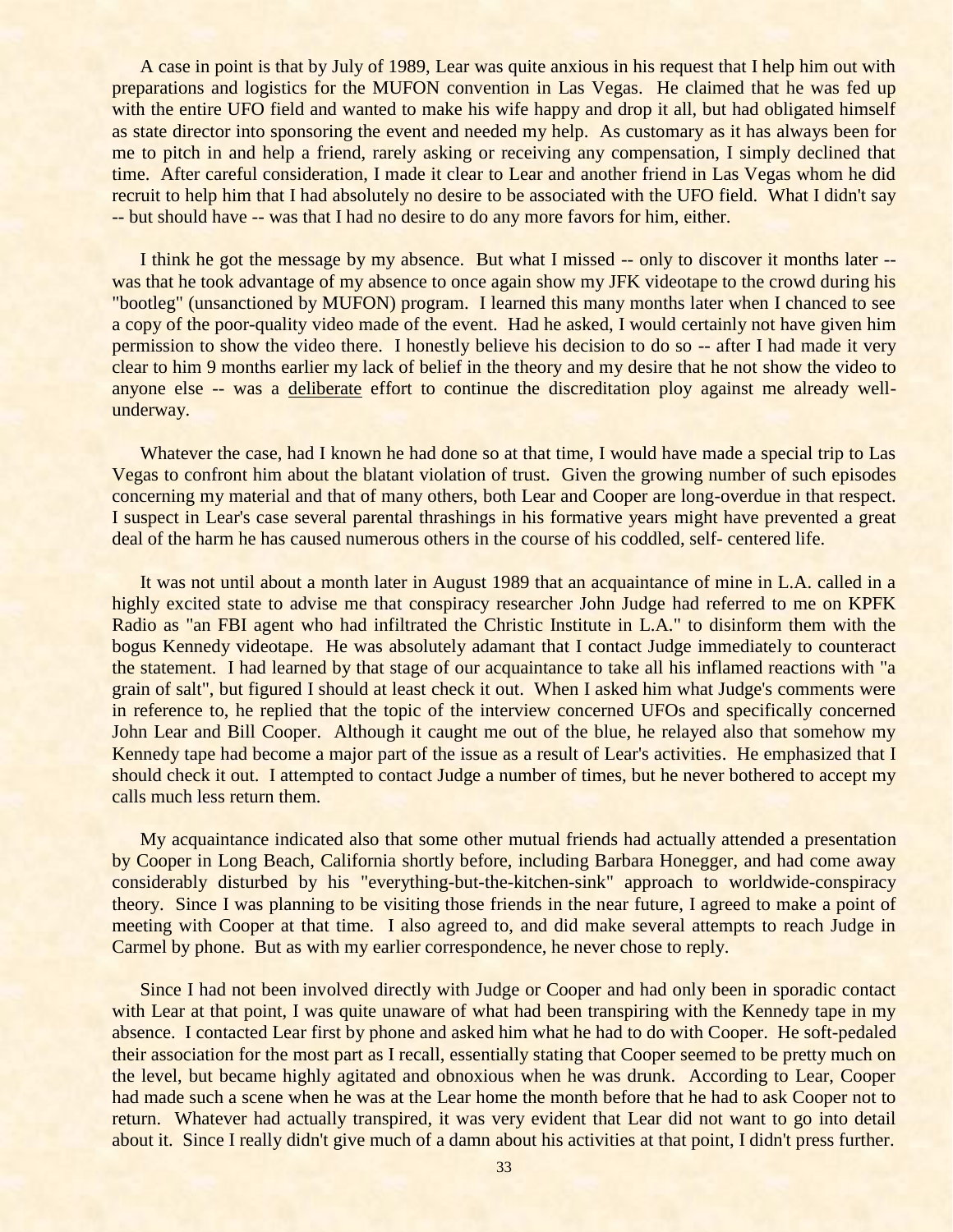I found out a year later from several sources (two of whom were present at the meeting) that Lear - in a drunken state -- had actually picked up his loaded .45 and apparently was threatening to blow his brains out when Cooper actually summoned up enough sobriety to knock the gun out of his hand and across the room. According to these same sources **as Cooper has alleged in his CAJI newsletter**, Lear did, in fact, call a hooker up to his house at that time also. I shall address this issue at greater length later in this narrative.

At the instigation of my acquaintance in L.A., I called Cooper for the first time at his home in Fullerton, Calif. in August 1989 and received a friendly greeting. When I indicated that he might not know who I was (contrary to his claim in his book), Cooper made it quite clear that: " **I know all about you. I've had you completely checked out. I've been expecting your call for some time, Lars."** I learned long ago to beware of anyone who comes on too friendly too soon, and was a bit wary as I described my first encounter with his name at Lear's the previous November, the recent meeting of his attended by my friends, and their resulting concern that I check out his material.

Cooper was actually very cordial and indicated that he would be more than willing to meet with me to go over his discoveries. **Again --contrary to his claims in his book and in public -- at no time during this phone call did we discuss the Kennedy assassination at all. He did not ask -- and I did not agree -- to bring the Kennedy tape or any other tape with me.** I drove down to Fullerton in the afternoon and introduced myself to Cooper and his wife Annie. At the outset of our meeting, Bill was quite adamant about his distaste for **Gordon Novel**, who apparently had been hovering around Las Vegas during the MUFON conference. He emphasized that he had no desire to have anything to do with the man despite Novel's offer of \$25,000 for Cooper's documentation. He claimed that he had gone out and bought several new guns. And that he had made it clear to Novel when he contacted him at home in California that he, Cooper, would not hesitate to use them on Novel if he came anywhere near him again.

I had learned a great deal about Gordon Novel over the years beginning long ago. His name has popped up repeatedly throughout the Kennedy assassination investigation, Watergate, the John DeLorean Case, the Vicki Morgan sex tapes, the Larry Flynt shooting and the takeover of *REBEL* Magazine, the Cotton Club/Roy Radin murder scandal, and the deaths of Mae Brussell and Col. Mitchell WerBell. By no means do I mean to imply that Novel was involved in any or all of those scandals and/or deaths either directly or indirectly -- other than the ones he has openly admitted to -- but that his notoriety is extensive. Anyone who has done any serious work in researching the Kennedy murder quickly learns much about Mr. Novel -- particularly regarding his resemblance to both Lee Harvey Oswald and the "Umbrella Man" as well as his openly admitted efforts to sabotage the Garrison investigation from the inside. It is also a matter of record which he has discussed openly that he was hired by Charles Colson to attempt to degauss the Watergate tapes. According to Novel, he would have erased them all if he had been paid sufficiently. That Cooper at least appeared to have no great love for Novel was a small point in his favor.

He then played his videotaped segment of the "unsanctioned" Las Vegas MUFON program which lasted about an hour-or-so, after which I began to question him further about a number of details he mentioned or that I was aware of. **Cooper and I did not discuss the Kennedy assassination at all that afternoon** but focused on his claims about the various UFO projects such as 'Redlight' and 'Excaliber', his beliefs about who really runs the World, and the attempts he claimed had been made on his life to shut him up.

In turn, I described my own recent experiences with Gritz and naively offered -- in appreciation for his hospitality -- to give Cooper one of the two 10-min. videos that I happened to have with me which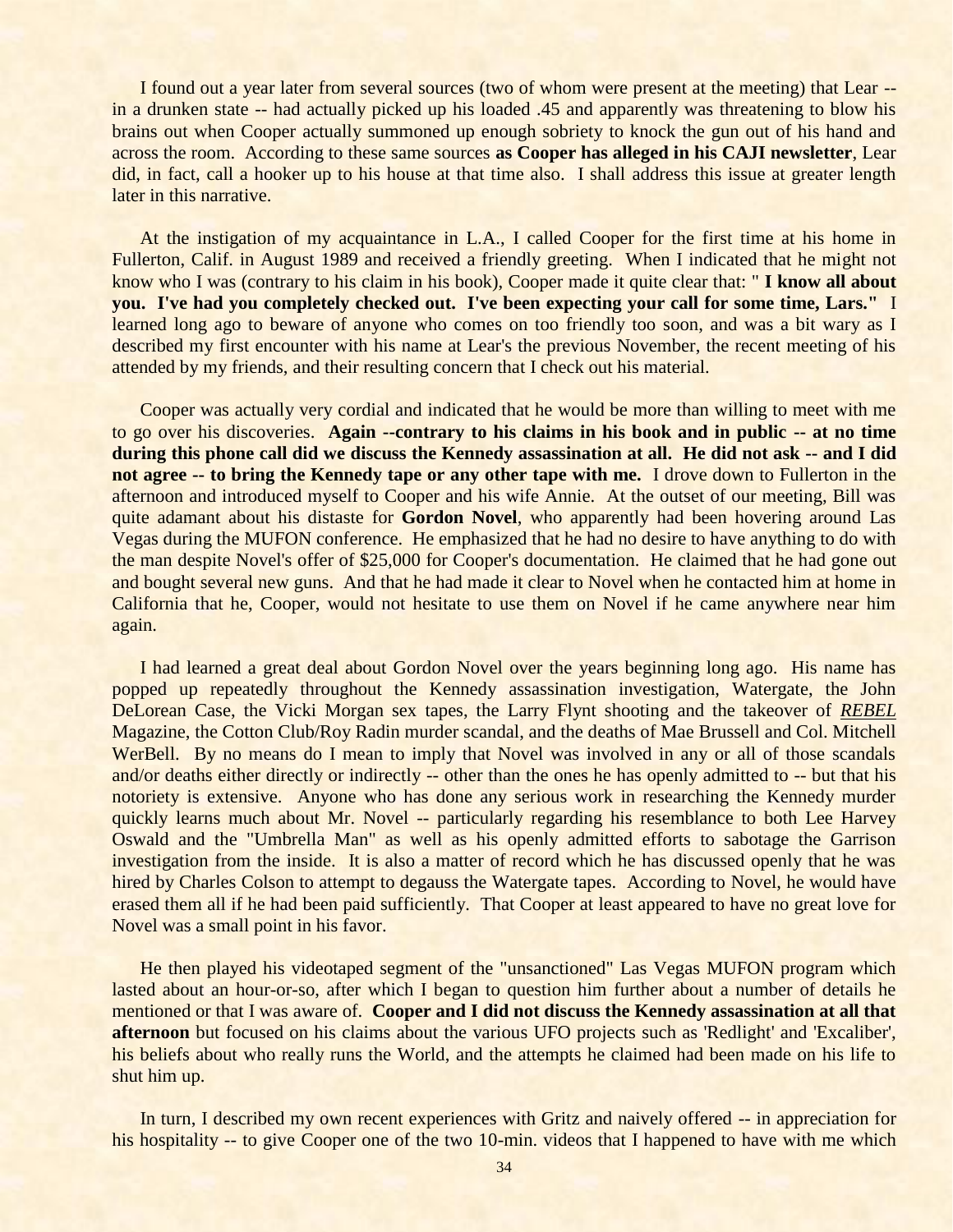we had recently completed about his trial a few months before in Las Vegas. I actually did pen some brief note of encouragement -- not authorization -- to him on the cover of that tape. **But at no time did we discuss the JFK assassination during this meeting. And I certainly did not give Cooper a copy of the JFK videotape.**

There was no particular attempt to avoid discussion of Kennedy with Cooper -- **it simply never happened**, which is what is so damn ironic about Cooper's absolutely false claims that I agreed to bring a copy of the Kennedy tape to him etc. during our previous phone call. Cooper lies blatantly when he writes that "Mr. Hansson informed me that he had made the video for Bo Gritz and John Lear and that both were using it in their lectures." Anyone who knows me knows that I did not even meet either one of them until at least 3 months after I made the tape. And I never authorized either one of them to show it publicly. At the time I met with Cooper, I didn't even have any copies on hand since I had completely passed on the theory nearly a year before. If I actually had given it to him, I would certainly have no problem admitting it. **But I didn't** -- and would certainly not have at that time -- after dispensing with the theory and advising both Lear and Gritz of my decision nearly a year before.

Even if I had still harbored some question about it, I would certainly not have entrusted something so sensitive to someone I had just met with obvious claimed past ties to **Naval Intelligence** -- **the very people who were instrumental in having Kennedy killed and faking his autopsy.** Anyone who knows me well at all knows that that is simply not my style, pure and simple. For Cooper to claim otherwise only betrays his own fraudulence. Frankly, even after our first meeting, I already had an instinctive distaste for the man. But I tried to give him the benefit of the doubt for his apparent commitment to getting the truth out about unconstitutional activities by the power elite. Had it come up at all, I would have certainly hastened to let him know -- as I had with Lear -- all the reasons why William Greer did not fire anything at Kennedy. Had I had any indication at that time that he was "pushing that line," I would have taken far more decisive steps to straighten him out on the spot long before our first confrontation on the matter which came about a couple of months later.

Following his video presentation, I was just beginning to press Cooper for some hard documentation for his many claims when the new female editor of the *Whole Life Times* arrived to begin an interview. I decided to cut the interview short since I doubted he would go into such detail with her at the outset, if at all. I decided it would be great to be on time for a change at a previously planned dinner meeting with four friends in Santa Monica, and prepared to depart after a brief introduction to the woman and thanking Cooper for his time. As he was closing the door behind me he asked, "Have you spoken to Barbara Honegger recently?"

I answered, "No. I haven't talked to her since Abbie Hoffman was killed in April."

Cooper replied mysteriously, "Ask her what she found out about the UFO at Desert One."

Up to that point, I felt that Cooper was at least fairly rational and coherent. But I had a sinking feeling as I walked away that he was another obsessed flake. I did put in several calls to her over the next few months whenever the thought arose, but never received a reply. What I found amusing, though, was that when I mentioned it to Lear shortly afterward, he indicated that he and Honegger had become quite chummy (as was also the case with Linda Howe). And that she had actually already sent him a copy of the chapter she left out of her book October Surprise.

I was quite startled at that, to say the least. When I spoke with Barbara a couple of nights before beginning this report, she indicated to me that she had mentioned to Cooper that some of the Iranian CIA/SAVAK agents at the site of Desert One did report seeing some type of unusual hovering craft.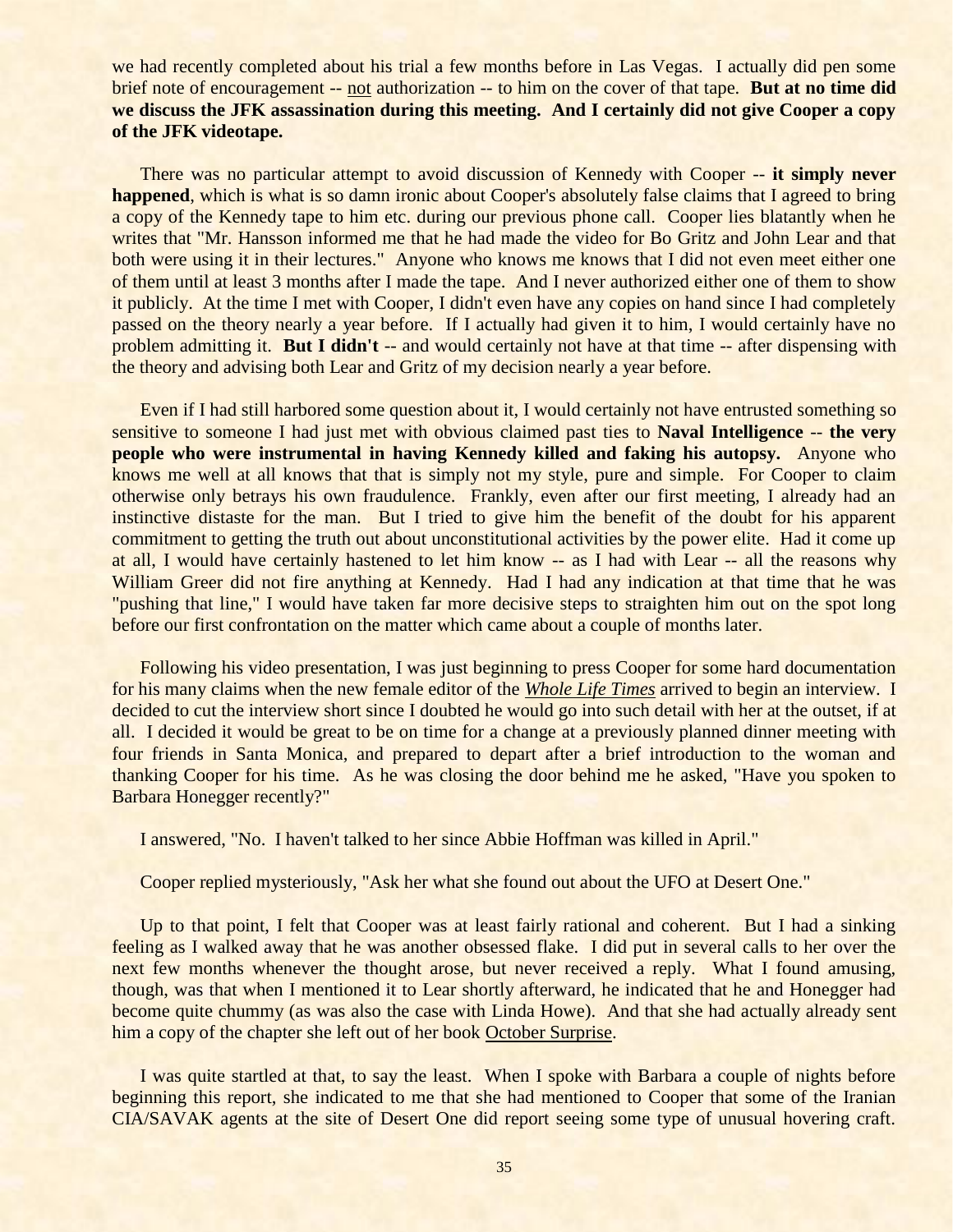But by no means indicated with any certainty that it was a UFO/flying saucer. As with my videotape, Cooper seized on the statement to enlarge and embellish it for his own commercial purposes.

Contrary to Cooper's statement in his book that I contacted him shortly after he had seen the video at Lear's in December 1988, Lear has stated on tape to me and Cooper has written in his own computer bulletin board message that he received a package (which included the Kennedy tape) from John Lear in late October 1988. There are several witnesses who will vouch that I first met him at least **10 months** after that in August 1989, and only at the insistence of my friends in LA after I had been referred to as an FBI agent by John Judge on KPFK Radio in L.A. while he was discussing Cooper and Lear and the involvement of the intelligence agencies in the alien/UFO conspiracy.

Although Bill Cooper became the object of a number of heated discussions with those friends in the weeks following, it was not until early October 1989 -- following several phone calls from his promotional group in LA requesting my help in promoting his Nov. 5 event -- that I reluctantly decided to meet with them and lend what assistance I could in one evening to their efforts. Despite my misgivings about having anything to do with Cooper at that point, I found the group to be informed, intelligent people of remarkable character. I was pleased to have made the contact with them. Those that I have spoken to in the year -and-a-half since have all come to realize what a fraud Cooper is - without exception -- and to repudiate their efforts on his behalf.

In one case, the person who actually loaned Cooper \$1,000 to keep his family fed during that time -believing him to be sincere -- admitted surprise and disgust when he pocketed the entire \$10,000 he netted from the event and never even offered to repay anything, much less proffer thanks for the effort expended on his behalf. I have since come to know that person's sincerity and veracity quite well and seriously doubt there is any attempt to be dishonest regarding Cooper.

It was during the discussion following that meeting in late October 1989 that I learned Cooper was showing a JFK videotape which sounded very much like mine at his talks. Despite what Lear, Cooper, or anyone else may be claiming, **it was not until then** that I realized why Judge and my friends had become so disturbed about Cooper and why Gritz had arbitrarily begun making the tape available earlier in the summer without consulting me. My girlfriend at the time -- who had known me for over a year before from other investigative efforts -- will readily verify my shock upon finally learning what Cooper was up to with the tape.

I learned from Gritz and others later that Cooper had called in to a radio program Gritz was doing earlier that summer and began to promote his "secret tape" of the Kennedy assassination. When one of the listeners (whom I have since come to know very well) called in to request a copy, Cooper apparently became even more secretive about it. More out of disgust than enthusiasm, since it had been gathering dust at his house for over a year, Gritz impulsively offered to make it available himself along with another Kennedy documentary, never anticipating the overwhelming number of requests he would receive for it. I had informed Gritz of my conclusions regarding the driver theory also during the time that I was completing his video documentary "A Nation Betrayed" in Nov. 1988. But apparently he felt it would do little harm to make the tape available anyway, if people wanted to see it that much.

It was a colossal blunder on his part, albeit well intentioned, which has caused me considerable grief in the aftermath and could have been easily averted if he had simply called me first. As soon as I discovered this was happening, however, I contacted him immediately and he agreed to discontinue distribution of the "Dallas Revisited" videotape. I am reasonably certain he has honored that request to this day. Apparently, however, this was the sequence of events which led Cooper to erroneously conclude that I "had made the tape for Gritz," when the fact is -- as I've already pointed out -- I did not meet or speak with Gritz until about 3 months after I hastily assembled it.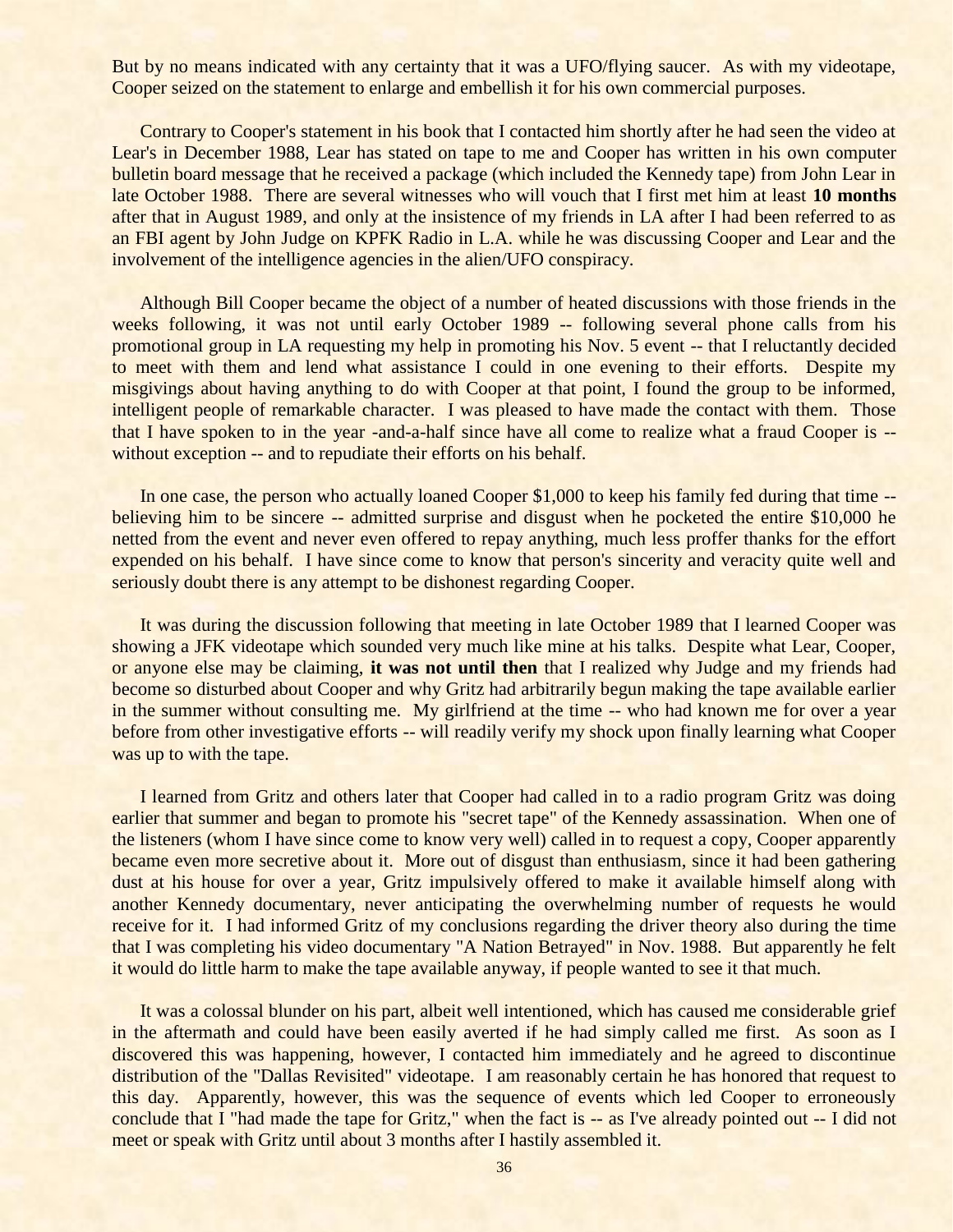After settling the issue with Gritz, I confronted Cooper about his fraudulence a few days prior to his public event and insisted that he cease-and-desist in showing and/or selling the tape. He refused flat out, insisting that he knew the truth about the driver theory even if I didn't or "didn't have the guts" to stand behind my own discovery. There are so many witnesses to my end of this entire scenario who -regardless of their feelings toward me at this time (a number of which have been severely damaged as a result of Cooper's lies, distortions and misrepresentations) -- would not hesitate to verify my statements as completely accurate.

Post Date: 24 Jun 93 15:28:02 GMT Converted to HTML: 15 Jan 95

# **Part Two: Behold A Pail Of Horse Manure**

### **Bill Cooper vs. Reality**

In Bill Cooper's book Behold a Pale Horse, at the top of page 216 he states that:

"In December 1988, I had a phone conversation during which I told John Lear what I had seen in the Navy concerning the Kennedy assassination. I told him that the Top-Secret documents stated that the act was plainly visible in a film withheld from the public. I told John that I had been looking for a film that showed Greer shoot JFK for 16 years but had not found one.

"I was shocked and very pleasantly surprised when John asked me, 'Would you like to see it?' I, of course, replied in the affirmative and John invited Annie and me to his home in Las Vegas. We spent 4 days with John. He not only showed me the film but also gave me a video copy. I showed the video whenever I spoke to a group of people. The film is titled 'Dallas Revisited'. John told me that he obtained it from a CIA acquaintance whom he was not at liberty to name. I later found out the originator of that version of the Zapruder film was Lars Hansson. John Lear was showing the film at every meeting that he conducted."

To answer Cooper's most outlandish insinuation (via Lear) first: I swear before God and man - before all that is sacred -- that I am not now nor have I ever been -- nor would I ever at any time consider becoming -- an intelligence agent of any sort for the government of this Country or any other, or any shadow or parallel version.

Very much to the contrary, I have worked tirelessly and openly for over a decade to publicly expose their illegal and treasonous operations. I have ample documented proof of those efforts, as does the Agency, I have little doubt, particularly after the appearance of the article in the San Luis Obispo, Calif. Telegram Tribune in late 1986. Anyone who claims otherwise is either a liar or a government agent himself. Unless Cooper has very good pull with the Agency in order to fabricate such records, there will be found no such employment file anywhere on me in any capacity -- though I have little doubt they have a growing file on me concerning my efforts to expose their depredations.

I am also very proud to say that -- by conscious choice -- **I have purposefully not served** in any capacity in the U.S. Armed (Corporate Mercenary) Forces or those of any other nation at any time in my life. As the son of a U.S. Marine who later became an NCO in the USAF (I was born in a Naval hospital in Memphis, TN on the Marine Corps anniversary in 1952) I have indeed lived on a number of military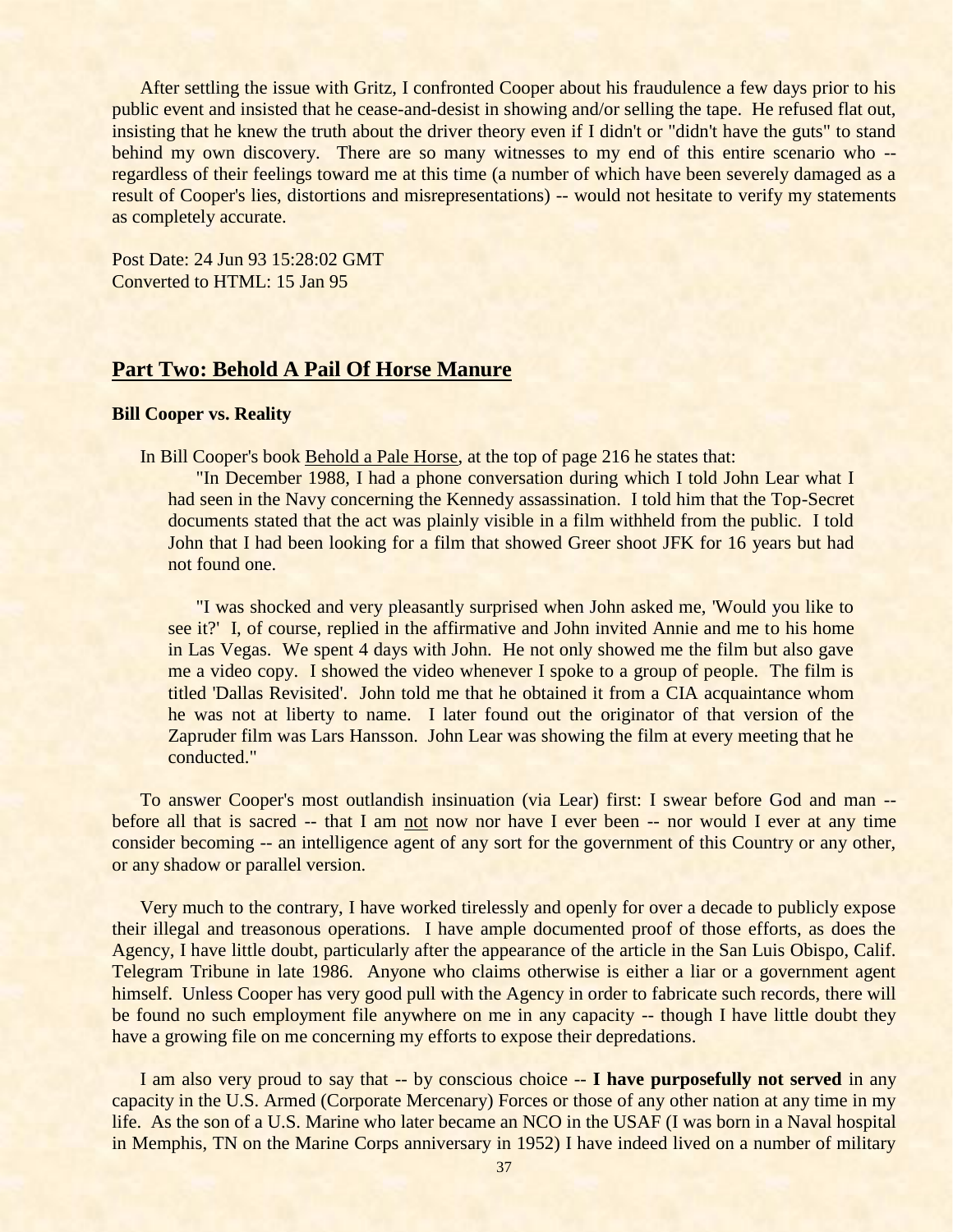bases in different parts of this country and the World and have traveled extensively since leaving home at 17.

However, I was very early on in life put off by the military's swaggering macho bullshit, and early on deduced that warfare and "military defense" are for the most part an absolute waste of the Nation's (and the World's) resources. I realized early on that it was also an unnecessary and brutal exploitation of the underprivileged classes by the weapons- manufacturing tyrants and their mindless uniformed henchmen, along with their "advance men" in the shadows -- people like John Lear and the men he works for.

It would be many years later -- after majoring in college in American (Diplomatic) History and Journalism, and an extensive study of the history of other nations and of (overt and covert) warfare - that I would come to understand the true reasons for war's propagation -- despite the nauseating propaganda that invariably paves the way -- and the continuing role of international bankers and industrialists in its promotion -- despite the overwhelming popular opposition that is so uniformly misreported and de-emphasized in the corporate media. I have never hesitated to inform any audience of mine -- both in print, on the radio, and in public -- that I did serve as a deputy sheriff in North Idaho for several months in 1975 and as a seasonal customs/immigration agent in Montana in 1976 and 1978, while I was still young enough and optomistic enough to believe that I could "make a difference" by working through mainstream channels -- but that's it. Neither of those positions had any connection at all to the intelligence community.

In fact, I nearly became involved in an unfair labor practice lawsuit in 1978 against the U.S. Treasury Department in the process. My supervisor had persuaded me to file a complaint with the Treasury Employees' Union attorneys as a result of highly questionable policies to which I was being arbitrarily subjected. Although the complaint never came to court, the union attorneys raised such a stink over the issue that numerous inspectors and agents nationwide were provided redress for related grievances. I was reinstated to my former grade of GS-7 and received back pay, but was thereafter subjected to every form of harassment and intimidation by my supervisor and his bosses.

All of this occurred in the immediate aftermath of the death of my beloved sister (my best friend in the world), the loss of my 40-acre ranch on the Flathead River, and shortly before my divorce from my wife of nearly 7 years. I made it very clear to my supervisor in front of all the other officers assembled to hear me get chewed out and threatened into resigning that he himself had better get down on his knees in his USG-subsidized apartment and pray that he had a job the next week after I filed an unfair labor practice lawsuit with the union attorneys who were itching for it. I told him that if he wanted to threaten or intimidate anyone, he had better direct his venom against the other chumps. It was entirely wasted on me.

Years later, I would find reaffirmation of this spirit of perseverance in the face of adversity from the most unlikely quarter -- John Lear's pal G. Gordon Liddy, who stated so eloquently upon his release from prison a quote by the philosopher Nietzsche in German: *"That which does not destroy me makes me stronger."* On his photograph with Lear which is hanging on the wall of Lear's study, Liddy wrote *"John, I told 'em fuckin' nothin'..."* Liddy should have been kept in prison much, much longer. But I admire his spirit of defiance.

My experience with U.S. Customs -- coupled with my academic background in American History and subsequent discoveries about USG covert (i.e. drug and weapons) operations around the Globe - convinced me once and for all that I had no desire to continue pursuit of a long-planned career in the U.S. Foreign Service and International Law. Nor to continue any involvement -- much less employment -- with any other agency of the U.S. Government.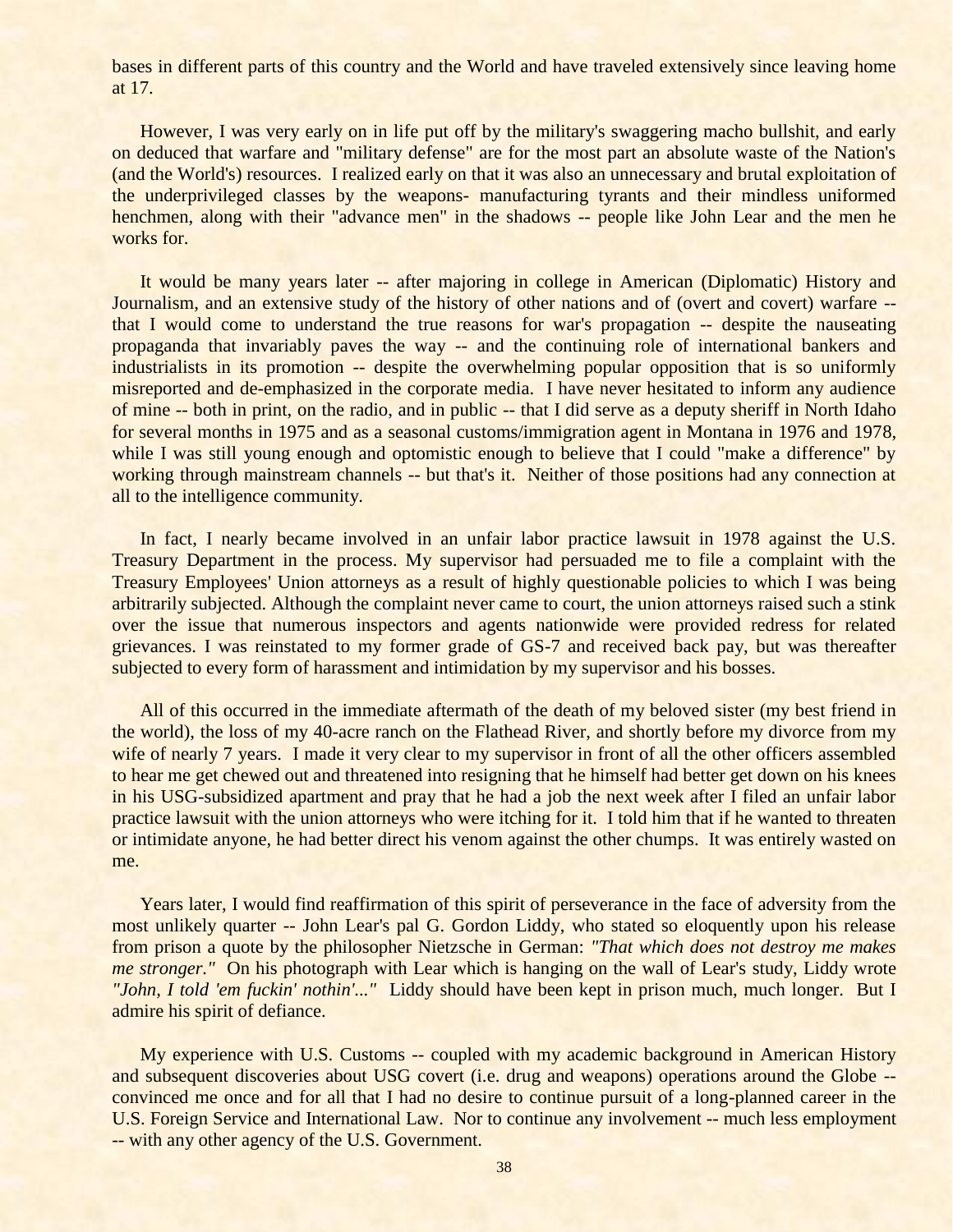I find it particularly notable that William Cooper -- who claims to have been so unnerved by his discoveries in 1971 while in the Navy that he had to go AWOL for 10 days to sort it out, after having his term of service extended by the Navy for a year in punishment -- nevertheless chose to continue working for the "intelligence community" from 1975-1980 (according to his own resume!).

When I confronted Cooper on KFI Radio on August 4, 1990 about this fact, he claimed that he decided after his exposure to the UFO-related briefing papers in 1971. Or was it 1972? or 1973? -- I think he changes the dates every time he's asked. He wanted no further involvement with the U.S. Government or intelligence services following his discharge in 1975. Yet in his own resume, he lists his "service with the intelligence community from 1975-1980" -- a pure and simple baldfaced lie, however you slice it! In my one meeting with him at his home in Fullerton, California in August 1989, during our two subsequent phone conversations in November 1989 and January 1990, and during our joint appearance on KFI Radio, he refused to answer any of my questions as to what his activities were on their behalf.

Cooper has attempted to make a second career for himself exposing "the greatest cover-up in human history," denouncing anyone as a CIA agent or an agent of the secret government who has questioned him in any way. I find this very disturbing and believe that anyone who is inclined to take any of Cooper's charges seriously should also demand and receive a detailed answer from him regarding his post-service intelligence-related functions.

Given the Agency's unwillingness to disclose association with anyone, a disavowal from them of Cooper is a virtual certainty. Other than the period I have mentioned earlier (from 1975-1978), I however have never at any time since served as an agent -- witting or unwitting -- of any other organization in this country or elsewhere, official or otherwise. I wholeheartedly support the work of a number of organizations such as the Christic Institute, Greenpeace, the Center for Action, the Association of National Security Alumni (ANSECA), and a number of others. However, I do not belong to a single organization on Earth. Nor do I plan to. I neither pay dues nor receive checks from any of them. Period!

I will not hesitate to lay down my life to preserve the America created by our founding fathers. I have risked it many times (with the scars and bullet holes to prove it). But not for the **corrupt, multinational corporate thugs, murderers, and drug-runners who run the American Fourth Reich.**

I am also -- and have never tried to deny it -- the creator of the short video of the Abraham Zapruder film entitled "The Truth Betrayed: Dallas Revisited" concerning the theory that Secret Service Agent/Presidential limousine chauffeur William Greer turned and fired the fatal head shot at President John F. Kennedy. As I have stated numerous times already, the only reason I made the videotape was that I felt there was enough circumstantial evidence -- after consulting with 2 other long-time researchers of the "theory" who are still convinced that is what actually took place -- to warrant looking into it further. Had I been able to prove that Greer did fire at Kennedy, I would be the first person to lead the charge to re-open the investigation on that basis since Greer's culpability would have ripped the lid off the Lee Harvey Oswald as assassin lie once and for all.

If I were as devious and unscrupulous as Bill Cooper, I certainly could have sold thousands of copies of the video myself. **But it simply isn't true**. Bill Greer did turn around **twice** to look back at the President. And he did step on the brakes instead of accelerating like a "bat out of Hell" from Dealey Plaza. And for those 2 undisputed reasons alone, I do certainly believe he was in on the plot to kill Kennedy.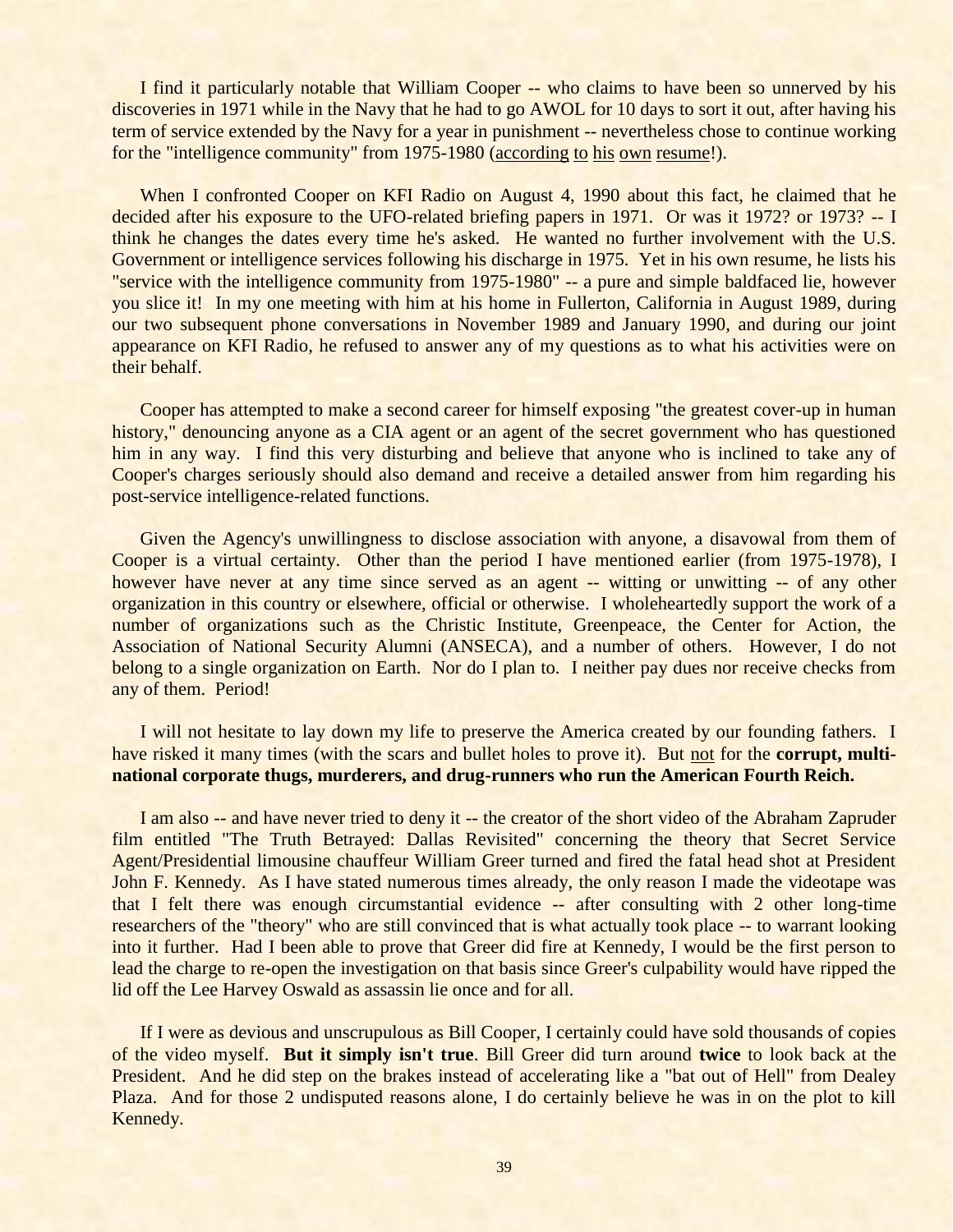But I don't believe -- nor do virtually all other sincere researchers besides Cooper and the 2 others that I mentioned earlier -- that Greer fired anything at Kennedy. The Zapruder film is but one of many proofs of that. God knows that I wish it were actually true that it was Greer who fired the fatal shot. It would certainly make all of our efforts to get to the truth behind the conspiracy much easier. As convenient as it might be to force that falsehood into our scenarios, I am convinced, however, that it simply didn't happen. I am equally convinced that Bill Cooper could care less what actually happened as long as he can keep milking my videotape and this manufactured conflict between us to keep selling tickets to his events.

I made the video in February 1988 in Santa Barbara, Calif. **3 months** before I first met or spoke with retired U.S. Army Lt. Col. Bo Gritz. And **3 months before I had ever even heard of John Lear**. I gave Col. Gritz a copy of the video in mid-May 1988 hoping that he could help me secure funds or other technical support through Mr. H. Ross Perot to conduct a thorough, professional forensic/ballistic investigation of the theory. Gritz was very candid at the outset in informing me that he and Perot were not in close communication at that point, and that I would have to seek another avenue of contact with Perot if I was intent on meeting with him.

Gritz was visibly moved by what the Kennedy videotape purported. But as a veteran of many years of handling all manner of small arms, he quickly noticed as I had that there was no apparent recoil from the alleged weapon nor any apparent muzzle-blast. I told him that I hoped that obtaining a far better copy of the film than what we began with would clear up that mystery in short order.

Although Cooper claims he read in his supposed Navy briefing papers that the weapon was an electronic device firing a self-propelled exploding projectile loaded with shellfish toxin, I believe that is absolute hogwash. Now that I have pulled part of the underpinning out of his "story", I have heard from some of his supporters that they now believe the weapon employed was now a remotely-triggered weapon on the floor of the vehicle. While it is true that the back seat of the limousine was actually raised hydraulically as high as 10 inches above the others to provide better viewing of the President and that Greer actually had control of the switch, I believe this new story about some remote-control weapon is also complete BS whether Cooper originated the story or not.

I did not give a copy of the JFK videotape to John Lear, but rather gave him the location of the studio where it was produced so that he could acquire one. To my knowledge, he is the only person who has ever done so. I never gave a copy of the Kennedy videotape to Cooper either, nor did I direct him to anyone else to obtain one. **I myself have never sold a single copy of the "Dallas Revisited JFK" videotape to anyone.** I made it very clear to both Gritz and Lear from our first meeting onward that I was by no means convinced that the driver had actually fired a weapon, but was intent on obtaining the best copy of the film available and having it analyzed at the best facility available to determine once and for all whether the reflection in question was, in fact, a weapon or the sunlight bouncing off Agent Roy Kellerman's head. I made it very clear to both of them in November 1988 that I no longer believed there was any validity whatsoever to the driver theory. I showed Gritz much clearer footage proving this in the video studio where I was at work editing his documentary "A Nation Betrayed" at that time, and put Lear in touch with people who could provide the same footage to him.

According to his statements in an audio-taped interview I conducted with John Lear in August 1990. According to Cooper's own computer bulletin board statement, they actually spoke over the phone in **late October 1988**. At that time Lear packaged up a number of UFO-related documents and videos, including my JFK video, and Federal-Expressed them to Cooper. Since they are both demonstrated liars, I certainly would not take either of those statements as gospel.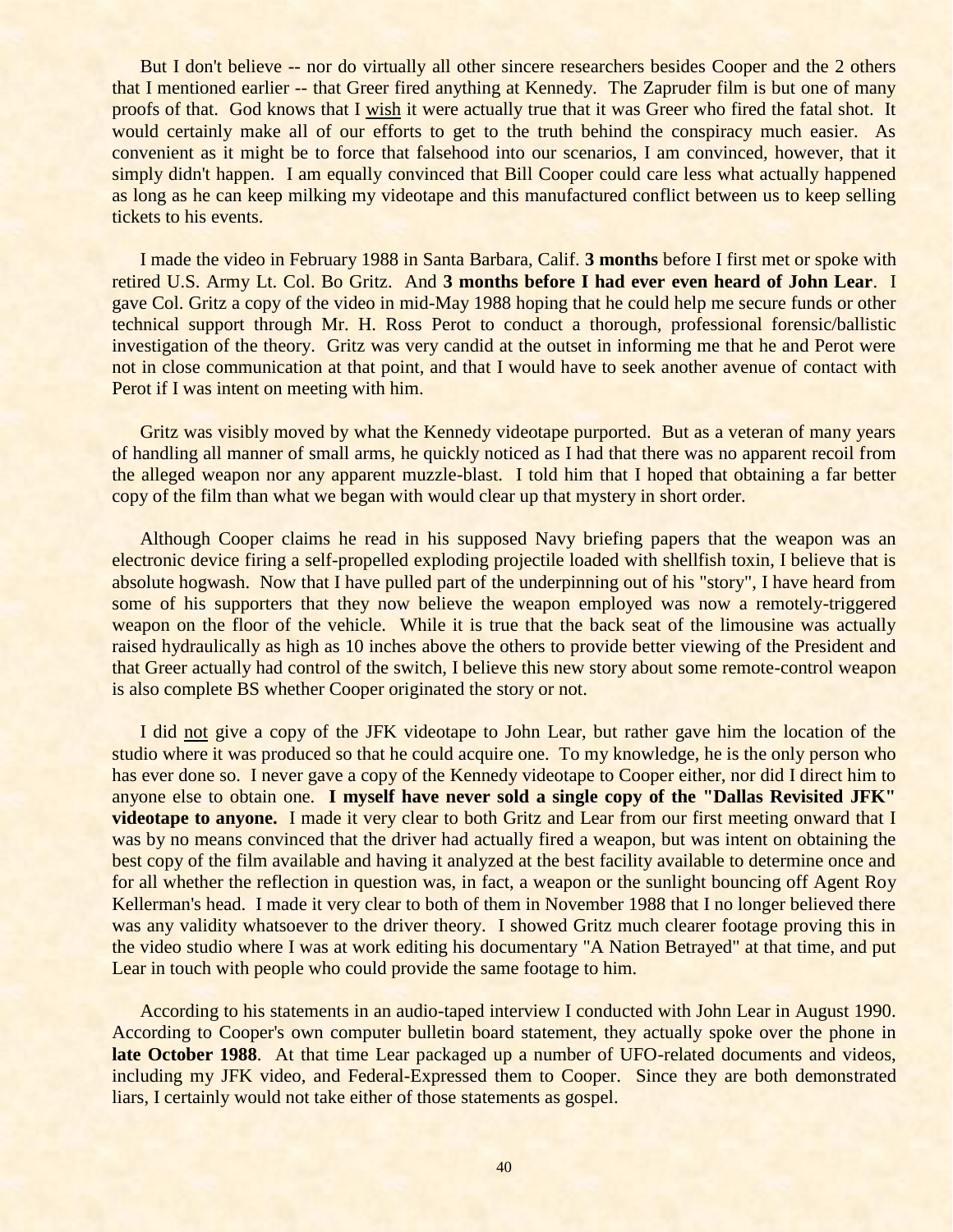But I believe this time frame is far more accurate. Whether-or-not Cooper saw it in October or December of 1988 is quite important, since I had made it very clear during what I had planned to be my last meeting in late November 1988 with Lear that I no longer subscribed to the driver theory, and had become pretty well convinced that it was simply not valid, and pointedly steered him to obtain a clearer copy of the Zapruder film from a local video studio and to consult with Robert Groden, the respected and preeminent authority on the film. Although I gave him Groden's phone number and address at that time, Lear did not meet with Groden until Nov. or Dec. 1990 -- **2 years later!** If, in fact, both Lear and Cooper are lying in their earlier statements and Cooper first saw the video at Lear's home in December 1988, Lear was already then well aware that I had completely discarded the theory.

Cooper says that I called him shortly afterward. But the truth is **that I did not call him until August 1989, at least 8-10 months** after her received a copy of my tape from Lear. I would not have called him even then if it had not been for the urging of several friends who were very disturbed about this actions. There are several witnesses who can and will verify this time frame, particularly since I put Lear in touch with two of them in order for him to obtain the clearer footage of the Zapruder film.

The graphics on the JFK videotape -- which was hurriedly produced in 45 minutes at a studio in Santa Barbara, Calif. for immediate presentation to a small group of possible funders of the investigation --clearly identify it as "The Truth Betrayed: Dallas Revisited". If anyone notes a similarity with the title of Gritz's memoirs and the title of my videotape, it is because I initially suggested the title of "Mission Betrayed". But Gritz settled on "A Nation Betrayed". Likewise with two of the chapters which include "Revisited" in their title. I also contributed heavily to two of the chapters in his new book Called to Serve and created their titles -- "Profiles in Conspiracy" and "The Third-World War". Whatever my contributions to the text and the editing, however, Gritz is the author of that book. He is the man who has lived its contents. And I have never attempted to claim otherwise.

While Cooper claims that he had been trying for 16 years to obtain a copy of the Zapruder film, anyone who has been a serious researcher in the JFK assassination case has been able to obtain the same 8mm film copies that I used directly from the U.S. National Archives and super-8mm film copies from a number of private researchers around the country and in Canada quite easily, quickly, and at a very reasonable cost. Had Cooper made any kind of serious effort during those 16 years or since, he could have easily acquired his own copy. It took me exactly **1 day** to obtain one of each once I decided to have my own copies, and they came from each of those 2 sources. There is nothing about either of the two versions of the Zapruder film I worked with that is any different from the ones anyone else could easily obtain from the same sources, despite all the hype and other bullshit circulated by Lear and Cooper.

I seriously doubt Cooper had spent much time at all pondering the whodunit of JFK's murder until he saw my videotape -- given his lack of familiarity with so many of the thousands of other crucial details involved in the assassination -- and I do believe his main consideration at that point was primarily related to the financial possibilities my videotape carried for him. God knows he's certainly sold an ungodly number of tickets on the sensational attraction of that videotape, and has unloaded at least hundreds of copies of the tape itself which I produced bearing his label. I must again emphasize that I made it clear to Lear during our first meeting at his home in June 1988 -- and ever since -- and to Cooper in late October 1989 after I had discovered he was showing and selling the tape, that my JFK videotape was merely a crude and rushed research aid probably 7 generations down from the original.

I took pains to make it very clear to Cooper that my videotape was by no means a clear or highquality finished production. And that it was never intended to be shown or distributed publicly for that reason. Both Lear and Cooper as well as Gritz knew this very clearly from their first conversations with me. Lear's letter to me which is included here demonstrates that clearly. I also made it very clear to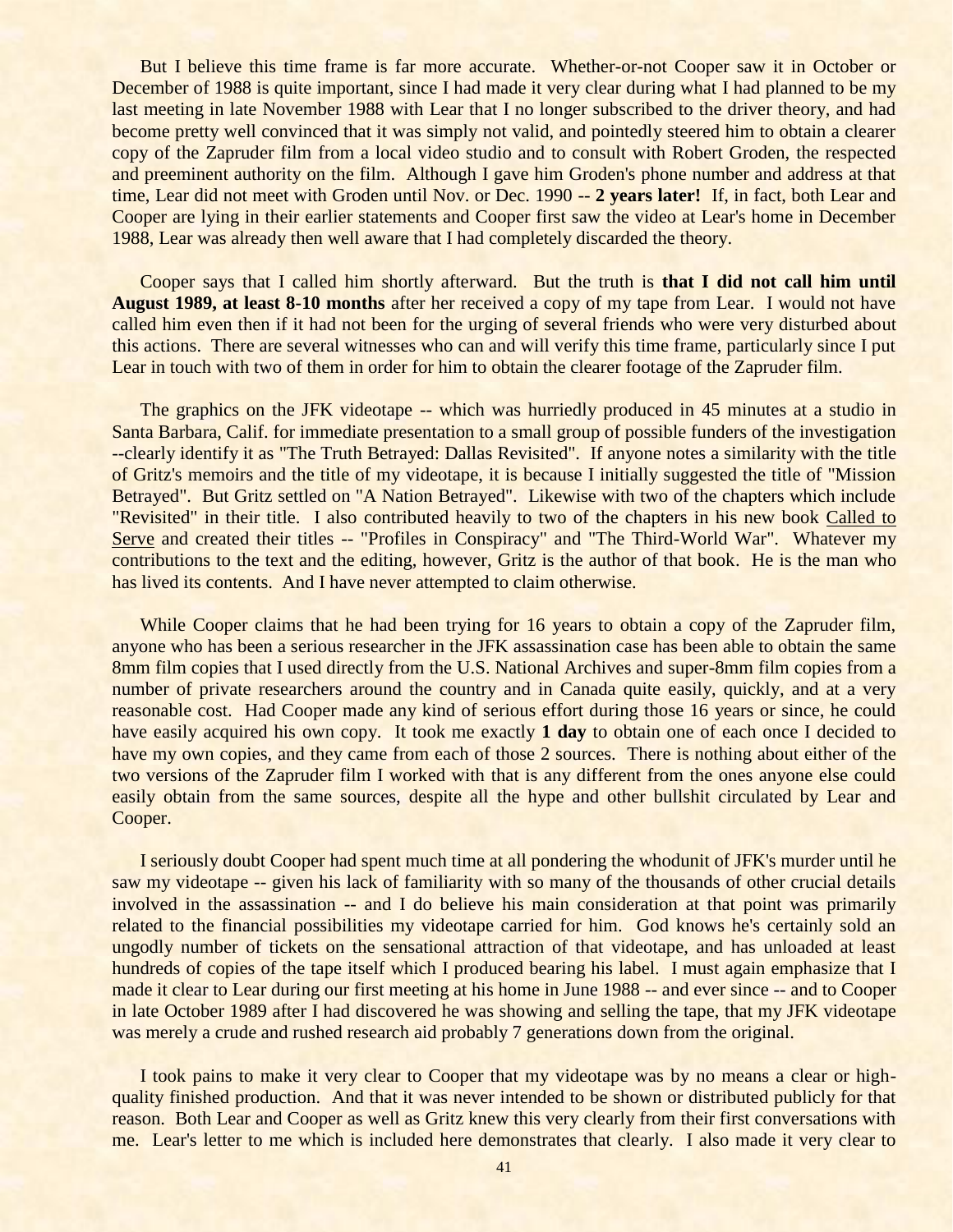Cooper at that time all the reasons why I no longer supported the driver theory and that it simply did not hold up. I ordered him to cease-and-desist in showing the videotape and insisted that if he was so intent upon misinforming the American public, he should cough up \$40 and buy his own film and edit it to his liking.

It wouldn't surprise me at all if Lear hinted or even claimed directly to Cooper that he obtained "The Truth Betrayed: Dallas Revisited" from a CIA agent, since he does have a uniquely twisted sense-ofhumor and likes to play at being the mysterious and secretive spy type. He actually is regarded as a kind of Walter Mitty of the intelligence set as it were, by anyone's estimate who knows him very well at all. Anyone who has ever been to visit Lear's home and entered his "Shrine" -- whose 4 walls are completely covered with photographs from his flight exploits around the world, and whose bookshelves are stocked with the likes of Will by G. Gordon Liddy, The Secret Team by Col. Fletcher Prouty, Lost Victory by William Colby, and America in Search of Enemies by John Stockwell -- knows only too well Lear's penchant for the esoteric, covert and clandestine, as well as the practical joke. I still have several copies of letters sent with a Washington, D.C. postmark on Central Intelligence Agency stationery to "SA Lars Hansson". It is very obvious by comparing them to other letters from him that the type is identical to that of the old typewriter in Lear's study in Las Vegas.

Lear knows as well as Gritz that I am no agent. There is no way in the world given my politics and record of patriotic action that any intelligence agency of the U.S. Government (or even a shadow government) would ever consider hiring me in any capacity, much less attempting to co-opt me. It is far more likely -- given the success of my efforts -- that they would enlist someone like John Lear or Bill Cooper in an attempt to discredit me. Lear knows that he has had tremendously much to fear by my disclosures. And it is not at all surprising that he has been taking steps for some time to try to embarrass me or diminish my credibility, all the while pretending to be my "pal".

I have no doubt Cooper would attempt to make an "iron-clad case" against me if he was able to purloin Lear's notes to me, as he has other material from other researchers. He would have an absolute heyday if he were ever able to paw through the moving-box-full of recorded telephone conversations Lear has compiled over the last few years, as well. Since I have nothing to hide, I am including Lear's letters to me with this packet along with the CIA ID that I finally picked up to make idiots like Cooper happy. You should have little trouble judging for yourself what's authentic and what's contrived, I would certainly hope. To the uninitiated, such humor -- given the depraved and murderous record of CIA actions worldwide -- might justifiably seem a bit macabre if not sordid. In fact, I several times became completely disgusted with Lear's callousness in his humor regarding the suffering inflicted on the Third-World victims of his lethal cargos.

However, given the implicit threat involved in any serious effort to expose such ongoing operations, such sarcastic humor (within limits) often served as an escape valve for the repressed rage and disgust experienced by many of us who research these activities. Even so, given Lear's admitted involvement for many years in the transport of weapons and God-knows-what else for the CIA and other related agencies throughout the World, I often felt that he was much too glib about the number and brutality of the deaths that resulted from his lethal cargos and from CIA operations in general.

Despite his outward hospitality and what appeared to be genuine camaraderie that developed between us in mid-1988, and again in mid-1990, I was never able or willing to completely trust him or relax my guard, as much as I might have wanted to. As much as I came to truly appreciate his dry and sophisticated wit during the time I spent with him, and during our phone conversations and mutual correspondence over a period of 2 years from June 1988 to August 1990, I never felt entirely comfortable with his motivations or basic allegiances. I often felt a serious uneasiness about his actual values or the possible reasons for his apparent preoccupation with exposing the UFO cover-up. His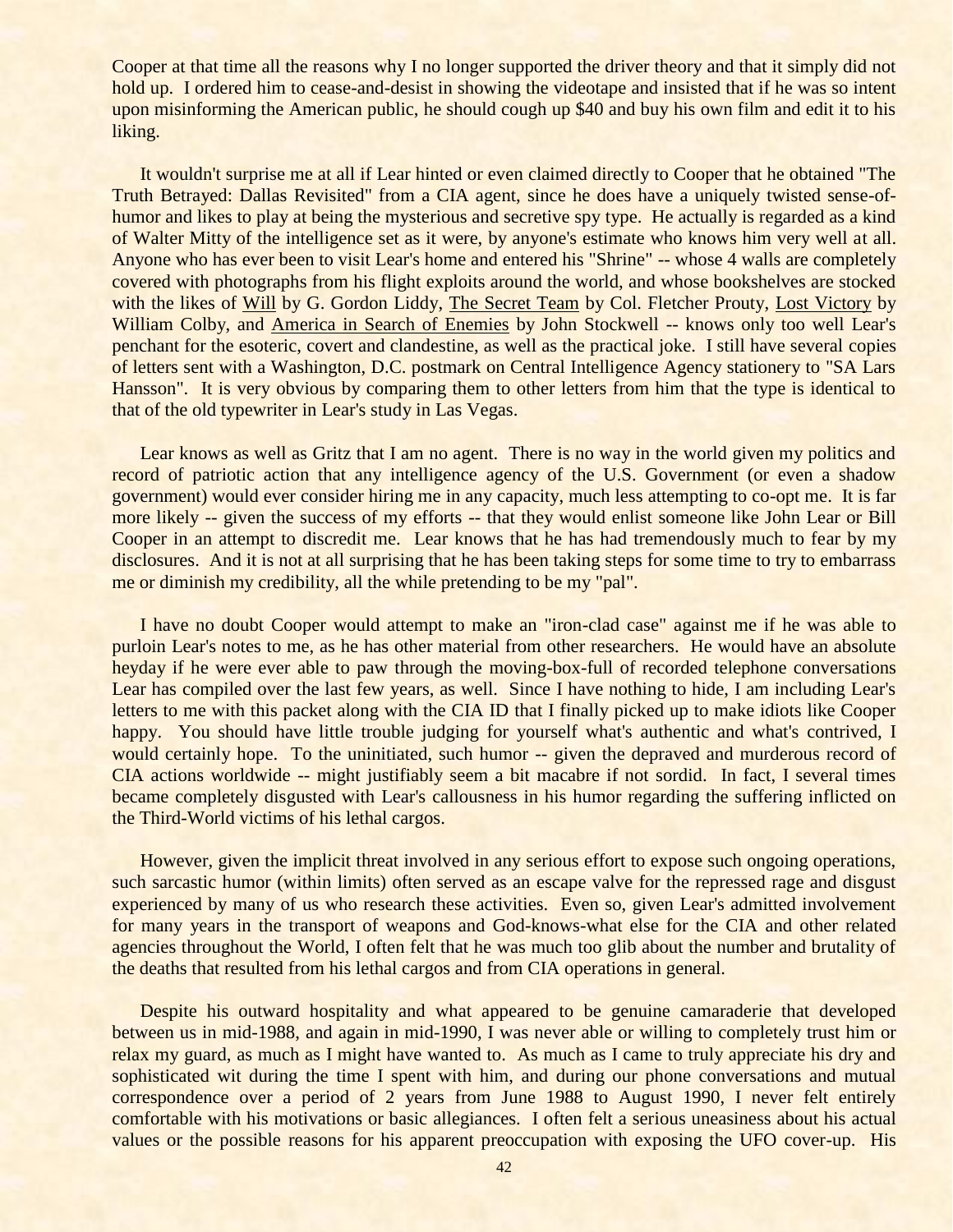activities since his meeting with Bill Cooper -- whenever that actually occurred -- have certainly not been beneficial to me.

### Cooper continues:

"Shortly after Lear gave me a copy of the film, Lars Hansson called and asked if he could drop by to meet with me at my home in Fullerton, California. I told him he could and asked him to bring a better copy of the film if he had one. Lars said that he would. He stated that he would also bring a film on a man named Bo Gritz, of whom I had never heard. Mr. Hansson informed me that he had made the video for Bo Gritz and John Lear and that both were using it in their lectures. I found out much later that Bo Gritz was selling the tape for \$10 per copy.

"Lars came to the house, brought the films on videotape, and we spoke for about an hour. His main purpose was to tell me that he wanted me to expose the people to the film. Bbut he did not want me to connect him to the film in any manner. I agreed not to divulge my source. And I kept my word. I began to use the tape in my lectures. When I found out that Bo Gritz was making it available, I bowed to public pressure and also made it available."

**That entire paragraph is a complete, bald-faced lie.** Cooper says that I called him shortly after Lear gave him a copy of my film. But the fact is that whether he received it in October or December of 1988, I did not call him until August 1989 -- at least 9 months later, and only after several friends of mine urged me to check him out personally following his talk in Long Beach. This was shortly after I had been advised that I had been referred to erroneously on KPFK Radio as an FBI agent by John Judge during a discussion about Cooper and Lear and UFOs, which Judge refers to as Unrecognized Fascist Observatories.

Cooper did not mention the Kennedy tape at all during our phone conversation, much less during our meeting at his home. Nor did I agree to bring him anything since I did not know nor had I ever spoken to the man and had only seen a couple computer messages of his at that point. Since I had dropped the "driver theory" entirely almost a year before and had made that clear to both Lear and Gritz, I not only **did not have a better copy of the videotape around, but I also most certainly would not have given a copy to Cooper whom I didn't even know -- much less trust -- at that point.** Since I had dropped my support for the theory almost a year before -- and everyone close to me was well aware of this fact --I had no reason whatsoever to ask Bill Cooper to promote it or anything else for me.

At no time -- I repeat, **at no time** -- did I ever give a copy of the JFK videotape to Bill Cooper nor authorize him to show it with or without my voice. Nor did I ever discuss the matter with him at all until late October 1989 by phone when I discovered from the group of people promoting his Nov. 5 event that he had acquired a copy from John Lear and was showing it to whoever would watch. I had been so preoccupied with my own work in Santa Barbara that I was largely unaware of what had been happening with both Gritz and Lear -- much less Cooper -- during that time period.

That first discussion/confrontation with Cooper regarding the JFK videotape occurred some 2 months after my first and only meeting with Cooper at his home in **August 1989.** Not shortly after his meeting with Lear as he claims. Contrary to his statement here, he immediately recognized my name when I identified myself, and claimed that he had had me *"checked out thoroughly"* and that he knew I was "on the level" and had been expecting my call. I made it very clear during our brief conversation that I had originally heard about him from his computer messages to Lear back in November 1988. And that the main reason I was calling was because several acquaintances of mine had attended his lecture in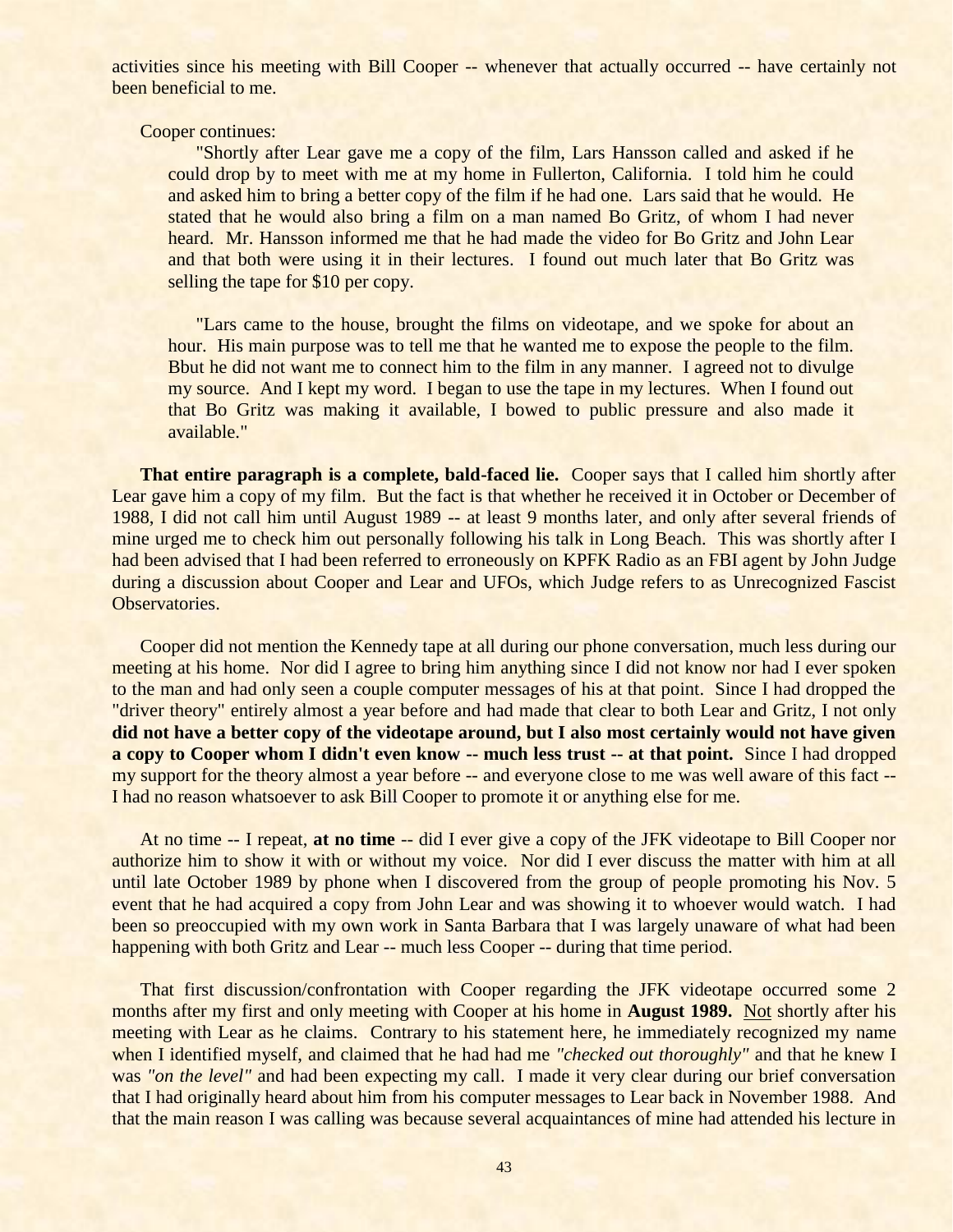Long Beach (including Barbara Honegger) and were actually pretty shook up about some of his statements, and wanted me to go and check him out.

At no time in this conversation or during my subsequent meeting with him and his wife at his home did we discuss the Kennedy assassination at all. Nor did I agree to bring him any videotapes of anything. I was simply going to meet with him to discuss his experiences and claims and to examine whatever evidence he had. Since I had dropped all involvement or belief in the possibility the "Greer" shot Kennedy" theory 9 months before -- as many people can and will attest including Bo Gritz and John Lear -- it would have been absolutely ludicrous for me to have even considered doing so, especially with someone I did not even know much less trust. In fact, I did not even have a copy of the tape on hand at that time and would have had to pay \$12 for another copy. **Cooper's statements in this regard are absolute, bald-faced lies.**

I spent about 1½- 2 hrs. at Cooper's home in the late afternoon in mid-August 1989,. We actually did not even discuss the Kennedy assassination since I spent most of the time there watching a videotaped copy of his presentation at the July 1989 MUFON convention in Las Vegas. I made a point of taking notes and then asking him to clarify certain statements he made in the presentation afterward. During our conversation, completely on the spur of the moment, I did go out to my car and get him a copy of the 10-min. video of Col. Gritz's trial which I had recently co- produced. And I did pen a short note of encouragement on the cover. I certainly did not give him authorization to show that videotape, either, at his public presentations. Nor has Gritz.

Just as I was about to press Cooper for some hard documentation of his claims, the new editor for the *Whole Life Times* -- a woman -- showed up to do an interview with him. I left to meet with four friends in Santa Monica for dinner. They will not hesitate to verify my statements regarding the timing of this meeting as completely accurate.

The first time I ever discussed the Kennedy assassination or my videotape with Bill Cooper was in late **October 1989** over the phone after I discovered in a meeting with some of the organizers of his event in Hollywood on Nov. 5, 1989 that he had shown what sounded like my videotape to them and to other people. Although he claims publicly that I gave the JFK tape to him -- **an absolute bald-faced lie** -- when I actually demanded to know where he obtained a copy of the tape during the aforementioned phone conversation, he repeatedly refused to tell me. His deceit in this instance would be quickly revealed by a certified lie-detector test, though I have little doubt he will find any number of excuses to avoid submitting to one.

I not only did not know the man well enough after one meeting at his home to entrust him with anything of any importance, but I also did not like him well enough after that one meeting to even consider showing it to him since it was irrelevant and inaccurate, anyway. In fact, it was never discussed at all until I confronted him about it over the phone in late October 1989. Any statements he has made or is making to the effect that I gave him the JFK videotape, authorized him to use it, or even discussed the assassination with him prior to this time are outright, bald-faced lies and will readily be proven as such if he does submit to a certified lie-detector test.

If Cooper actually believes that is what happened, then there is little doubt he is definitely slipping gears -- and given his record of heavy drinking and calling people late at night to threaten them or leave threatening messages on their answering machines -- that is a very good possibility as well. Whatever the case, as he has stated in his book, he has no qualms about charging people to see my videotape without my permission. According to his crony Stan Barrington, he has also sold at least several hundred copies as well under his own label for at least \$20 each.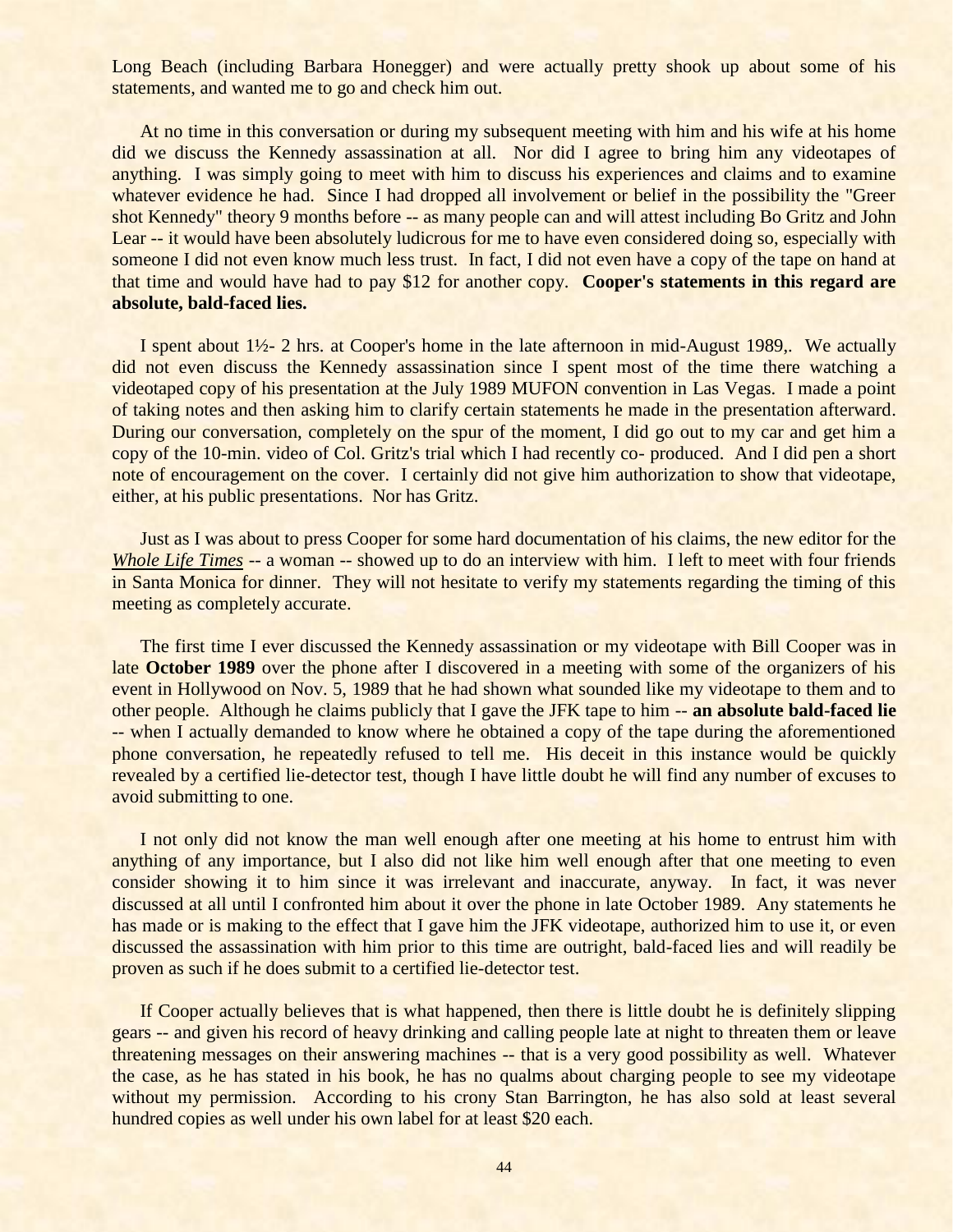I am not alone, as a private citizen researcher and investigator, in declaring Bill Cooper a fraud and a liar -- and those are two of the nicest things I can say about the man.

When I demanded during our face-to-face encounter on Las Vegas Radio KVEG in late July 1990 that he produce this JFK tape which he claimed I had inscribed and given to him at our joint appearance on Aug. 4 at KFI Radio in LA, he not only did not produce it -- how could he? -- but then insisted he didn't have to produce anything. I repeat -- the man is a charlatan and a liar.

Let me make it clear also that my dealings with Gritz and Lear were virtually entirely separate from the other. That is, I don't think to this day that they have even physically met each other. Nor am I aware that they have even spoken over the phone together more than once or twice, if that. Gritz was never particularly interested in Lear and his off-the-wall ideas, and pretty well wrote him off as a "flake" early on while Lear generally derided Gritz for being "slow-on-the-draw" for taking so long to realize the actual nature and extent of USG involvement in the worldwide drug trade as well as the actual nature of the UFO situation.

After Lear deliberately failed to show up at the one meeting that I had tried to facilitate between them in August 1988, I thereafter made little discussion of one when I was in the company of the other. I know only too well that however Gritz may choose to project himself publicly -- and despite his occasional lapses in terms of misplaced trust -- he is incredibly sincere, dedicated, and astute in his planning and execution of goals. He is perhaps the most utterly fearless individual I have ever had the privilege of meeting in my entire life.

I believe I have already made my view of John Lear crystal clear. Although taking his girlfriend into the cockpit during at least one of his commercial flights to San Francisco and Los Angeles, or securing employment for her with the same airlines (based in his hometown!) may not have led directly to his alleged firing by American Trans Air (he claims they were upset about a UFO lecture he gave in Texas), lapses of this type in judgment and restraint are probable factors in his release. They were certainly major factors in my decision to terminate contact with him for a year in November 1988.

The one lecture of mine on September 1, 1988 which Lear attended -- during which I showed the JFK video along with a great deal of other material, which he has since publicly referred to in a feeble attempt to prove that I have "flip-flopped" on the issue -- was in fact simply used as an excuse by him to spend the evening with his girlfriend by claiming to be with me. They proudly sat together in the front row no less, and were clearly captured on video as well as observed by numerous witnesses in attendance. I thought it was incredibly tacky on both of their parts but particularly his, considering his asinine and irresponsible behavior prior to that evening. It was but one of several instances in which Lear has used me as a convenient cover and/or scapegoat for his own half-assed activities as I described in 'Part One' of this affidavit.

As I have also indicated earlier, I did not know Bo Gritz at the time I made the JFK video. Ind had never even heard of John Lear either, and never authorized either one of them to show it at their lectures much less sell it. Included in the *Appendix* is a letter I received from Lear in early 1990 advising me that he had seen my tape being sold with Bill Cooper's label on it at a lecture by Bill Hamilton in Palmdale, Calif. and asking if I had changed my position on not having it distributed by making an agreement with Cooper. He asked if he could also since he had had numerous requests for it. I have little doubt Lear has dubbed dozens of copies for his friends, and that what he wanted then was the ability to actually charge money for them.

The only time I authorized Lear even to show it was in April 1989 after he at least had called to request permission. I didn't know that he had actually been showing it all along. I made it very clear to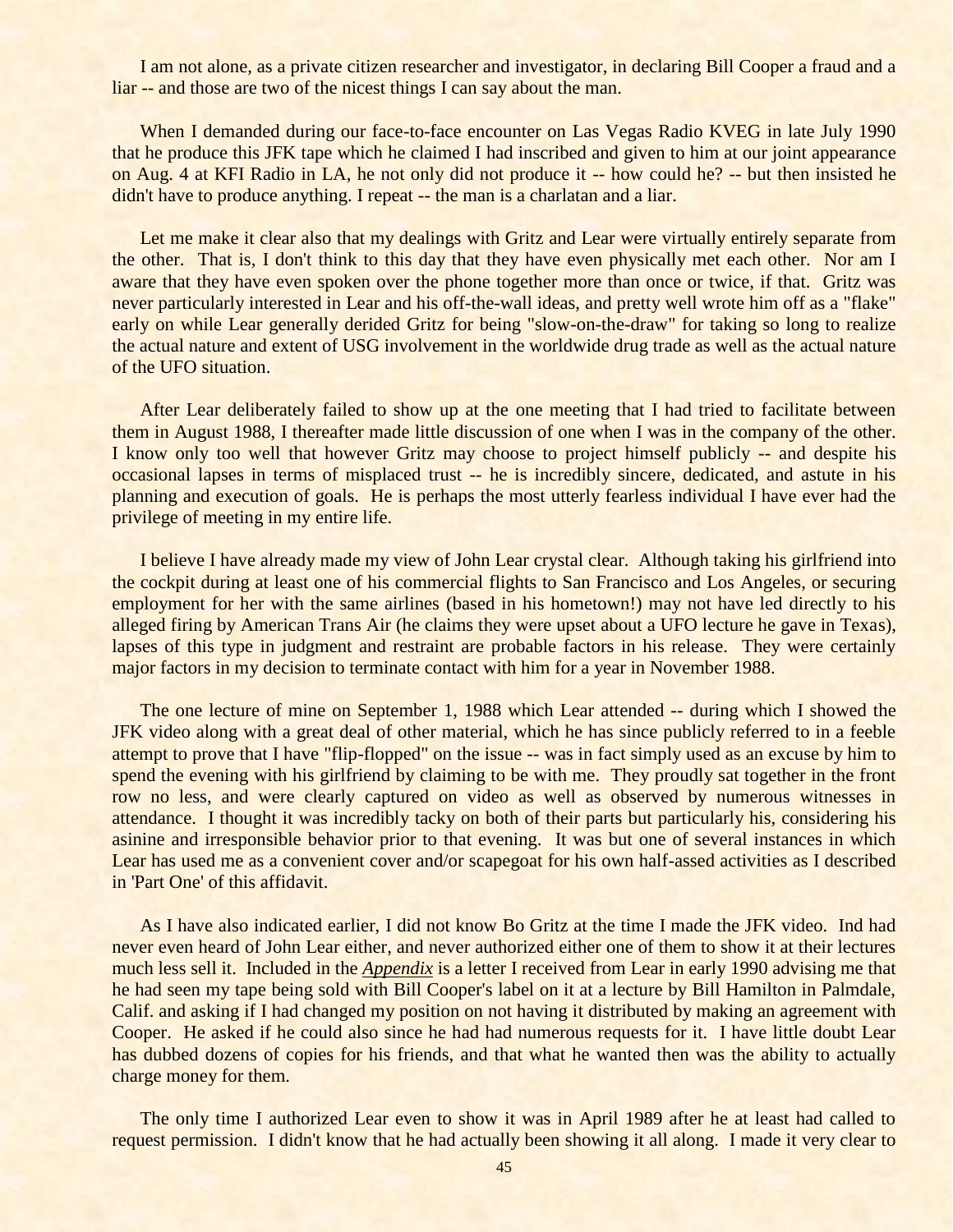him he could do so on the condition that he made it a point to emphasize very clearly at the outset that the man who made it -- and I told him he could use my name -- **absolutely did not subscribe** to the theory any longer and that he, Lear, apparently still did. I have yet to see the footage of that interview. But given the number of Lear's other lies and prevarications, I seriously doubt he added that proviso. And he would probably deny now -- after I make these disclosures -- that I made such a stipulation. A lie detector would show his deception, however.

I remember distinctly feeling at the time that it was the beginning of a set-up to discredit me, since he had had little interest in actively pursuing the theory for nearly a year before. As you have read in 'Part One', he had extreme ulterior motives to try to embarrass or discredit me, given what I had come to know of his scandalous and/or criminal activities in 1988. I was not surprised, however, when I refused to "help him out" at the July 1989 MUFON convention, to learn several months later that he again used my video as part of his "bootleg" presentation. I seriously doubt he would have had the "balls" to have shown it if I had been there. Although he made a great display to me of keeping the videotape "under wraps" until at least August of 1990, I have since discovered that he went ahead and showed it at least several times publicly at some paid events in Las Vegas and Dallas -- again without my permission and contrary to our trust.

I have had it confirmed as well from the producers of the show that it was, in fact, John Lear who also made my videotape available to Nippon TV for broadcast without my permission, even though he was well aware of how to contact me at the same address I had had in California for over 2 years at that point. Although Cooper has touted Nippon's version as "computer-enhanced", the display at his Beverly Hills High program in August 1990 showed only a poorly colorized ("neonized" is perhaps more accurate), doctored version of my own videotape -- with my own voice clearly evident in the background -- and dubbed-in sound effects to indicate the gun blasts. It was even cheaper and shoddier than I had been led to believe by his grandiose claims when I challenged him on KFI Radio a few days before.

Regarding this time period Cooper states in his book:

"Some time later I read an L.A.-based newsletter (forgot the name) in which Lars Hansson stated that he did not know that I had the film and did not know that I was showing it at lectures. Hansson stated in the newsletter that he was at my Hollywood High lecture on November 5, 1989. And that he tried to protest my use of it during the questionand-answer period but that he never had a chance to be recognized. We videotaped that event. At the end I asked anyone with questions or comments to walk to a microphone that we had placed in the aisle. I have examined every inch of that videotape and Lars Hansson never got up from his seat. Nor did he ever raise his hand, nor did he attempt in any way to be recognized."

"Lars later called me again and asked me not to use his voice on the tape -- his voice where he says with no hesitation or qualification whatsoever -- as he narrates the videotape, *'The driver of the car turns with his left arm over his right shoulder with a pistol and fires. You see the .45 automatic, .45 caliber nickel-plated automatic weapon in his left hand. He's firing over his right shoulder; you see it in relief. You see his head pointing backwards toward the President. In this enhanced close-up, you see the impact of the bullet upon the President. The force of the shot drives him violently backward against the back of the seat. You see Mrs. Kennedy react in horror.'*

"Then later in the film Hansson makes this statement: *'You can clearly see his [the driver's] head turning and his arm, and the weapon extending into view over his right*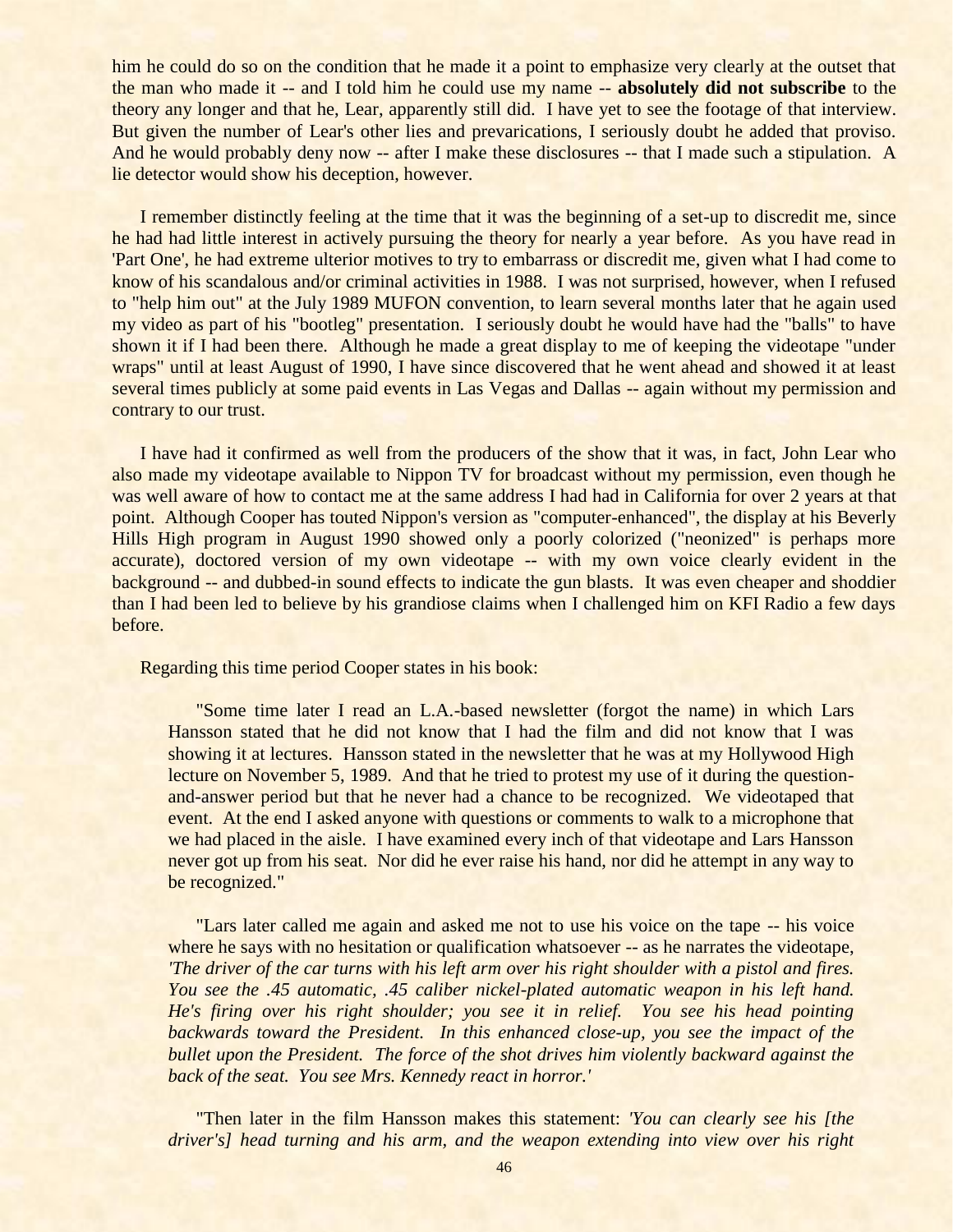*shoulder.'* I agreed not to use his voice. In subsequent lectures, I showed the tape with no audio. As it turned out, people were able to see it better with no narration."

I have never disputed that the words on the videotape attributed to me are indeed mine. But as I have stated earlier -- and will discuss in more detail further on -- the tape he has been using was thrown together in 45 minutes in a studio in a rushed attempt to prepare a riveting "trailer", if you will, for a presentation to some potential investors in the investigation. Even as I made it, I chided myself for hurriedly stating it as an actual fact instead of emphasizing that "it appears as if" or "it looks like the driver is doing this", because that was all I knew for certain at that point. I consoled myself at the time with the certainty that I would only give a few copies to trusted individuals who could be relied upon not to let it out until it was either confirmed or disproved. Putting those particular words on tape was a monumental mistake I have admitted publicly a number of times -- in print, on television, and on the radio. But the biggest mistake was entrusting it to John Lear, which will become mightily evident by the end of this statement.

Cooper, however, continues lying in the first line of this quote by saying he did not remember the name of the magazine, when he has referred to it repeatedly in his CAJI newsletter, on the radio, and in public -- *UFO Magazine* -- as a "trashzine" and has spared no effort in thoroughly castigating its editor Vicki Cooper and several of its present and former writers including Martin Cannon, Barry Taff, and Don Ecker. He continues the lie by saying that I stated in the magazine that I tried to protest his use of my videotape at his Nov. 5, 1989 lecture. You can read my letter to UFO in the *Appendix* yourself and see that I claimed that I had called him prior to the event and again in January 1990 to do so.

My comments regarding the sequence of events at his presentation were actually edited from my letter before printing due to space limitations. Given Cooper's technique of "accessing secret information," perhaps he actually pawed through their trash cans to come up with that claim. What he obviously can't keep straight is that I did call him prior to the Nov. 5, 1989 event to insist that he ceaseand-desist using my tape, and to advise him for the first time directly that I did not support the driver theory since at least Nov. 1988. I also informed Cooper that I felt it was highly irresponsible as well as unethical for him to be deliberately promoting a falsehood publicly which he knew next to nothing about.

He insisted that I had no copyright on the material. And that he would show it or sell it to whoever he liked with-or-without my permission. I acknowledged that I had no copyright on the Zapruder footage -- that much was true -- but that I certainly did on my narration. I emphasized that since it was never intended for public distribution, was not accurate, and I had shelved the theory 9 months before, if he was so intent on showing the film, he should at the very least remove my narration. He did so at that event, knowing that I would probably be in attendance. I told him then that if he was so intent upon getting out the "truth", why didn't he at least cough up \$40 and buy his own copy of the film and make his own edited version, instead of having to use mine without my permission when I myself didn't support its contents?

I asked him who gave him the copy of my tape. He refused, point-blank, to tell me. I again demanded to know, and he mumbled something about some ex-CIA person. I suspected for a minute that he had perhaps slipped and that the Agency probably had gotten hold of a copy and may well have given it to him to go out and discredit me. I still think that may be the case, given Lear's long-term direct ties to the Agency and his (and their) many reasons to try to shut me up, one way or the other. On the other hand, in both their cases, they have not hesitated to flippantly accuse any number of other researchers or activists of being "closet" CIA agents or "plants".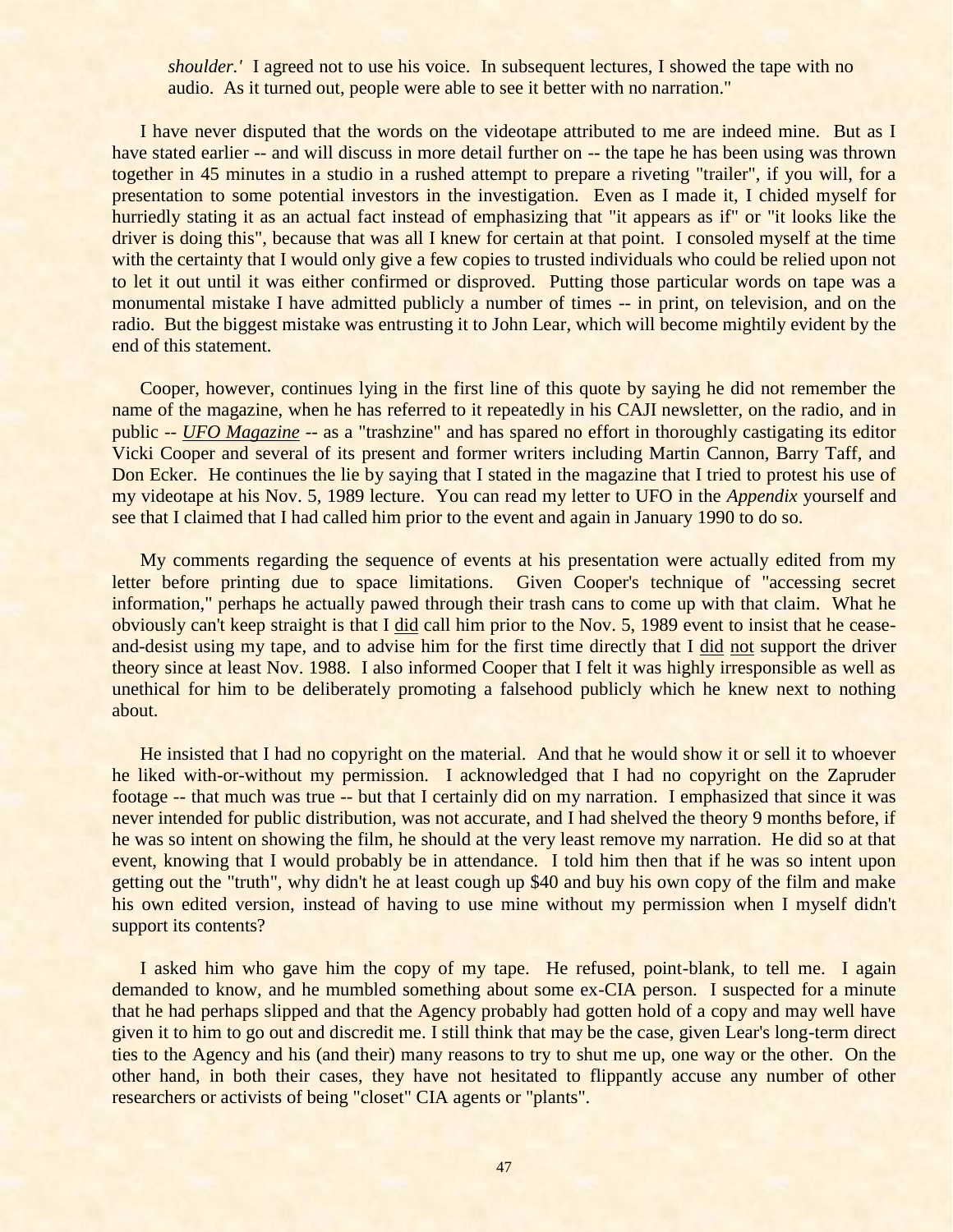I explained to Cooper that all the research I had done up to November 1988 and since had pretty well convinced me that Greer could not have fired a weapon because both his hands never left the steering wheel, nothing crossed his chest, and -- despite the apparent protrusion behind the reflection from Kellerman's head, which Adams and Evans believe indicates the presence of a gun barrel -- there is no apparent recoil or muzzle blast from a weapon. And no apparent cuts in the film at that point either. Cooper then proceeded to tell me that he had read in the Top-Secret Navy documents he had had access to that the weapon was an electronic device firing a self-propelled explosive projectile filled with shellfish toxin.

When I countered that as an ex-deputy sheriff and customs agent, I believed that was simply bullshit. And that even if such a weapon existed -- which was highly possible -- and even if it was left up to Greer to finish what others had failed to accomplish -- which was also within the realm of possibility -**nobody in Naval Intelligence would write that down, much less leave it anywhere that a lowly petty officer like him would have access to it.** I told him that regardless of what his cow-eyed followers were willing to swallow, he and I both knew that was complete bullshit.

It is truly a shame that I didn't record that conversation because Cooper's next words were something to the effect that "I don't give a shit what actually happened. We are under so great a threat of takeover that if that's what it takes to shake people up, I'll go ahead and use it. And I don't give a damn whether it's true or not or what you or anyone else says about it."

I accused him then of doing it for sensational purposes just to sell tickets to his own events, and accused him of being a demagogue and a cheap huckster who was just trying to cash in on the UFO hysteria that had been generated by Lear. I made the statement to him at that time that the only *aliens* Kennedy was about to expose -- as was the first Pope John Paul before he was poisoned -- were the Nazis and fascists who had infested our aerospace and defense industries and intelligence agencies as well as the worldwide drug trade, along with their willing American accomplices.

I reminded him of several glaring examples such as the fact that Ruth and Michael Paine -- who just happened to speak Russian fluently and were so kind in "looking after" Marina Oswald at their home in Irving, Texas while Lee worked in Dallas -- were almost certainly CIA agents themselves. Michael Paine worked directly under (former) Nazi General Walter Dornberger -- judged one of the most vicious of the war criminals in the dock at Nuremberg -- who was the director of research and Development at Bell Helicopter in Dallas. Anyone familiar with Kennedy's actions in office knows that he had pledged to end U.S. participation in the Vietnam conflict by the end of 1965 following his certain re-election, and had also vowed to close advisers to "splinter the CIA into a thousand pieces and scatter it to the winds." I reminded Cooper that Bell Helicopter stood to lose billions of dollars in contracts if Kennedy had followed through with either promise. And that it was Warren Commission member John J. McCloy -- the former High Commissioner in Germany -- who had pardoned Dornberger and literally thousands of other Nazis and facilitated their insertion into U.S. defense industries, intelligence agencies, and the military.

I pointed out that it just happened to be Ruth Paine who had so conveniently found the nice job at the School Book Depository for Lee, and later found his alleged rifle in her garage. I reminded him that the man whom Oswald supposedly took a potshot at shortly before the entire hit team took Kennedy out -- General Edwin Walker -- placed a call immediately after the shooting of JFK to Munich. Finally, I reminded Cooper that the Warren Report itself was written by Otto Winnaker of the U.S. Army Historical Division, who also happened to be **one of 26 official historians to Hitler's Third Reich** before being provided with a nice job in the U.S. Army through McCloy's "compassionate" efforts.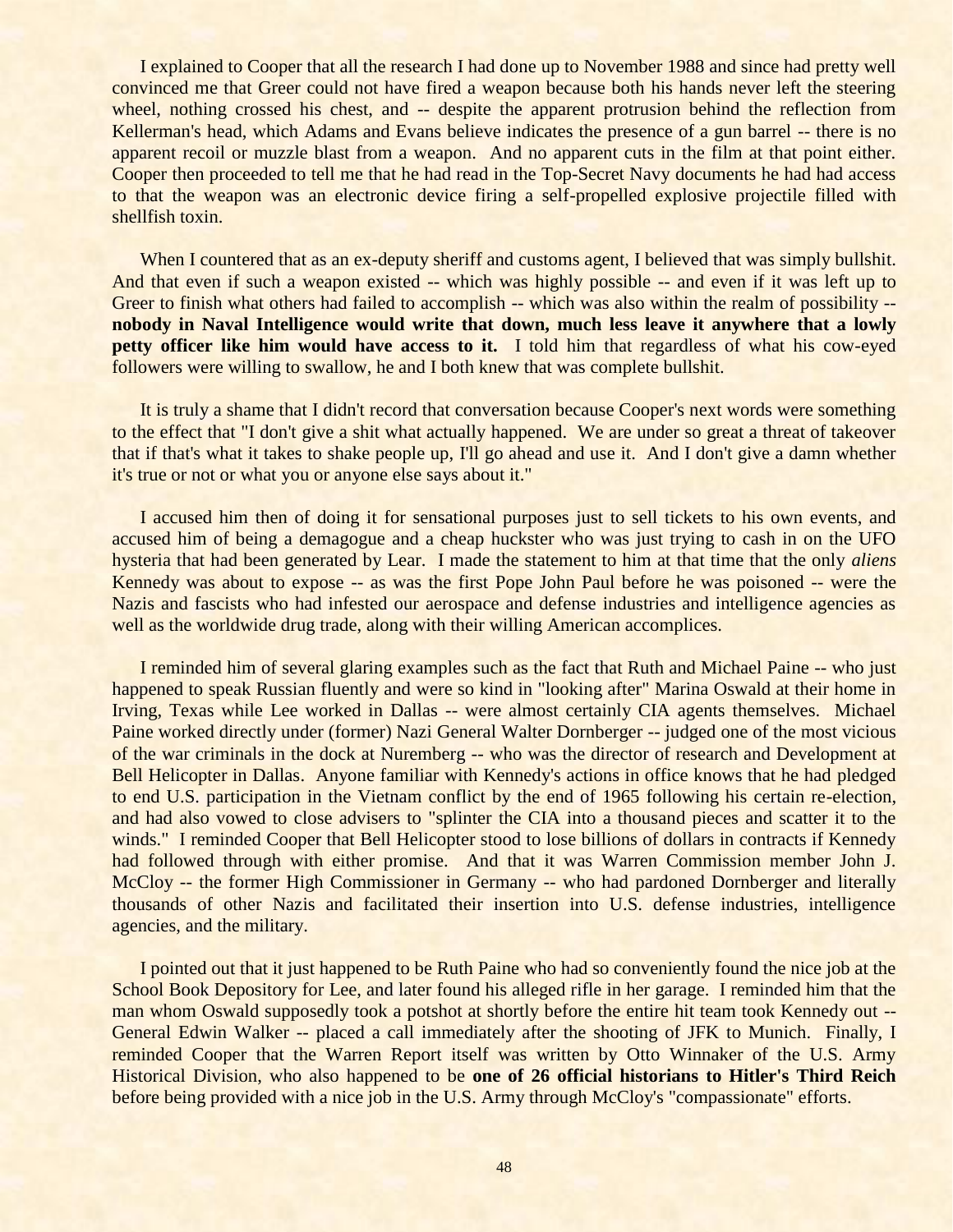I emphasized that it was these "*aliens*" who deserved our scrutiny -- whom Bo Gritz and the Christic Institute have brought out of the shadows into the spotlight. I emphasized that **this is the biggest coverup in modern history.** But with the revelations about Bush's forced firing of several Nazis on his campaign staff, and the revelations brought out in such books as Trading With the Enemy and American Swastika by Charles Higham, Blowback by Christopher Simpson, Inside the League by Scott and Jon Lee Anderson, and The Great Heroin Coup by Henrik Kruger, a Danish journalist, it cannot be held back any longer.

As a matter of record, it should also be pointed out here that even though Cooper was unable to provide any supporting documentation for his allegations regarding George Bush's involvement in drug smuggling through his Zapata Oil Co. based in Midland, Texas when put on the spot by a representative of the Christic Institute, numerous revelations on this subject have emerged from other credible sources. Many of my associates, as a matter of course, point to the glaring fact that drug smuggling into the U.S. rose by at least 1000% during George Bush's watch as "drug czar" (and is bound to rise by at least that much under the "control" of the current occupant of that slot, given his abysmal record in the state of Florida). It is well known that Bush's son Jeb was intimately involved with the anti-Castro Cubans who were the recipients of at least \$250,000 in State Department funds for an obvious cocaine-smuggling front called "Ocean Hunter" in Miami along with its sister operation in Costa Rica, "Refrigorificos Puntarenas". That particular story was examined in detail in a 1987 CBS "West 57<sup>th</sup> Street" program by Leslie Cockburn and Jane Wallace.

CIA agent Felix Rodriguez AKA Max Gomez -- who ran the contra re-supply operation through Ilopango air base in El Salvador directly under Bush's right-hand man Donald Gregg -- is alleged by several sources (including the cartel's chief accountant and money-launderer Ramon Milian-Rodriguez) to have solicited and received a \$10 million cash contribution directly from the Medellin, Colombia cocaine cartel for the contras. One of my own sources claims -- with considerable veracity -- to have actually worked directly under Ted Shackley from 1979 to 1984 and to have visited Shackley's home in Medellin where he has lived with his common-law wife -- a sister to cartel kingpin Jorge Ochoa -- for years and actually ran the Medellin Cartel! Despite his claims to the contrary in the Iran/Contra hearings, it is a matter of record that **Oliver North's personal notebooks contained 550 entries directly concerning drugs!**

Former CIA Director under President Jimmy Carter, Admiral Stansfield Turner stated publicly just prior to the 1988 elections that he had taken Gen. Manuel Noriega off the CIA payroll in 1977 (where he had been placed by former Agency Director George Bush), only to watch Noriega be reinstated in 1981 to the tune of \$200,000+ per year -- the same amount we pay our President! -- by Vice-President George Bush. The Cutolo Affidavit and accompanying documents (reproduced in the *Appendix*) which was sent to Lt. Col. Gritz in Aug. 1986 provides tremendous additional support for the allegations that Noriega was directly involved with the Israeli Mossad through agent Michael Harari, the U.S. Army and the CIA in the establishment of direct routes of air transport of cocaine from Colombia into the United States.

Gritz has stated publicly many times and in his books and videos that as Commander of Special Forces in Panama in 1976, he had prepared an assassination team to *"terminate with extreme prejudice Manuel Noriega"* before he was ordered -- in person at Task Force Hawk Communications Center at Ft. Gulick -- by Maj. Gen. Harold R. Aaron, Deputy Director of the Defense Intelligence Agency, to stand down his team *"because of Noriega's immense value to the Director of Central Intelligence -- George Bush!"*

Finally, the U.S. Supreme Court itself ordered Vice-President George Bush personally -- who had been placed at the head of the Eli Lilly drug company by Dan Quayle's father! -- to cease-and-desist in his lobbying efforts to enable the drug companies to continue dumping drugs into Third-World countries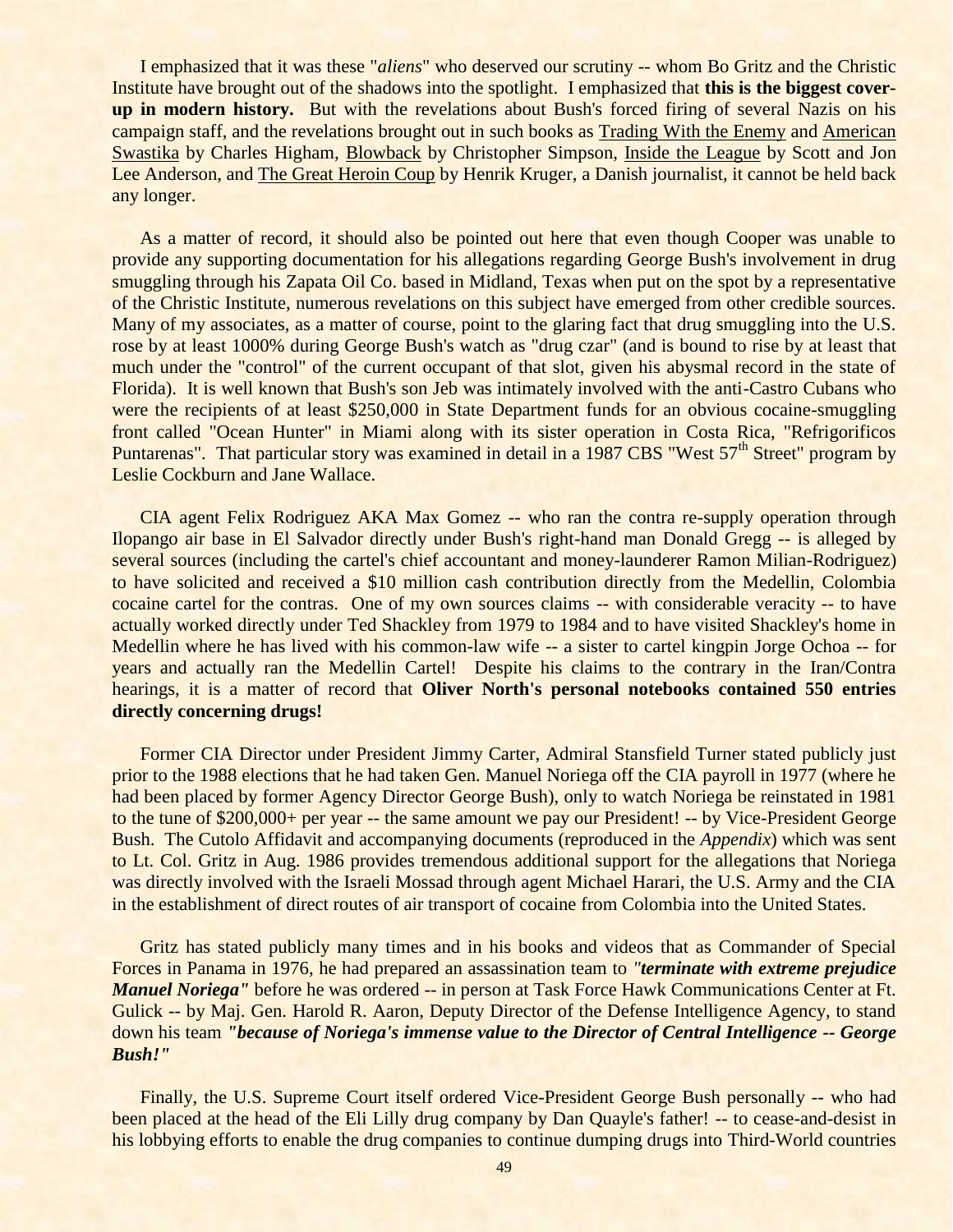which were not allowed here. In fact, the public relations specialist hired to perform damage control on Dan Quayle's "backfiring" vice-presidential candidacy in 1981 was none other than Stuart Spencer -- a political harballer who had just before that been serving in virtually the same capacity for none other than Manuel Noriega on a \$350,000 contract! Perhaps now you can understand why so many of my associates claim George Bush paraphrased his instructions to his agents in the War on Drugs from Nancy Reagan's *"Just say no!"* are **"Just fly low!"**

In a recent conversation with retired USAF Col. Fletcher Prouty, he told me that in his capacity as chief liaison between the USAF and the CIA at the Pentagon from 1954-1963, he had personally "sanitized" 2 freighters for use in the Bay of Pigs invasion which were re-named "Barbara" and "Houston". A picture of the latter is included in Peter Wyden's excellent book Bay of Pigs. Prouty noted in the same conversation that he himself had been one of the U.S. military officers directly responsible for arranging air transportation for the relocation of the Nazis described in Blowback.

Joseph McBride -- in a series of articles in *Nation Magazine* in 1988 -- detailed his verification that George Bush actually worked for the CIA as early as 1961 himself and had filed reports concerning activities by the YAF (Young Americans for Freedom) -- a right-wing youth group in Houston. Although the Agency attempted to claim that the George Bush in question was another man with the same name -- a lowly clerk -- McBride dug further and proved that the Bush in question was, in fact, a George H.W. Bush and that his address listed at that time was the same address in the which the current President resided during that time period.

Regarding Bush's involvement with Nazis, the *Village Voice* reported on Nov 1, 1988 in "The Real Nazis Behind Every Bush" that "the 7 protofascists given the boot by his campaign team 2 months earlier had been part of the GOP's systematic recruitment of the most extreme rightwing elements in the Eastern European ethnic communities of the United States... The Bush ally with perhaps the closest ties to Hitler's Germany was Yaroslav Stetsko, whose group the Anti-Bolshevik Bloc of Nations [ABN] was a prominent participant in a 1983 White House meeting featuring talks by both President Reagan and the vice president. Bush signed a photograph taken at that meeting *'To the Honorable Yaroslav Stesko, With Best Wishes, George Bush.' ...* Stetsko (who died in 1986) was an extreme Ukrainian nationalist who collaborated with the Nazis in World War II as the very short term "prime minister" of the "independent" Ukrainian puppet government set up in the Western Lands of the Ukraine (or Galicia). Within 2 years of the establishment of Stetsko's regime, more than 100,000 Jews were exterminated in the Galician capital of Lvov according to captured Nazi documents."

Cooper snickered about the entire suggestion about the cover-up of post-war Nazi involvement with UFOs, the aerospace and defense industries, drug smuggling, assassinations, and political repression. He retorted that fools like me and John Judge and Dan Sheehan were complete idiots to think that "goose-stepping Nazis in Wehrmacht uniforms" were piloting the UFOs. He snarled that he was going to tear them apart on the Tom Leykis KFI Radio show in LA that very afternoon. When I questioned him as to why he had such a "hard-on" for them, he complained about some disparaging remarks John Judge had made about him recently on KPFK Radio. Cooper was also enraged about a letter written by L.A.-based researcher Martin Cannon to Daniel Sheehan expressing concern about the Christic Institute's contact(s) with Cooper, Lear, and even myself. I learned later that Cannon did not even know who I was at that point and mistakenly assumed I was part of the confederacy, thanks to some rather insidious and two-faced gossip-mongering from a disaffected former legal activist in L.A..

For the record, this man was one of the first people I showed the raw, unedited JFK videotape to and was the person who insisted that I contact John Judge regarding the issue, which I did in short order by mail. Judge was apparently too busy or too unconcerned to reply, but later referred to me on the same radio program which I mentioned earlier as "a former FBI agent who was hanging around the Christic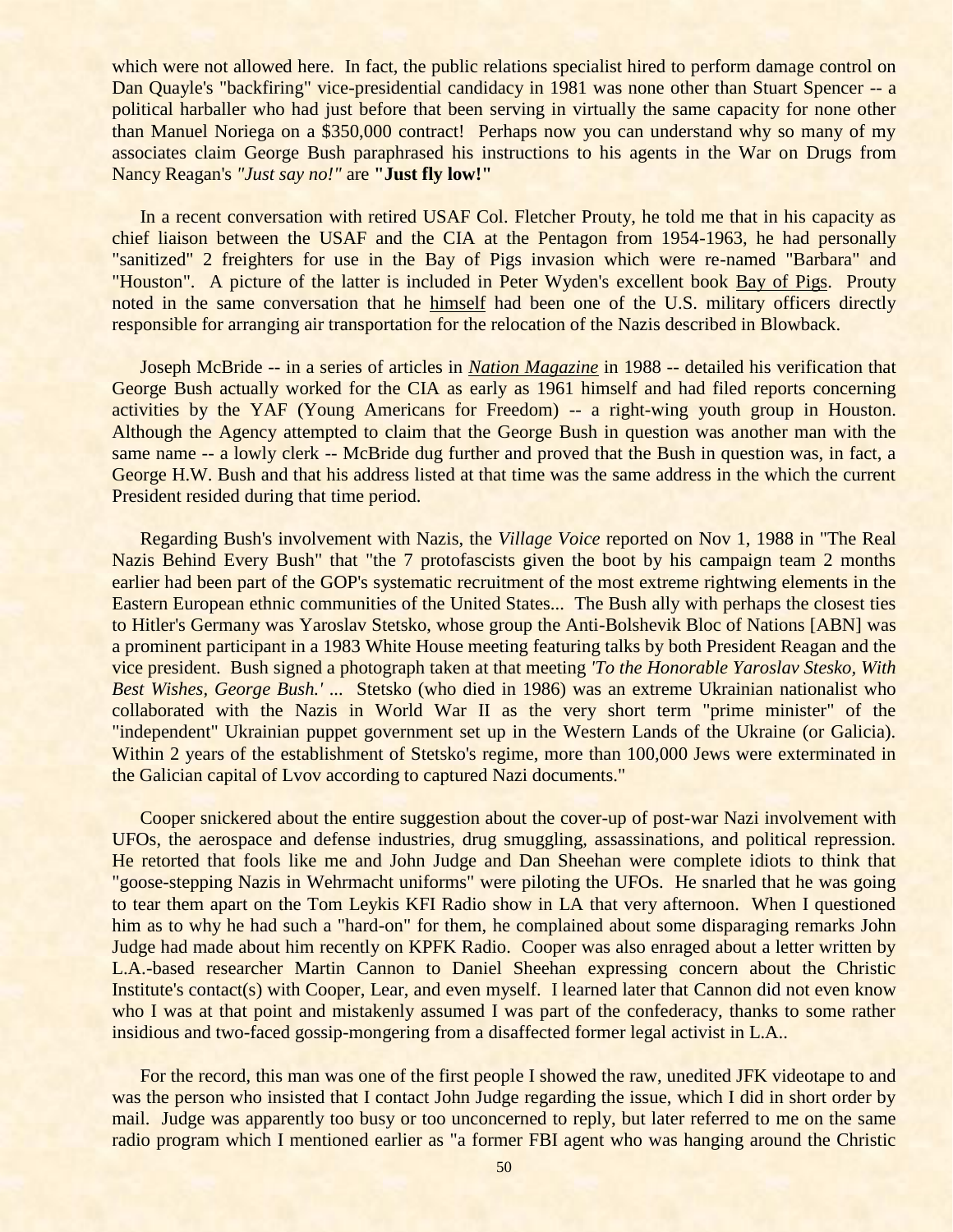office in LA promoting the erroneous driver theory" -- or words pretty much to that effect -- much to the concern and consternation of a number of my associates in that area. That particular gaffe was particularly unfortunate on Judge's part, since everyone whom I dealt with there -- and Judge himself - had been informed that I had been a Customs agent, and that I had never promoted the driver theory as certain but rather was attempting to quietly secure the funding necessary in order to confirm its truth or falsity. I had actually sent him a copy of the news article about me which clearly states that I was a Customs agent.

Unfortunately, Judge's distaste and mistrust for any kind of bureaucrat or agent runs so deep that he foolishly jumped to that conclusion. Be that as it may, Judge and I have since clarified the issue, and I was instrumental in producing an appearance by him a few months later in Santa Barbara and San Luis Obispo. The legal activist, on the other hand, scrupulously avoided facing me after that and contented himself with accusing Father Bill Davis and the Christic Institute in general of being agents of military intelligence. Oh well.

Cooper began to rant against Judge, calling him a "communist" and an "agent of Western Goals", and accused Christic of being "funded by the KGB." Remembering his slavering adulation of Gritz at that point, I calmly reminded him that even Bo Gritz had repeatedly publicly denounced that charge against Christic as absolute hogwash. Since I had seen neither Cannon's letter nor Sheehan's reply, I encouraged him to call or meet with these people in person to try to resolve whatever disagreements they had privately since open sniping over the airwaves only did further damage to the overall effort.

Cooper insisted that he was going to rip them both to shreds on the program. And at that point I realized that the man was either profoundly ill-informed, a deliberate agent provocateur, or a complete lunatic. I cut the conversation off and hastened to contact the Institute in L.A. and Washington to warn them of his plan as well as to ascertain exactly what Sheehan had written back to Cannon regarding Cooper and me.

After several hours of phone tag, I reached Wayne Nelson, Sheehan's brother-in-law who works at the Institute. He quickly informed me that he had indeed met with Cooper following an off-the-air phone conversation between Sheehan and Cooper initiated by Carol Hemingway while Cooper was a guest on her radio program. Cooper had apparently claimed that he had all kinds of evidence of George Bush's involvement in long-term drug smuggling and other nefarious activities. However, when Nelson met with Cooper in order for him to deliver the information, all he could produce was the same tired old innuendoes and insinuations which had been extant in the alternative media for several years. Bbasically recycled dirt, but nothing of sufficient substance to add anything new or useful to the equation. As I indicated earlier, however, Cooper had attempted to insinuate himself under Christic's umbrella of credibility. And when they rejected him as the fraud that he is, he immediately resorted to reviling them as agents of the KGB.

A number of us monitored the KFI radio program very carefully that afternoon. ooper never brought up Sheehan or Judge once. When asked by a caller what he thought about Robert Groden's research and books, however, Cooper indicated not only that **he did not know who Groden was** but also was **not even sure if he existed.** I have his exact words on tape. Anyone who has done any research at all on the Kennedy assassination will quickly encounter the pioneering, self-sacrificing, and courageous work of Robert Groden who has devoted over 25 years to intense study of the assassination. In fact, he is the first person ever to present the Zapruder film to the public on Geraldo Rivera's Goodnight America show in 1975. He worked diligently to persuade the House Select Committee to bring William Greer back on the stand for further questioning, and shares with me the conviction that Greer knew far more about the plot to kill Kennedy that he was made to tell publicly, that he did indeed step on the brakes of the limousine in the middle of the fusillade -- instead of getting the hell out of there -- and that he did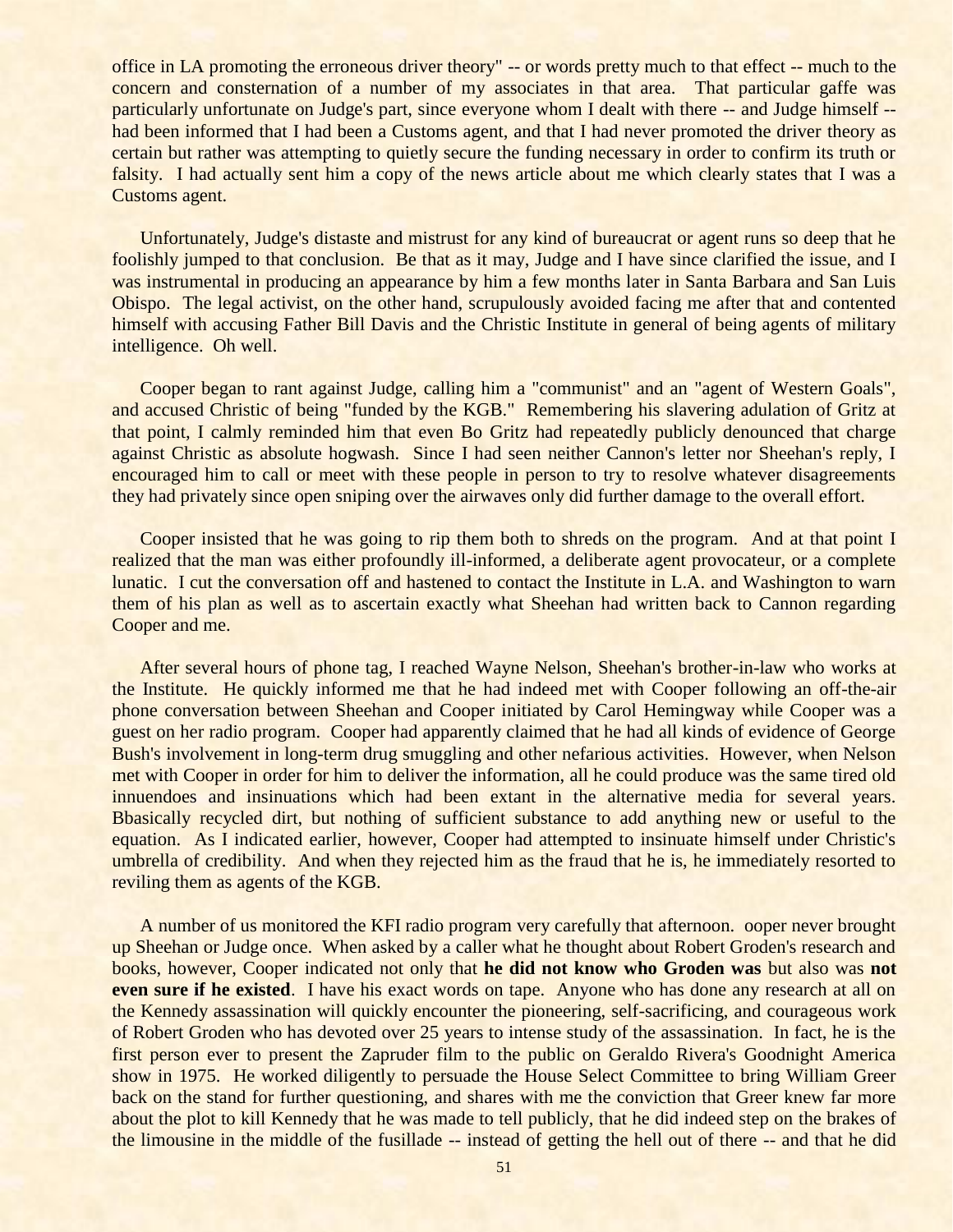turn around twice to look back at Kennedy, but that he did not take his left hand off the steering wheel during the crucial time period when Kennedy was hit by the fatal shot(s).

Regarding my action or inaction at his Nov. 5, 1989 presentation at Hollywood High, what Cooper apparently failed to notice was that after our heated phone conversation of a few days before, I determined to attend and videotape his entire presentation and was, in fact, out of my seat most of the time running the video camera. I also set up my audio recorder to record. But Cooper's henchman running the sound and video system repeatedly shut it off when I walked away. I certainly took note of the fact that Cooper did not include my narration when he played the tape that evening. What he also fails to mention is that out of courtesy, I allowed the various other questioners to precede me in line while I carefully recorded those interchanges, hoping that someone else might take him to task regarding the driver theory. One person actually did begin to bring up the issue, but did not go into that specific angle.

Although I have taken a great deal of flak from friends and foes about this issue since that night, it should be apparent to anyone who has known me or seen me in action before or since that I have no problem standing up to anyone who is lying about me -- or many other issues that I feel strongly about - on the radio, in print, on TV or in person. There are so many examples I can cite -- with literally thousands of witnesses -- that it is actually absurd to even consider that I was afraid or unwilling to confront Cooper. In fact, it was the main reason I drove with 2 friends 200 miles round-trip with a borrowed video camera to record every word from Bill Cooper's mouth for documentation purposes in the event I had to file a lawsuit.

A few examples (among many) of my penchant for taking liars to task include my confrontation in the summer of 1984 with former Presidential Press Secretary (under Jimmy Carter) Jody Powell at the University of Washington (Seattle) about President Carter and the true situation with the embassy takeover in Iran and the Shah's entry through the good offices of Henry Kissinger himself into the United States in 1979. The moderator actually refused to let Powell answer my question. And when I confronted him in the hallway (still nursing a broken shoulder from my experience in El Salvador), a huge crowd gathered around us pressing him to answer my question. He managed to slither around it fairly deftly, though. He must have had lots of practice in the White House.

I took Robert Scheer and Alexander Cockburn to task in front of well over 1,000 people at UCLA regarding their failure to report major allegations from several sources (including U.S. Green Berets who were assigned to provide security) concerning **George Bush's secret meeting with the Iranians off the island of Antigua in August 1988 on board the yacht** *Christina* after I had sent the editors the entire story. And once again the moderator cut off my microphone when both of them refused to address the question. Cockburn used my query to launch into a diatribe against the Christic Institute, for which I was later blamed. Fortunately, one of the people who recorded the event was an acquaintance of mine, who played the tape to Father Bill Davis of the Institute after he reported that a number of people had misinterpreted my question as a set-up to slam Christic. Davis very quickly realized my true intent.

I have confronted Contra apologists at several different events in California including Elliott Abrams at the Miramar in Montecito and another Contra apologist at Cal Poly in San Luis Obispo. I have appeared on a growing number of radio programs across the Country naming names in the Kennedy assassinations and others and naming some of the principals in the worldwide drug trade. I made a point of confronting Cooper on Las Vegas KVEG in late July 1989 in no uncertain terms as well as a week later on prime-time KFI Radio in L.A. Then and now, I have absolutely no qualms about confronting Cooper, Lear, or any of these other disinformation specialists in private or in public.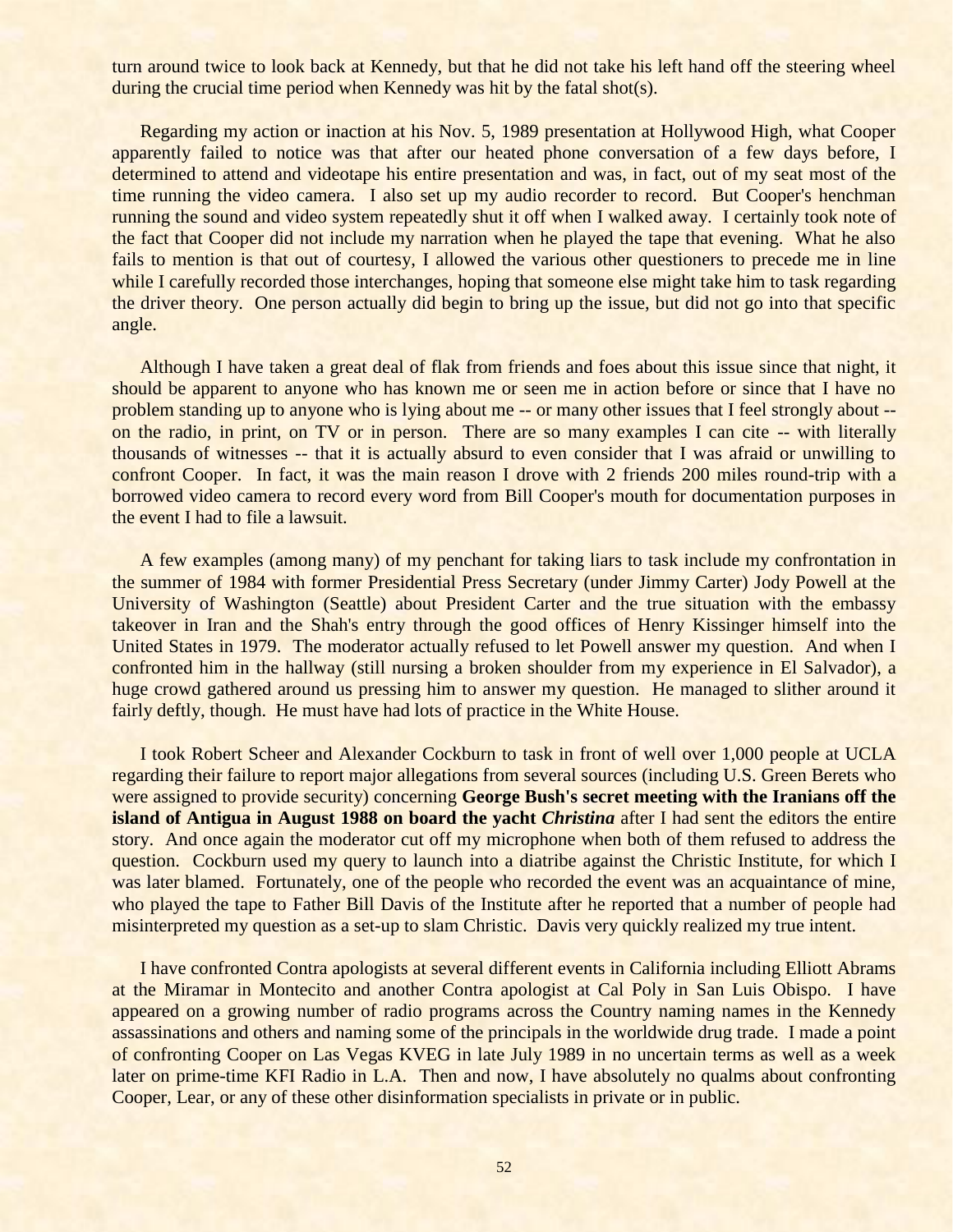The simple truth is that on the night of Nov. 5, 1989 with only a couple of questioners left in line, I actually began to move from the corner of the floor where I was attending my video camera to join the line and take Cooper to task. Suddenly with no advance warning at all, he announced he had been informed that he had to cut the program right then with no more questions. At most events of this nature, the speaker or moderator will usually announce that they will take one-or-two more questions. And had that been the case, I would have certainly persuaded one of the other questioners to step aside. However, because of Cooper's abrupt termination of the Q&A, even that was not possible. I briefly considered shouting out my question from the floor. But I have had enough experience in producing such presentations that I knew I would have succeeded only in being characterized as a heckler. I passed on that option.

Anyone who was there that evening who observed me and my comments throughout will verify my statements here. Cooper is simply lying when he says I never got up from my seat, since I was on my feet most of the time running the camera and was on my feet en route to the questioners' line when he called the meeting to a halt.

I met with my attorney shortly afterward to outline the situation with Cooper for him. He recommended immediately sending a "cease-and-desist" letter and possibly filing a copyright violation action. But I unwisely held off since we had another action already underway, and I was in arrears to him at that time. I reluctantly decided that I needed to square up accounts before taking on another potentially long, time-consuming, and costly legal action. This, of course, is exactly what I believe Cooper and his cronies are deliberately provoking a number of serious researchers and activists to do in order to tie them up in costly, exhausting, and ultimately futile legal wrangling.

Following the holidays, in mid-January 1990 I called Cooper again in an attempt to reason with him and put a stop to the disinformation. But he was adamant that he had seen the information verifying Greer's shooting role in his Navy papers. I reminded him that he wasn't talking to some naive housewife; that no one would have written that down, and that it was complete bullshit. He insisted that I didn't know what I was talking about -- that I was actually right when I made the tape. Cooper claimed that now I didn't have the "balls" to take the credit. But he did. And he was going to carry the truth forward. I demanded to know again where he got his copy of the tape, and he again refused to tell me.

I knew there was little point trying to reason with him, but I tried a different tack by emphasizing to him that it certainly was important to rattle peoples' cages and get them to look at the situation. I countered, however, that the potential harm done by misleading them on an issue with something that is later disproven far outweighs the good. And that if he was really sincere in his belief that Greer fired the fatal shot, he should collaborate with me in a complete investigation to verify it once and for all instead of continually referring back to some secret papers no one else had seen. He refused to bite and insisted that was all the proof he needed, and there was no way I could stop him from showing the tape any time he wanted.

I then made it clear that if he was so intent on doing so, why didn't he at least pop for \$40 or \$50 bucks and get his own copy of the Zapruder film and edit his own version so that I, at least, would not be blamed for continuing to disinform people? He pleaded poverty (as he did in his August 1990 presentation at Beverly Hills High). Since I didn't know at that time that he and his partner, Stan Barrington had already sold hundreds of copies of my tape at \$20 each, I then ordered him to remove my narration from the tape he was showing and that if he did not, I would certainly bring legal action against him. He became even more belligerent, and at that point I simply signed off. Whether he did or did not remove it in his subsequent showings, I don't know, though my narration was clearly evident in the re-worked version of my tape by Nippon TV which was furnished to them by John Lear -- again without my knowledge or permission.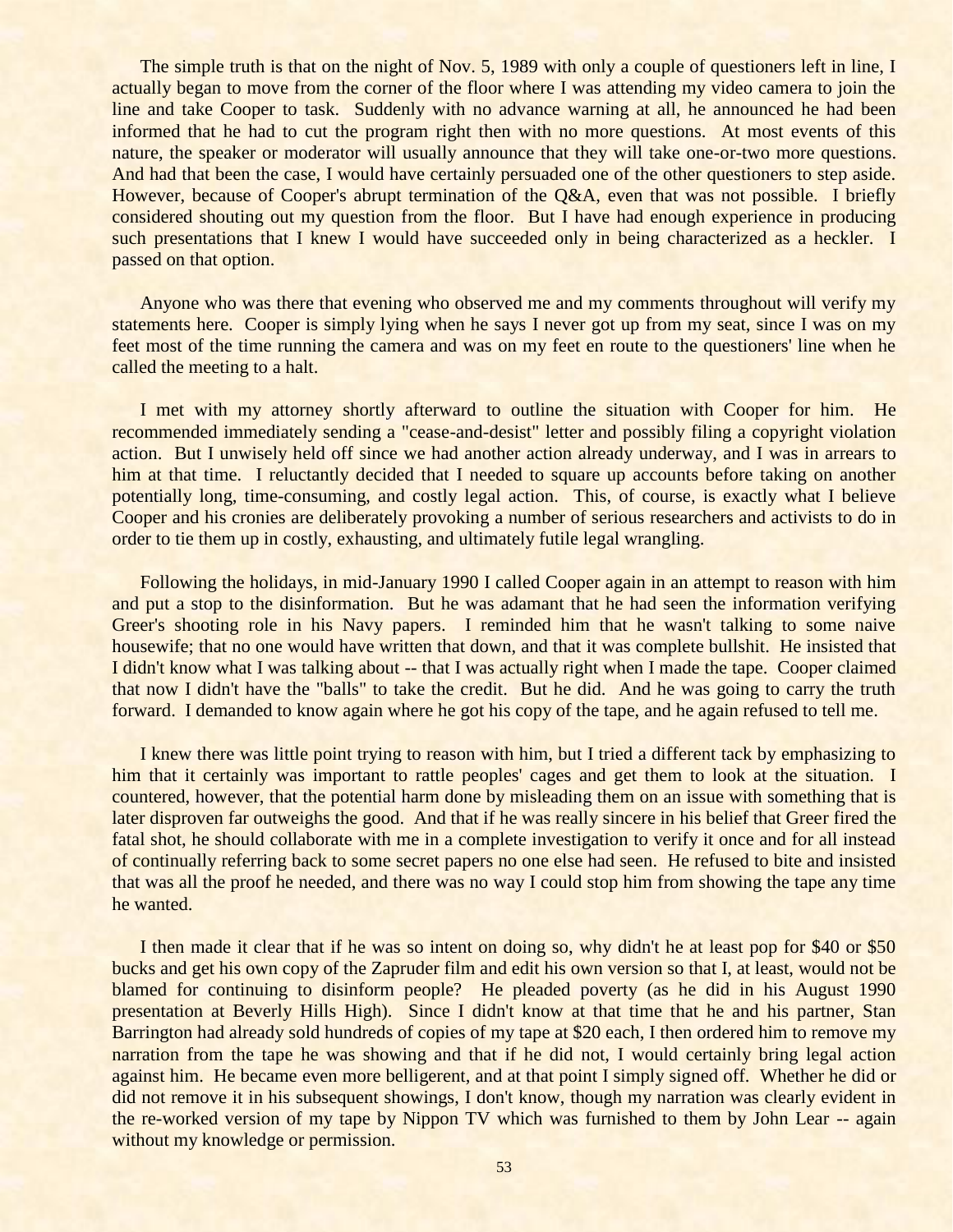Cooper's statment in his book that *"people were able to see it better with no narration"* is just too ridiculous in light of all this to even address.

# **Conversations With A UFO Mechanic**

The very next morning after Cooper's talk, I received an early call from Lear at home, telling me that "Bob" had finally decided to go completely public and would be appearing on several segments of a 9 part UFO series produced by George Knapp at Channel-8 TV in Las Vegas. He was very excited about the prospect of the entire story coming out and seemed sincerely pleased that so much of what he had been trying to bring forth would now be vindicated. When I questioned him as to whether "Dennis" was going to tell the entire story, he corrected me and explained that "Dennis" was the name of Bob's boss at the Test Site. It was used mainly as a cover and to deliberately embarrass him after the threatening treatment Bob had received at his hands.

I told Lear about the large crowd that showed up for Cooper's event the night before. He was apparently impressed enough to ask me again if I would be willing to set up similar events for him, since I was the only guy he "could trust not to screw" him. I was still very gun-shy after the events of the previous year and the snafu with Honegger, but reassured John that he would have no problem marketing himself with any reasonably competent promoter. After we hung up, I finally put "2 and 2 together" and realized that "Bob" was Bob Lazar -- the young whiz-kid who had given me his business card when I met him at Lear's home the last time I had visited there almost exactly 1 year before.

Since I believed Lazar might actually have been under a continuing threat and the program might even have been yanked, I decided to call him directly and verify that he actually had had the experiences Lear had been describing for the last 6 months. Bob answered and was very friendly and upbeat. I sensed that he was actually somewhat relieved that his entire story would finally be made public. When I explained that I had not really taken Lear all that seriously after what had happened before and had never really made any attempt to find out who "Dennis" was, he chuckled since he had certainly known who I was all along. As he admitted later, he had secretly videotaped all of us at our meeting at Lear's house the year before, just to cover himself.

During our brief conversation, Lazar was very candid and straightforward in verifying everything Lear had told me that I brought up to him down to the last detail. The various aspects of his story described by Lear included their being apprehended watching UFO maneuvers at the Test Site and his being threatened at gunpoint by security personnel; his being shot at on the freeway by assailants unknown; the assistance provided by Dr. Edward Teller in helping him obtain his job at S4 and the presence of each of their pictures in an issue of the Los Alamos paper -- his on the front and Teller's on the back; his clear working understanding of the UFO's propulsion technology; and his acquisition of solid proof that he had had such employment.

Following his answers to those questions, I cautiously figured that since either-or-both of our phones were probably monitored, I had heard enough for that time. I thanked him for his candor and offered to provide him with a place to land if he needed one. Just as we were signing off, there appeared to be some kind of commotion taking place there and I asked him if he was alright. He assured me everything was OK.

A few minutes later, Lazar called back and asked me what I knew about OSI and how much power they had. As a former Customs agent, I knew from additional research that OSI (Air Force Office of Special Investigations) agents have equally if not more extensive powers that transcended standard law enforcement since they deal so heavily with "national-security" matters and told him as much. I asked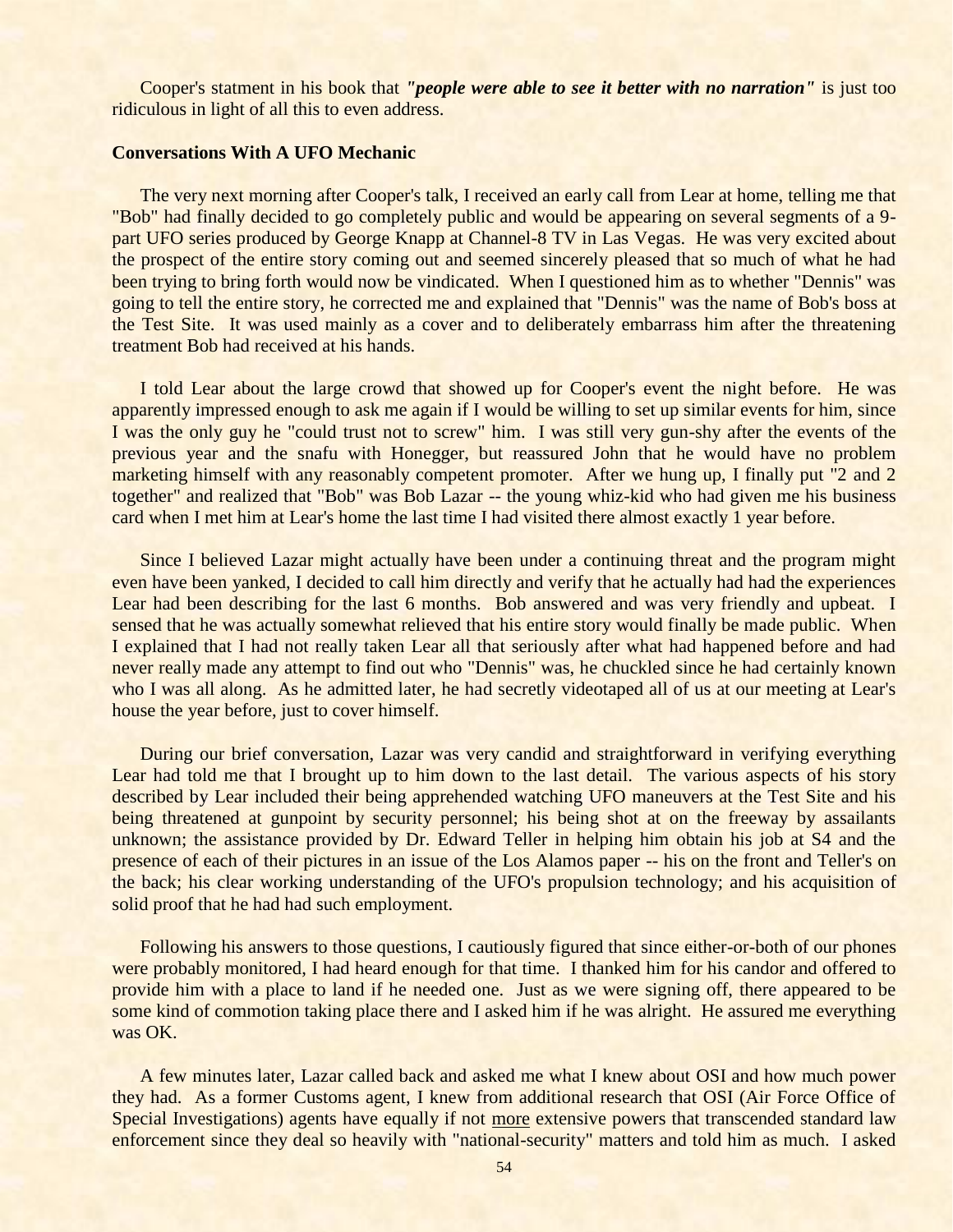why he wanted to know, but he replied that he'd rather not say right then and assured me everything was alright. I was quite concerned, but decided to respect his wishes and drop it for then.

I woke up early the next morning (Tuesday, Nov. 7) with the matter still on my mind and called Bob back to make sure he was still safe. He explained that the girlfriend of one of his associates at the Test Site had come by to tell him that her man had been questioned at length that day regarding his association with Lazar and would probably lose his Q-clearance as a result -- the "kiss of death" in terms of potential advancement within the high/lethal-tech scientific community within the military-industrial complex. I again expressed my concern for his safety and reiterated that there were several safe sites he could avail himself of in California if he needed to before signing off.

On Friday morning (Nov. 10 - my birthday), Lear called me early to begin chewing me out in extremely harsh terms for "setting Bob up". He railed at me that I should not have called Bob at all and wanted to know how I had gotten his number. When I was finally able to calm him down enough to get a word in edgewise, I patiently but firmly made it clear to him that Bob himself had actually given me his business card a year before when we met at John's house. And that I only decided to call Lazar after listening to John regale me with their joint exploits for the last 6 months and after he had informed me that Bob was going public. I carefully explained that it hadn't concerned me enough until then to even bother putting "2 and 2 together" to realize Bob's identity.

Lear then explained that the reason he was so upset was that the day after my last call to Lazar (Wed., Nov. 8), someone broke into Lazar's house and stole a number of things including samples of the "**Element-115**" UFO fuel that Lazar had removed from the Test Site to prove his allegations. Lear implied heavily that I might have had something to do with it. Or that Bob and I had discussed it over the phone, tipping off the jerks who were listening in.

I told Lear in no uncertain terms that I purposely did not discuss anything along that line with Lazar. I had actually cut the call short when he began to mention his having "proof" just in case anyone else was listening. I emphasized that if he wanted to blame anybody for anything, he had better get off my line since I had "eaten shit" for him far too long already while he lied to me or about me repeatedly to cover up his own asinine behavior. I emphasized again that he was the one calling me repeatedly for the last six months to blab about Lazar, and that I only called to hear Lazar confirm the basic story from his own mouth before he might have disappeared.

This calmed Lear down considerably and he then fell all over himself apologizing. But he emphasized that he was just so unnerved and distraught about Bob's safety and the number of people who had already gotten Lazar's number and were calling him incessantly. I reassured him that I had pretty much blown the entire story off until he had called a few days before to say that Lazar would be on the George Knapp program, since I knew and respected Knapp as a serious reporter with integrity who would not have risked his professional reputation on a hoaxer.

Lear then invited me to come out to visit with him and Lazar at his home by way of conciliation. I reminded him that I did not feel very comfortable with that after all that had transpired the year before. But he assured me that it was all water under the bridge with him and his wife, and that I was very welcome to visit. Given the monumental ramifications of Lazar's revelations -- if true -- I had no choice as a reporter and investigator to say "yes". I made arrangements to head out to Las Vegas the next weekend.

When I arrived, I met a friend who accompanied me up to Lear's home where we met with Lear, Lazar, and his friend Gene Huff whom I also remembered from our meeting there a year before. Then and since, I found both Lazar and Huff extremely friendly, sincere, and agreeable people. I have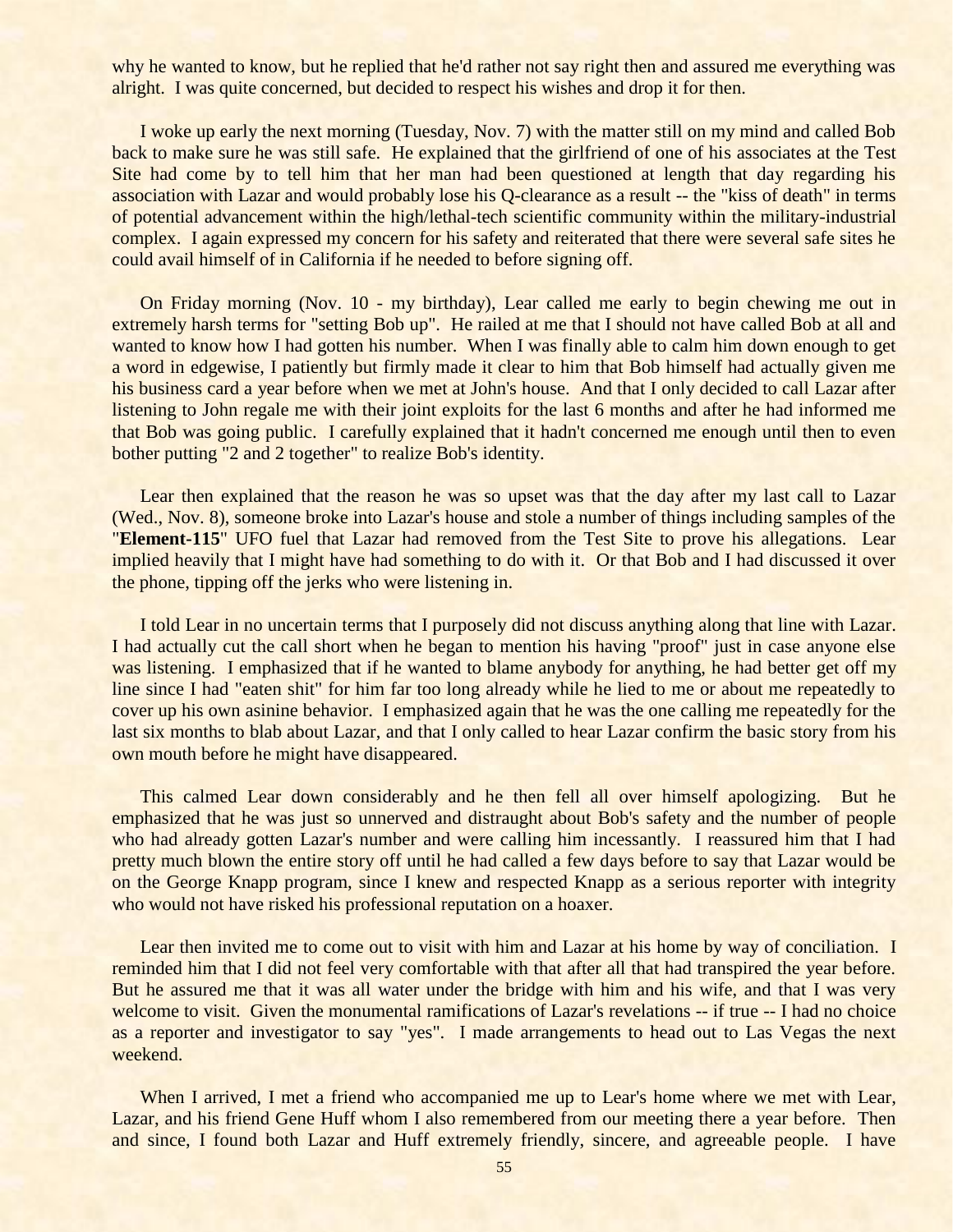developed a great appreciation for their sophisticated sense-of-humor along with a rarified perspective on a variety of issues. The conversation that ensued between the five of us was freewheeling, centering primarily, of course, on Bob's incredible UFO-related experiences. At one point during the conversation, the name "Gordon Novel" came up. I took great pains to emphasize to Lazar, Huff, and Lear that the man had been in the middle of a number of major national scandals including the assassination of John Kennedy. And that Lazar and Lear would be wise to keep contact with him to an absolute minimum. I emphasized to Lazar that as often as Novel had worked on behalf of the "agencies", that he was probably there masquerading as a propulsion-technology entrepreneur in order to find out just exactly how much Lazar actually knew or to entice him into some kind of compensated business agreement which could be manipulated around into espionage charges with little difficulty.

When they asked me point-blank how dangerous I thought Novel actually was, I reminded them that he was the man who had bragged about screwing up the Jim Garrison investigation on the radio 5 years before. He was the man hired by Charles Colson to de-gauss the Nixon Watergate tapes. And he was Larry Flynt's director of security when they obtained the Vicki Morgan sex tapes -- she was killed not long afterward -- and one of his underlings was shortly after implicated in the death of L.A. producer Roy Radin. I emphasized that I had no way of knowing if he was actually the kind of guy who would pull the trigger. But that he knew intimately the kind of guys who do.

Lear retired early that evening, so the four of us went to have dinner and continue the conversation at a nearby Mexican restaurant. Lazar expanded in great detail on his activities at S4 and provided extensive description of the craft he worked on as well as the extreme security measures involved in working there. He and Huff emphasized that certain of the things Lear had been saying about his experience were not accurate -- particularly statements Lear attributed to him during their first conversation at Lear's home following Lazar's decision to tell him about his employment at S4, specifically concerning an alleged "gravity phone" and an alleged "ultimatum" sent by the U.S. Military Command back to the "masters" of the *aliens* that Lear alleged we had been dealing with for the last 40 years. Rather than going into further detail regarding these disclosures, I would simply recommend that anyone consumed with such interest contact Lazar, if possible, through George Knapp at Las Vegas TV Channel-8 or perhaps through Don Ecker at *UFO Magazine* in California -- both of whom have met with and written about Lazar.

Lazar and Huff then began to tell me about how Lear and his wife had bad-rapped me about several issues, including the "stolen" phone and sunglasses along with the navigation map and photograph. I was not surprised at the Lears' pettiness after all the crap I had endured on their behalf and the hundreds of dollars worth of work I had performed on their house for which I was never compensated. I pointed out to my dinner companions that Lear actually had to borrow the money from his mother to pay me. We talked a while longer and then headed toward our cars in the parking lot.

Oddly enough as I was cautioning Lazar one last time to be extra careful, all four of us noticed an **unusual large, absolutely brilliant white object** moving fairly slowly across the sky in a horizontal trajectory from South-to-North, coming almost directly overhead before veering off to the northwest, over Nellis Air Force Base. All of us saw it clearly for at least 15-20 seconds. We all agreed that whatever it was, it was not an airplane or any conventional aircraft, nor was it a meteor. After the evening of intense revelations, I jokingly remarked to Lazar that he could tell the boys back at specialeffects that I was convinced already -- this was definitely overkill. We all laughed somewhat nervously and went our ways.

Lear called me the next morning to invite me up to his home to continue the discussion and obviously got quite a charge out of our UFO "encounter" the night before, having already talked with Lazar by phone. Lear was apparently favorably impressed with my continuing efforts on Gritz's behalf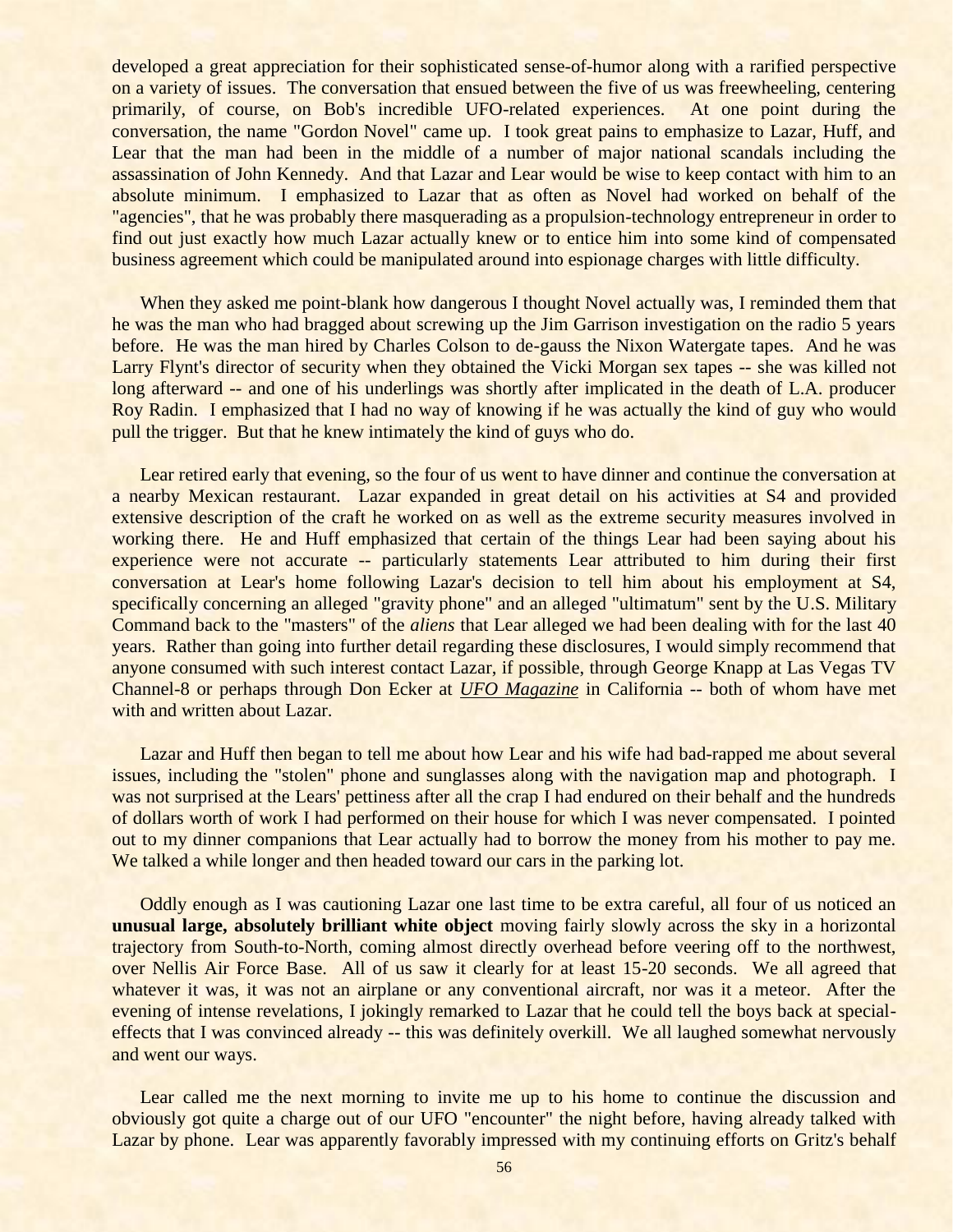to publicize his discoveries in the Golden Triangle. He repeatedly asked me to help him set up speaking engagements once-or-twice a month to help him boost his income since he was falling about \$2,000 short every month. I was already uneasy after the events of the previous year. But knowing well that he truly did not have the money that everyone believed him to have inherited, I replied honestly that he should have no trouble at all getting out on the circuit with his name and background. I recommended that he should simply contact one of the better-known speakers' bureaus. Lear countered that I was the only person he trusted who knew the names and the players and knew the issues inside out. And that he would only be able to do one-or-two a month at best, which would not make it worthwhile to a regular bureau.

Rather than be overly blunt, I indicated that I really did not want to be associated publicly with the UFO field but preferred to keep tabs on new developments while I continued my investigations into known ongoing covert operations. I again smelled a set-up. And despite my genuine concern for his well-being, I figured it was not my problem how well he made his living. Nevertheless since I was actually pretty serious throughout this time about trying to develop the UFO material into an action/adventure feature film project (which would at least pay me for the effort), I did humor him by offering to make some inquiries about both areas. He didn't hesitate to prepare a "preliminary authorization" for me to do so on his behalf *(see attached copy).*

When I returned to LA with a copy of the Knapp 9-part TV special provided by Lear, I was at first very excited about contacting several news and film production groups. Gradually over the next few days, however, I convinced myself that -- lacking the means to fully verify most of the contents to my own satisfaction and having been thoroughly burned already by Lear and Cooper -- I would rather simply let the situation unfold before making any serious moves with the material.

#### **Dallas Revisited**

Following the holidays, in early January 1990, Lear called me again to question me at length about the Kennedy tape. He explained that his wife had bought him a new hi-powered VCR for Christmas with slow-motion and stop-frame function, and that he was able to stop the tape right after Kennedy was shot in the head and Greer was turning around. We discussed it for quite some time over the phone, during which I emphasized to him again that the NOVA footage clearly showed that Greer's chest was unobstructed and his entire shirt and tie were completely unobscured during the entire sequence. He countered that you could still see Greer withdrawing something from his shoulder. I began to get pretty impatient with his insistence -- particularly after his "lies" about the October Surprise flights and the "Lear Leap of Logic" about the creation of AIDS. In spite of that, I decided to humor him, figuring that he might finally be willing to go to Pennsylvania and meet with Groden and perhaps finally help me track down the supposed remaining 2 witnesses in Dallas to hear what they actually had to say.

Lear was emphatic that Greer really did kill Kennedy and pressed me very hard to give him the address and phone numbers of my original sources for the driver theory -- Perry Adams and David Evans. I "smelled a rat" but contacted Adams, whom I'd spoken to several times throughout this period. He agreed to speak to Lear if he wanted to call. Evans, on the other hand, remaining adamantly convinced that the driver theory was correct and thoroughly untrusting of anyone with ties to the intelligence community, also "smelled the rat" and insisted on forgoing communication with Lear. I have respected his wishes and protected his identity to this day.

Lear was emphatic also that he was expecting a large loan to clear on his house and was prepared to spend several thousand dollars to obtain a pristine copy of the original Zapruder film and have it thoroughly analyzed. After all the garbage I had had to endure at the hands of Cooper, I was actually hopeful that Lear might actually finally get with it and help us clarify the truth once and for all. He was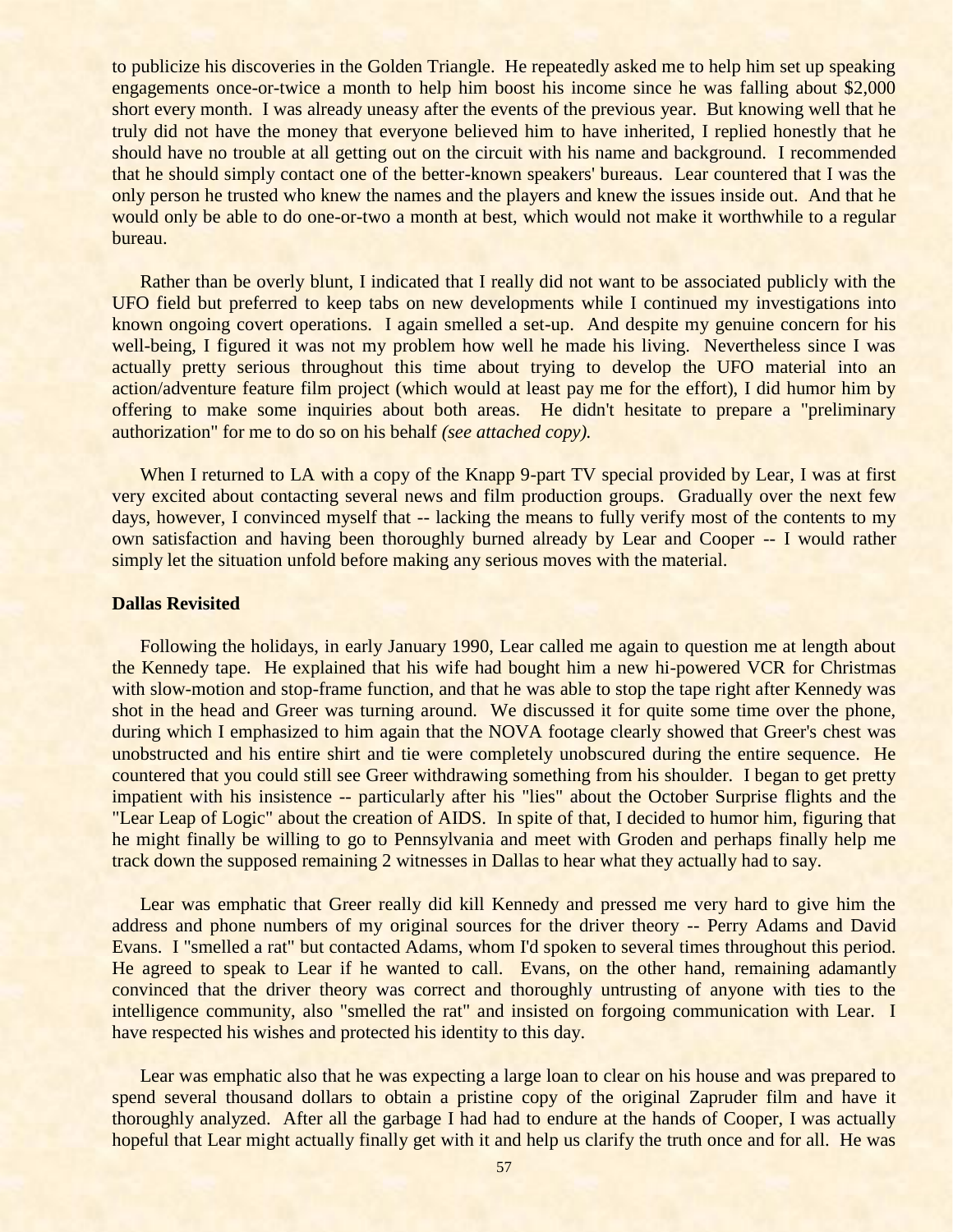also quite boastful about a phone conversation he had had at length with Gordon Novel which he recorded and wanted to share with me as soon as I could get over to Las Vegas. Again, I was pretty flabbergasted that he would actually do so. But after all that had preceded this, I decided that if he wanted to share something like that, by God I'd be there to listen!

I drove over that weekend in early January. Lear quickly set up the sequence to show me how the supposed weapon/reflection off Kellerman's head -- immediately after the fatal head shot to JFK -moved back down toward the dashboard at a sharp angle, which actually did seem to be pretty incompatible with Kellerman's movements at that point. At least upon first viewing.

I asked Lear to play it several more times, during which it became very apparent that that is, in fact, exactly what Kellerman did do. He literally hunkered down -- ducked and covered -- right after the shot. And so did Greer, probably fearing another final volley from the grassy knoll, perhaps to finish them all off. I asked Lear why he didn't cue up the close-up footage I had seen at the studio back in 1988 -- the real clear footage where Greer's chest can be seen clearly throughout the entire sequence. I asked him to shuttle through the program to bring up that sequence. But he insisted that this was the only segment that showed the driver in close-up and impatiently refused to "waste time" going through the rest of the tape.

I thought it was rather odd at the time since I had made the arrangements for him to obtain the videotape in the first place and I myself had never gotten my own copy. We ended up spending several more hours afterward discussing a number of other issues, anyway. It was very clear to me, however, that the segment he was playing was not the best close-up I remembered seeing in the NOVA special. I resolved to get my hands on a copy as soon as possible. Lear's behavior pretty well reinforced my earlier conviction that his concern with the driver theory at this late date was part of a continuing set-up.

I resolved that as long as that was likely the case, I would "play" Lear along as far as possible. I noted to my friend later that evening that it was only a matter of time before Lear and I would part company once and for all -- that I believed he was stringing me along for some reason, and that sooneror-later we would inevitably "burn the bridges" between us. I decided that until then, I would milk him for all that he cared to blab about. We both agreed that given the crap I had endured already on his behalf, I was more than justified in taking that approach. With the continuing reporting of details related to the Marcos trial and the missing gold, I thought that perhaps Lear might finally be more forthcoming about his activities with Warton than he had been earlier. Fortunately, I was not wrong.

At this point, he asked me if I wanted to hear his conversation with Novel. Their early-morning tetea-tete (which has since been transcribed) was startling to say the very least. Once again, I was completely amazed after all that had transpired that Lear would even consider letting me know he was in touch with Novel. Or that he had taped their conversation, much less that he would actually play it for me and then give me a copy. If it had been anybody else or at any other stage of our association, I might have said, "No. Keep it to yourself" or begged off in some other way.

But after all the bullshit and the game-playing and the grief that his giving the JFK tape to Cooper had already caused, I figured that if Novel had anything new to add to the story of Kennedy's death, it would help to make up for all the other bullshit. And I felt that if anyone was in a position to know after all these years, given his background, Gordon Novel was certainly a prime candidate. Whatever disgust I might have for many of his actions over the years, one has to give the man credit for simply staying alive through all the incredibly heavy situations he had moved through in his life.

I had already listened to Novel on an audiotape that I had just acquired at that time of a radio program in the SF Bay area in 1983. Gordon had called the studio at about 3 am after hearing his name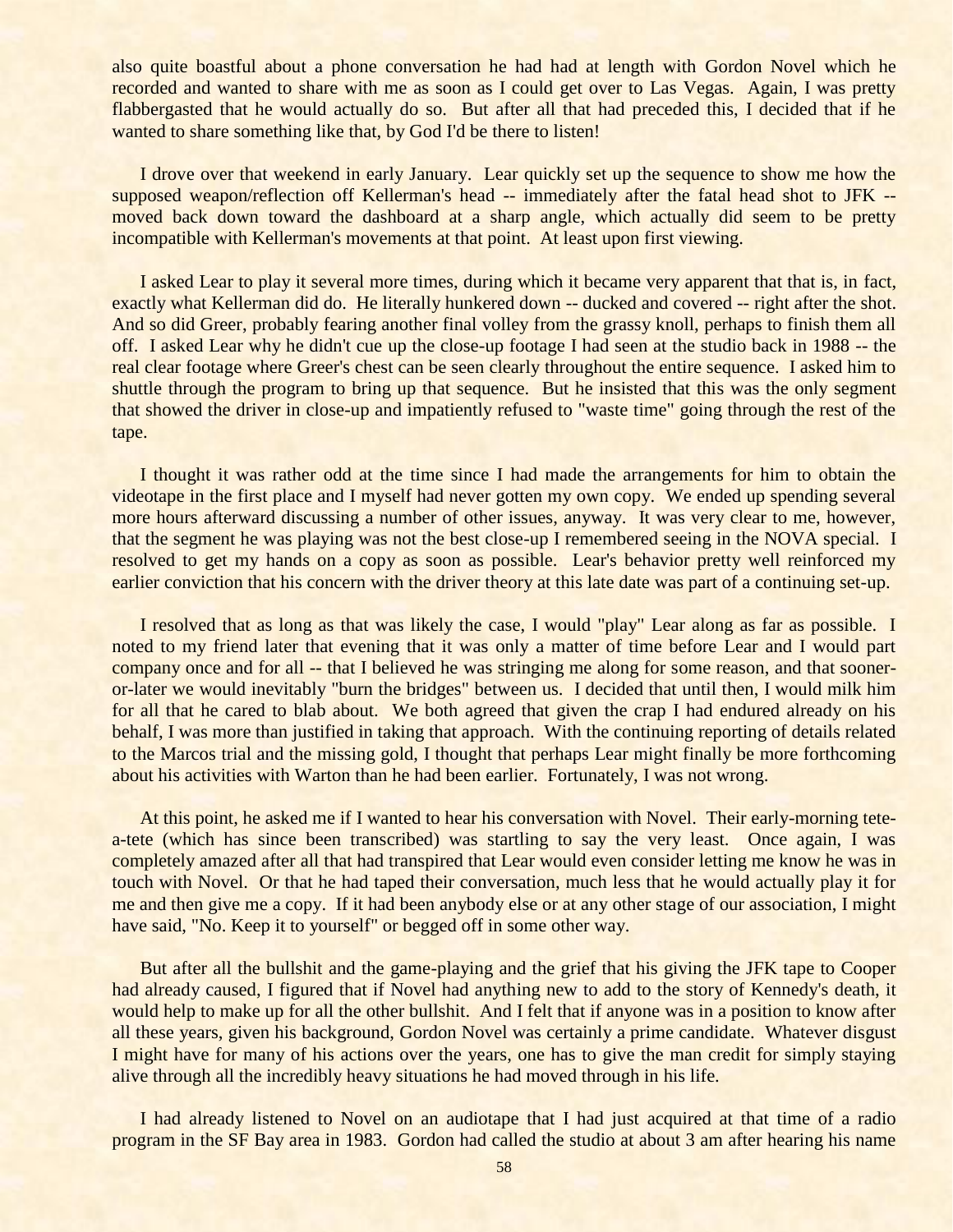come up on the program while he was driving up to San Jose. It was talk radio at its finest to hear him openly admit that he had been recruited by Lyndon Johnson himself to destroy the Garrison investigation from the inside, where he was serving as Garrison's chief of security at his request. Then admit later that he had actually been hired by Charles Colson to de-gauss the Watergate tapes for Richard Nixon and would have *"succeeded in erasing them all if they had been willing to pay me more money."*

After listening to the self-anointed Kennedy "expert" Dave Emory accuse John Judge of being a closet agent of Western Goals -- a rabid right- wing outfit shortly before in Los Angeles -- it was actually quite amusing to hear him squirm on the earlier program once he realized Novel was actually the person he claimed to be. Emory repeatedly stammered out his assurance that *"I'm not gunning for you, Mr. Novel"* and bleated about his "healthy respect" for Novel's capabilities and his fervent hope that Novel wasn't inspired to be gunning for him.

I had actually developed a begrudging respect for Novel, who probably deserved to have been hung long before, but had craftily managed to end up on his feet numerous times and still remain a player in a number of major national political scenarios. Although he was and is a criminal of the first order, I cannot help but admire his audacity in claiming that:

"I'm the only guy who's ever stood up to and caused the Company to say 'uncle'. Okay? Say Uncle... I did it by a very super-sophisticated dirty trick that didn't even have to be performed which convinced the priesthood (i.e. the council consisting of all the exdirectors) that they should leave me the fuck alone and I would not interfere in their business as long as they weren't constantly trying to banana me... And the threat I had to lay down of what I'd do to the Company if they didn't get out of my fucking hair... I must have gotten everybody's funny bone because the threat was taken as very serious and one of the funniest ideas ever to come up for putting the Company out of business. I mean literally putting it out of business for at least a couple of weeks -- the whole magillah."

Novel claimed also that he had attempted to actually blackmail J. Edgar Hoover, but apparently his ploy backfired in that case. He was convicted on a fabricated arson charge as a result but managed to get himself out and back into action after serving 2 years. Whatever the final judgment that will be rendered against him, the man certainly has an intimate familiarity with the forces swirling around the death of John Kennedy.

Later that afternoon while I was still at Lear's, he suggested that we "step out for a cup of coffee". I thought that was rather odd since we easily could have gotten some coffee from the kitchen. No sooner had we entered the car than he began to speak in hushed tones about a trip he had made the night before with Lazar to Los Alamos, NM. He continued by describing how Lazar had become involved in a brothel operation in Las Vegas by supplying all kinds of high-tech electronic features that made it truly "space-age sex." I was completely stunned as Lear continued to relate how he had purposely ridden over to Los Alamos to talk the whole thing over with Bob. I asked Lear if he had actually been to visit the place. He gave me that knowing look, nodding that it really was "an incredible set- up." **[StealthSkater note: reported court records said that Lazar was helping the brothel owner computerize her records. Nothing along the lines of blackmailing etc. And nothing was said about the "incredible set-up" inferred in the last sentence above. See [doc](../../Stealthskater/Lazar.doc) [pdf](../../Stealthskater_PDF/Lazar.pdf)****[URL](http://www.stealthskater.com/Lazar.htm) ]**

I responded that "set-up" was exactly the right word. Lear seemed to indicate concern that word of Lazar's involvement in the operation getting out could undermine all their efforts to get the UFO story out. To which I added a hearty AMEN! But then he asked me whether I thought he should tell his wife about it.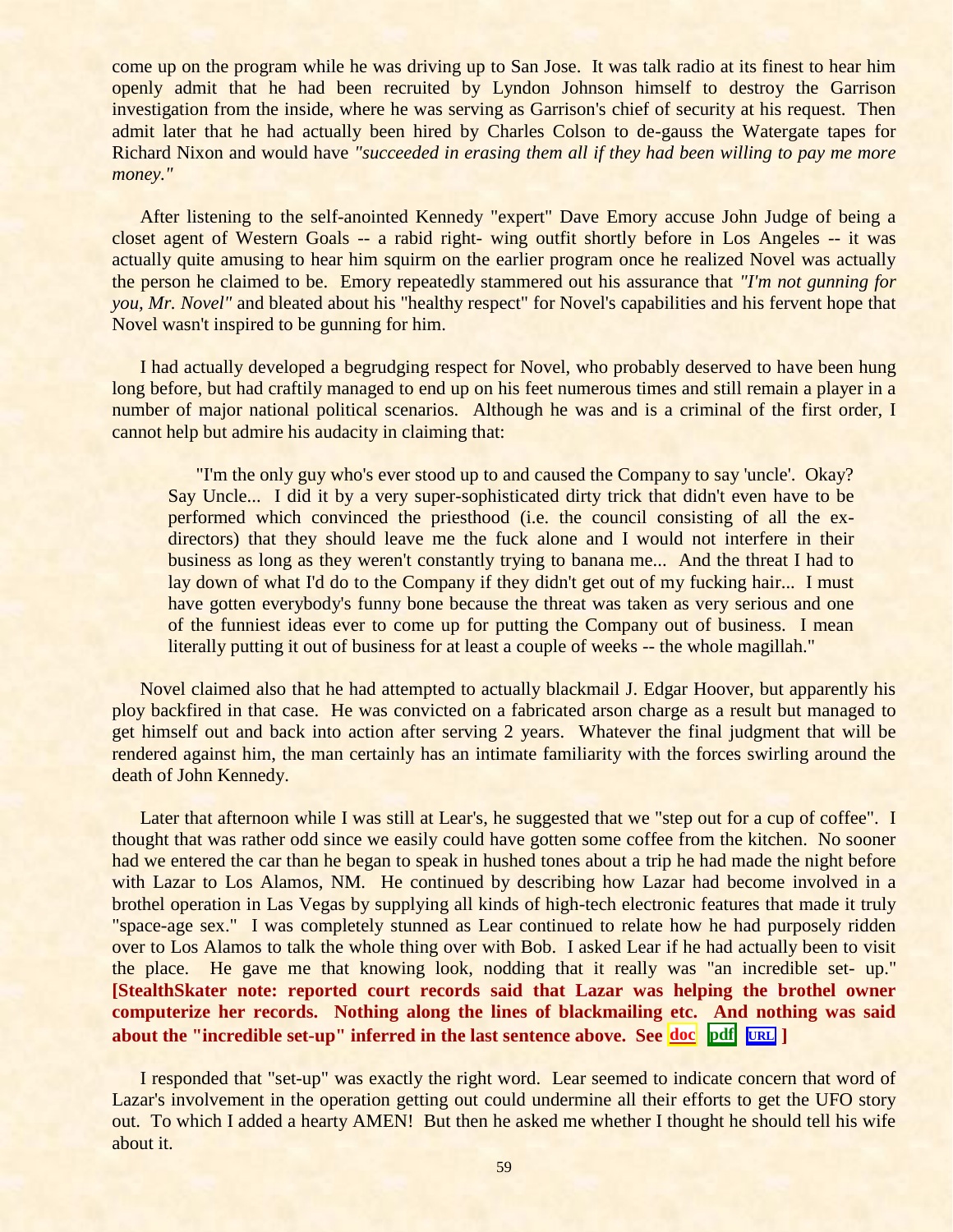I shot back: "You've got to be kidding, John! After all that shit in 1988, she'll go completely nuclear about this! I can't believe you haven't jerked Lazar completely out of there already! It's just absolutely asinine for him to have anything to do with something like that -- not to mention illegal!"

Lear responded, "Well, if I don't tell her and she finds out, then she'll be even more angry. Besides, Gene already told his wife. If I don't tell her, she'll think I've been hiding something when she does find out."

I countered: "And if you do tell her, she's going to jump to the same conclusion anyway and blow the whistle on the whole deal and toss you out on your ass! I can't believe Lazar would do something so goddamn stupid with all the legitimate options he has in front of him. And I can't believe you'd even risk going over there after all that crap in '88. How many times have you been?"

Lear gave me that knowing look again with a smile. I just shook my head at the monumental stupidity of both of them. As we returned to the house, he made me promise that I would not say anything to anybody else about it -- especially his wife and Lazar -- and I nodded disgustedly, thinking to myself once again that these are all merely overgrown idiots, spoiled little Mama's boys with too many toys to play with. After we were back in his study, I made a point of almost grabbing Lear by the shirt to tell him firmly that if he had any regard whatever for his wife and family as well as Bob Lazar, he would insist that Lazar completely remove himself from the operation IMMEDIATELY and go and help him do it himself if necessary and never return. I insisted that with all the media -- not to mention military intelligence -- attention focused on Lazar, it was not a matter of IF he would be caught but WHEN and told Lear to mark my words. I asked him again if he hadn't learned anything from his fiasco in 1988, and he just sloughed it off. Once again, I was so completely disgusted that I completed other small talk and left shortly afterward.

I returned to California and re-immersed myself in several upcoming public events I was involved in presenting and tried to put the entire matter out of my mind. While I was thus engaged at the repeated urging of a number of people in Santa Barbara who had seen the Channel 8 series on UFOs, I did begin to make arrangements to present a "trial-run" event with Lear at the local movie house and actually printed flyers, etc. in preparation. He was actually quite thrilled about them and the event. But I was having a hard time sleeping at night. I couldn't help but reflect over all the garbage that had occurred already in relation to him and Cooper -- including the brothel operation -- and how difficult it would be - - as had already been graphically demonstrated by Cooper -- to undo any distortion or disinformation Lear might propagate during the event. I knew only too well how many people would eat up his every word, given his illustrious family name and public image. But I knew only too well the dark side behind it.

Following Lear's confirmation in person during my visit that he had indeed given Cooper a copy of the JFK tape in October 1988, I called Cooper again to insist that he honor my demand to stop showing the video -- to which he replied as before. When I pointed out that he was setting himself up for some very serious copyright-violation litigation, he scoffed at the suggestion, insisting that he didn't "give a damn" about violating my copyright or anyone else's. I acknowledged that I probably had no copyright claim on the tape, but that Zapruder and Groden certainly did. I asked him again why he was so insistent on using my video when he could easily obtain his own copy of the film and edit it to his own satisfaction, without continuing to make me appear to be promoting a theory I had given up on over a year before. He insisted it was "too bad" but that if I "didn't have the guts to stand up for the truth", he would tell it for me.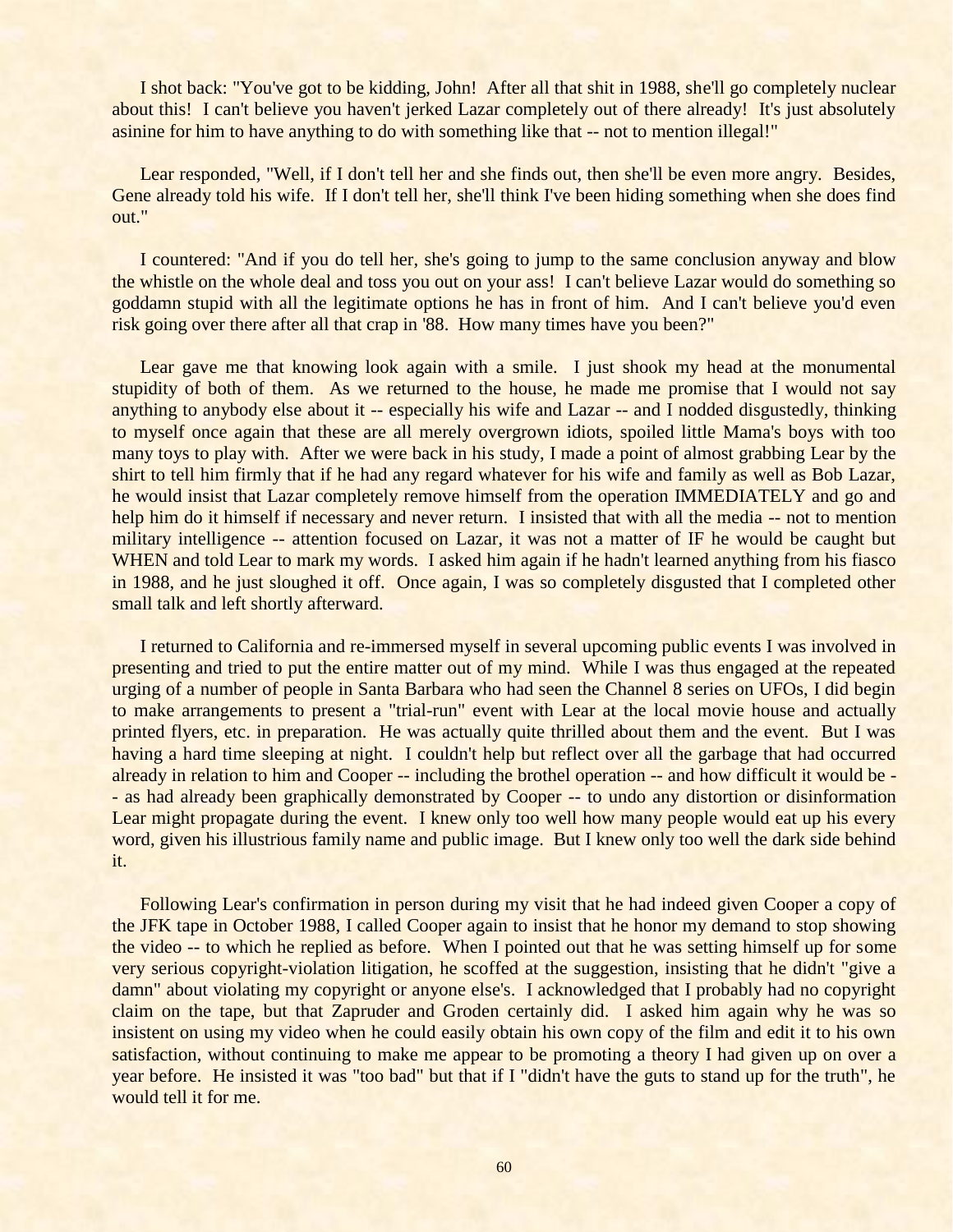When I insisted once again that the driver theory was not true, he retorted again that *''I don't give a shit. If your tape is what it takes to wake the American people up, I'll use it whether it's true or not!"* I told him then in no uncertain terms that he was welcome to "go screw himself," but that he would learn soon enough that he already had and signed off. That is the last time I have called Cooper or spoken to him on the phone since.

In the immediate wake of Cooper's distortions, I finally decided that my already strained credibility could not withstand another such onslaught. Nor did I want to waste any more time or effort trying to undo any further damage that might occur through Lear's deliberate propagation of disinformation to open-minded but unsophisticated citizens in my hometown. A week before the event was scheduled to take place in late February, I cancelled it -- much to the disappointment of Lear and the dozens of people who were already planning to go. I called Lear to tell him then that he would have to find someone else, that it was just too costly for me to do at the time, and that I had my hands full with several other events. He was disappointed but handled it surprisingly good-naturedly. Then he began to tell me about some heat that researcher Martin Cannon had received following the printing of his article about Lear which included some quotes about Novel that Novel apparently became quite irritated about.

As I mentioned earlier, Cannon had written a letter a few months before to Daniel Sheehan, expressing well-justified concern about apparent contacts between the Institute and Cooper. It had concluded by stating that I was an "associate" of Lear's and Cooper's who had been misleading the "naive Christic volunteers about UFO-related issues "into the depths of Cooperism" -- implying that I was somehow stumping for Cooper when I had never even mentioned him to anyone at the Christic office. The legal activist had taken Cannon's letter and Sheehan's reply from the Christic files and had allowed them both to be copied and circulated around L.A. -- an unconscionable act by anyone's standards, which ended up causing me a great deal of grief with my true associates in California.

I jokingly told Lear that maybe Cannon should get to know Novel a little better before he began taking potshots at him since Novel was clearly the type who would shoot back. What Lear didn't know was that I had written Cannon a lengthy letter a couple of months before explaining my activities in detail. And that he and I had pretty well resolved the misunderstanding. What he also didn't know was that another friend of mine had written to Mary Ferrell (a highly-respected Kennedy researcher in Dallas) to ask her a number of questions about Novel along the lines of issues I've mentioned earlier, only to have his letter pique Novel's interest to the extent that he was ready to catch a flight out to Denver immediately to check out my friend. Since he is an absolute novice at this research and not at all used to threats and counter-threats, I had contacted Ferrell myself immediately to have her relay to Novel that I was the person he needed to question -- not R. who was entirely harmless. Up to that time, no one else had yet heard Lear's tape of Novel nor had I had it transcribed.

### **Patriots For Profit**

Lear continued calling me on a weekly basis, usually at work during the day to share the latest "nugget" or new development in the UFO/covert operations arena. I went along with the discussions for the most part, figuring that perhaps he really was making a sincere effort to cultivate a friendship in the wake of considerable damage in the past. I never was able to lose the suspicion, however, that it was primarily an effort on his part to keep tabs on what I was up to and to make sure that we remained on at least "even" terms.

I figured that he was probably still fearful that I might go public with the stories about the 1981 weapons flights to Iran and the 1988 plans for shipment of the Marcos Gold. As a matter-of-fact, at that very time I had sent out an updated version of my original memo on the gold shipments to a selected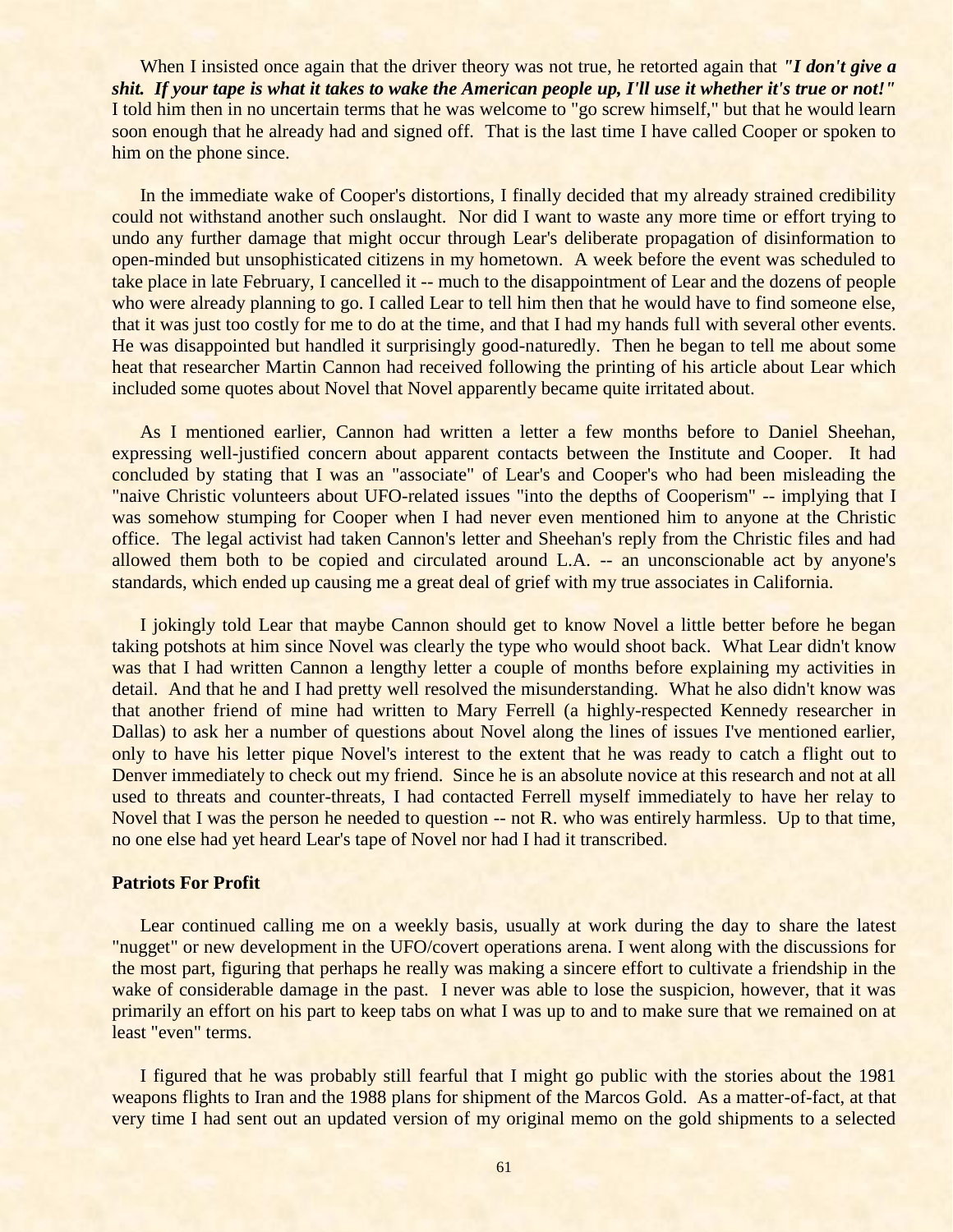variety of national media and law enforcement in the midst of the trial of Imelda Marcos in New York. But again I received not a single acknowledgement of receipt, much less a concerned response.

In the middle of one of these conversations -- **precisely as I had anticipated 2 months before** -- Lear told me that the other TV station in Las Vegas, Channel 13 had tracked Lazar to the brothel, and that he had already admitted his involvement on a preemptive newscast on Channel 8. As clearly as I had foreseen this turn of events, it still was startling to actually hear of it unfolding. I kicked myself for not taking the liberty of confronting Lazar about it as soon as I had found out. Although we have never been close friends, I believe my credibility with Lazar and Huff has always been very strong precisely because I have never tried to "buddy up" to them or to capitalize off their story but merely treated them like the regular people they are -- with perhaps a couple of exceptions. I am actually pleased to say that as far as I know, our relations are still on the same level today despite all the crap that has ensued since - - and no doubt lies ahead -- after these revelations.

I became very concerned about Lazar's situation since I knew that any excuse to arrest him could lead to a possible mandatory imprisonment and a likely MK-ULTRA-style "liquid lobotomy" which would leave Lazar wondering who he ever thought he was, much less what planet he was on. I have seen too many victims of the American Gulag to have any doubt whatsoever of the likely scenario. I again made arrangements to go back to Las Vegas to meet with them since I was also preparing to begin working with Gritz again on his new book Called to Serve and video-documentary "Reflections", and wanted to try to talk some sense into Lazar. Much to my disgust, I found that not only had he been charged with at least 5 separate counts, but that he also had already pleaded guilty to one count of felony pandering! I was absolutely stunned and asked who he had for an attorney, Donald Duck?

I was not only extremely disgusted that Lear had not followed my advice after all the grief his sexual escapades had caused him (and me), but also that no one had helped Lazar prepare any kind of adequate defense since a felony conviction for pandering in Clark County, Nevada is about as ridiculous as a felony conviction for skiing in Aspen, Colorado! It is well known that there are hundreds -- if not thousands -- of hookers and cathouses operating openly in Vegas. And the only ones which ever are shaken down by Metro Police are the ones that don't pay their "juice" to the Mob or "share their juice" with Metro. It didn't surprise me at all, in fact, when I learned that the 'Number 3' man at Metro had been a boyfriend/regular customer of the madam at Lazar's "bordello" for 8 years! So much for justice in Clark County.

The real irony is that Metro had actually staged a bust at the motel operation a few months before and actually knew about Lazar's presence. But they had no intention of busting him until he apparently was given bad advice and decided to admit his involvement on prime-time local TV, thereby leaving them no choice.

When I arrived at Lear's house, he had a hard time containing his mirth about something. I asked him what he could possibly think was so funny at a time like that with his friend looking at a prison term and/or lobotomy. He asked me if I'd seen Bill Cooper's new newsletter. I replied that I didn't even know he had one. Lear then said, "Sit down. You've got to see this!"

Apparently in the aftermath of Lazar's admissions, George Knapp felt honor-bound to address the UFO issue from the "other side" -- that is, pointing out all the inconsistencies and weirdness that has pervaded the issue and giving more time to the critics. His second 9-part series entitled "UFOs: The Best Evidence?" was, if anything, better than the first series (which was excellent). Lear "cut to the chase" initially in showing me a humorous segment poking fun at Knapp which was produced by local radio hosts Johnson&Tofte entitled "The Boob on the Tube", which Knapp had the class to include in his program. The next segment was a carefully edited examination of Bill Cooper which was absolutely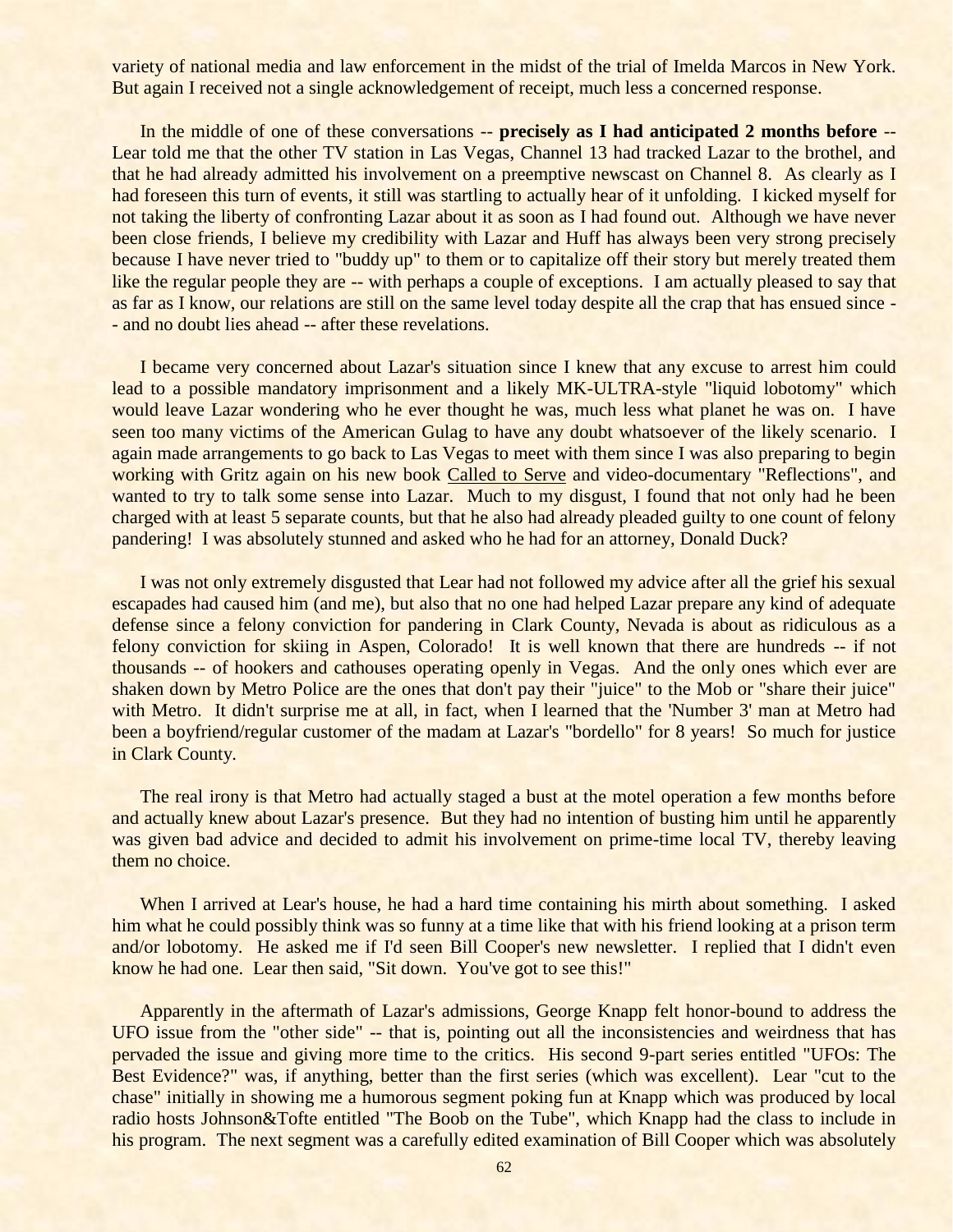scathing in exposing him for the fraud he truly is. Knapp must have taken some non-reportorial delight in purposely selecting clips of Cooper which showed him with particularly stupid expressions on his mug.

I was actually so inspired by his genius in this regard that I followed suit in my selection of similar footage of former Assistant Secretary of Defense for International Security Affairs "Big Dick" Armitage in Gritz's new video. Armitage has been alleged by many investigators (including Gritz and H. Ross Perot) to have been massively involved for years in large-scale opium and heroin trafficking. Armitage was one of the key officials in the Defense Department who expedited weapons sales to Saddam Hussein for years prior to the invasion of Kuwait, all the while being directly responsible for the recovery of American Prisoners of War and Missing in Action from Southeast Asia. I had no qualms whatever in selecting, much less difficulty in locating, particularly dimwitted shots of him.

After his wife had left, Lear then showed me a copy of Cooper's latest CAJI (Citizens' Agency for Joint Intelligence) Newsletter in which he excoriated Knapp, Lazar, Lear, and others, accusing Lear of being a CIA agent and "Condor" (the OSI agent in the UFO COVER-UP ... LIVE! television special from the year before). Cooper had also accused Lear of having a hooker at his house during a meeting with him, Gordon Novel, Paul Shepherd, and some other gentleman. As I read Cooper's charges, as much as I had come to loathe the man, I couldn't help but reflect upon how similar his charges seemed to my own experiences at Lear's. When I asked John if there was any truth at all to what Cooper was alleging, he became evasive and mumbled that there were a few people at the house, but the situation was much different than Cooper described. I let the issue lay for then but noted that Cooper -- no matter what class of liar and fraud he was -- certainly had every right to feel outrage at the way he was represented on the program without any chance to directly rebut the charges -- particularly by an admitted government disinformation agent such as William Moore (no matter how he tries to justify his actions). **[StealthSkater note: for more, see the Bennewitz/Moore/Lear maze document at [doc](../../Stealthskater/Documents/Bennewitz_1.doc) [pdf](../../Stealthskater_PDF/Documents/Bennewitz_1.pdf)** **[URL-](http://www.stealthskater.com/Documents/Bennewitz_1.doc)doc [URL-](http://www.stealthskater.com/Documents/Bennewitz_1.pdf)pdf ]**

Although I have nothing but contempt for Cooper, it was easily understandable why he would grab any dirt he could get his hands on to fling back at his accusers. Yet again I was reminded of how petty and asinine are most of the personalities in the "forefront" of the UFO issue and all the reasons why I preferred to stay completely out of it. Lear admitted also that he was very worried that Cooper's allegations about the hooker and his involvement with Lazar in an alleged "speed" (e.g. methamphetamine) lab could seriously affect his employment if carried any further "even though they were untrue."

I asked him why he didn't just go on the air and deny Cooper's accusations or take legal action. But he countered by questioning, "**Would you want to have someone like Bill Cooper owing you money for the next 20 years?"** I got his point, but sensed strongly that there were other reasons for Lear's reluctance to press Cooper. I certainly understood, however, his reluctance to drag his family name into any kind of serious public scrutiny, no matter the extent of his professed blamelessness.

I assured Lear that I was only warming up to do battle with Cooper concerning his appropriation and sale of the Kennedy tape. Lear himself had written to advise me about the situation shortly before, after attending a lecture by Bill Hamilton in Palmdale, California where copies of my tape were on sale for \$20 each with Bill Cooper's label on them. I assured Lear that whatever his beef with Cooper, it would have to wait until I set the record straight with the man once and for all. I made it clear that I would not be taking any major action until after I completed work on Gritz's new book and video and his Freedom Call convention was over. I made it clear that their successful completion without interruption was of first priority. But after that, Cooper was going to "feel the heat and see the light" precisely as I had advised him during our last conversation a few months before.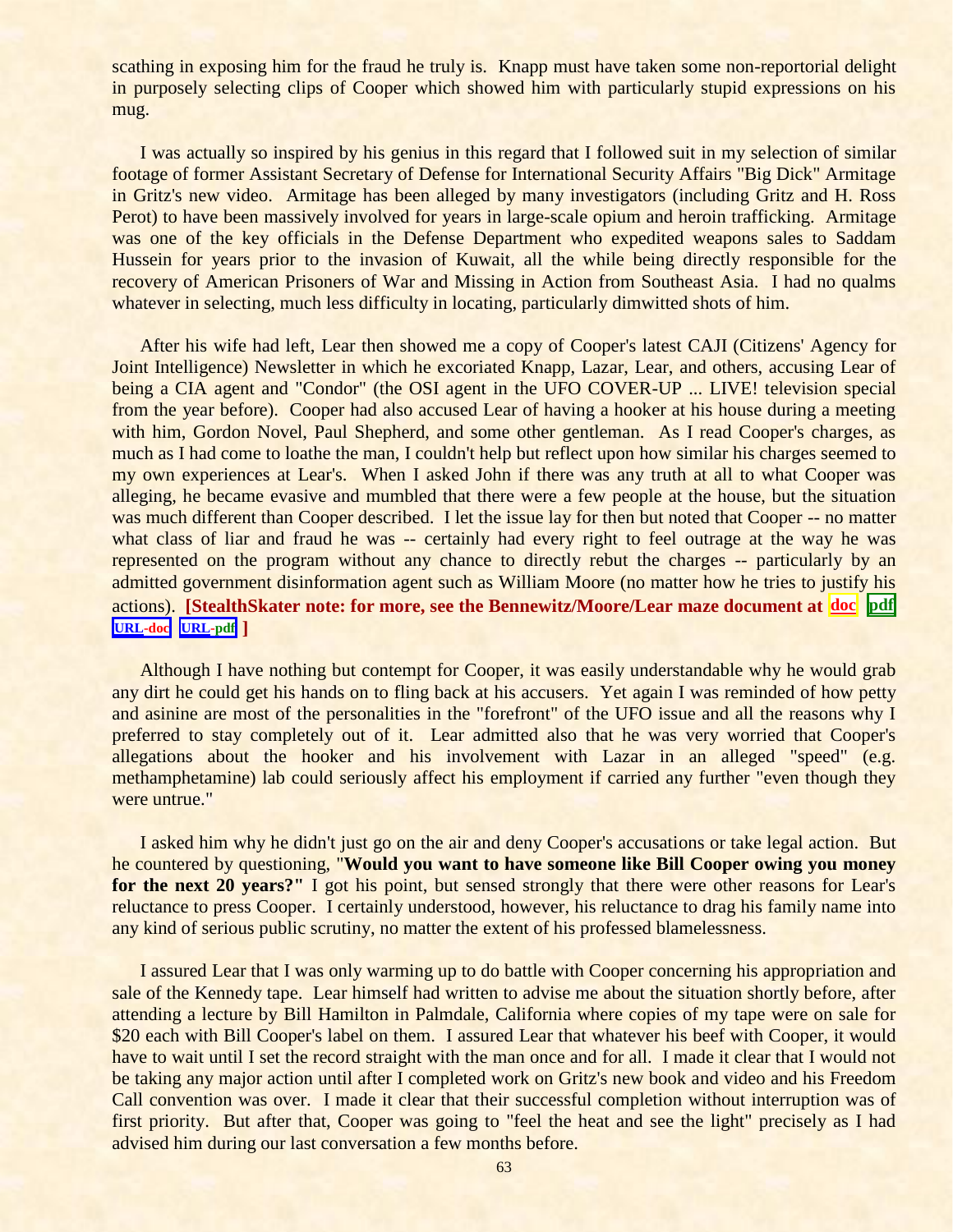I then began to question Lear closely and obtained a highly detailed briefing on Lazar's situation. I asked him point-blank how he could have allowed Lazar to continue in the brothel operation after all that had happened before. And especially after my own heated insistence that he simply pull Lazar out of there bodily if necessary. He simply shrugged his shoulders and said, *"No one can tell Bob Lazar to do anything. I tried, but he wouldn't listen to me."* 

When I asked him why no one had helped Lazar to obtain more effective legal representation, Lear simply shrugged and said, *"What could I do? I don't know any good attorneys."*

I interrupted his limp excuses to remind him that a classic "railroading" was underway and that Bob Lazar would probably be lobotomized within 3 days of incarceration. When I asked him why he wasn't doing anything more to help Lazar, he feebly protested that, **"When I got into this [UFO] thing, I said I would take it as far as I could go -- just to find out what the truth was. I've been through all the information all these guys have dug up including Bob. And if he gets put away now, I just can't be too concerned about it. I have to just keep moving on."** After all his professed love and concern for Lazar over the previous year, and all the mileage he had tried to obtain through his association with Bob, I was just amazed at his cynical disconnection from Lazar's plight. I swear before all that is sacred that these were his words and intent, which I recall virtually verbatim. I was truly stunned.

During this same time period, I received another call from Lear to come up to his house to meet Paul Shepherd, who had been a "traveling companion" of Gordon Novel's and was at Lear's house the night of the alleged incident with the hooker. Since I had good reason at that point to find out whatever I could about Novel, I accepted the invitation and spent several hours in conversation with the 2 men about a variety of subjects including Novel. Although I had been forewarned to be careful around Shepherd (who was characterized as a "slippery, snaky" kind of guy), I found him to be refreshingly down-to-earth and candid. And despite his obviously intense interest in the UFO phenomena, he seemed to have a very balanced and mature approach to the situation for a 35-year- old man.

I did find it quite odd, however, when Lear appeared to be guiding Shepherd through a carefullychoreographed, step-by-step retelling of the "Night with the Hooker" story in which both admitted that the woman actually was present, but that it was simply impossible for "anything" to have happened. Up to that point, I really hadn't given the matter all that much thought. But now I began to seriously question exactly why Lear was going to so much trouble to try to convince me that nothing happened when he and I both knew damn well that such activity was SOP for him -- especially if he had several other men around to try and impress.

Prior to Shepherd's arrival, Lear had been very excited about sharing with me the audiotape of his more recent conversation with Novel. Gordon elaborated at twice the length as before upon all the issues discussed in the previous conversation, including some "wetwork" he claimed to have recently performed in the Caribbean *"for the last time".* He described his being ordered by Gen. Daniel Graham to *"get the hell away from the UFO business"* after he had repeatedly assured Lear previously that he had Graham's full backing in the UFO pursuits.

Lear then brought up Cooper's allegations, to which Novel launched into a lengthy recounting of the situation from his perspective, admitting the woman's presence but denying that Lear had had enough time alone with the woman to have "consummated" anything. I did find it pretty amusing -- considering Cooper's outraged charges -- that the woman apparently according to all accounts bummed all of Cooper's cigarettes before opening up a fresh pack of her own. As I said at the outset, in this line of work, hearing about a cigarette moocher right after hearing someone confess to "wetwork in the Caribbean" is not all that unusual -- even for someone who is not a CIA agent. I speak only for myself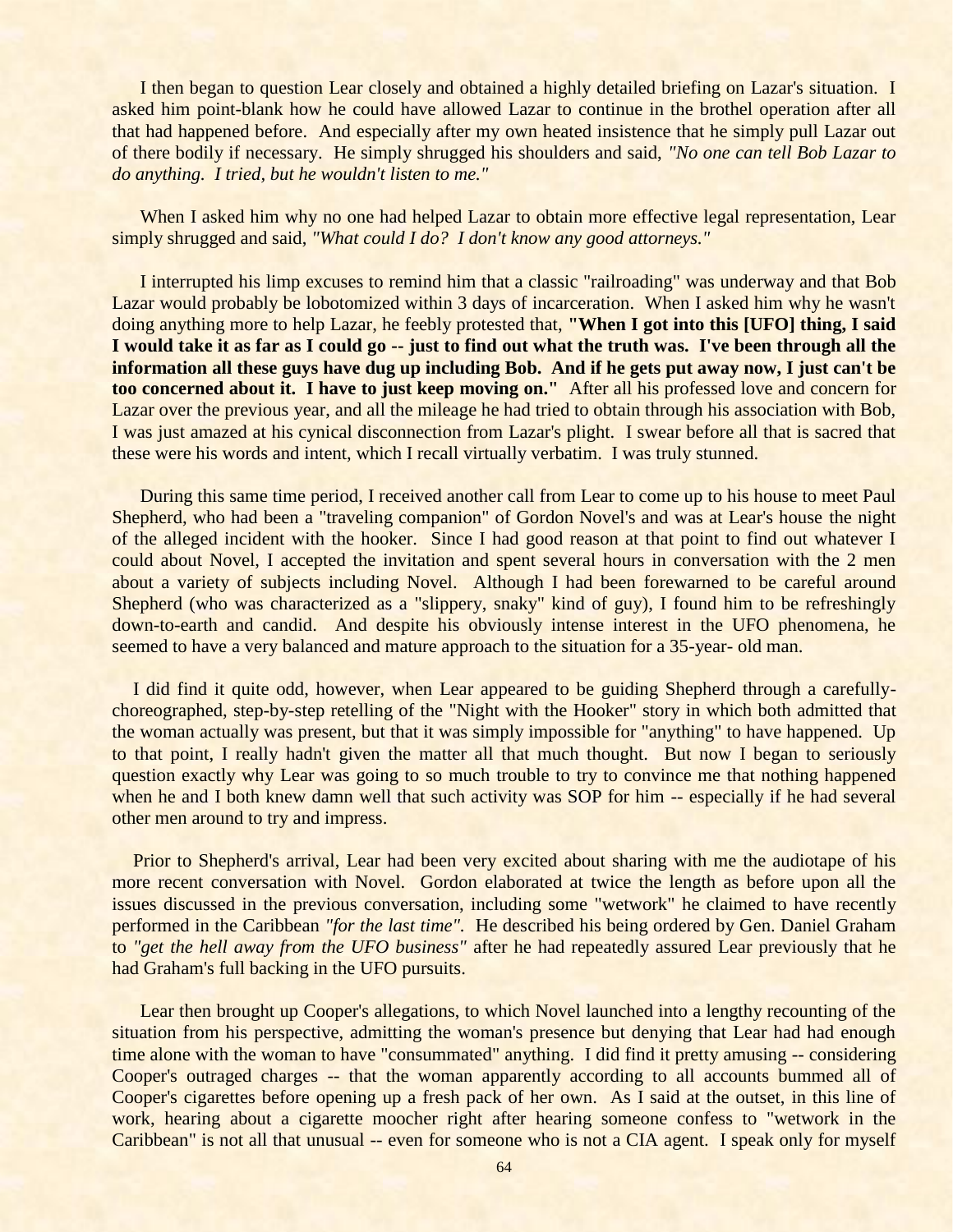in this regard, but I am inclined to believe Novel when he claims to have pushed the Agency to a standoff since whatever he may lack, the man certainly seems to have no shortage of *cojones* -- unlike Lear.

Lear offered to make a duplicate of the second conversation with Novel, apparently in a continuing attempt to "impress" me or to at least keep me "inside the tent pissing out". But I declined, telling him that the last one was serious enough and I didn't want to compound the error in the event Novel ever decided to go on the rampage. I would have very much liked a copy of the conversation, but felt the issues had become far too serious at that point to risk carrying in my baggage anything more damaging concerning Novel.

My apprehension was particularly heightened at that point following a fortuitous discovery sometime in July during a meeting with an Australian film producer in Beverly Hills who had adapted part of Gritz's story into the opening segment of a planned film entitled "A Murder of Crows". I was stunned to discover on his dining-room table a giant front-page article in the Australian Sydney Morning Herald about the indictment of a former Australian government official in the attempt to move **550 tons of gold** -- no doubt all or part of the Marcos hoard! I had little doubt then or now that those responsible would eventually surface direct connections to the Secord-Clines-Colby clique involved in the Nugan-Hand banking scandal in Australia which resulted in the death of Frank Nugan and the disappearance of (former Green Beret and CIA agent) Michael Hand in late 1980. I highly recommend Jonathan Kwitny's excellent book The Crimes of Patriots for a detailing briefing on this miasma.

I had more than enough on hand concerning Novel, and any more of that nature could qualify as literal overkill. At that point, I would not have put it past Lear to have notified Novel that I had secretly taped their conversation (instead of him) in an effort to have Novel himself neutralize me. Stranger things have happened many times.

For that reason, following his sending to me a copy of the inscription to him by William Colby in his book Lost Victory, I had actually made an elaborate show of presenting Lear with a humorously (but in deadly earnest) typeset version of the transcript of his previous conversation with Novel. It was intended to be a subtle reminder that the game -- if it was to be a game -- was equally matched. I have no doubt he got the message when his eyes bulged out of his head and he whispered, *"My God, I didn't realize how serious this looks in print! He'd kill us both if he ever saw this! Who else has a copy?"*

# **Desert Solitaire**

Sometime during this period while I was plugging away on the "Profiles in Conspiracy" chapter of Gritz's new book, Lear called up and asked me if I would like to go with him out to the Test Site to try to watch UFO maneuvers that evening. I immediately responded that I was too busy and couldn't risk losing time the next day by staying up too late. He was extremely insistent that I join him since he had so few opportunities to get out there and had a lot that he wanted to talk over with me. I was extremely apprehensive about the situation and really had no particular desire to sit out in the desert all night - particularly within range of national-security goon squads -- but figured that maybe he wanted to get something off his chest.

Despite all the apprehension and mistrust that had come to swirl beneath the surface of our dealings with each other, I still felt then -- and now -- that Lear is basically one helluva nice guy who really wants to be a friend -- but just doesn't know how to remain discreet about matters that should remain private and/or confidential with anybody. Worse yet, his long-term connections with the Agency -- coupled with the preponderance of weapons cargos -- gives the giant lie to any "humanitarian" impulses he might profess in dealing with UFO or covert-operations issues.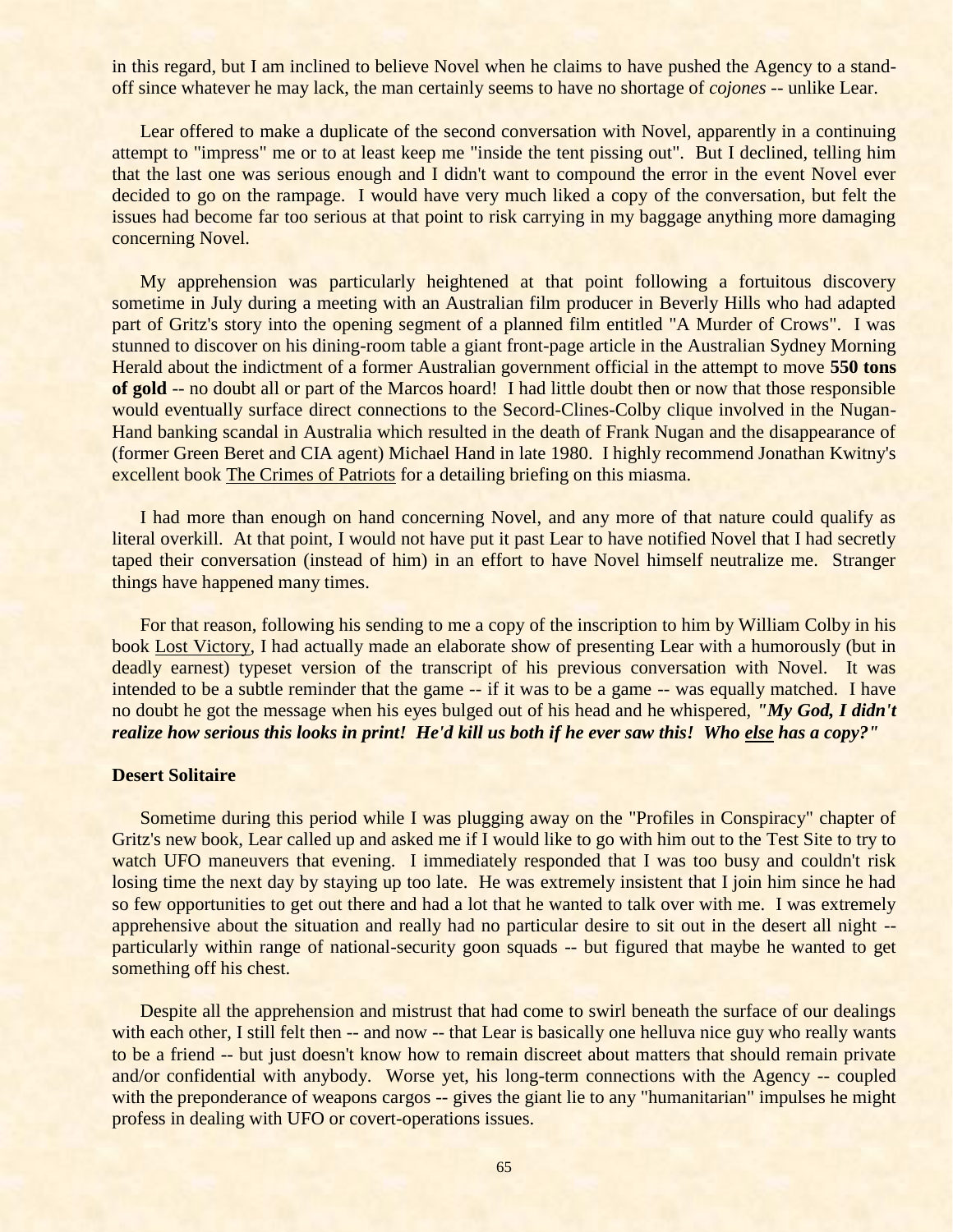However reluctantly, I did accompany Lear out to the Test Site, but decided to borrow the .45 he keeps hanging behind his desk just in case he or anyone else decided to pull anything "squirrelly" out in the desert. Since I had not had time to let anyone at all know where I was going -- which they would have thought was screwy anyway -- I figured I had better prepare for the worst. Although the evening was totally uneventful, the .45 still provided a giant measure of comfort in the event that anyone unexpected might have come roaring up.

Throughout the night, Lear and I discussed a variety of issues -- both of a personal nature and concerning the vast panoply of UFO and shadow government activities. I must confess that the time was somewhat poignant -- much like the time I was able to spend with my sister a couple of months before she was killed in a freak car accident -- since I already sensed that something would be happening fairly soon to completely eliminate further contact between Lear and me. I certainly didn't foresee anything morbid occurring, but sensed strongly that some issue would surface to irrevocably sever our communication. Consequently, I made it a point to talk as honestly, forthrightly, and directly with Lear as possible and focused repeatedly on his true beliefs about the reasons for our oppressive operations throughout the World -- particularly in the Third World -- and his true reasons for pursuing the UFO issue so obsessively. There were no revelatory confessions, either.

One item, though, stands out: After hours spent discussing the wide range of UFO incidents and individuals, I asked Lear, "If all these things have happened that you believe concerning the secret treaties with *aliens* and Eisenhower etc., and the establishment of the intelligence agencies in the postwar world to try to counter the alien threat, and given the incorporation of thousands of 'former' Nazis in these structures, why would these agencies have spent so much time and effort brutally suppressing so many small, weak countries throughout the world and overseeing the drugging of our own people by the tonnage? Why -- if we're facing such a huge threat from Zeta Reticuli or Alpha Timbuktu -- would they waste even an hour tormenting peasants in Guatemala, Bolivia, or Indonesia?"

## Lear's only reply was "**That's all just a smokescreen."**

When I pressed him about it to clarify his meaning, he said he had nothing to add. I thought that the only smokescreen operation underway was the one that he and those agencies were actively involved in -- keeping Americans from knowing about those operations and now using some contrived "*alien* threat" to replace the dreaded "commies" who were now our trading partners. **The only smokescreen was the one that concealed massive increases in expenditures for the weapons industries while we had smoke blown up our posteriors about the "peace dividend."**

The rest of the way back to Las Vegas Lear chose to reflect on his affair with the mistress mentioned earlier, whom I had come to know fairly well in the interim. I found her to be an intelligent and attractive woman myself and certainly could not fault him for his interest in her. But I had a hard time understanding how he could have rationalized dragging out the affair so close to home for the length of time that he did, even after she made concerted moves to end it. Since I've never been a great fan of his wife's, I think I actually would have had more respect for him if he had been more up-front about the affair and simply gone with the other woman if he was dissatisfied with his wife rather than sneaking around as long as he did, even for months after the episode to which I was a witness.

Lear insisted he had always lived "close to the edge" and that if he had it all to do over again, he would have made entirely the same moves. Since I also knew the girlfriend's version of events at that point, unbeknownst to him, I simply shook my head in pity since he obviously accorded the affair far more depth than she did -- at least after a certain point when she actually had to threaten to call his wife if he didn't leave her alone. As we parted company that morning, I assured him that I would be setting the record straight once and for all about Cooper and the videotape, and would do my best to set the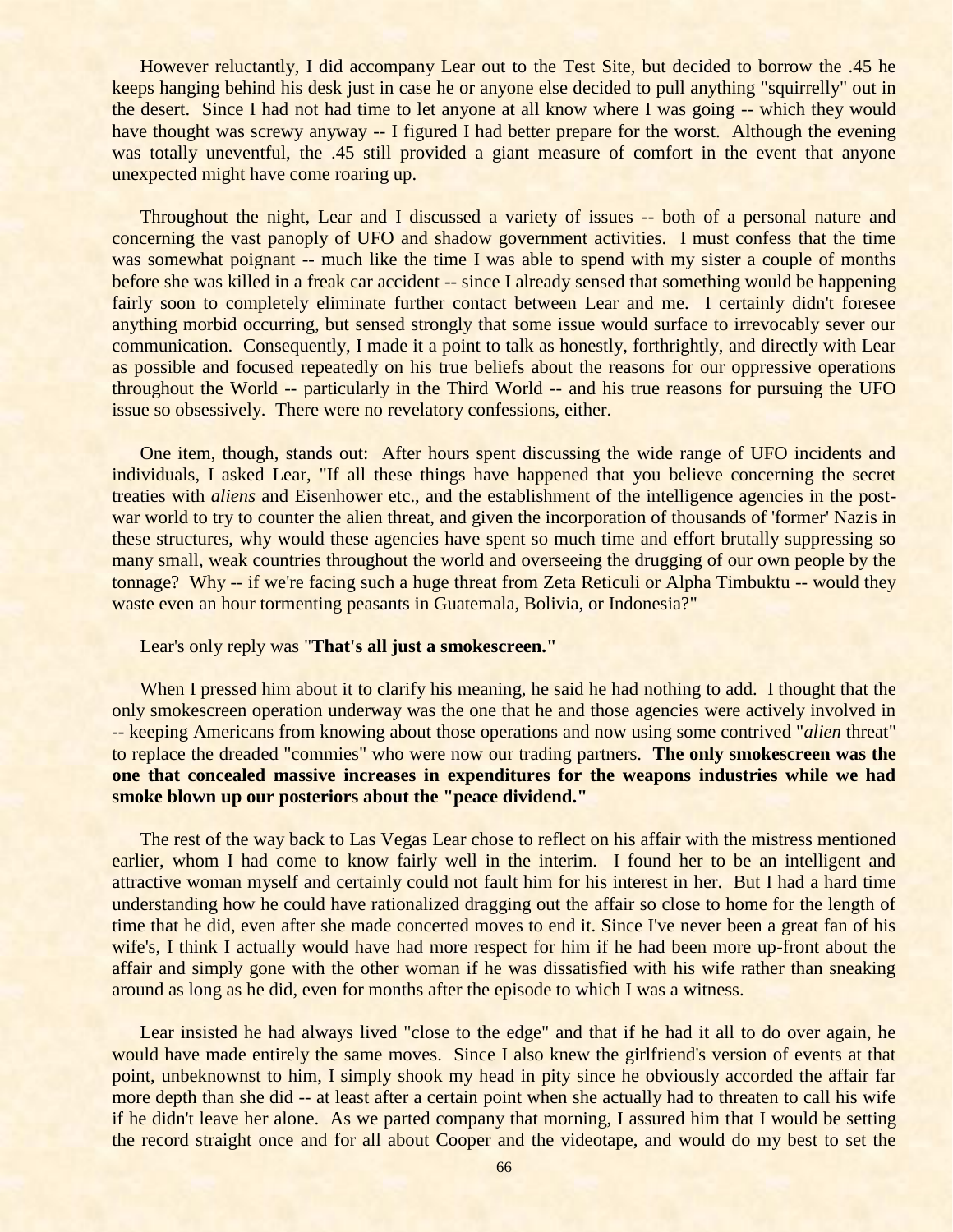record straight on his behalf also. Somehow I knew that even if Cooper didn't resort to any cheap shots at Lear on the radio, it was only a matter of time before his sleazy lifestyle caught up with him.

By the time this actually took place in late July 1990, I had already made plans to confront Cooper on Las Vegas and L.A. radio and at his event in Beverly Hills in early August and had written a short piece on our dispute for *UFO Magazine*. As it in his book:

"... in the late summer of 1990, after I had been showing the film for over a year-and-ahalf, Lars Hansson began to show up on the radio proclaiming that Greer, the driver, did not shoot the President. Lars Hansson showed up at my fall 1990 Beverly Hills High School lecture and disrupted the lecture, yelling out taunts and otherwise making an ass out of himself. When the lecture ended, he accosted people in the lobby and along with David Lifton, attempted to convince members of the audience that they really didn't see Greer shoot Kennedy. To their credit, most of the audience told Hansson and Lifton to stick it where the Sun don't shine. Once people see it with their own eyes, they can no longer be fooled. Hansson, Lifton, Grodin [sic], and the other agents of the secret government are running out of time. Americans are catching on to the scam. I shudder to think what will happen to these people when Americans finally get angry. Do not forget that Lear informed me that his source for the film was a CIA agent who later turned out to be Lars Hansson."

It is definitely important that you understand that by the summer of 1990, I had already appeared on the national TV news program "Inside Report" to admit my error in producing the tape and allowing it to get out through John Lear; to clarify that I did not and had not supported the driver theory since at least November of 1988; and specifically to confront Cooper's phoniness. When he discovered that I was going to appear on the program after thinking that he was going to be "the star of the show", **Bill Cooper backed out**. The producers -- apparently lacking a "bad guy", completely contrary to their agreed-upon treatment of my testimony -- knowingly and deliberately left out half of what I said and presented me promoting the driver theory when, in fact, I was repudiating it. Before I was able to expose their deliberate perfidy publicly, they went out of business.

By July of 1990 after working intermittently on the re-writing and editing of Bo Gritz's new book and video as he was planning his upcoming Freedom Call '90, I had determined to stay entirely out of the planning and execution of the event for a variety of reasons. My associate and I had just put on a very successful series of programs by Gritz, Dan Sheehan, Tony Avirgan, and Dr. Bob Strecker in Santa Barbara (for which I received nary a dime) and I was too worn out and financially depleted to go through it again. I felt that after all the crap with Cooper et al, I would prefer to keep a little distance from the event.

While working on the book, however, I learned that someone named Richard Murry had volunteered himself to act as Gritz's coordinator and had apparently gone to considerable lengths to make sure that Bill Cooper was guaranteed a prominent position in the proceedings. I had never heard of Murry before, but I did not hesitate to let Bo know -- as I had during our one meeting at his house the summer before - that Cooper was a fraud and bad news, very much along the lines of three other individuals who had cozied up to Bo and then stabbed him in the back. I emphasized (as I had when Bo had asked me about participating in Cooper's event at the Showboat in Las Vegas in January 1990) that he had everything to lose and nothing to gain by having anything to do with the UFO issue -- much less with a phony like Bill Cooper. I reminded him then and again in July how he had admonished me back in mid-1988 to stay out of the UFO issue myself when I was first beginning to meet with Lear and to "stay focused on the immediate target" -- that is, POWs and the drug problem -- and urged him to follow his own counsel, since I knew well, from first-hand experience that Cooper and Lear were both phonies.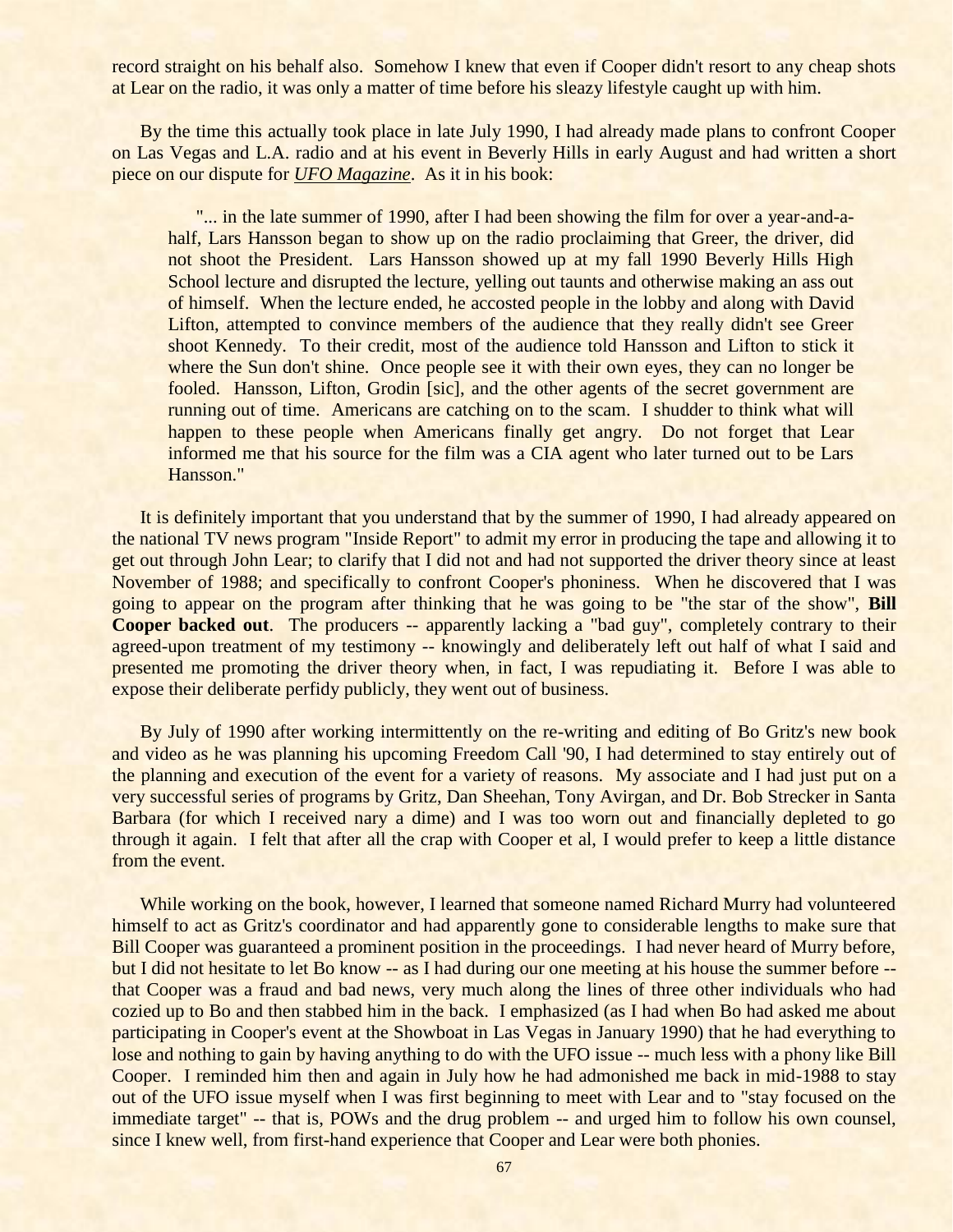I had figured that Cooper would have buried himself in his own bullshit by that time. But like the snake-oil salesman I would accuse him of being shortly thereafter on Las Vegas radio, he keeps moving his dog&pony show from town-to-town and simply accuses his accusers of being agents of the secret government whenever they point out his lies or blatant reversals.

Though I had vowed not to involve myself in Gritz's Freedom Call, along with several of my associates I did make a concerted effort to persuade Gritz to drop Cooper from the program. I indicated to Bo that if he was willing to forego my advice after 2 years of intense interaction and make the same mistake he had made with Scott Barnes, Chuck Patterson, et al, then I'd have to seriously rethink my own commitments. I was getting too old to continue fighting obvious losing battles. Apparently we did have some impact, though Gritz still graciously allowed Cooper to present a "side-door workshop" down the hall after the main speakers had concluded. Although someone may accuse me of working behind the scenes to undermine Cooper, I have been open and candid about my efforts along these lines to one and all. I am only sorry I was unable to have him barred from the premises entirely. As could be expected, Cooper apparently made a cheap shot at the Christic Institute, blaming them for his exclusion when they had absolutely nothing to do with it.

### **Eyeball-To-Eyeball**

I had already determined to take Cooper on over the airwaves as soon as Gritz's event was over, not wanting to taint the proceedings with our "personal feud". I was only able to attend the first evening and half of the next day, but still had occasion to actually be standing right next to Cooper at one point though he didn't notice me.

It took all the restraint I could muster to keep from confronting him then and there. But as much as I have come to detest Mr. Cooper, I had far greater respect for Gritz than to disrupt his program. I did determine, however, to confront Cooper publicly on the radio at the first opportunity following the conference, and expose his lies. As fate would have it, a close friend happened to have called KFI Radio in LA on my behalf at that time. And when Tom Leykis's producer heard I was the person who made the infamous Kennedy tape, he was delighted to have me on the upcoming show with Cooper. With that show already scheduled, I determined to fire the first salvo on the Billy Goodman show on KVEG in Las Vegas, which had promoted Cooper slavishly from the outset.

Goodman was lukewarm about having me on initially since I had deliberately been maintaining a low public profile in order to facilitate my investigative work. When he heard that I was going to be meeting Cooper head-on on KFI Radio in LA a few days later, he was anxious to "scoop" Tom Leykis and then actually became insistent that I appear on his show. When Bob Lazar also called him to suggest that he have me on, he couldn't get me on quick enough since *"Bob Lazaaaaaar...."* had been the primary factor in making the Billy Goodman show "happen". When Lazar quit calling in, Goodman's ratings evaporated.

I would have preferred to have started much earlier that evening since I was certain Goodman or someone else would immediately contact Cooper, and I didn't want to take unfair advantage of the situation. Bt the show was actually delayed an hour in starting until 1 am. After I'd made a few opening remarks about Lazar's upcoming sentencing, Goodman asked me something about the Kennedy assassination. Knowing I would probably not be able to complete many sentences afterward, I deliberately stated that Bill Cooper was "a fraud, a liar, a plagiarist, a snake-oil salesman, and a thirdrate huckster" and that he was completely misusing the videotape that I had made after I had told him more than once to cease-and-desist. The audiotape of the entire confrontation is available to anyone who wants to hear it.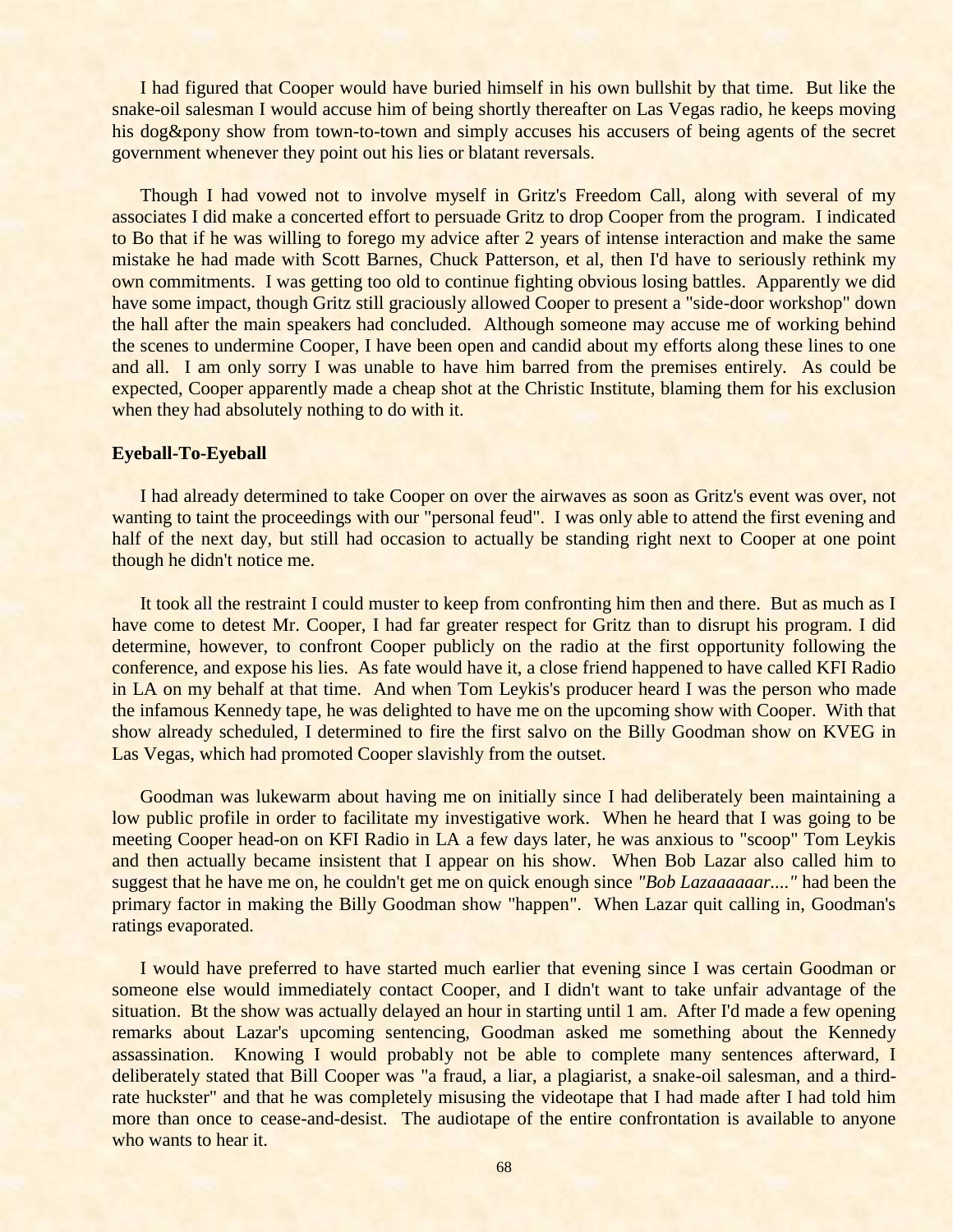I was tired after a long week and simply not prepared for Cooper's bald-faced lies. Given my training and natural orientation toward diplomacy, I was more than ready to concede a point to him if it was true. And I did this several times.

My friends jumped me afterward about going so easy on him, and he later crowed that *"Everybody who heard the program thought I kicked your ass!"* Goodman -- who Lear regularly refers to as "Billy Buffoon" -- shamelessly ran interference for Cooper who (as he let slip during the program) was one of Goodman's biggest advertisers/sponsors. Even so, I made the main points I wanted to make. Despite Cooper's lies and threats, the ripples I created that evening have certainly rocked his boat and eventually will engulf him.

When Cooper claimed I had made the tape for Bo Gritz and John Lear (a bald-faced lie) and that I had given him an inscribed copy and a written authorization to show it (another lie), I emphasized that I did not know either one of the two men at the time I made the video. I surprised him by challenging him to present the copy he claimed I had given him to Tom Leykis as proof when we met on his program 5 days later in L.A. Needless to say, **Cooper had nothing to show because it simply never happened.** When I asked him off the air -- in front of Tom Leykis and the others present -- where the tape I had supposedly given him was, he could only snarl: *"I don't have to show you anything!"*

On that program, I did not hesitate to admit that I not only made the tape but also made a monumental error by stating the "driver scenario" as an actual fact in the narration, rather than as an apparent possibility. One man who thoroughly castigated me on the air claimed I had created the tape as a "straw man" -- that is, putting out something that was actually true but of such poor quality that it could easily be discredited. He called me a fraud and insisted I had been paid off to change my story. After I managed to get a word in, I emphasized that my intention in throwing the tape together was primarily to preserve our copy of the film and to secure the funding to obtain a pristine copy of the film and perform the best analysis available.

I pointed out that there were actually numerous other pieces of evidence besides the film that seemed to support the theory. And that I would have been the first to promote it -- after all, I made the damn thing! -- if I believed it was true. When he accused me of deliberately making a poor- quality tape just to make money, I reminded him that **I was not the one promoting it, showing, and selling it. Bill Cooper was!** That took the wind out of his sails somewhat. Most of the other callers pretty much tended to side with me -- particularly when I was able to bring out a number of the other crucial aspects of the assassination of which Cooper is apparently ignorant.

I was also able to point out the numerous inconsistencies in Cooper's claims about his own background -- particularly his statement that he had decided to have nothing to do with the U.S. Government following his military service even though his own resume claims **5 more years' involvement with the "intelligence community"** from 1975-1980. Cooper claimed to have been so unnerved by his exposure to the Naval briefing papers in 1971 (or was it 1972 or 1973? I think Cooper changes the date every time he's asked) that he had to go AWOL for 10 days to sort it out and wanted to have nothing further to do with the military or the intelligence community. After having his term of service extended by the Navy for a year in punishment, he nevertheless chose to continue working for the "intelligence community" from 1975-1980 according to his own resume! In my one meeting with him at his home in Fullerton, California in August 1989, during our 22 subsequent phone conversations in November 1989 and January 1990, and during our joint appearance on KFI Radio, he refused to answer any of my questions as to what his activities were on their behalf.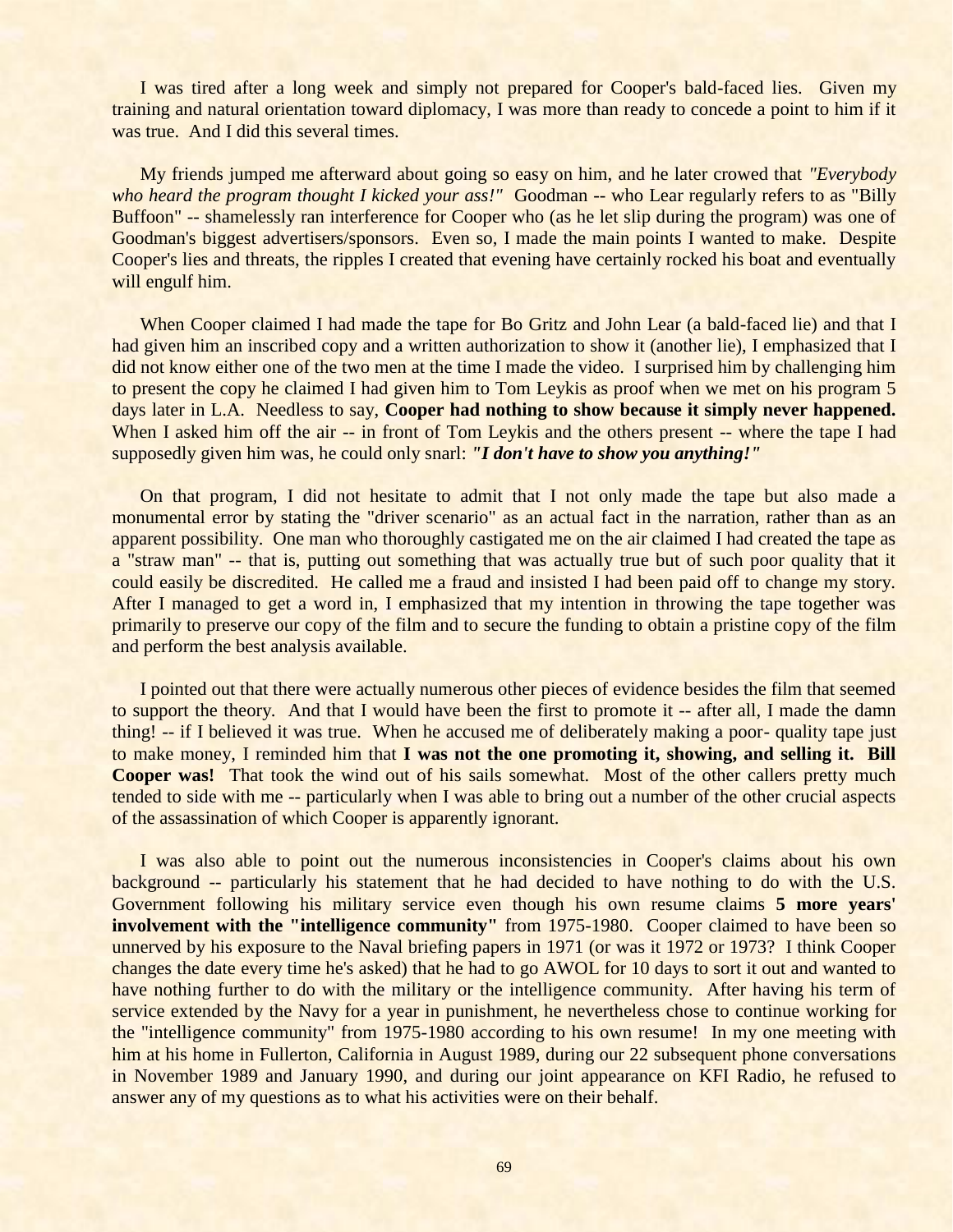Regardless of who "won" the encounter, Cooper failed in front of 6 witnesses by being unable to produce the tape he claimed I had given to him, much less the authorization he claimed I had also given him. He reversed himself more than once when I took him to task regarding specific time periods he claimed to have gone AWOL and decided to get out of government service once and for all after seeing the "Top-Secret" documents.

I reminded him publicly that people he had claimed previously to be his staunchest allies told me he had bragged about sneaking the documents from their security lockers and sneaking the copies off his ship in his lunch pail. When I confronted him about the contradiction between his statement on the air regarding his unwillingness to work for the USG after reading the reports -- and the fact that he claims on his own resume that he performed services for "the intelligence community" from 1975-1980 -- he changed the subject. He refused to even discuss it off the air. His statement to me was *"That's for me to know! You'll never find out!"* The rest, however, is all on tape. You can listen to it yourself.

Oh yes, he was very forceful and overpowering in the bully-boy style he has relied on to intimidate others, shouting his way into control of the discussion, and lying repeatedly whenever I circled in too tightly on him. Some might think he carried the day, particularly when I was willing to concede agreement with the few truthful statements he did make. I know that I scored points with the audience through my willingness to concede I had made the film and that there were numerous other aspects related to the theory -- all of which Cooper was entirely ignorant.

I pointed out that the 2 alleged witnesses who were supposed to have been willing to confirm the theory could somehow never be located or identified. I described the mysterious .45- caliber slug found and photographed repeatedly on the other side of Elm Street which **Cooper had never discussed**. I described the extensive participation of "ex"-Nazis in the overall planning and execution of the hit and named names -- none of which he knew. Despite his blustering, bully-boy style of shouting down any unfavorable questioning, most of the listeners I talked to later said they believed I made a far more favorable impact than Cooper on the better-informed audience in Los Angeles.

Perhaps the greatest victory was that after hearing me out following Cooper's subsequent presentation at Beverly Hills High, the one gentleman who gave me such a hard time on the radio -- who also still prefers to subscribe to the driver scenario -- has become quite a good friend since. He has also shared some excellent information regarding several related issues with me and my associates. Despite our disagreement on the driver scenario, he has come to know well the depth and sincerity of my research and continuing efforts.

Despite Cooper's claims to the contrary, there were no free seats at his Beverly Hills High program. Everybody had to pay \$20 to get in, only to hear more of Cooper's recycled purloined material from the same UFO researchers whose documents and articles I myself had read from John Lear's files two years before. There were also no microphones provided, nor any Question&Answer session after his 3-hour harangue. Nor were any cameras or recording devices permitted. Hardly the open atmosphere one might expect from someone who was trying to enlighten the World about the imminent global threat facing them. Rather, it had all the hallmarks of a slickly-planned event to insure Cooper held all the cards and controlled distribution of all the recordings.

Perhaps because of the heat I had put on him, he was obviously defensive throughout the talk and actually did identify some of the many other researchers whose work he was quoting from for a change. The slide show was incredibly slow-moving, hard-to-read, and tedious. In one case, he quickly passed over a quote by Mikhail Gorbachev which appeared to indicate his belief in UFOs until an alert listener demanded that Cooper go back and read the rest of the quotation, in which Gorbachev said, *"For indeed,*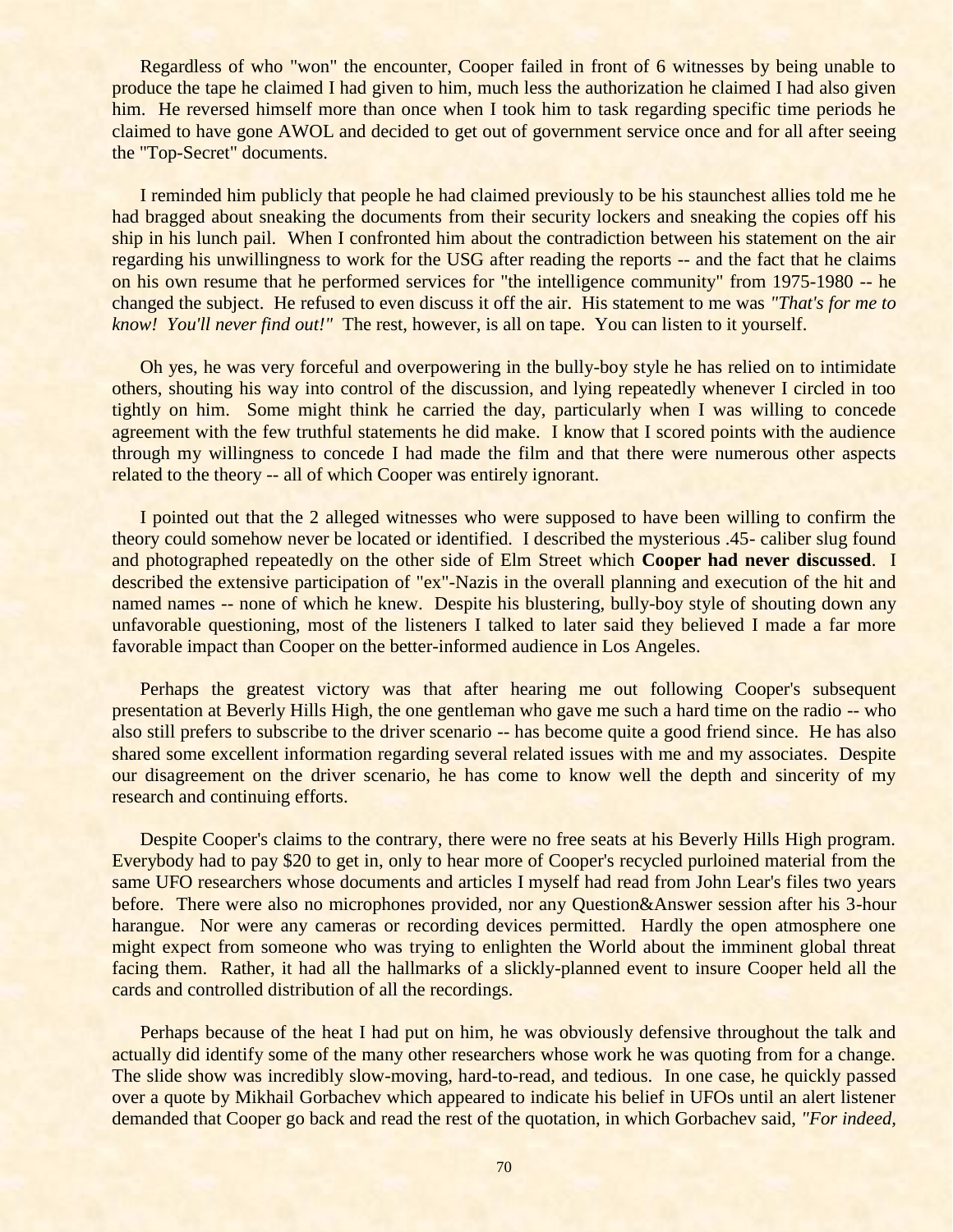what could be more alien than war or the threat of war?" Cooper was visibly ruffled by that minor exposure of his deliberate sensationalism.

He used the occasion to heavily slam Don Ecker, Bob Lazar, Budd Hopkins, and me, repeatedly referring to Ecker's *UFO* "trashzine" and claimed that Bob Lazar was as "phony as a 3-dollar bill." Only a few months earlier Cooper had gushed all over Lazar on the Billy Goodman, claiming he had *"checked Bob out thoroughly"* and he was *"all he claimed he was"* and *"a great American patriot."* Since no microphone had been provided with which to address Cooper, I had no choice but to shout out from the middle of the auditorium: "Is that why he just received a W-2 form from Naval Intelligence for his work at Area S4?" He did not like that one bit, to be sure.

When he later claimed during the showing of my videotape and the cheap colorized version of my tape by Nippon TV( which he claimed as absolute proof of the driver theory) that I had demanded that he remove my narration some time before, but that he "didn't have the money," I again had no choice but to shout out, "Your partner Stan Barrington says you sold several hundred copies of my tape. That should have given you plenty of money, Bill."

At that point he tried to restore dominance by stating that *"It's my show!"* to the obvious approval of a few of his most devoted sycophants, and ordered his ushers to eject me from the auditorium if I *"made another outburst.*" A couple of them approached me hesitantly, at which time I told them I had heard enough anyway and I would be happy to leave as soon as they refunded my money. They never returned.

Contrary to Cooper's statement, following his final boring remarks, I did not accost anyone. Rather, a large crowd of people eagerly besieged me not in the lobby but right in the aisle as I was trying to leave. Not to make any disparaging remarks but to eagerly question me about the tape and why I did not support my own statements on it which Cooper was promoting so heavily. I told them the simple truth as I have told you here … at which point David Lifton appeared. I neither came with him to the event nor did I know he was present until that point. I had not spoken with him except for one time on the phone regarding the Greer theory 2 summers before.

Even then Lifton was adamant that he did not believe in the driver theory though he had been exposed to it many years before by Fred Newcomb, who had co-authored the Murder From Within manuscript with Perry Adams. Lifton is well-known by serious Kennedy assassination researchers to be no friend of Robert Groden. Nevertheless, he stated authoritatively that as much as we all would like to pin the fatal headshot on Greer, after viewing what he claimed was the finest copy of the film available shortly before, he was certain that (as I had been saying for nearly 2 years) **Greer's hands never left the steering wheel, even though he did look back twice and stepped on the brakes.** Clear indications - as far as I am concerned -- that Greer was probably in on the plot. This crowd of between 50-75 people that Cooper claims was so antagonistic actually followed us both outside to the patio at my suggestion to facilitate clearing the hall. We continued the intense discussion there for over 2 hours longer. Without any urging on my part, they also bought over \$100 worth of some of the other literature I had brought along with me.

One fellow I met in the lobby during the intermission called me a week later, having tracked me down to tell me he had looked at the much-clearer Zapruder footage from the NOVA special and could clearly see that Greer didn't fire anything. He thanked me for having the guts to admit my error in letting the tape get out and for confronting Cooper. Cooper is right about one thing: once people see actual clear footage of the Zapruder film and not the  $8<sup>th</sup>$  or  $10<sup>th</sup>$  generation garbage that he drags around, they can indeed no longer be fooled and they will all denounce him for the fraud and shameless demagogue that he truly is.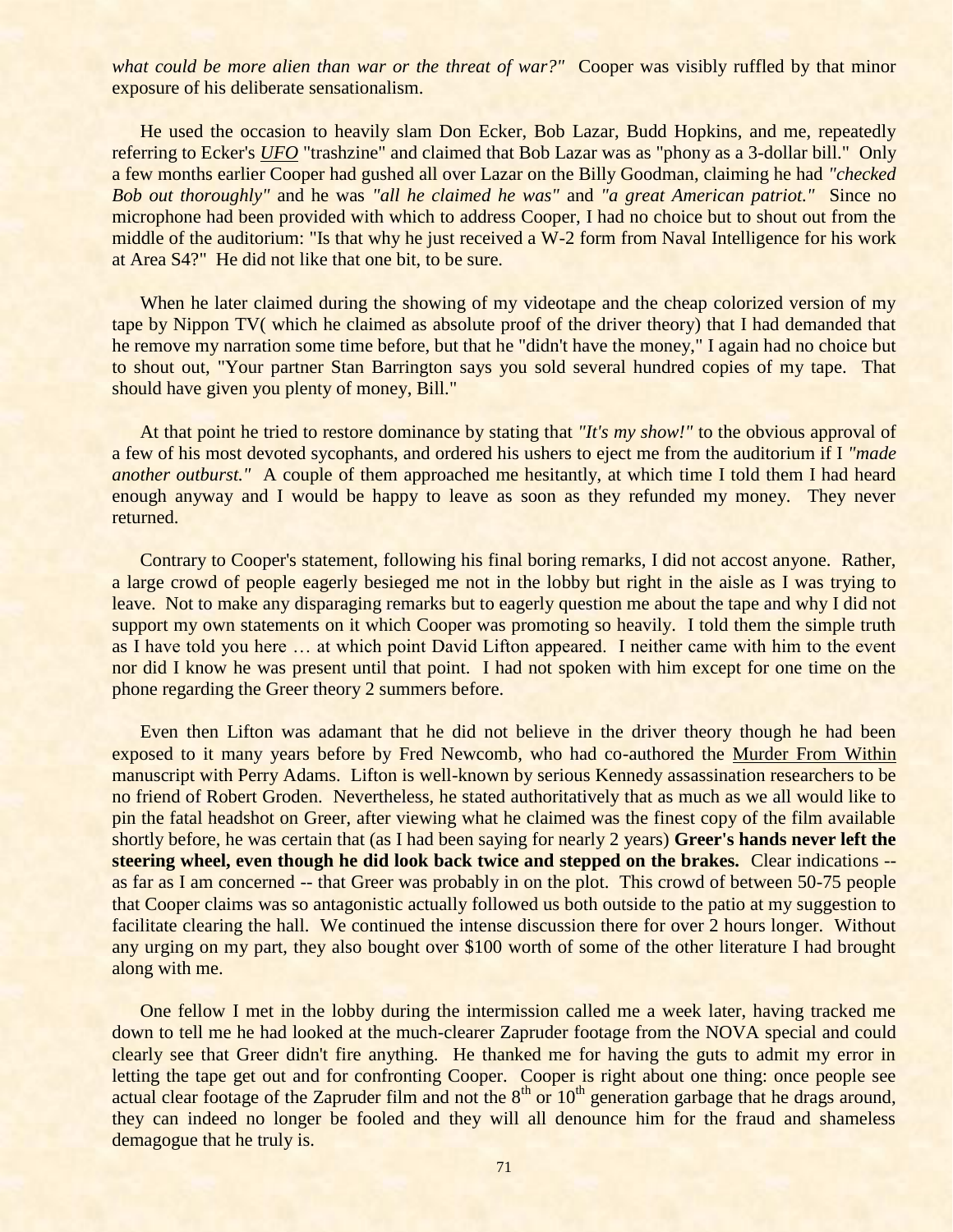Cooper's statement that **"Hansson, Grodin [sic], and Lifton are running out of time. Americans are catching on to the scam. I shudder to think what will happen to these people when Americans finally get angry. Do not forget that Lear informed me that his source for the film was a CIA agent who later turned out to be Lars Hansson."** is simply another outright, bald-faced lie and malicious slander. Though I am not an attorney, it almost certainly qualifies as actual malicious baiting for some lunatic to go out and "terminate" us as agents.

The simple fact is that I had actually gotten into an hour-long argument with Lifton regarding the driver theory 2 years before, and had never written or spoken to Robert Groden until after our appearance on the TV program on which Cooper alone was afraid to appear. Since Groden and I had never met or spoken with each other before, he was unfamiliar with my beliefs concerning the driver theory. I have little doubt that he was referring to Cooper's published and videotaped statements when he characterized them on the program as "asinine", even though the producers had deliberately left out the most important half of my testimony and made me appear to be supporting the theory myself.

I have yet to meet Robert Groden personally and met Lifton for the first and only time at Cooper's event. Despite their personal and/or professional differences, however, they have performed 1,000 times the committed research AND sacrifice to bring the truth about Kennedy's murder to the American public than has Cooper. Even my 15-year effort in that regard pales beside their work. For Cooper to even dare to make such a statement about them is utterly shameless and completely asinine. I don't know either of them very well at all. But I would be willing to wager all that I have or will have that the odds are far greater that **if anyone works for the "Secret Government", it is "Wild Bill" Cooper. He certainly has the most acknowledged service time and the least time in doing the hard work in genuine research on the Kennedy assassination.**

To make such a statement about me is so absolutely, patently untruthful, and absurd after my own record of taking the Government on directly on my own and Gritz's behalf. Anyone who has made even the most feeble effort to check me out can quickly see through it. I can easily supply dozens of character witnesses who can verify my activities and lack of income for the last 10 years. As I said before, Cooper is a complete phony and a liar. And his cheap, third-grade technique of accusing anyone who exposes him of being "an agent of the Secret Government" is so petty, childish and disgusting it reeks. And again I ask you: what did Cooper do for "the intelligence community" between 1975-1980?

If he is so intent on alerting us all to the danger of takeover of which we are already acutely aware, and if he had no qualms about committing treason and stealing Top-Secret documents that no one else has ever seen, what could he possibly reveal about his intelligence-related functions for 5 years that could possibly be any more damaging to our "national security" than the purloined and fabricated gloom-and-doom scenario he is already spewing?

His campaign of smear tactics and vilification reeks of Goebbel's "Big Lie" propaganda techniques. His almost complete ignorance of or unwillingness to discuss the extreme extent of actual Nazi involvement in the post-war heroin and cocaine trade -- as well as the true composition of the controllers of Military-Industrial Complex that obviously rules this country and most of the World through planned programs of assassination and genocide -- is simply staggering. If as John Judge says, "*Goebbels would have given his saluting arm for the propagandizing power of television,"* he would certainly have sacrificed his "bird finger" for a bully-boy like Bill Cooper to go out and harangue the masses with his message of fear, smear, and confusion.

Considering all that I have related thus far, I do not think I am merely being paranoid in believing that Lear probably used Cooper's interest in the Kennedy assassination initially in a definite attempt to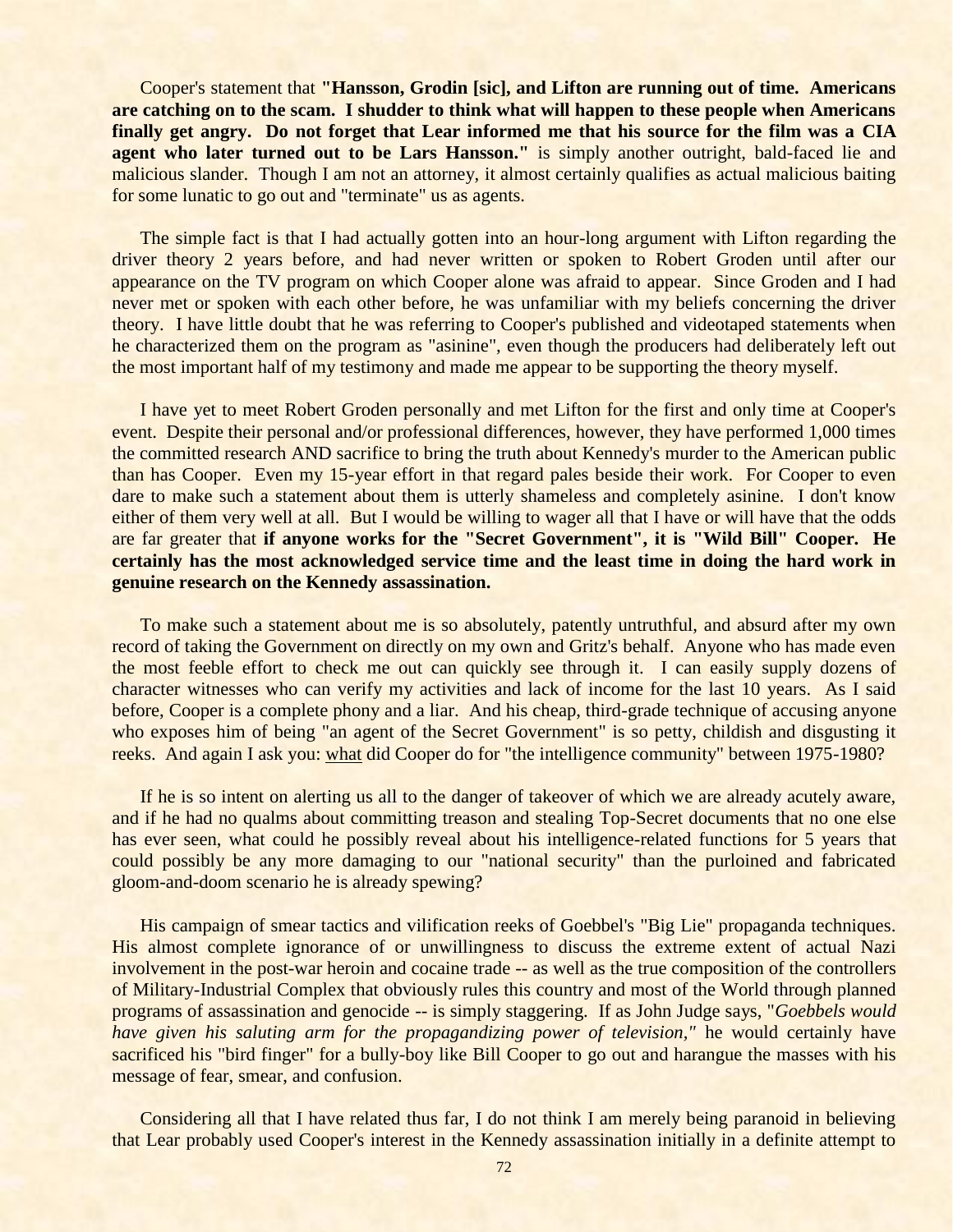discredit me. Given the unscrupulous hothead and publicity hound that Cooper is, it probably took very little urging to get him underway. Despite widespread suspicion that Lear and Cooper have actually been working for the same master(s) to spew disinformation since, I do believe that Lear's and Cooper's mutual contempt is as real as mine is for both of them.

Even so, I seriously doubt that Cooper had had any great concern at all about John Kennedy's death - - or who was actually involved in effecting it -- until John Lear "pimped" him with my rough videotape "The Truth Betrayed: Dallas Revisited". It is obvious even to this day that Cooper has done very little research on the subject. In all the presentations that he has conducted on the subject which I have heard or seen, his discussion is limited almost exclusively to the "driver-shot-Kennedy" scenario and little else.

Whatever Cooper's actual motives in appropriating my videotape and selling it since he obtained a copy directly from him, John Lear knew clearly that I no longer supported the "driver-shot-Kennedy" theory long before he met with and furnished my tape to Cooper. And I have little doubt also that Cooper knew my stand on the issue well before he began to publicize my tape. They also both knew very well that the videotape I produced was by no means a finished product for display or distribution, but rather a research aid hastily edited from a poor-quality copy of the film to begin with.

Milton William "Bill" Cooper --in my opinion -- is not only a liar and a plagiarist but also a crude, loutish bully-boy who would be right at home in a brown shirt or -- better yet -- in a third-grader's sandbox. That is precisely his style of threatening and accusation. While Cooper has managed to get his hands on some good information from a variety of sources, he has sown more seeds of discord and dissension amongst a variety of sincere groups and researchers than any government disinformation agent could ever hope to.

If he is not on the payroll of Naval Intelligence or some other agency (as he has admitted he was from 1975-1980), he certainly should be receiving checks from them since he is doing a superlative job of distorting and disrupting the work of a number of dedicated and sincere researchers, and misleading thousands of genuinely concerned citizens who -- for whatever reason -- will not take the time to verify his claims. The only reason I doubted initially (and still do) that he was an agent was that I couldn't believe after meeting him that they have been reduced to hiring someone so crude, so asinine, and so transparent.

Although I was being pushed by him and some of his supporters at that time to help represent and promote him (and actually did provide limited media-related consultation to them for his Nov. 5, 1989 event before I knew better), I decided during our first and only meeting at his home in August 1989 that I did not like his overall *"you're either my friend or my enemy"* style and was not at all convinced of his veracity or his precision.

Since then, I have come to develop genuine loathing and contempt for the man (and for his alter ego, Mr. Lear). And not without exceedingly good reason, as you have been shown already. Since I first became aware of Mr. Cooper from Lear's computer bulletin board messages in November 1988, I have noted that virtually everyone else that he has initially sucked up to and slobbered over publicly has come in fairly short order to completely disassociate from him. Following their disavowal of Cooper, each has also subsequently received the most vicious denunciations from him either on stage, in print, or late at night over the phone. One close friend of mine received 2 death threats from Cooper at 2:30 am after simply calling to order an audiotape of Cooper from his friend Richard Murray.

While perhaps in some cases, his criticism of others may be partially -- or even completely -justified (as in the case of Lear), Cooper is not at all above resorting to bald-faced lies to shore up his own position when he has been shown to be in error. Which is often. Indeed, I have never yet in my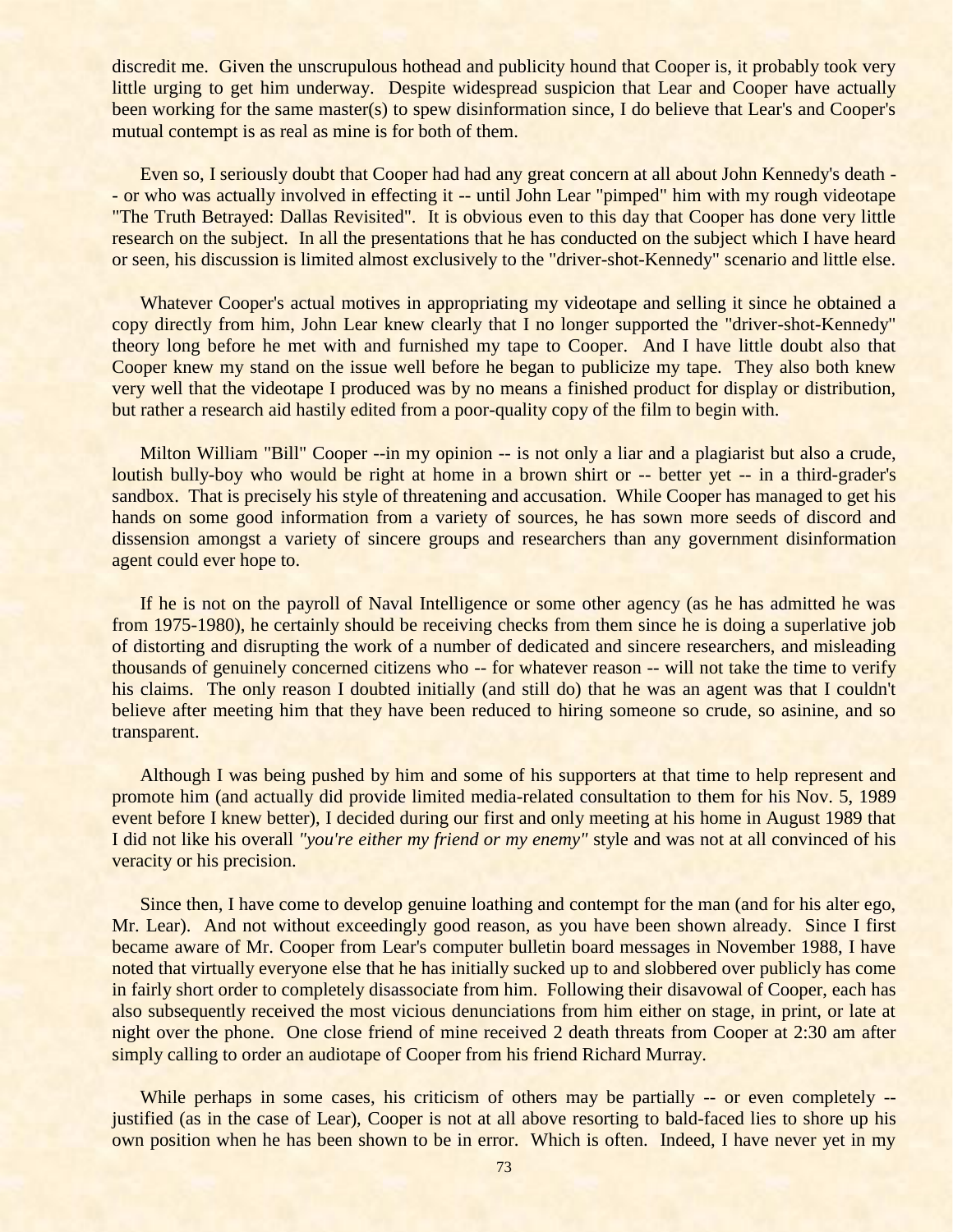lengthy personal and professional experience with military and law enforcement personnel, attorneys, covert operatives, and foreign-service snakes much less used-car dealers met anyone who will lie as blatantly and shamelessly as William Cooper (though he has indeed many close seconds). This behavior on his part is especially disgusting because I do believe that some of what he is promulgating is accurate and of utmost importance to Americans and all the World's citizens.

The tragic aspect is that he is so far off-base in the rest of his allegations -- and so foul-mouthed and crude in his dissembling and attacks on other genuine and sincere researchers such as Robert Groden - that the baby ends up being thrown out with the bathwater when intelligent people finally learn enough to dismiss Bill Cooper as a wild-eyed fanatic at best. Most are far more inclined to view him as an outright disinformation agent and/or wacko.

I have tried to give the man the "benefit of the doubt" since first hearing of him in Nov. 1988 - particularly since some of the information he has accessed and promulgates is true and valid. But after careful study, it becomes apparent that virtually all such material has come from others. After being on the receiving end of his lies, theft, and threats, I am steadfastly committed to making sure that people hear "the rest of the story" regarding his allegations and activities before they pass judgment on his veracity or mine.

One simple case in point regarding Bill Cooper's lack of accuracy, honesty, and precision is the way in which he has crusaded as the great exposer of the U.S. Army's involvement in the creation of AIDS. It is a matter of record that Dr. Robert Strecker and others were lecturing on this tragic fact years before their literature came into Cooper's hands. As a blatant example of Cooper's lack of precision and thoroughness, the excerpt from the Congressional Record concerning the Department of Defense Hearings testimony from Dr. McArthur on July 2, 1969 which Cooper distributes and has printed in his book on page 445 as "proof" of the Army's culpability (which I happen to agree with) he wrongly references back to "Part 5: Research, Development, Test and Evaluation". Anyone who had bothered to simply look up the testimony at their local library would quickly learn that nowhere in "Part 5" does McArthur's testimony appear and might quickly conclude that it has been faked. Obviously, anyone who distributes such information under that heading as proof is ill-informed at best and an outright fraud at worst.

On the other hand, anyone who (unlike Cooper) made at least a cursory search of the references before taking it out to grandstand and sell tickets would quickly learn that there were 7 parts to that particular series of Defense Appropriations hearings. The McArthur testimony actually appears in "Part 6: Chemical and Biological Warfare" on June 9, 1969 -- not July 1, 1969 as Cooper's reprint indicates. If it may seem that I'm splitting hairs here, bear in mind that the testimony is in **an entirely different book** from **an entirely different hearing on an entirely different day**! If Bill Cooper is that sloppy in his research about a relatively simple reference readily available to the public, how accurate is he with all the alleged meetings and secret documents he claims to have had access to?

According to several of Cooper's former confidantes, he actually bragged about **stealing** the topsecret documents that he claims to have had access to from their lockers, after which he photocopied them and sneaked them out of his duty station in his lunchpail. When I questioned him about this on KFI Radio in August 1990, he was evasive to the extreme. I seriously doubt Cooper had any serious function with ONI while he was in uniform or out of the service since he lacked the rank, the specific training, and much less the record to be legitimately accorded such a high level of trust. Nor has anyone come forward to verify such service.

I am certainly no great fan of Naval Intelligence in particular. Lee Harvey Oswald was one of their agents before his untimely demise. John Walker and his network were Naval Officers and/or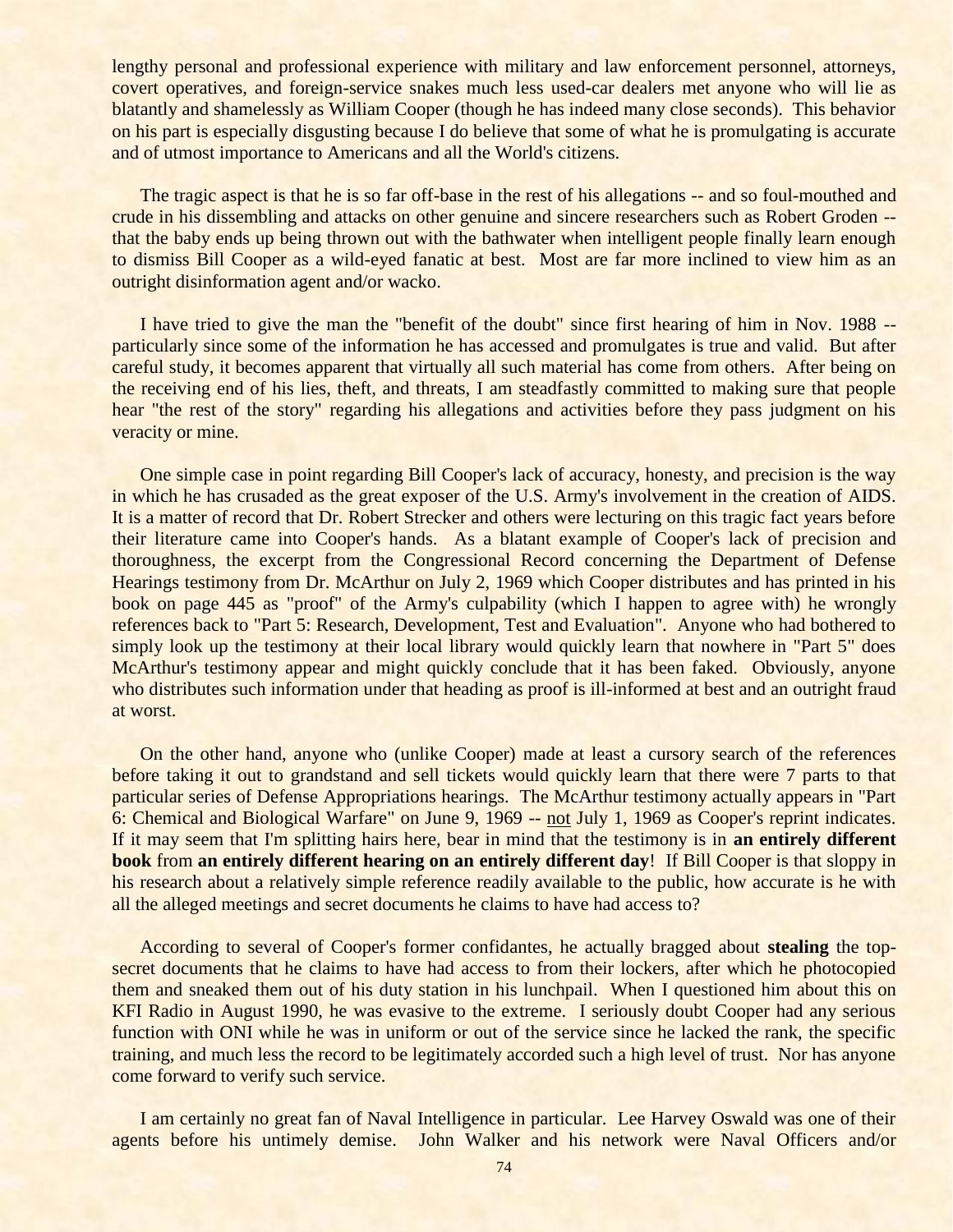intelligence personnel. Christopher Boyce (the "Falcon"), on the other hand, was merely the son of a retired FBI agent. But the fact is that they are serving many years in prison for virtually the same acts as Cooper has bragged about committing both privately and publicly. If what Cooper is spewing so selfrighteously is such a great threat to the world power-brokers -- not to mention their hand maidens in the intelligence communities -- why has he like Lear been so immune from prosecution?

If -- as Cooper claims in his book -- *UFO Magazine* writer (former Green Beret and deputy sheriff) Don Ecker lost his leg in a shotgun-training accident, is it not possible -- with as many lies as he has been caught in red-handed -- that Cooper might actually have simply had "one too many" when he rolled his motorcycle off the road and lost his own leg? I don't know and neither apparently does anyone else for sure, as is the case with almost all of the rest of his wild-eyed allegations. He certainly must have had several too many when he left the 10 life-threatening messages on the answering machines of his former promoters actors Michael Callan and Douglas Deane in July 1990. The audiotape of those messages is readily available for anyone to hear for themself.

The first one on the tape gives you quite a feel for the man's subtlety and business acumen when he is failing to accomplish objectives:

## **Maniacal laughter precedes** *"Heeeeeey, maaaaaaan -- Somebody just sold me your kneeeeees, and I'm comin' to get 'em. I'm comin' to get those knees. And I'm gonna break them motherfuckers into five million pieces..."* **Maniacal laughter fades to hangup.**

Rudyard Kipling wrote in his poem "If" that one must learn to achieve mastery of life by being able to transcend many types of setbacks, including *"having your words twisted by knaves to make a trap for fools."* I had no idea at the time I first read those words 20 years ago just how precisely I would come to experience that reality personally. "Knave" is certainly one of the most complimentary terms I would accord Bill Cooper, who has not merely twisted my words but has blatantly lied repeatedly about my words and actions. And those of a number of others.

Fortunately, I have far more faith in the strength of the truth and the intelligence of our respective audiences that most will be able to sort out who is telling the truth once they have heard or read at least 2 sides of the story. Unlike Cooper, I have proof for every single allegation I am making (and witnesses in virtually every instance) and will be most happy to make this available at a reasonable cost to anyone who wants to examine it for themselves. I am also more than willing to submit to an independent professionally administered polygraph test along with this affidavit should anyone request it and be willing to pay for it. As embarrassing as a few of these disclosures have been for me as well, I have absolutely nothing to hide. I sincerely doubt that Mr. Cooper would be willing to submit to such a test with regard to my charges contained herein. I am absolutely certain that he would not pass if he did.

I find it particularly interesting that even the title of his opus Behold a Pale Horse is an outright plagiarism from an earlier novel by the same name written by Lannon D. Reed. Considering the fact that Cooper was so adamant in denying to me during our 2 phone conversations the involvement of "ex"-Nazis in the Cold-War nightmare we have had to endure since 1945 -- as well as in John Kennedy's assassination -- I found it particularly amusing that the book he stole his title from is actually subtitled "A Novel of Homosexuals' Persecution in the Nazi Holocaust."

To borrow a line from Wild Bill Cooper's book, *"I shudder to think of what will happen"* to him when the gay community and Holocaust survivors "finally get angry" about his cheap plagiarism and debasing of their experiences. As you can see, plagiarism is the least of his outrages.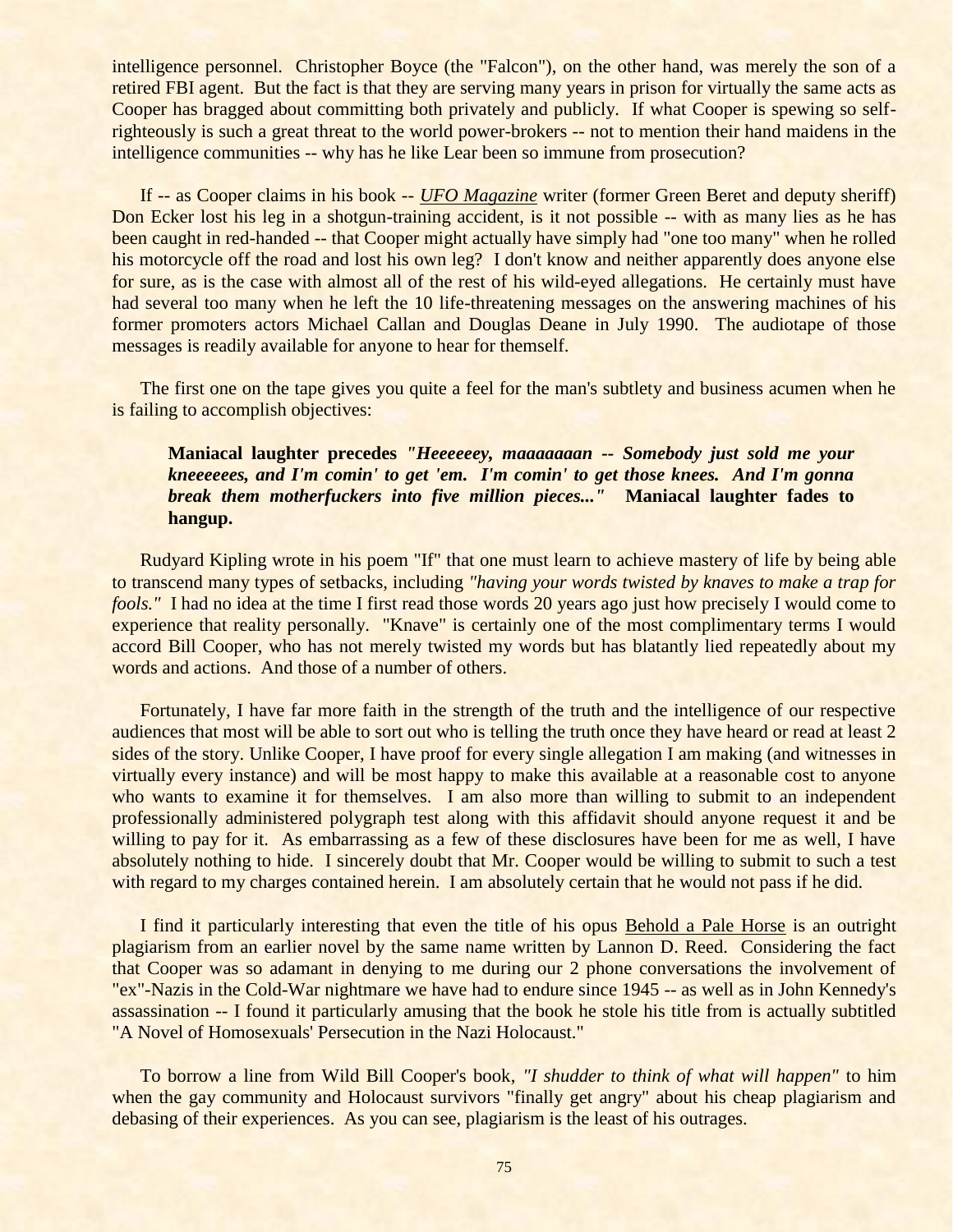Cooper's final statement about Lear's identification of me as a CIA agent (whether Lear actually said it or not) is ridiculous and almost laughable, given Lear's long-term association with the Agency himself and his fear and trembling since August 1988 about my exposing him for the sleazebucket and gunrunner that he is. It is even more disgusting and hypocritical in light of Cooper's almost slavish attempt to curry my favor during our first phone discussion and my subsequent meeting at his home in August 1989.

If it were not for the general ignorance of most of these issues by his audience, Cooper would probably have been put long ago in an institution where he belongs. Knowing his capacity for turning his own lies around on others, when he does finally go berserk and kill some innocent bystander who also appears to him to be "an agent of the Secret Government" or ends up on the losing end of the lawsuit I may eventually have to file, he will almost predictably claim that the Agency was funding me. Whatever funding I might be able to obtain to prosecute such a suit would come from honest efforts and not from any intelligence sources.

#### Cooper continues:

"Hansson later claimed that I violated his copyright. He had no copyright. Hansson himself violated someone's copyright my making the film and giving it to me Lear and Gritz. I didn't and still don't give a damn about copyright on THIS particular film. If I did, no one would ever know who really killed our President.

"Bo Gritz stated on radio that he felt exactly the same way. Hansson never attacked Lear or Gritz who still show the tape. And Gritz still makes it available. I wonder why? Are Lear, Hansson, and Gritz working together?"

I didn't "later claim" that Cooper violated my copyright. I informed him of that fact the first time I called him to confront him about his use of my videotape in late October 1989. I made it very clear to him that whether I had any legal claim to a copyright on the "Truth Betrayed" video or not, if he had any ethics at all, he would obtain his own copy of the film inexpensively from any of the several legitimate sources and make his own tape. I was not aware until several months later until John Lear himself informed me that he was selling it as well. I made it very clear that I had completely given up on the driver theory a year before and that Lear certainly was well aware of that fact.

As to whether-or-not I had violated Zapruder's or Groden's copyright, that is certainly debatable. Since I had made no copies of the tape for sale and had only given a very small handful of the tapes to close and trusted associates (aside from Lear), I seriously doubted then or now that I had violated any copyright laws. When Cooper says he doesn't *"give a damn about copyright on THIS particular film. If I did, no one would ever know who really killed our President,"* he certainly utters a mouthful. He obviously doesn't give a damn about copyrights on a high percentage of the material that he quotes as his own from a number of other researchers including the very title of his book, lifted from an earlier novel about homosexuals in Nazi Germany by Lannon Reed. And he certainly doesn't give a damn about enlightening his audience about all the other scumbags who participated in the planning, financing, and execution of the fairly-well orchestrated hit in Dallas that day. Whether William Greer was in on the plot in any capacity, he was one of a long list of perpetrators that Cooper completely overlooks in his obsessive concentration on the most sensational (and erroneous) aspect.

I have not heard the particular radio broadcast that I referred to earlier and that Cooper refers to here in which he claims that Gritz *"stated on radio that he felt exactly the same way."*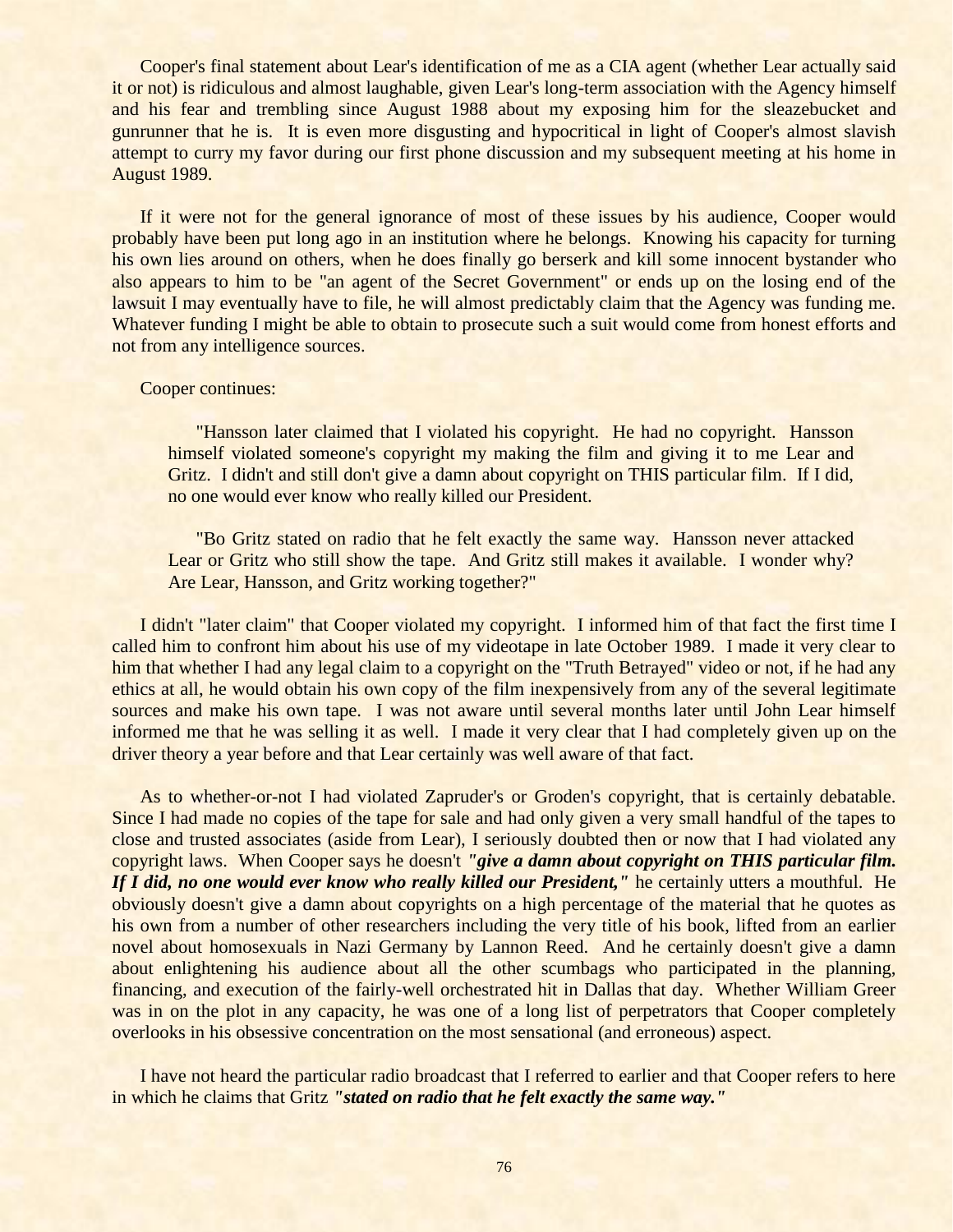Bo and I have done one radio program together on the subject and have spoken together publicly twice with references to the JFK murder. We collaborated on an entire chapter in his new book on the subject. I have little doubt that he probably did say something to the effect that he felt there should be no copyright on the Zapruder film. But I know for certain after a number of discussions on the subject with him that tossing my videotape out to the largely uninformed public with no additional information and references in support of -- or contradicting the statements I made on it -- is profoundly disorienting to the average person.

As a special-forces operative and triggerman for many years, Gritz is occasionally prone to "shoot from the hip" and ask questions later. He admitted -- when I confronted him about his impulsive decision to make copies of my tape available without advising me in mid-1989 -- that he did it primarily out of disgust with Cooper's excessively secretive and exclusive approach to the entire matter. He was so put off by Cooper's reliance on his "secret copy of the special uncut version of the Zapruder film" to bolster his own limited credibility -- when the same tape had been gathering dust in Gritz's living room for over a year at that time -- that he impulsively offered to make a copy of it available at the request of one of the callers.

Knowing from our discussions that I didn't support the theory any longer anyway -- and having seen much clearer footage in the studio where I had produced his documentary a few months before -- he considered it "no big deal" and offered it primarily to defuse Cooper's messianic approach to the matter. Despite his error in doing so without contacting me first, Gritz at least had the consideration for the eventual recipients to also include another fairly decent documentary on the assassination on the same tape in order to provide some kind of overall background. He didn't ask the producers of that program for permission to copy it, either. But that was his choice. I had nothing to do with it and did not find out until several months later. Gritz immediately discontinued distribution when I found out about it and requested him to stop.

Cooper finally makes a truthful statement when he says that I never attacked Lear, because I certainly should have exposed him for the fraud and lecher that he is over 2 years ago. Out of respect for John Lear's family -- particularly his mother (since I lost all respect for him over 2 years ago) and concern that my disclosures could bring considerable grief upon him and/or them -- and my complete disgust with Bill Cooper, it is true that I have given Lear far more leniency than I should have. It is certainly true that he has shown (and probably sold) the tape many times without my permission.

In addition to what I have already described, I have had it confirmed as well from the producers of the show that it was in fact John Lear who also made my videotape available to Nippon TV for broadcast without my permission, even though he was well aware of how to contact me at the same address I had had in California for over 2 years at that point. Although Cooper has touted Nippon's version as "computer-enhanced", the display at his Beverly Hills High program in August 1990 showed only a poorly colorized ("neonized" is perhaps more accurate), doctored version of my own videotape - with my own voice clearly evident in the background -- and dubbed-in sound effects to indicate the gun blasts. It was even cheaper and shoddier than I had been led to believe by his grandiose claims when I challenged him on KFI Radio a few days before.

Cooper has attempted to make a second career for himself exposing "the greatest cover-up in human history," denouncing anyone as a CIA agent or an "agent of the secret government" who has questioned him in any way. I find this very disturbing and believe that anyone who is inclined to take any of Cooper's charges seriously should also demand and receive a detailed answer from him regarding his post-service intelligence-related functions. I honestly have no idea at this point what they were or if, in fact, he is currently a witting or unwitting agent of any intelligence agency. I would not be at all surprised to discover that he is, but I do not know that for a fact. Given the Agency's unwillingness to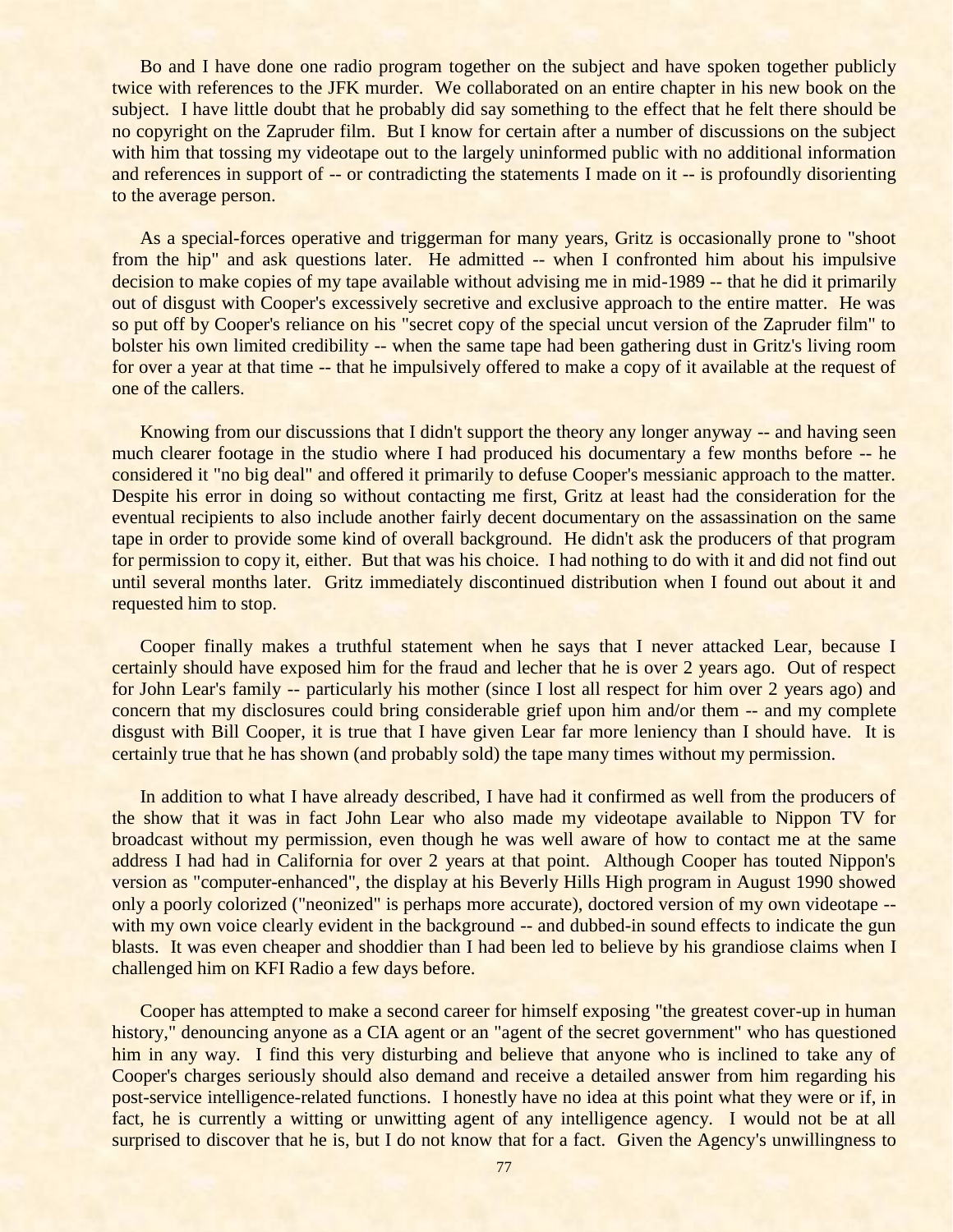disclose association with anyone, a disavowal from them of Cooper is a virtual certainty. Given the number of his demonstrated lies and flip-flopping, however, I am by no means sure that his resume statement is accurate, either. That's the big problem with liars.

## **The Best Evidence?**

The only reason I elected in the midst of all this to become involved in any way at that point with Lazar's legal case was that Lear originally -- and then Huff and Lazar -- had told me in no uncertain terms that as part of Lazar's extensive briefing at S4, he had reviewed a number of documents related to the **development of AIDS as a biological weapon** (and had even been so specific as to have mentioned that the Naval Officer who had signed the final report certifying the weapon's operational status in 1972 was an R.M. Donner). Although I had virtually no way of telling if their statements were true, Lazar's credibility and consistency regarding other aspects of his story -- bolstered by 4 lie-detector tests -- had held up throughout our limited dealings. Furthermore, the record of U.S. Congressional funding of this specific type of research, at the very least, is available in your library in the Congressional Record from 1969. **[StealthSkater note: but what if actual funding was secured by a "black" drug-running fund outside the oversight of Congress?]**

My immediate and overriding concern was that if there was any chance whatsoever that Lazar was telling the truth and had not been fed bogus information, that he may well have been telling the truth about the **formula for the [AIDS] antidote** which he also claimed to have seen and memorized. If any of that was even remotely true, the risks of embarrassment -- much less imprisonment -- were far outweighed by the possibility of securing a means to eliminate this man-made scourge. For that reason alone and not out of any regard for Lear or any necessarily great affection for Lazar and Huff, I worked feverishly for the next few months to secure some of the crucial elements for the formula as well as to secure maximum media coverage for Lazar's case, virtually all of which he blew off entirely. Despite all of my feverish efforts, however, it was actually the serendipitous and fortuitous occurrence of 2 things that really kept Bob Lazar from going to prison.

The first was the unfortunate murder by strangulation of a black casino floorman by 3 Metro policemen who entered his apartment illegally to "question him" about his girlfriend's alleged prostitution, which created a firestorm of well-justified criticism and put the heat on Metro to avoid any other scandals which madam Toni Bullock's operation would have surely entailed. The second was a supreme blunder by some lowly underpaid file clerk somewhere in the bowels of the Defense Department who accidentally actually sent Lazar his W-2 from **Naval Intelligence** for the period of his employment at the Nevada Test Site which actually showed a **'MAJEST'** security classification, I'm told. The combination of those 2 factors running on the evening news days before Lazar's final sentencing stripped bare the hard-ass probation officer's motivations in condemning Lazar as a "conman" and a "liar" and resulted in his being awarded 3 years probation by the conservative-but-fair judge presiding over his case.

After attending the next-to-last court hearing for Lazar, Lear asked me to come up to his house and help him with his sewer system. I really didn't have the time to spare but actually felt sorry for him at that point, since he apparently lacked the money to pay a proper outfit to do it. Who can you call to help you with something as unappealing as that? I had to cancel a couple of key meetings to do so and ended up spending most of the day helping him try to rout out his clogged drain lines -- without success. While we were talking, perhaps because of the "earthiness" of the situation, Lear was especially candid about a number of matters.

Again I found myself almost feeling sorry for the guy for having gotten so far in over his head on the UFO situation, and so far behind in his family situation. He began to express great concern about the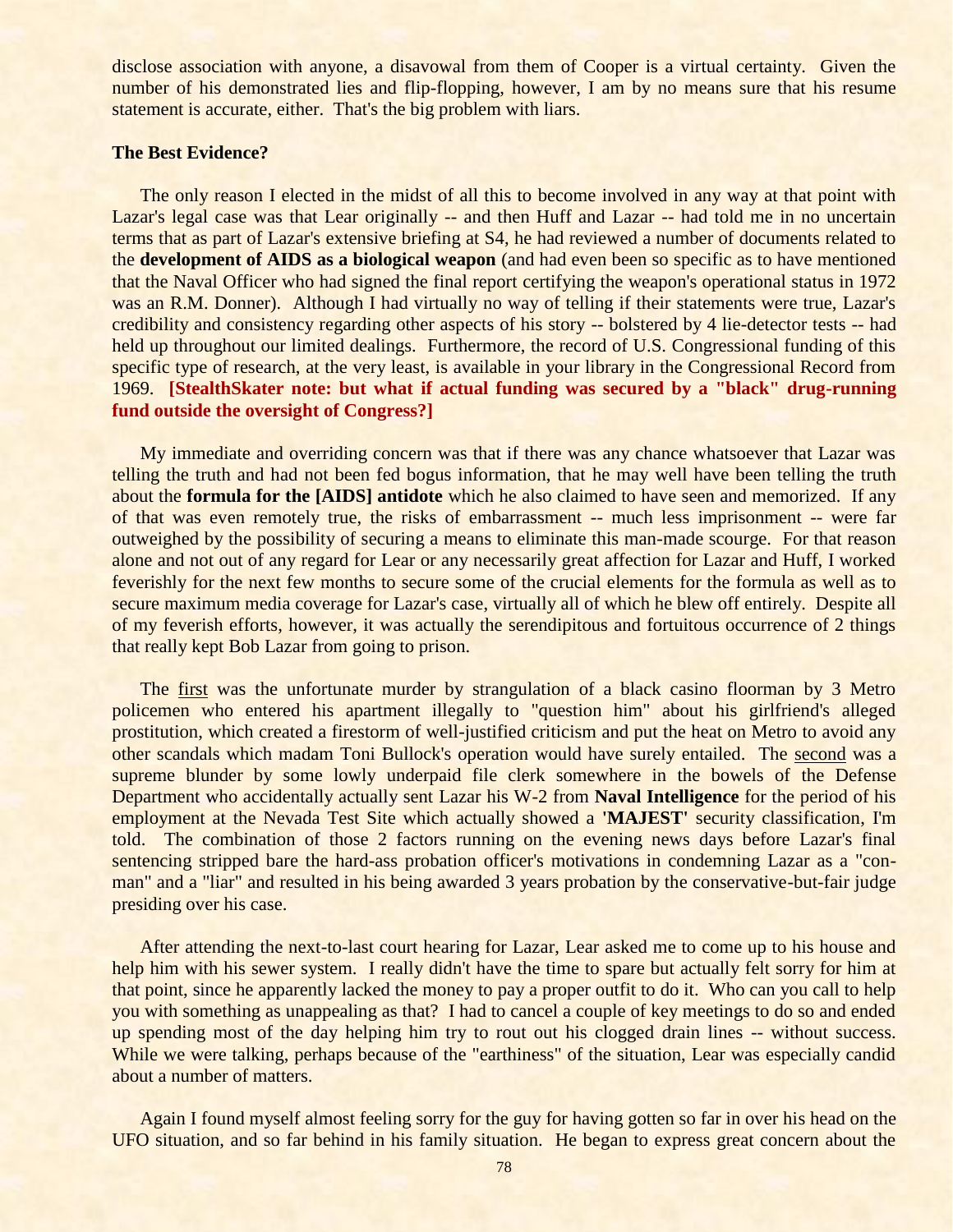fact that he had been laid off from his flight job as well as about Cooper's continuing efforts to embarrass and discredit him. He was particularly distressed about the threat of Cooper's full disclosure about the woman who had come to the house the night that Cooper and Novel were there. I'd become pretty tired of hearing about it since I thought it was asinine for her to have been there at all -- regardless of what happened -- given his past history. When I asked him disinterestedly if anything had actually happened, if she really was there on "professional business", he automatically replied, *"Well yeah, of course. I was just too drunk to do anything."*

I didn't have the heart to start lecturing him again since it was obviously pointless anyway, if he was still pursuing the same stupid path he should have left behind 2 years before. I just nodded and decided that now that Lazar was pretty well off the hook, I would just as soon fade into the sunset and leave the entire sorry mess behind me. Lear asked me to stay for dinner, expressing appreciation for my friendship and understanding. But I just felt it was time to go.

Frankly, despite my disgust for the actions I have related thus far, that is the enduring image I have of the man -- one of pity. Despite all the luster and the awards and the recognition, John Lear is still so much like the little kid in third grade who couldn't do enough pull-ups or sit-ups to make the team to which he desperately wanted to belong, or to win his father's approval. Even Lazar and Huff (who had taken to calling each other "Gufon" and "Bufon" in sarcasm toward the UFO fanatics involved in MUFON) dismissed John as simply "Lear" when he asked them if he should be called "Lufon."

Following Lazar's sentencing to 3 years' unsupervised probation on the "weenie charge" (please excuse the pun), in September 1990, I became heavily involved assisting in the production of Gritz's new video and editing of his new book Called to Serve. When I returned to California at one point to continue editing the video after the owner of the original studio became somewhat panicked at the content and real or imagined surveillance being conducted against him, I contacted the owner of a flight service company which specialized in film work to discuss a film treatment I had in development. He was very receptive -- particularly when I mentioned my acquaintance with Lear -- and informed me that he had learned of John's layoff from his mother shortly before and was concerned about his immediate prospects. I told him I was actually anxious to put a film deal together on UFOs, incorporating specific aerial sequences with standard aircraft, that with any luck could include John in both a consultative and a flying capacity. I actually thought that perhaps getting Lear involved in larger creative project might actually help him acquire an entirely new perspective on life. The gentleman thought that would be a great idea as well. I agreed to send him the story treatment that I'd just completed in order for him to look it over and discuss it with some of his contacts.

A few days later, Lear called me up to chew me out about discussing his employment with the man (much like his bitching about my calling Lazar). Eventually I was able to make it clear that I didn't bring it up at all, but that the man had already learned of his situation from John's mother. I pointed out that I only mentioned that I thought it would be great if he had the chance to have a major involvement in a blockbuster film since we all knew his flying career was nearing an end, anyway, due to his difficulty in passing the annual physical. When I explained the general discussion regarding the film project, he became even more belligerent, claiming that he would settle for nothing less than co-writer on the script. I replied that he was welcome to be producer and director if that's what he wanted. All I wanted was to just get something rolling rather than talk and more talk.

After being extremely discreet and supportive of him through over 2 years of pretty asinine behavior, I was pretty disgusted at his accusations and decided to drop the entire project insofar as he was concerned. I called the flight-service director back the next day and discreetly informed him that Lear preferred to handle the project himself and that they would need to communicate with each other exclusively from that point on. I was completely bowing out of the loop myself. I was so completely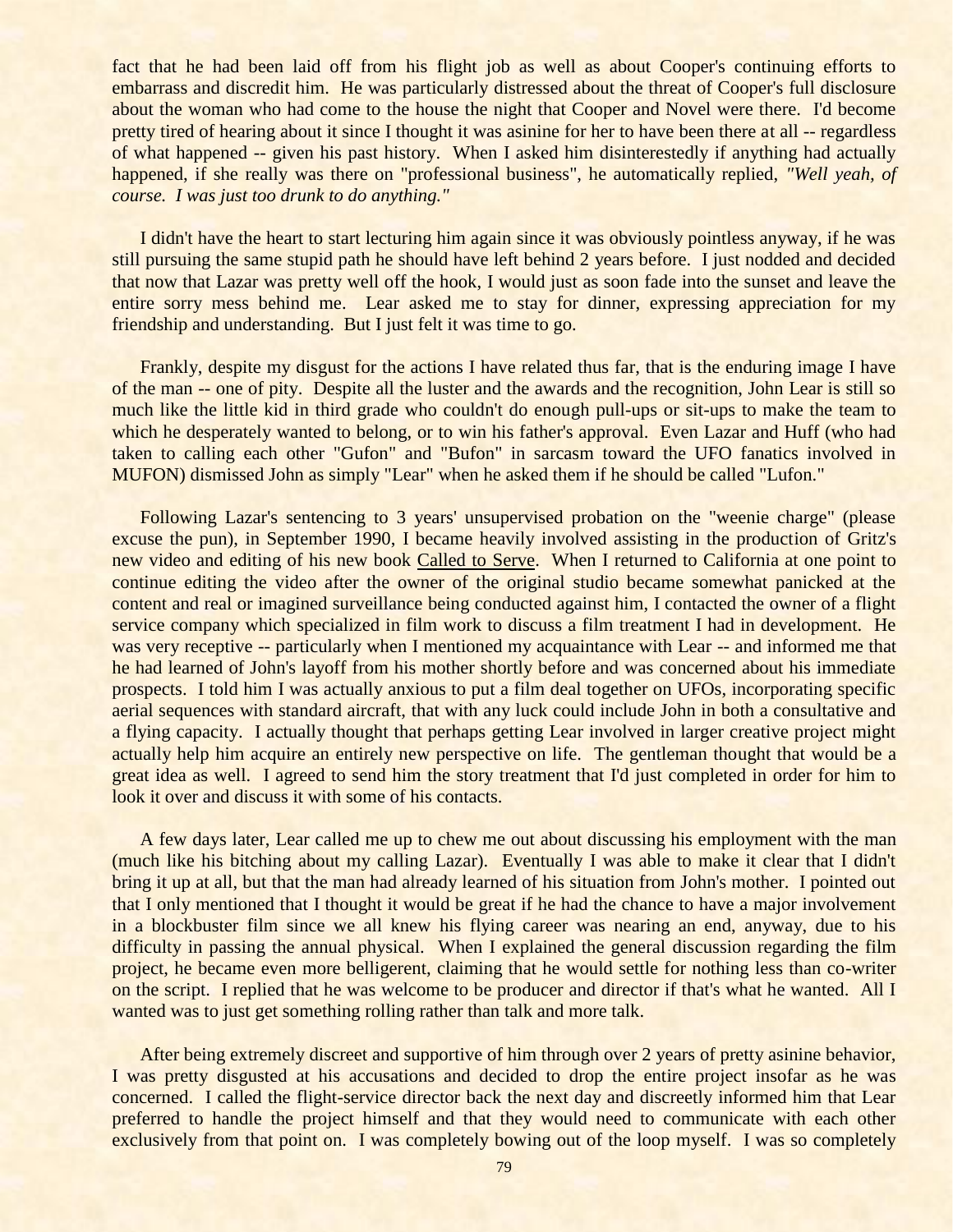disgusted with Lear after actually trying to help him out that I resolved to sever communication with him once and for all. But it was not to be.

A few days later, he called me in L.A. early in the morning after I had been up until 3 am working on Gritz's new video to blab about the documents he had just received concerning "Operation WatchTower". I was still groggy after only a few hours sleep and responded slowly. Lear mentioned a number of details in the Cutolo Affidavit that were being held very discreetly at that point. I quickly came back to full consciousness as my anger began to rise. I asked him 3 different times where he obtained the documents. He lied to me repeatedly each time. I had actually just met with Oliver Stone the day before regarding the documents and the video in progress. And he, in turn, had passed the information on to award-winning reporters Seymour Hersh and David Oberst. I was absolutely aghast that a blabbermouth like Lear (whom I had already decided to sever connections with) now had his hands on them and could disrupt any efforts underway to confirm and substantiate their contents.

Worse yet, when I called back to Lear to try to find out who else he had talked to at that point and to convince him to keep his mouth shut about it for the time being, I discovered he had left a snide message on his answering machine -- heard by anyone who called him -- regarding me and the Kennedy tape. After all the crap I'd endured on his behalf and the hundreds (if not thousands) of miles and dollars I'd spent over a period of nearly 2 years trying to get him to see the actual truth of that situation, to hear him belittle me and the assassination itself in such a petty and crass manner -- given the multitude of sins I'd been sitting on for him -- was just too much to swallow any further. The fact was that Lear was the very person who had violated my trust in the first place by making the video public when it was never intended as any kind of final statement and by giving it to Cooper, which in turn led Gritz to foolishly make it available. All the while, I was acutely aware of deliberate treasonous/criminal behavior on his part, not to mention scandalous peccadilloes. I was outraged beyond belief.

I called him twice that evening to leave messages to the effect that I thought his behavior was asinine. I stated in no uncertain terms that if he really felt it necessary at that point to deal with such matters in that shallow a fashion, I felt no longer bound to maintain my silence about a number of matters that the media and the public had long deserved to know which I had been urging him to disclose throughout. I indicated that I was being questioned by some news agencies about my knowledge concerning the Marcos Gold shipments, and was seriously questioning my decision to keep him out of harm's way by feigning ignorance. He instead chose to interpret my messages first as a threat and later as an attempt to extort money from him. But they were neither.

I recorded my third message to Lear on my own tape recorder which clarified that there was a severe misunderstanding underway and a serious breach of trust and respect committed, and offered him -- in firm terms -- the opportunity to meet and talk about it privately before it escalated into open warfare. I made it very clear I was not threatening him or trying to extort money, but merely intent on encouraging him to sit down and talk about the situation.

When he refused to respond directly but instead called a number of my former acquaintances to misrepresent my statements to them -- and apparently implied that I had called to extort money from him, I then wrote him a certified letter, deliberately couching certain "delicate" issues in cryptic terms in case his wife might have intercepted it -- I made it very clear I had no desire for any money from him at all, but rather that we sit down and talk and get the problem between us resolved. He then called another friend of mine to complain that his wife had received the letter and was now visiting serious grief on him as a result.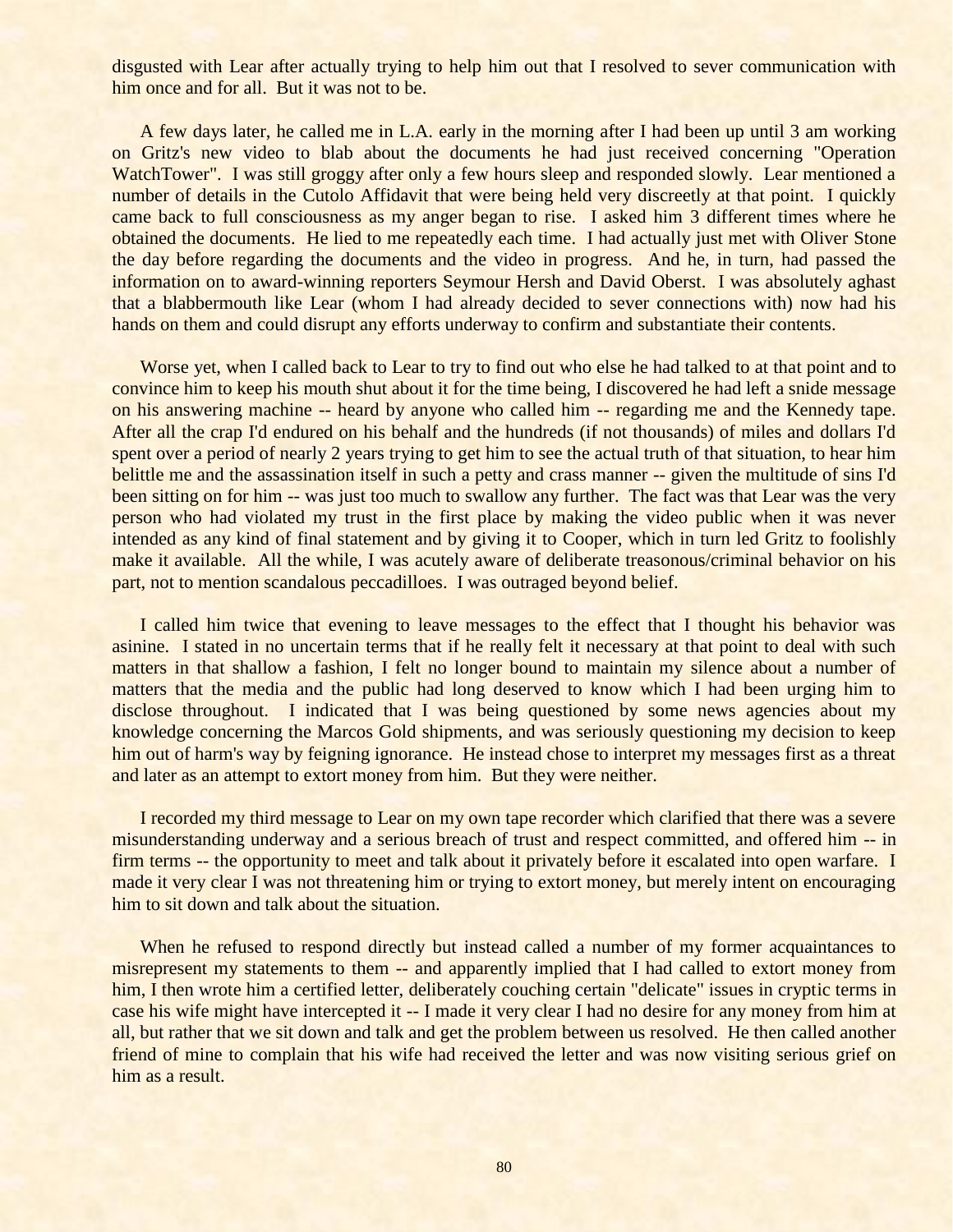Fortunately, my friend had the presence of mind to ask if that was before or after he had read the letter himself. Lear -- fool that he is -- admitted that he had actually left the letter laying on his desk and his wife found it there.

What I find especially ironic about this is the fact that I actually took deliberate pains to keep the discussion strictly between the two of us, when I easily could have deliberately dropped all the revelations on his wife with predictably nuclear results. Instead, I had purposely worded the contents so as to avoid any such references other than a phrase about his "dalliances in the French Quarter", which referred merely to his meeting there with Novel on the Fourth of July 1990. As a matter of fact, I had called him there from Santa Barbara that evening to see what advice Novel had to offer concerning how to keep Lazar from going to prison -- I figured he should know. To my knowledge, Lear actually did nothing at all out of the ordinary while in New Orleans. But apparently just the terminology that I chose was enough to set her brain working overtime.

The only time I actually managed to reach Lear -- as I described earlier (probably in early October 1990) -- he was extremely belligerent, immediately reading to me the third in a series of snide phone messages he had prepared to embarrass me, offering my phone messages to him for sale to anyone who called in. He then demanded to know how much I wanted -- claiming he had his checkbook in front of him -- for me to agree to quit attempting to contact him. When I explained that I simply wanted an apology, a retraction of his earlier messages, and to talk and get to the bottom of why this situation had come up in the first place, he laughed and accused me of deliberately creating grief for him at home by leaving the 3 phone messages.

He accused me of leaving drunken messages on his machine. But I reminded him that I rarely ever drink. And never to excess. I clarified that what he heard in my voice was not drunkenness but disgust. When I reminded him of all the grief he had caused for me with the Kennedy tape to begin with, of the thousands of people who had been disinformed by Cooper thanks to him, and of the countless people who had heard his phone messages about me, he was momentarily speechless. I emphasized once again that all I was asking for was for us to sit down in some neutral spot and get to the bottom of the dispute before it escalated any further, because I was sick and tired of being used as the whipping boy for his and Cooper's bullshit. He agreed to call me back later that day but never did. He has ignored or refused to listen to or look at any message I have tried to send him since, much less to talk with me.

In the meantime, I have learned from very reliable sources that Lear has boasted about enlisting another person to try to get me to admit to an attempt to extort money from him while that person was secretly tape-recording our conversation; that he had forged a threatening note and my signature and the end of my letter to him mentioned earlier, which he has copied and distributed to any number of other people; and that he has been stating in his public lectures that he was misled by me about the Greer theory, and only after he decided to go to see Robert Groden on his own did he realize he had been misled. Mind you, this was 2 years after I insisted that he contact Groden and gave him the number myself so that he could see why I didn't support the theory any longer.

As detailed as this accounting is, I still find it very unfortunate that it has become necessary since it is completely contrary to my own nature to betray trusts or unpleasantness related to a friend. But the key word here is 'friend'. If John Lear had ever truly been my friend, he would not only have had more respect than to have conducted his sleazy actions while I was anywhere around, much less begged me to cover for him, much less tried to use me as the scapegoat afterwards. If he had truly been my friend, he would have either been far more forthcoming about some of his other illicit activities and joined me in fully disclosing them to responsible authorities (if there is such a thing anymore). Or he would have kept them entirely to himself and not have tossed them out in the form of braggadocio. If John Lear had truly been my friend, he would have certainly been willing on any of the several occasions that I made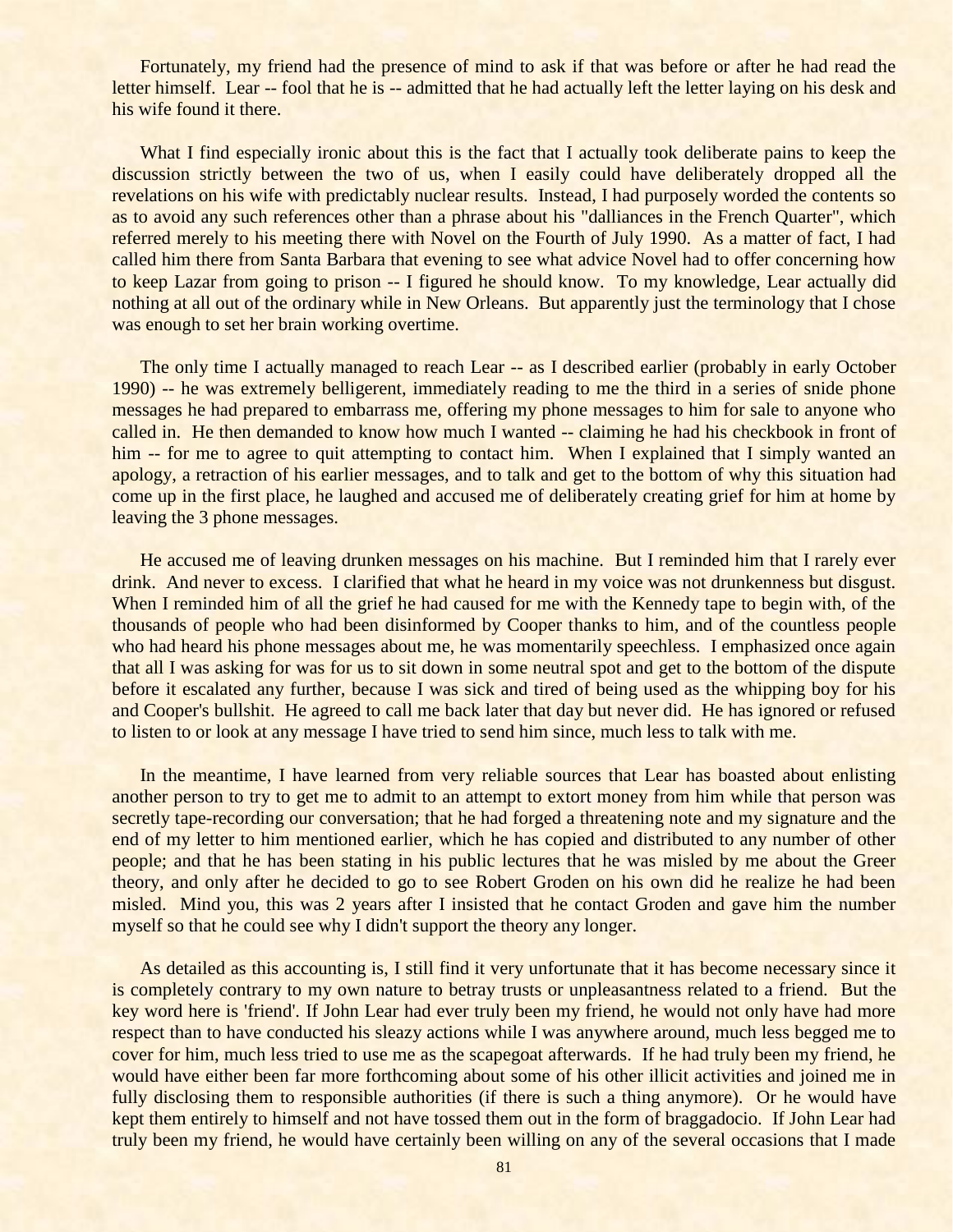the offer to sit down with me and resolve the dispute that has arisen instead of resorting to lies, innuendo, attempted entrapment, outright forgery, and open statements to others about his desire to kill me. If he had been my friend, he certainly would not have violated my trust by giving the unfinished JFK videotape to Bill Cooper and God-knows-how many others, and showing it all over God-knowswhere, especially after I had made it very clear to him from the beginning that it was not for public dissemination and later that I no longer supported it at all.

What I am simply trying to say after all these words is that if any of these reports about his recent actions are true -- and if Lear actually did characterize me as a CIA agent to Cooper -- then he easily qualifies as a bald-faced liar himself. You can believe what you will. If you choose to think that I must be guilty because I have devoted so much space to denial of their charges, that is your prerogative. You can believe me when I say that I have far better things to do than waste time on what you have just read. But I have become sick to death of the continuing lies that are spread about me by this man has openly dealt with known weapons smugglers for years to supply guns and explosives to anyone who could borrow enough money to pay for them, anywhere in the World. I would say that a high percentage of the funding for his beautiful home and other wherewithal -- if it wasn't given to him by his mother - came from such blood money.

If they're willing, I will be happy to provide statements from any or all of the witnesses that I've referred to, or put you in touch with them directly with their permission. My personal and professional reputation has suffered so heavily from this mess that I seriously doubt even this effort will make very much difference. But my conscience has compelled me to simply state the truth for your benefit as well. Take it as you will. At least now I can go on to more important things with an uncluttered mind.

## **Epilogue**

Since I finally decided to go public with this material, I have been in touch with a number of excellent reporters in this country, in Europe, and the Far East who have covered many of these issues for over a decade in some cases. I have received a high level of interest and follow-through as Lear and Warton have discovered already. I am assured that whatever may come to pass, the important issues contained herein will not be forgotten or pigeon-holed any longer.

Among the numerous excellent sources that I have developed over the last several years despite this distasteful series of events, one who is extremely knowledgeable has informed me of the pivotal role played in the arrangement of the October Surprise deals by one Hector Villalon, an Argentinian "diplomat." According to Honegger's reference to him on page 242 of her book October Surprise, Villalon did indeed play a key role in the arrangement. But Honegger has nothing else to add to that statement. I informed her in early June 1991 (as I am informing you now) that according to my source, Villalon was in on the plan from the beginning.

Unbeknownst to Honegger or any of the other journalists investigating the October Surprise, according to my source, Villalon was the personal secretary to Fulgencio Batista in Cuba and was in fact an OSS officer even after the creation of the CIA in 1947. As outlandish as this may seem, it is verifiable. Finally according to this source (whom the Iranians contacted early in 1980 for help in obtaining spare parts for their weapons systems), Villalon is old and very bitter about the U.S. betrayal of his country in the Falklands War. After all, he and his countrymen had done to support our numerous dirty little wars and dirty dealings. He may be very willing to talk about his role -- that is, before he becomes another victim of George Bush's "kinder, gentler nation." The latest news flash that I received as I was completing this report indicated that Bush was apparently planning to meet with Villalon sometime during his trip to Europe. Hmmmm.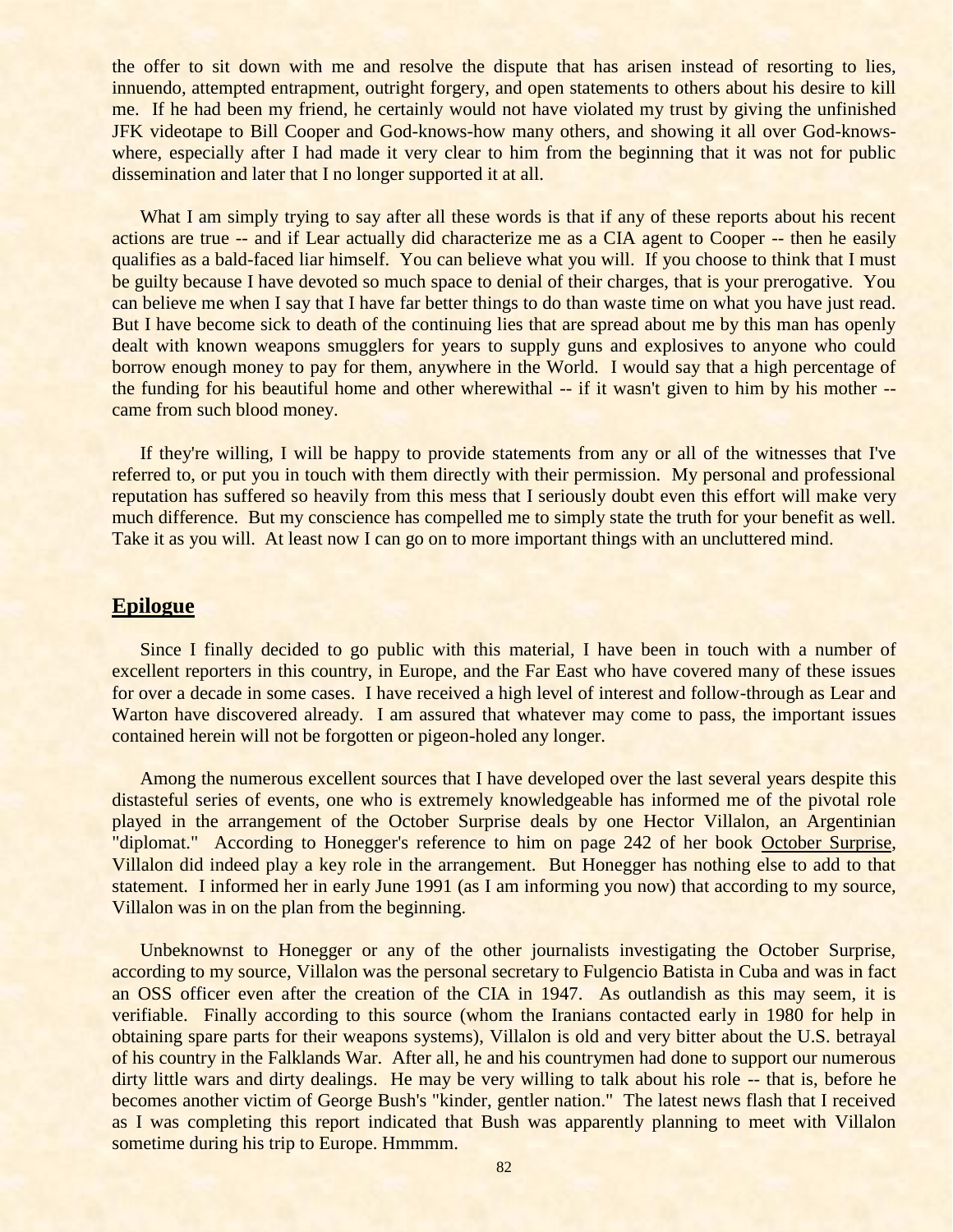Americans should be very quick to note the irony that the outright theft of nearly a \$1 billion in the Silverado Bank swindle by the President's son Neil Bush has resulted in less than a hand-slapping, while so many who have placed Bush in Paris in October 1980 are either dead or behind bars on trumped-up charges. I have much, much more to report on this matter which is outside the purview of this report and will advise you as soon as the material has been fully verified and printed.

After singling out Lear for such in-depth scrutiny, it is only fair that I fill out the picture relating to Warton to a greater extent. Within the complete scope of the flight operations in which they have both participated for years, Lear -- despite his illustrious family name -- has really been little more than a "cabdriver" (if you will) for the brains and brawn behind the operations Hank Warton and his overseer in many operations Theodore Shackley. This makes Lear no less culpable, however, for he is more than intelligent enough to be fully aware of the ramifications of his choices to involve himself in such flights.

I am currently working with a source who is intimately familiar with such operations who was made to serve 6½ years of a 10-year sentence when he deliberately brought a load of 800 pounds of cocaine into an off-limits airport in Georgia in 1984 to bust the Ted Shackley/Oliver North/Michael Harari smuggling network. Although only 600 pounds of the load showed up in court, he succeeded in putting a major dent in the ring, leading eventually to the exposure of the entire operation 2 years later. But he nearly paid the ultimate price after being massively drugged for 3 years with a daily dose of 3,000 mg. of procaine as part of his "rehabilitation therapy."

In addition to the background I've already mentioned, it should in fairness be pointed out that (according to sources who have known him for years) Warton's Jewish parents were killed in front of him in Nazi Germany when he was a teenager. To prove his fidelity to his adopted country, Warton undertook an extremely dangerous behind-the-lines mission in North Africa before acquitting himself with honor with the U.S. Marines at Guadalcanal.

Since World War II, Warton has flown more air operations -- weapons deliveries for the most part - than probably anyone would care to remember, especially those who contracted with him to do so. Warton has by his own admission also performed a great deal of contract work for the CIA. In one case, according to his own testimony, he had brought a load of East-Bloc small-arms weapons from Sofia, Bulgaria to Dugway Proving Grounds for testing purposes at the behest of his Agency and Pentagon handlers. Another agency became suspicious about one of his planes involved in the flight while it was temporarily parked in Florida prior to returning to his HQ in London. In short order Warton was looking at a felony charge. When he contacted his people at the Pentagon for backup, they informed him the situation had to be kept "low-profile" and they could not risk an investigation. Warton was promised that if he took the rap and paid the fines, they "would make it up" to him in future contracts. He dutifully pleaded guilty and received a felony conviction and a total of \$150,000 in fines.

Warton is now under investigation for alleged illegalities in connection with the planned sale of one of his C-130s with the Government attempting to use his previous conviction as proof of "predisposition." Whatever his actual guilt or innocence may be, Warton is not unlike many other true patriots who probably began and still continue in clandestine operations with sincere -- even admirable - -motives, perhaps seduced to some extent by the payoff and the excitement, but all too readily tossed on the slagheap by their Agency controllers when they got caught in a jam which threatened to expose their controllers.

Like so many others caught in this particular kind of "squeeze", after many years of unquestioning compliance with Agency requests, Warton is now appealing his earlier conviction by employing the equivalent of a "CIA defense" while attempting to prove that his actions in the recent sale were all above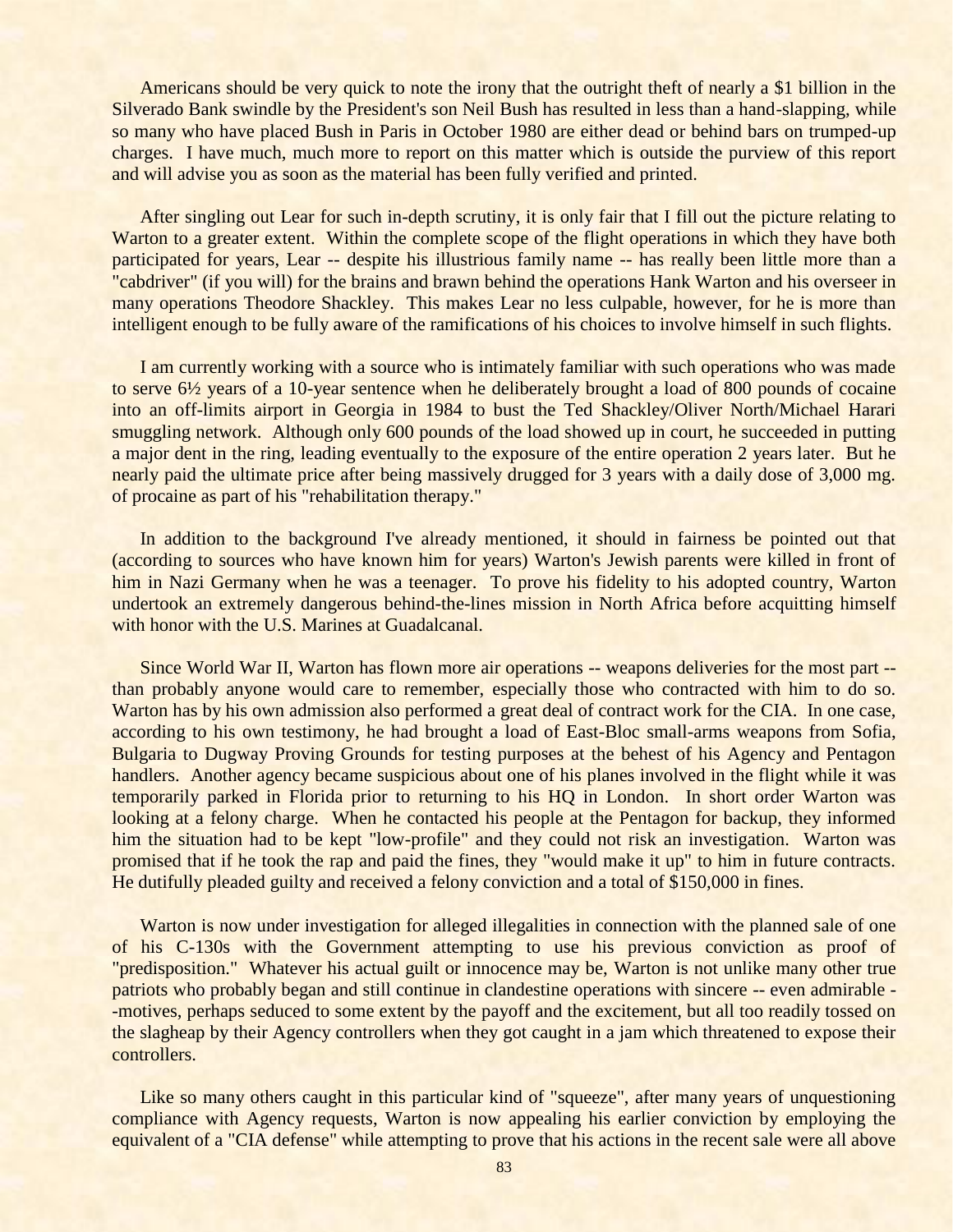board. Currently there is "bad blood" between the CIA (an unabashedly Catholic organization from its inception) and the Mossad, out of which rumors have arisen that the latter organization may soon be "surfacing" photographs of George Bush in Paris in October 1980. Unless Israel gets its way in current negotiations, Warton -- who has served both masters for decades -- may find himself in a uniquely tight squeeze. It remains to be seen how much loyalty will be extended by his masters to a faithful servant. Whatever the outcome, I have no doubt whatsoever that a very close scrutiny of the operations he directed will yield gigantic revelations about the higher-ups who ordered them.

After several consultations with various attorneys regarding Cooper's appropriation of the "Truth Betrayed" videotape and his unauthorized sale of it internationally, I was persuaded that since I had not intended to distribute it and therefore had not initiated any copyright acquisition, my legal standing in terms of Cooper's copyright violation was shaky at best. This, however, is hardly the case with Groden and Zaruder. Following the publication of Cooper's book (from which I have already quoted at length), I again discussed filing a slander suit but was persuaded that doing so would simply be a case of "throwing good money after bad" since Cooper barely has a pot to piss in, anyway. After considerable investigation into his limited holdings, whatever resources he does have to engage me in that fashion would probably be provided to him by others anyway, anxious to draw me into protracted legal wrangling which would only diminish my effectiveness in current efforts. Consequently I have decided -- as one shrewd veteran counseled -- to "take advantage of the free publicity Cooper's book is generating" and set the record straight publicly. This report, then, constitutes another salvo in that effort, and there remain plenty more revelations about Cooper in reserve.

I recently notified Bob Lazar as a friend that I was preparing to go public with this information. But I did not intend at that time to bring him up any more than necessary and certainly not with any vindictive motivation. At that time, I had no intention of discussing his proximity to the AIDS issue, and I will not be at all surprised if he denies any knowledge of it or his discussion of Lear's threats against me. Despite his earlier success with the polygraph regarding his UFO-related experiences, he could certainly not pass if he chose to deny my statements here. I can readily understand if he chooses to regard them as a betrayal of trust.

But I have felt and have encouraged him from the beginning of our association that he should have made more concerted efforts to get his information concerning AIDS into a number of responsible hands who would help him get it to the World -- as he himself said about the UFO-propulsion technology -rather than waiting for some drug company to buy him out. I apologize sincerely if this revelation brings more heat upon him. But I feel the rest of the World deserves for him to come forward without delay. If he can waste his knowledge about anti-gravitational propulsion on a cathouse, he can certainly press his knowledge about AIDS into the service of the entire world, even if it takes a giant shove. We'll see.

Finally, this report would be incomplete if I failed to point out the role of a former Lear executive -- George Otis -- in "priming" Ronald Reagan for much of his Apocalyptic orientation during his years in the White House. According to a report in the Covert Action Information Bulletin, following his stint at Lear, Otis worked on the climate-control systems for the Minuteman missiles at Vandenberg Air Force Base before heading up his own aerospace contracting business. He was also a leader of the Full Gospel Businessmen's Fellowship International (FGBMFI) -- a Pentecostal organization of business and military men. The FGBMFI actually provided the seed money for several of the television evangelist, including Pat Robertson's Christian Broadcasting Network (CBN), Jim Bakker's Praise The Lord (PTL), and Paul Crouch's Trinity Broadcasting Network (TBN).

During a meeting in Sacramento with the Reagans -- he was introduced to them by Pat and Shirley Boone -- Otis and another FGBMFI leader Harald Bredesen focused strongly on biblical prophecy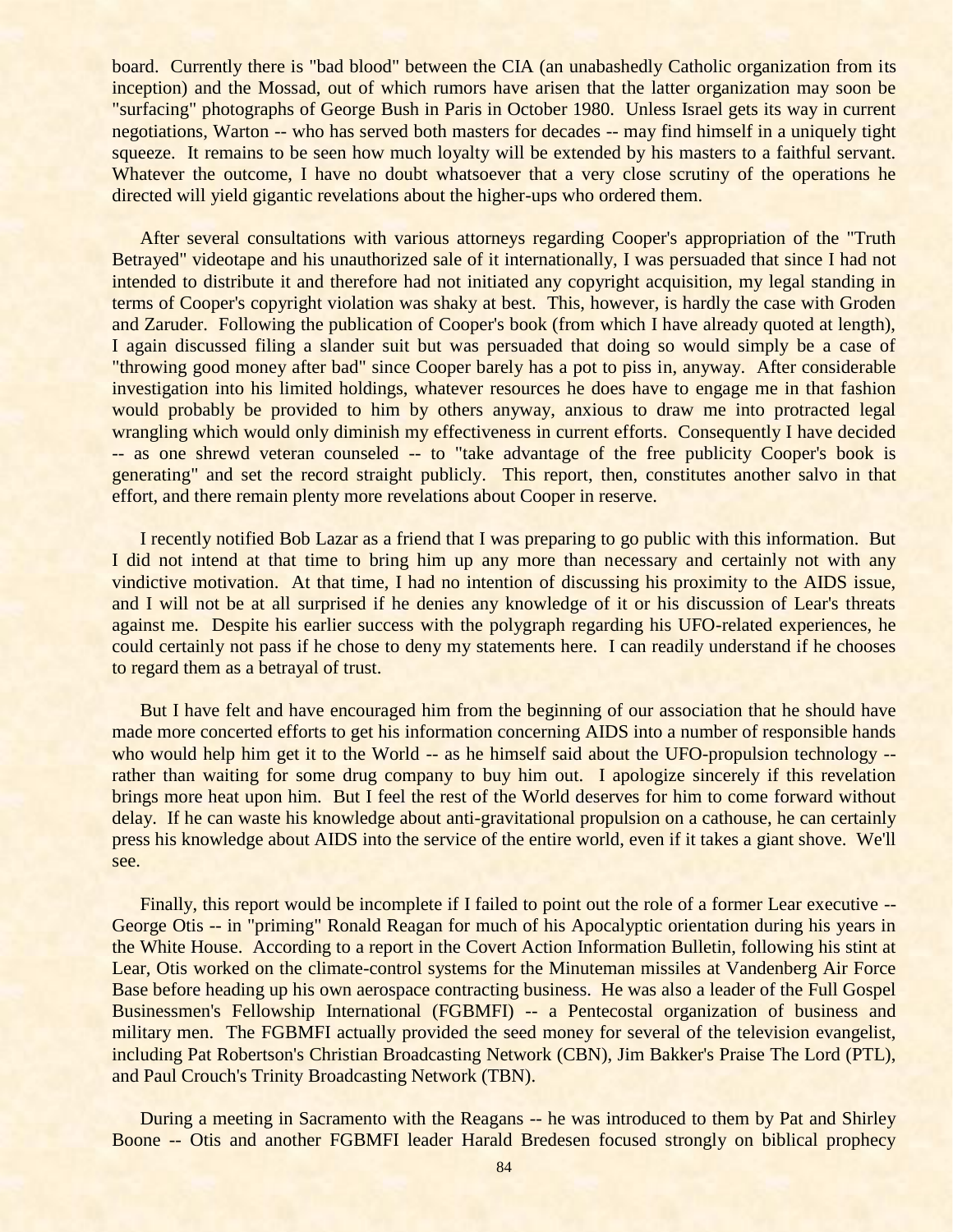concerning "the last days" and the "Second Coming of Christ." Bredesen has been a member of the board of directors of Robertson's CBN since 1962 and a longtime activist in the so-called charismatic movement. Following their discussion, the group formed a circle, held hands, and began to pray. Otis was suddenly "ovecome with the Spirit" and appeared to be speaking in the "voice of God" to Reagan, telling him he would reside at "1600 Pennsylvania Avenue" if Reagan continued to "walk in My ways." According to reports from people close to Reagan during this period, he took that prophecy and its subsequent fulfillment very seriously. The "missing chapter" from Barbara Honegger's October Surprise -- along with some of her other handout material -- examine the ramifications of Reagan's apocalyptic orientation in detail and is highly recommended for review.

While Otis appears to be a staunch believer in "end-time" prophecy, he has been no stranger to more practical material considerations. He operated a short-wave radio "ministry" called "High Adventure" with the 4 "Voice of Hope" stations in Israeli-occupied Lebanon ("broadcasting from the Armageddon Bowl") along with a Spanish-language program broadcasting from southern California throughout the western hemisphere. Otis also built Middle East Television, then gave it to Pat Robertson's CBN. Both his TV and radio stations in Lebanon have been the targets of bombing attacks, probably owing to his close links with former Phalangist leader Major Sa'ad Haddad, his successor Gen. Antoine Lahad, and the Israeli military authorities.

It is particularly notable that most members of the FGBMFI hold responsible positions in military industries and the nuclear chain-of-command. Many active members are involved with the military (either active-duty or ex-officers) with experience working with nuclear-weapons systems. They interface heavily with the civilian side of the military-industrial complex. According to a number of informed and credible sources whom I know personally, it is very possible that much of the Apocalyptic, Armageddon-type ideology being promoted as a background context for foreign policy -- as was graphically evident during the recent Gulf War fiasco -- is merely a cynical manipulation of the masses of "believers" by the weapons manufacturers and their agents such as George Otis and Harald Bredesen.

Now that the hated Communists of yore have become essentially our trading partners, it is not at all surprising that people like John Lear and Bill Cooper -- with long- established family and professional ties to either the military or these industries (or both) -- are pushing the "Alien Armageddon" line. Currently, daily revelations of damaging testimony concerning the role of Robert Gates in the Iran/Contra scandal from formerly staunch CIA damage-control specialists such as former Saigon station chief and Iran/Contra Committee investigator Thomas Polgar (as seen on Nightline recently) are a harbinger of things to come. If my sources are correct that George Otis worked directly under Bob Gates himself, his possible -- if not probable -- connections to Lear (and especially Warton) could yield even more profound revelations. Stay tuned.

## **End of Statement**

SIGNED UNDER THE PAINS AND PENALTIES OF PERJURY ON THIS 18TH DAY OF JULY, 1991.

Lars C. Hansson Date SWORN to Before this day of \_\_\_\_\_\_\_\_\_\_\_\_\_\_\_\_\_\_, 19\_\_\_\_. \_\_\_\_\_\_\_\_\_\_\_\_\_\_\_\_\_\_\_\_\_\_\_\_\_\_\_\_ Notary Public I am a registered Notary Public in the State of Florida with a commission that expires on the <u>secondary of</u>  $\overline{\phantom{1}}$ , 19 $\overline{\phantom{1}}$ .

END